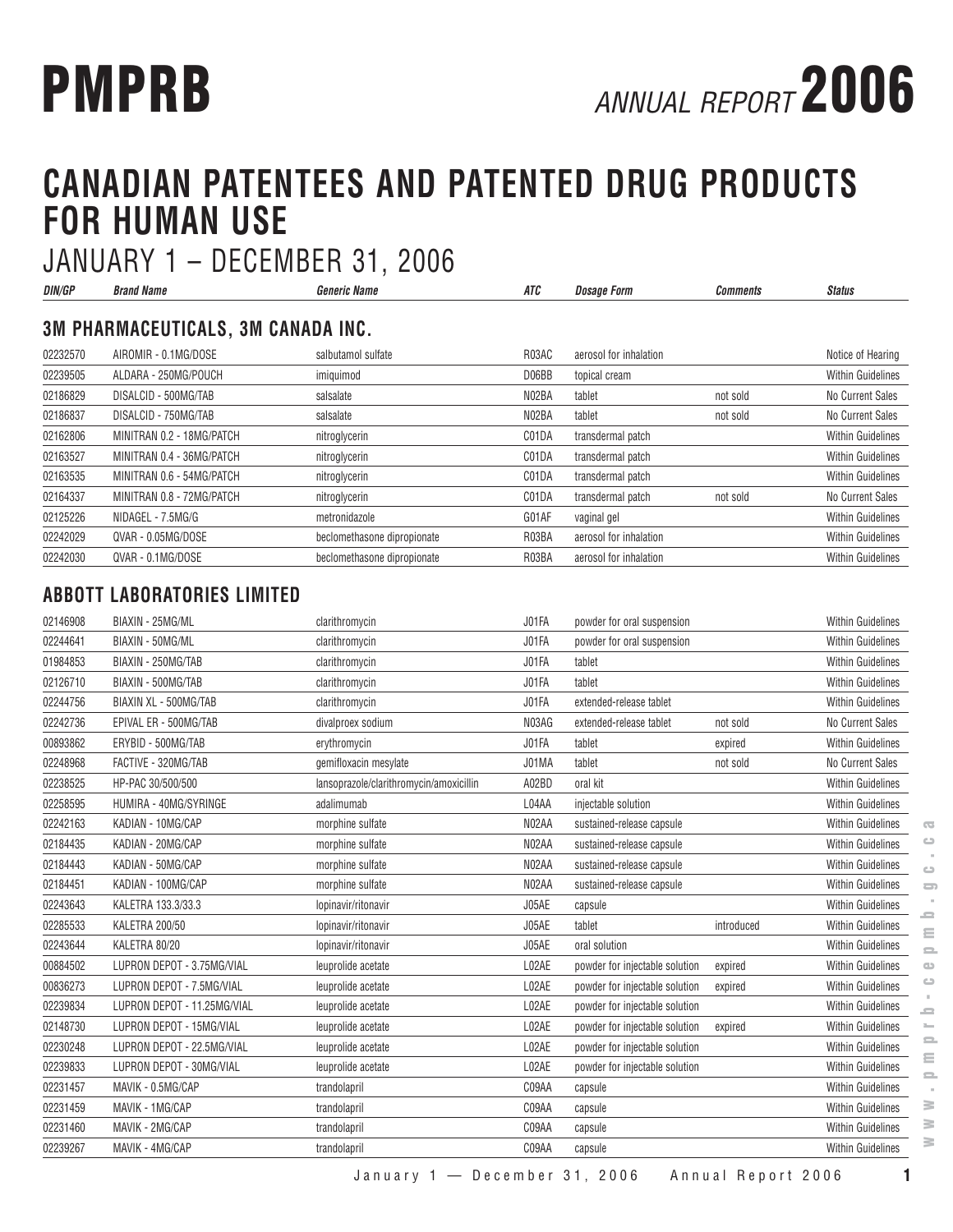| DIN/GP   | <b>Brand Name</b>                              | <i><b>Generic Name</b></i>           | ATC   | <b>Dosage Form</b>             | Comments   | <b>Status</b>            |
|----------|------------------------------------------------|--------------------------------------|-------|--------------------------------|------------|--------------------------|
|          | <b>ABBOTT LABORATORIES LIMITED (Continued)</b> |                                      |       |                                |            |                          |
| 02243163 | MERIDIA - 10MG/CAP                             | sibutramine hydrochloride            | A08AA | capsule                        |            | Subj. Investigation      |
| 02243164 | MERIDIA - 15MG/CAP                             | sibutramine hydrochloride            | A08AA | capsule                        |            | <b>Within Guidelines</b> |
| 02087308 | MIVACRON - 2MG/ML                              | mivacurium chloride                  | M03AC | injectable solution            |            | <b>Within Guidelines</b> |
| 02229422 | NIMBEX - 2MG/ML                                | cisatracurium besylate               | M03AC | injectable solution            |            | <b>Within Guidelines</b> |
| 02229423 | NIMBEX - 10MG/ML                               | cisatracurium besylate               | M03AC | injectable solution            | not sold   | <b>No Current Sales</b>  |
| 02229137 | NORVIR - 100MG/CAP                             | ritonavir                            | J05AE | capsule                        | not sold   | <b>No Current Sales</b>  |
| 02229145 | NORVIR - 80MG/ML                               | ritonavir                            | J05AE | oral solution                  |            | <b>Within Guidelines</b> |
| 02241480 | NORVIR SEC - 100MG/CAP                         | ritonavir                            | J05AE | capsule                        |            | <b>Within Guidelines</b> |
| 00769991 | PCE DISPERTAB - 333MG/TAB                      | erythromycin                         | J01FA | tablet                         |            | Within Guidelines        |
| 02165503 | PREVACID - 15MG/CAP                            | lansoprazole                         | A02BC | sustained-release capsule      |            | <b>Within Guidelines</b> |
| 02165511 | PREVACID - 30MG/CAP                            | lansoprazole                         | A02BC | sustained-release capsule      |            | <b>Within Guidelines</b> |
| 02258609 | PREVACID - 15MG/DOSE                           | lansoprazole                         | A02BC | delayed-release oral granules  | not sold   | No Current Sales         |
| 02258617 | PREVACID - 30MG/DOSE                           | lansoprazole                         | A02BC | delayed-release oral granules  | not sold   | No Current sales         |
| 02249464 | PREVACID FASTAB - 15MG/TAB                     | lansoprazole                         | A02BC | orally disintegrating tablet   | not sold   | No Current Sales         |
| 02249472 | PREVACID FASTAB - 30MG/TAB                     | lansoprazole                         | A02BC | orally disintegrating tablet   | introduced | Subj. Investigation      |
| 02258080 | PREVACID I.V. - 30MG/VIAL                      | lansoprazole sodium                  | A02BC | powder for injectable solution | not sold   | <b>No Current Sales</b>  |
| 02251485 | RYTHMOL SR - 225MG/CAP                         | propafenone hydrochloride            | C01BC | extended-release capsule       | not sold   | <b>No Current Sales</b>  |
| 02251493 | RYTHMOL SR - 325MG/CAP                         | propafenone hydrochloride            | C01BC | extended-release capsule       | not sold   | <b>No Current Sales</b>  |
| 02251507 | RYTHMOL SR - 425MG/CAP                         | propafenone hydrochloride            | C01BC | extended-release capsule       | not sold   | <b>No Current Sales</b>  |
| 02172763 | SEVORANE                                       | sevoflurane                          | N01AB | inhalation anesthetic          |            | <b>Within Guidelines</b> |
| 02245889 | SYNAGIS - 50MG/VIAL                            | palivizumab                          | J06BB | powder for injectable solution |            | Within Guidelines        |
| 02245890 | SYNAGIS - 100MG/VIAL                           | palivizumab                          | J06BB | powder for injectable solution |            | <b>Within Guidelines</b> |
| 02238095 | <b>TARKA 1/180</b>                             | trandolapril/verapamil hydrochloride | C09BB | sustained-release tablet       | not sold   | <b>No Current Sales</b>  |
| 02240945 | <b>TARKA 1/240</b>                             | trandolapril/verapamil hydrochloride | C09BB | sustained-release tablet       |            | <b>Within Guidelines</b> |
| 02238096 | <b>TARKA 2/180</b>                             | trandolapril/verapamil hydrochloride | C09BB | sustained-release tablet       |            | <b>Within Guidelines</b> |
| 02240946 | <b>TARKA 2/240</b>                             | trandolapril/verapamil hydrochloride | C09BB | sustained-release tablet       |            | <b>Within Guidelines</b> |
| 02238097 | <b>TARKA 4/240</b>                             | trandolapril/verapamil hydrochloride | C09BB | sustained-release tablet       |            | <b>Within Guidelines</b> |
| 02230409 | ULTIVA - 1MG/VIAL                              | remifentanil hydrochloride           | N01AH | powder for injectable solution |            | <b>Within Guidelines</b> |
| 02230410 | ULTIVA - 2MG/VIAL                              | remifentanil hydrochloride           | N01AH | powder for injectable solution |            | <b>Within Guidelines</b> |
| 02230411 | ULTIVA - 5MG/VIAL                              | remifentanil hydrochloride           | N01AH | powder for injectable solution | not sold   | No Current Sales         |
| 02242018 | VICOPROFEN 7.5/200                             | hydrocodone bitartrate/ibuprofen     | M01AE | tablet                         | not sold   | No Current Sales         |
| 02266202 | ZEMPLAR - 5MCG/ML                              | paricalcitol                         | A11CC | injectable solution            |            | Subj. Investigation      |
|          |                                                |                                      |       |                                |            |                          |

#### **ACTELION PHARMACEUTICALS CANADA INC.**

| 02244981 | TRACLEER<br>'.5MU/TAR<br>- h7            | bosentan  | CO2KX | tablet  |          | Within (<br><sup>,</sup> Guidelines |
|----------|------------------------------------------|-----------|-------|---------|----------|-------------------------------------|
| 02244982 | <b>HOEMACTAL</b><br>TRACLEER<br>25MG/TAB | bosentan  | CO2KX | tablet  |          | Within G<br>Guidelines              |
| 02250519 | 100MG/CAP<br>ZAVES<br>٬۵۵۰<br>≀יורי      | miglustat | A16AX | capsule | not sold | No Currem<br>ാദിക                   |

#### $\hfill\square$ **ALCON CANADA INC.**

| $\overline{\phantom{a}}$     | 02244982 | TRACLEER - 125MG/TAB  | bosentan                                   | C02KX | tablet                |            | <b>Within Guidelines</b> |
|------------------------------|----------|-----------------------|--------------------------------------------|-------|-----------------------|------------|--------------------------|
|                              | 02250519 | ZAVESCA - 100MG/CAP   | miglustat                                  | A16AX | capsule               | not sold   | No Current Sales         |
| $\circ$                      |          |                       |                                            |       |                       |            |                          |
| $\Box$                       |          | ALCON CANADA INC.     |                                            |       |                       |            |                          |
| <b>SC</b>                    | 02238873 | AZOPT - 10MG/ML       | brinzolamide                               | S01EC | ophthalmic suspension |            | <b>Within Guidelines</b> |
| Ξ                            | 01908448 | BETOPTIC S - 2.5MG/ML | betaxolol hydrochloride                    | S01ED | ophthalmic suspension |            | <b>Within Guidelines</b> |
| $\mathbf{=}$                 | 02200864 | CILOXAN - 3MG/G       | ciprofloxacin hydrochloride                | S01AX | ophthalmic ointment   |            | <b>Within Guidelines</b> |
| $\mathbb{R}^n$<br>$\bigcirc$ | 01945270 | CILOXAN - 3MG/ML      | ciprofloxacin hydrochloride                | S01AX | ophthalmic solution   |            | <b>Within Guidelines</b> |
|                              | 02240035 | CIPRO HC 2/10         | ciprofloxacin hydrochloride/hydrocortisone | S02CA | otic suspension       |            | <b>Within Guidelines</b> |
| ᇰ                            | 02278251 | DUO TRAV .04/5        | travoprost/timolol maleate                 | S01ED | ophthalmic solution   | introduced | <b>Within Guidelines</b> |
| $\qquad \qquad \blacksquare$ | 02237355 | EMADINE - 0.5MG/ML    | emedastine difumarate                      | S01GX | ophthalmic solution   |            | <b>Within Guidelines</b> |
| Ξ                            | 02233143 | PATANOL - 1MG/ML      | olopatadine hydrochloride                  | S01GX | ophthalmic solution   |            | <b>Within Guidelines</b> |
| 2                            | 02248967 | SYSTANE 0.4%/0.3%     | polyethylene glycol/propylene glycol       | S01XA | ophthalmic drops      |            | <b>Within Guidelines</b> |
| ≧                            | 00778915 | TOBRADEX 3/1          | tobramycin/dexamethasone                   | S01CA | ophthalmic ointment   |            | <b>Within Guidelines</b> |
| ≧                            | 00778907 | TOBRADEX 3/1          | tobramycin/dexamethasone                   | S01CA | ophthalmic suspension |            | <b>Within Guidelines</b> |
| ≧                            |          |                       |                                            |       |                       |            |                          |

 $\overline{\infty}$  $\circ$  $\sim$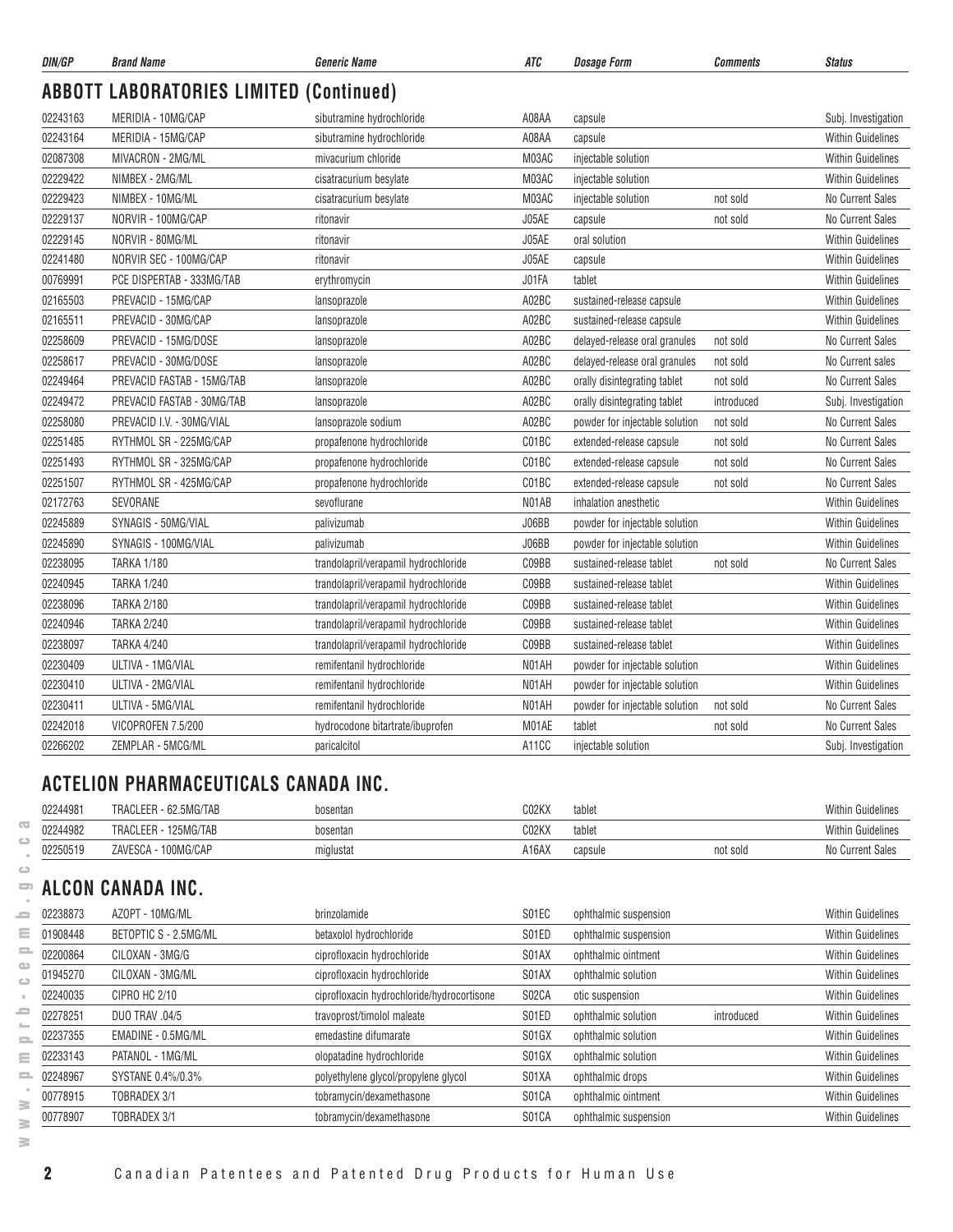| DIN/GP   | <b>Brand Name</b>                    | <b>Generic Name</b>        | ATC   | <b>Dosage Form</b>    | <i><b>Comments</b></i> | <b>Status</b>            |
|----------|--------------------------------------|----------------------------|-------|-----------------------|------------------------|--------------------------|
|          | <b>ALCON CANADA INC. (Continued)</b> |                            |       |                       |                        |                          |
| 02244896 | TRAVATAN - 0.04MG/ML                 | travoprost                 | S01EE | ophthalmic solution   |                        | <b>Within Guidelines</b> |
| 02163691 | VEXOL - 10MG/ML                      | rimexolone                 | S01BA | ophthalmic suspension |                        | <b>Within Guidelines</b> |
| 02252260 | VIGAMOX - 5MG/ML                     | moxifloxacin hydrochloride | S01AX | ophthalmic solution   |                        | <b>Within Guidelines</b> |
| 01968300 | ALLERGAN INC.<br>ACULAR - 5MG/ML     | ketorolac tromethamine     | S01BC | ophthalmic solution   |                        | <b>Within Guidelines</b> |
| 02248722 | ACULAR LS - 4MG/ML                   | ketorolac tromethamine     | S01BC | ophthalmic solution   |                        | <b>Within Guidelines</b> |
| 02241407 | ALOCRIL - 20MG/ML                    | nedocromil sodium          | S01GX | ophthalmic drops      |                        | <b>Within Guidelines</b> |
| 02236876 | ALPHAGAN - 2MG/ML                    | brimonidine tartrate       | S01EA | ophthalmic solution   |                        | <b>Within Guidelines</b> |
| 02236877 | ALPHAGAN - 5MG/ML                    | brimonidine tartrate       | S01EA | ophthalmic solution   | not sold               | No Current Sales         |
| 02248151 | ALPHAGAN P - 1.5MG/ML                | brimonidine tartrate       | S01EA | ophthalmic solution   |                        | <b>Within Guidelines</b> |

| 02248151 | ALPHAGAN P - 1.5MG/ML         | brimonidine tartrate                 | SU1EA | ophthalmic solution            | Within Guidelines        |
|----------|-------------------------------|--------------------------------------|-------|--------------------------------|--------------------------|
| 01981501 | BOTOX - 100UNIT/VIAL          | botulinum toxin type A               | M03AX | powder for injectable solution | <b>Within Guidelines</b> |
| 02243721 | BOTOX COSMETIC - 100UNIT/VIAL | botulinum toxin type A               | M03AX | powder for injectable solution | <b>Within Guidelines</b> |
| 02248347 | COMBIGAN 2/5                  | brimonidine tartrate/timolol maleate | S01ED | ophthalmic solution            | <b>Within Guidelines</b> |
| 02245860 | LUMIGAN - 0.3MG/ML            | bimatoprost                          | S01EE | ophthalmic solution            | <b>Within Guidelines</b> |
| 02230784 | TAZORAC - 0.5MG/G             | tazarotene                           | D05AX | gel                            | <b>Within Guidelines</b> |
| 02243894 | TAZORAC - 0.5MG/G             | tazarotene                           | D05AX | topical cream                  | <b>Within Guidelines</b> |
| 02230785 | TAZORAC - 1MG/G               | tazarotene                           | D05AX | gel                            | <b>Within Guidelines</b> |
| 02243895 | TAZORAC - 1MG/G               | tazarotene                           | D05AX | topical cream                  | <b>Within Guidelines</b> |
| 02257270 | ZYMAR - 3MG/ML                | gatifloxacin                         | S01AX | ophthalmic solution            | <b>Within Guidelines</b> |

### **ALTANA PHARMA INC.**

| 02285592 | ALVESCO - 50MCG/DOSE  | ciclesonide            | R03BA | aerosol for inhalation         | not sold         | No Current Sales         |
|----------|-----------------------|------------------------|-------|--------------------------------|------------------|--------------------------|
| 02285606 | ALVESCO - 100MCG/DOSE | ciclesonide            | R03BA | aerosol for inhalation         | introduced (nas) | <b>Under Review</b>      |
| 02285614 | ALVESCO - 200MCG/DOSE | ciclesonide            | R03BA | aerosol for inhalation         | introduced (nas) | <b>Under Review</b>      |
| 02239616 | PANTO IV - 40MG/VIAL  | pantoprazole sodium    | A02BC | powder for injectable solution |                  | <b>Within Guidelines</b> |
| 02224151 | PANTO-BYK - 40MG/TAB  | pantoprazole sodium    | A02BC | tablet                         | not sold         | No Current Sales         |
| 02241804 | PANTOLOC - 20MG/TAB   | pantoprazole sodium    | A02BC | tablet                         |                  | <b>Within Guidelines</b> |
| 02229453 | PANTOLOC - 40MG/TAB   | pantoprazole sodium    | A02BC | tablet                         |                  | <b>Within Guidelines</b> |
| 02267233 | PANTOLOC M - 40MG/TAB | pantoprazole magnesium | A02BC | tablet                         | introduced       | <b>Within Guidelines</b> |

#### **AMERSHAM HEALTH INC.**

|          | CERETEC               | technetium Tc-99m exametazime | V09AA | powder for injectable solution | expired  | <b>Under Review</b>      |
|----------|-----------------------|-------------------------------|-------|--------------------------------|----------|--------------------------|
|          | <b>MYOVIEW</b>        | technetium Tc-99m tetrofosmin | V09GA | powder for injectable solution |          | <b>Within Guidelines</b> |
| 0217277  | OMNISCAN - 287MG/ML   | gadodiamide                   | V08CA | iniectable solution            |          | <b>Within Guidelines</b> |
| 02241555 | TESLASCAN - 37.9MG/ML | mangafodipir trisodium        | V08CA | injectable solution            | not sold | No Current Sales         |

#### **AMGEN CANADA INC.**

| 02246344 | ARANESP HSA - 15MCG/ML      | darbepoetin alfa | B03XA | injectable solution | not sold | No Current Sales         |
|----------|-----------------------------|------------------|-------|---------------------|----------|--------------------------|
| 02246347 | ARANESP HSA - 40MCG/ML      | darbepoetin alfa | B03XA | injectable solution | not sold | No Current Sales         |
| 02246348 | ARANESP HSA - 60MCG/ML      | darbepoetin alfa | B03XA | injectable solution | not sold | No Current Sales         |
| 02246349 | ARANESP HSA - 100MCG/ML     | darbepoetin alfa | B03XA | injectable solution | not sold | No Current Sales         |
| 02246350 | ARANESP HSA - 200MCG/ML     | darbepoetin alfa | B03XA | injectable solution | not sold | No Current Sales         |
| 02246351 | ARANESP HSA - 325MCG/ML     | darbepoetin alfa | B03XA | injectable solution | not sold | No Current Sales         |
| 02246352 | ARANESP HSA - 500MCG/ML     | darbepoetin alfa | B03XA | injectable solution | not sold | No Current Sales         |
| 02246345 | ARANESP HSA - 25MCG/ML      | darbepoetin alfa | B03XA | injectable solution | not sold | No Current Sales         |
| 02246353 | ARANESP HSA FREE - 15MCG/ML | darbepoetin alfa | B03XA | injectable solution | not sold | No Current Sales         |
| 02246354 | ARANESP HSA FREE - 25MCG/ML | darbepoetin alfa | B03XA | injectable solution |          | <b>Within Guidelines</b> |
| 02246355 | ARANESP HSA FREE - 40MCG/ML | darbepoetin alfa | B03XA | injectable solution |          | <b>Within Guidelines</b> |
| 02246356 | ARANESP HSA FREE - 60MCG/ML | darbepoetin alfa | B03XA | injectable solution | not sold | No Current Sales         |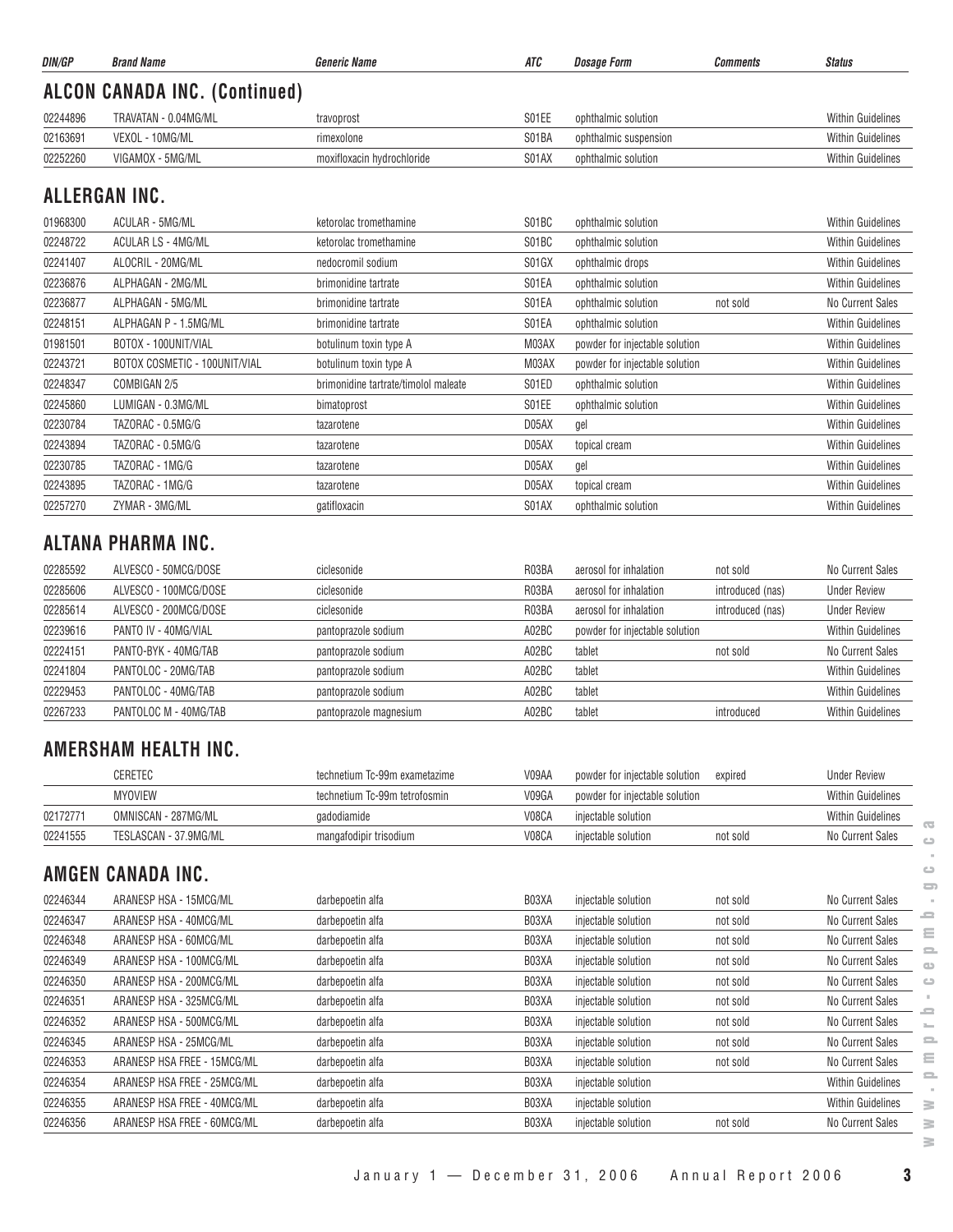| DIN/GP      | <b>Brand Name</b>                    | <b>Generic Name</b>                       | ATC                | <b>Dosage Form</b>             | <b>Comments</b>  | <b>Status</b>            |
|-------------|--------------------------------------|-------------------------------------------|--------------------|--------------------------------|------------------|--------------------------|
|             | <b>AMGEN CANADA INC. (Continued)</b> |                                           |                    |                                |                  |                          |
| 02246357    | ARANESP HSA FREE - 100MCG/ML         | darbepoetin alfa                          | B03XA              | injectable solution            |                  | <b>Within Guidelines</b> |
| 02246358    | ARANESP HSA FREE - 200MCG/ML         | darbepoetin alfa                          | B03XA              | injectable solution            |                  | <b>Within Guidelines</b> |
| 02246359    | ARANESP HSA FREE - 325MCG/ML         | darbepoetin alfa                          | B03XA              | injectable solution            | not sold         | No Current Sales         |
| 02246360    | ARANESP HSA FREE - 500MCG/ML         | darbepoetin alfa                          | B03XA              | injectable solution            |                  | <b>Within Guidelines</b> |
| 02274728    | ENBREL - 50MG/SYRINGE                | etanercept                                | L04AA              | injectable solution            | introduced       | Subj. Investigation      |
| 02242903    | ENBREL - 25MG/VIAL                   | etanercept                                | L04AA              | powder for injectable solution |                  | <b>Within Guidelines</b> |
| 02274221    | KEPIVANCE - 6.25MG/VIAL              | palifermin                                | V03AF              | powder for injectable solution | not sold         | No Current Sales         |
| 02245913    | KINERET - 100MG/SYRINGE              | anakinra                                  | L04AA              | injectable solution            |                  | <b>Within Guidelines</b> |
| 02249790    | NEULASTA - 10MG/ML                   | pegfilgrastim                             | L03AA              | injectable solution            |                  | Subj. Investigation      |
| 01968017    | NEUPOGEN - 0.3MG/ML                  | filgrastim                                | L03AA              | injectable solution            |                  | <b>Within Guidelines</b> |
| 02257130    | SENSIPAR - 30MG/TAB                  | cinacalcet hydrochloride                  | H05BX              | tablet                         |                  | <b>Within Guidelines</b> |
| 02257149    | SENSIPAR - 60MG/TAB                  | cinacalcet hydrochloride                  | H05BX              | tablet                         |                  | <b>Within Guidelines</b> |
| 02257157    | SENSIPAR - 90MG/TAB                  | cinacalcet hydrochloride                  | H05BX              | tablet                         |                  | <b>Within Guidelines</b> |
| 02240229    | STEMGEN - 1.875MG/VIAL               | ancestim                                  | L03AA              | powder for injectable solution |                  | <b>Within Guidelines</b> |
| 02240231    | STEMGEN - 2.5MG/VIAL                 | ancestim                                  | L03AA              | powder for injectable solution | not sold         | No Current Sales         |
|             |                                      |                                           |                    |                                |                  |                          |
| APOTEX INC. |                                      |                                           |                    |                                |                  |                          |
| 02245669    | APO-SALVENT CFC FREE - 0.1 MG/DOSE   | salbutamol sulfate                        | R03AC              | aerosol for inhalation         |                  | Subj. Investigation      |
|             | ASTELLAS PHARMA CANADA INC.          |                                           |                    |                                |                  |                          |
| 02139294    | ADENOSCAN - 3MG/ML                   | adenosine                                 | C01EB              | injectable solution            |                  | <b>Within Guidelines</b> |
| 02241630    | AMBISOME - 50MG/VIAL                 | amphotericin B                            | J02AA              | powder for injectable solution |                  | <b>Within Guidelines</b> |
| 02258986    | AMEVIVE - 7.5MG/VIAL                 | alefacept                                 | L04AA              | powder for injectable solution | not sold         | No Current Sales         |
| 02259052    | AMEVIVE - 15MG/VIAL                  | alefacept                                 | L04AA              | powder for injectable solution |                  | <b>Within Guidelines</b> |
| 02243144    | PROGRAF - 0.5MG/CAP                  | tacrolimus                                | L04AA              | capsule                        |                  | Subj. Investigation      |
| 02175991    | PROGRAF - 1MG/CAP                    | tacrolimus                                | L04AA              | capsule                        |                  | <b>Within Guidelines</b> |
| 02175983    | PROGRAF - 5MG/CAP                    | tacrolimus                                | L04AA              | capsule                        |                  | <b>Within Guidelines</b> |
| 02176009    | PROGRAF - 5MG/ML                     | tacrolimus                                | L04AA              | injectable solution            |                  | <b>Within Guidelines</b> |
| 02244149    | PROTOPIC - 0.3MG/G                   | tacrolimus                                | D11AX              | topical ointment               |                  | <b>Within Guidelines</b> |
| 02244148    | PROTOPIC - 1MG/G                     | tacrolimus                                | D <sub>1</sub> 1AX | topical ointment               |                  | Subj. Investigation      |
| 02277263    | VESICARE - 5MG/TAB                   | solifenacin succinate                     | G04BD              | tablet                         | introduced (nas) | <b>Within Guidelines</b> |
| 02277271    | VESICARE - 10MG/TAB                  | solifenacin succinate                     | G04BD              | tablet                         | introduced (nas) | <b>Within Guidelines</b> |
|             |                                      |                                           |                    |                                |                  |                          |
|             | ASTRAZENECA CANADA INC.              |                                           |                    |                                |                  |                          |
| 02236606    | ACCOLATE - 20MG/TAB                  | zafirlukast                               | R03DC              | tablet                         |                  | <b>Within Guidelines</b> |
| 02224135    | ARIMIDEX - 1MG/TAB                   | anastrozole                               | L02BG              | tablet                         |                  | <b>Within Guidelines</b> |
| 02239090    | ATACAND - 4MG/TAB                    | candesartan cilexetil                     | C09CA              | tablet                         |                  | <b>Within Guidelines</b> |
| 02239091    | ATACAND - 8MG/TAB                    | candesartan cilexetil                     | C09CA              | tablet                         |                  | <b>Within Guidelines</b> |
| 02239092    | ATACAND - 16MG/TAB                   | candesartan cilexetil                     | C09CA              | tablet                         |                  | <b>Within Guidelines</b> |
| 02244021    | ATACAND PLUS 16/12.5                 | candesartan cilexetil/hydrochlorothiazide | C09DA              | tablet                         |                  | <b>Within Guidelines</b> |
| 02028727    | BETALOC CR - 47.5MG/TAB              | metoprolol succinate                      | C07AB              | extended-release tablet        | not sold         | No Current Sales         |
| 02028735    | BETALOC CR - 95MG/TAB                | metoprolol succinate                      | C07AB              | extended-release tablet        | not sold         | No Current Sales         |
| 02028743    | BETALOC CR - 190MG/TAB               | metoprolol succinate                      | C07AB              | extended-release tablet        | not sold         | No Current Sales         |
| 00786616    | BRICANYL TURBUHALER - 0.5MG/DOSE     | terbutaline sulfate                       | R03AC              | powder for inhalation          |                  | <b>Within Guidelines</b> |
| 02184478    | CASODEX - 50MG/TAB                   | bicalutamide                              | L02BB              | tablet                         | expired          | <b>Within Guidelines</b> |
| 02246768    | CASODEX - 150MG/TAB                  | bicalutamide                              | L02BB              | tablet                         | expired          | <b>Within Guidelines</b> |
| 02265540    | CRESTOR - 5MG/TAB                    | rosuvastatin calcium                      | C10AA              | tablet                         |                  | <b>Within Guidelines</b> |
| 02247162    | CRESTOR - 10MG/TAB                   | rosuvastatin calcium                      | C10AA              | tablet                         |                  | <b>Within Guidelines</b> |
| 02247163    | CRESTOR - 20MG/TAB                   | rosuvastatin calcium                      | C10AA              | tablet                         |                  | <b>Within Guidelines</b> |
| 02247164    | CRESTOR - 40MG/TAB                   | rosuvastatin calcium                      | C10AA              | tablet                         |                  | <b>Within Guidelines</b> |
| 02018950    | DIPRIVAN - 10MG/ML                   | propofol                                  | NO <sub>1</sub> AX | injectable solution            |                  | <b>Within Guidelines</b> |
|             |                                      |                                           |                    |                                |                  |                          |

 $\overline{\mathbb{C}}$  $\circ$  $\sim$  $\hfill\square$ 

**4** Canadian Patentees and Patented Drug Products for Human Use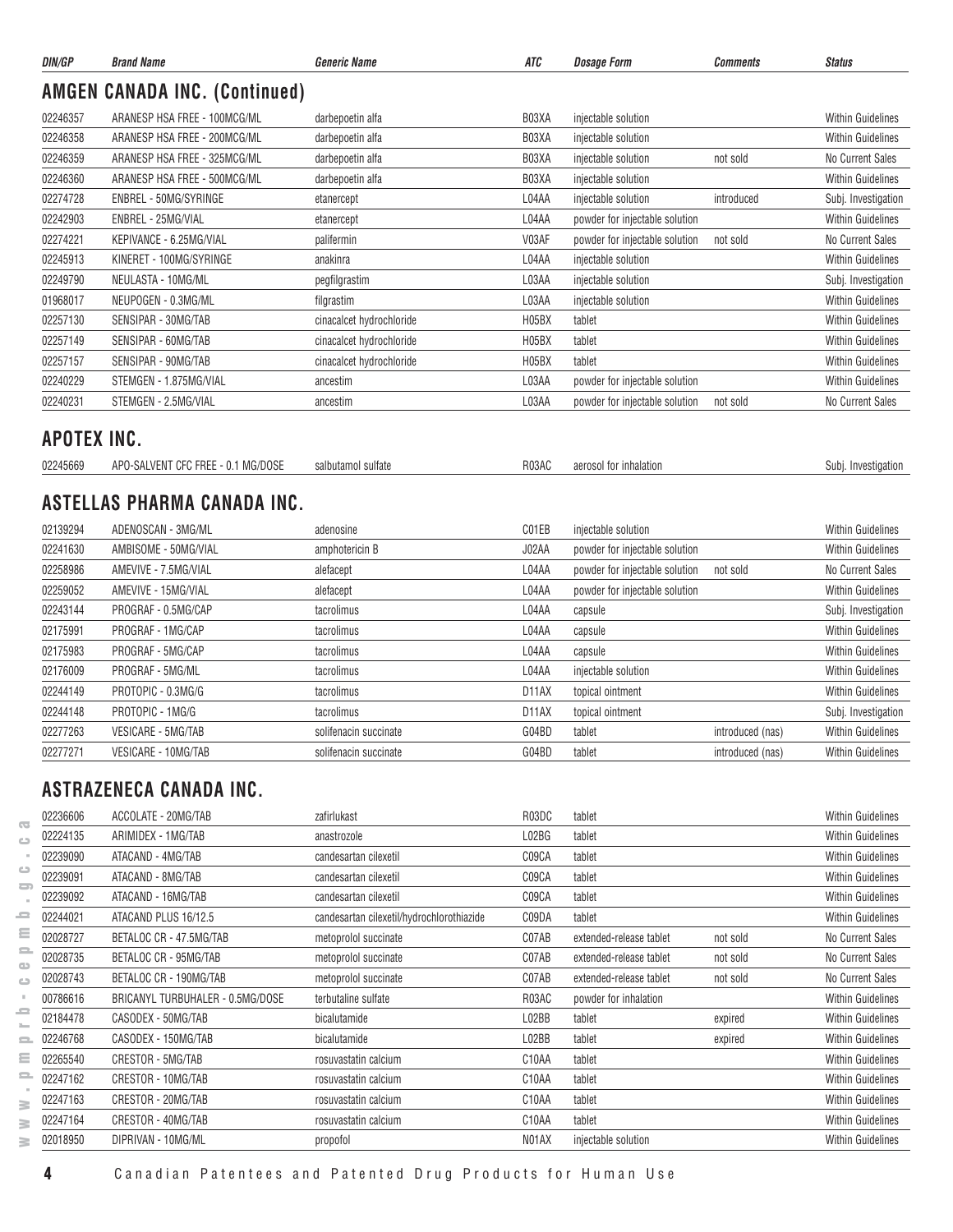| DIN/GP               | <b>Brand Name</b>                                     | <b>Generic Name</b>             | ATC                | Dosage Form                    | <b>Comments</b>  | <b>Status</b>                                  |
|----------------------|-------------------------------------------------------|---------------------------------|--------------------|--------------------------------|------------------|------------------------------------------------|
|                      | <b>ASTRAZENECA CANADA INC. (Continued)</b>            |                                 |                    |                                |                  |                                                |
| 02057794             | <b>EMLA 25/25</b>                                     | lidocaine/prilocaine            | N01BB              | transdermal patch              |                  | <b>Within Guidelines</b>                       |
| 02229293             | ENTOCORT - 3MG/CAP                                    | budesonide                      | A07EA              | sustained-release capsule      |                  | Within Guidelines                              |
| 02052431             | ENTOCORT - 0.02MG/ML                                  | budesonide                      | A07EA              | enema                          |                  | <b>Within Guidelines</b>                       |
| 02248624             | FASLODEX - 250MG/SYRINGE                              | fulvestrant                     | L02BA              | injectable solution            | introduced (nas) | Subj. Investigation                            |
| 02134810             | FOSCAVIR - 24MG/ML                                    | foscarnet sodium                | J05AD              | injectable solution            | not sold         | No Current Sales                               |
| 02248676             | IRESSA - 250MG/TAB                                    | gefitinib                       | L01XX              | tablet                         |                  | <b>Within Guidelines</b>                       |
| 02238139             | LOGIMAX 5/47.5                                        | felodipine/metoprolol succinate | C07FB              | sustained-release tablet       | not sold         | No Current Sales                               |
| 02119579             | LOSEC - 10MG/CAP                                      | omeprazole                      | A02BC              | capsule                        |                  | Within Guidelines                              |
| 00846503             | LOSEC - 20MG/CAP                                      | omeprazole                      | A02BC              | capsule                        |                  | <b>Within Guidelines</b>                       |
| 02016788             | LOSEC - 40MG/CAP                                      | omeprazole                      | A02BC              | capsule                        |                  | Within Guidelines                              |
| 02230737             | LOSEC - 10MG/TAB                                      | omeprazole magnesium            | A02BC              | sustained-release tablet       |                  | <b>Within Guidelines</b>                       |
| 02190915             | LOSEC - 20MG/TAB                                      | omeprazole magnesium            | A02BC              | sustained-release tablet       |                  | <b>Within Guidelines</b>                       |
| 02238391             | LOSEC - 40MG/TAB                                      | omeprazole magnesium            | A02BC              | sustained-release tablet       | not sold         | No Current Sales                               |
| 02242461             | LOSEC MUPS - 10MG/TAB                                 | omeprazole magnesium            | A02BC              | sustained-release tablet       |                  | <b>Within Guidelines</b>                       |
| 02242462             | LOSEC MUPS - 20MG/TAB                                 | omeprazole magnesium            | A02BC              | sustained-release tablet       |                  | <b>Within Guidelines</b>                       |
| 02218488             | MERREM - 500MG/VIAL                                   | meropenem                       | J01DH              | powder for injectable solution |                  | Within Guidelines                              |
| 02218496             | MERREM - 1000MG/VIAL                                  | meropenem                       | J01DH              | powder for injectable solution |                  | <b>Within Guidelines</b>                       |
| 02219018             | MERREM ADD-VANTAGE - 500MG/VIAL                       | meropenem                       | J01DH              | powder for injectable solution | not sold         | <b>No Current Sales</b>                        |
| 02219026             | MERREM ADD-VANTAGE - 1000MG/VIAL                      | meropenem                       | J01DH              | powder for injectable solution | not sold         | No Current Sales                               |
| 02229411             | NAROPIN - 2MG/ML                                      | ropivacaine hydrochloride       | N01BB              | injectable solution            |                  | <b>Within Guidelines</b>                       |
| 02229415             | NAROPIN - 5MG/ML                                      | ropivacaine hydrochloride       | NO <sub>1</sub> BB | injectable solution            |                  | <b>Within Guidelines</b>                       |
| 02229416             | NAROPIN - 7.5MG/ML                                    | ropivacaine hydrochloride       | N01BB              | injectable solution            | not sold         | No Current Sales                               |
| 02229418             | NAROPIN - 10MG/ML                                     | ropivacaine hydrochloride       | N01BB              | injectable solution            |                  | <b>Within Guidelines</b>                       |
| 02244521             | NEXIUM - 20MG/TAB                                     | esomeprazole magnesium          | A02BC              | sustained-release tablet       |                  | <b>Within Guidelines</b>                       |
| 02244522             | NEXIUM - 40MG/TAB                                     | esomeprazole magnesium          | A02BC              | sustained-release tablet       |                  | <b>Within Guidelines</b>                       |
| 02237225             | OXEZE TURBUHALER - 0.006MG/DOSE                       | formoterol fumarate             | R03AC              | powder for inhalation          |                  | Within Guidelines                              |
| 02237224             | OXEZE TURBUHALER - 0.012MG/DOSE                       | formoterol fumarate             | R03AC              | powder for inhalation          |                  | <b>Within Guidelines</b>                       |
| 00627127             | PENGLOBE - 400MG/TAB                                  | bacampicillin hydrochloride     | J01CA              | tablet                         | not sold         | No Current Sales                               |
| 00627135             | PENGLOBE - 800MG/TAB                                  | bacampicillin hydrochloride     | J01CA              | tablet                         | not sold         | No Current Sales                               |
| 02057778             | PLENDIL - 2.5MG/TAB                                   | felodipine                      | C08CA              | sustained-release tablet       |                  | <b>Within Guidelines</b>                       |
| 00851779             | PLENDIL - 5MG/TAB                                     | felodipine                      | C08CA              | sustained-release tablet       |                  | <b>Within Guidelines</b>                       |
|                      |                                                       |                                 |                    |                                |                  |                                                |
| 00851787<br>00817228 | PLENDIL - 10MG/TAB<br>PULMICORT INHALER - 0.05MG/DOSE | felodipine                      | C08CA<br>R03BA     | sustained-release tablet       |                  | Within Guidelines                              |
| 00634549             |                                                       | budesonide                      |                    | aerosol for inhalation         | not sold         | No Current Sales                               |
|                      | PULMICORT INHALER - 0.2MG/DOSE                        | budesonide                      | R03BA              | aerosol for inhalation         | not sold         | No Current Sales                               |
| 02229099             | PULMICORT NEBUAMP - 0.125MG/ML                        | budesonide                      | R03BA              | suspension for inhalation      |                  | <b>Within Guidelines</b>                       |
| 01978918             | PULMICORT NEBUAMP - 0.25MG/ML                         | budesonide                      | R03BA              | suspension for inhalation      |                  | G<br><b>Within Guidelines</b><br>ت             |
| 01978926             | PULMICORT NEBUAMP - 0.5MG/ML                          | budesonide                      | R03BA              | suspension for inhalation      |                  | <b>Within Guidelines</b>                       |
| 00634530             | PULMICORT SPACER - 0.05MG/DOSE                        | budesonide                      | R03BA              | aerosol for inhalation         | not sold         | No Current Sales<br>$\circ$                    |
| 00814091             | PULMICORT SPACER - 0.2MG/DOSE                         | budesonide                      | R03BA              | aerosol for inhalation         | not sold         | 5<br>No Current Sales                          |
| 00852074             | PULMICORT TURBUHALER - 0.1MG/DOSE                     | budesonide                      | R03BA              | powder for inhalation          |                  | Within Guidelines<br>≘                         |
| 00851752             | PULMICORT TURBUHALER - 0.2MG/DOSE                     | budesonide                      | R03BA              | powder for inhalation          |                  | <b>Within Guidelines</b><br>Ξ                  |
| 00851760             | PULMICORT TURBUHALER - 0.4MG/DOSE                     | budesonide                      | R03BA              | powder for inhalation          |                  | Within Guidelines<br>$\equiv$                  |
| 02051788             | RAMACE - 1.25MG/CAP                                   | ramipril                        | C09AA              | capsule                        | not sold         | $\circ$<br>No Current Sales<br>$\circ$         |
| 02051796             | RAMACE - 2.5MG/CAP                                    | ramipril                        | C09AA              | capsule                        | not sold         | No Current Sales                               |
| 02051818             | RAMACE - 5MG/CAP                                      | ramipril                        | C09AA              | capsule                        | not sold         | No Current Sales<br>$\equiv$<br>$\mathbb{R}^n$ |
| 02242874             | RAMACE - 10MG/CAP                                     | ramipril                        | C09AA              | capsule                        | not sold         | No Current Sales<br>으                          |
| 00636460             | RHINOCORT - 0.05MG/DOSE                               | budesonide                      | R01AD              | nasal aerosol                  | not sold         | No Current Sales<br>$\equiv$                   |
| 02231922             | RHINOCORT AQUA - 0.032MG/DOSE                         | budesonide                      | R01AD              | nasal aerosol                  | not sold         | No Current Sales<br>$\equiv$                   |
| 01974424             | RHINOCORT AQUA - 0.05MG/DOSE                          | budesonide                      | R01AD              | nasal aerosol                  | not sold         | No Current Sales<br>$\equiv$                   |
| 02231923             | RHINOCORT AQUA - 0.064MG/DOSE                         | budesonide                      | R01AD              | nasal aerosol                  |                  | ≋<br>Within Guidelines<br>≩                    |
| 01974432             | RHINOCORT AQUA - 0.1MG/DOSE                           | budesonide                      | R01AD              | nasal aerosol                  | not sold         | No Current Sales                               |

 $\sim$  $\circ$  $\qquad \qquad \qquad \qquad \qquad$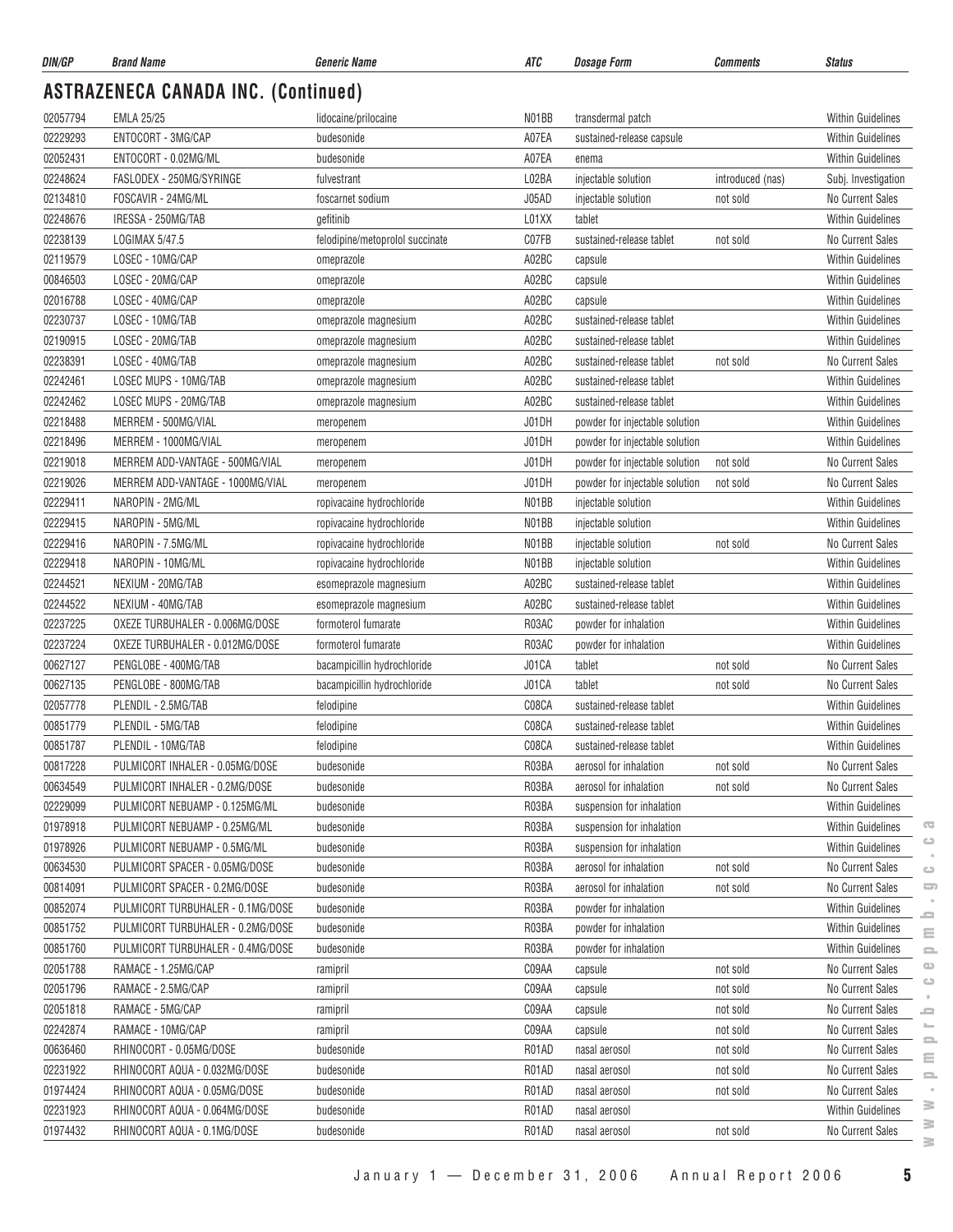| DIN/GP   | <b>Brand Name</b>                          | <b>Generic Name</b>            | ATC                | <b>Dosage Form</b>             | <b>Comments</b> | <b>Status</b>            |
|----------|--------------------------------------------|--------------------------------|--------------------|--------------------------------|-----------------|--------------------------|
|          | <b>ASTRAZENECA CANADA INC. (Continued)</b> |                                |                    |                                |                 |                          |
| 02035324 | RHINOCORT TURBUHALER - 0.1MG/DOSE          | budesonide                     | R01AD              | powder for nasal inhalation    |                 | <b>Within Guidelines</b> |
| 02035340 | RHINOCORT TURBUHALER - 0.2MG/DOSE          | budesonide                     | R01AD              | powder for nasal inhalation    | not sold        | No Current Sales         |
| 02236951 | SEROQUEL - 25MG/TAB                        | quetiapine fumarate            | N05AH              | tablet                         |                 | <b>Within Guidelines</b> |
| 02236952 | SEROQUEL - 100MG/TAB                       | quetiapine fumarate            | N05AH              | tablet                         |                 | <b>Within Guidelines</b> |
| 02240862 | SEROQUEL - 150MG/TAB                       | quetiapine fumarate            | N05AH              | tablet                         | not sold        | <b>No Current Sales</b>  |
| 02236953 | SEROQUEL - 200MG/TAB                       | quetiapine fumarate            | N05AH              | tablet                         |                 | <b>Within Guidelines</b> |
| 02244107 | SEROQUEL - 300MG/TAB                       | quetiapine fumarate            | N05AH              | tablet                         |                 | <b>Within Guidelines</b> |
| 02245385 | SYMBICORT 100/6 TURBUHALER                 | budesonide/formoterol fumarate | R03AK              | powder for inhalation          |                 | <b>Within Guidelines</b> |
| 02245386 | SYMBICORT 200/6 TURBUHALER                 | budesonide/formoterol fumarate | R03AK              | powder for inhalation          |                 | <b>Within Guidelines</b> |
| 02248218 | SYMBICORT FORTE 400/12 TURBUH              | budesonide/formoterol fumarate | R03AK              | powder for inhalation          | not sold        | <b>No Current Sales</b>  |
| 02229566 | TOMUDEX - 2MG/VIAL                         | raltitrexed                    | L01BA              | powder for injectable solution |                 | <b>Within Guidelines</b> |
| 02103729 | ZESTORETIC 10/12.5                         | lisinopril/hydrochlorothiazide | C09BA              | tablet                         |                 | <b>Within Guidelines</b> |
| 02045737 | ZESTORETIC 20/12.5                         | lisinopril/hydrochlorothiazide | C09BA              | tablet                         |                 | <b>Within Guidelines</b> |
| 02045729 | ZESTORETIC 20/25                           | lisinopril/hydrochlorothiazide | C09BA              | tablet                         |                 | <b>Within Guidelines</b> |
| 02049333 | ZESTRIL - 5MG/TAB                          | lisinopril                     | C09AA              | tablet                         |                 | <b>Within Guidelines</b> |
| 02049376 | ZESTRIL - 10MG/TAB                         | lisinopril                     | C09AA              | tablet                         |                 | <b>Within Guidelines</b> |
| 02049384 | ZESTRIL - 20MG/TAB                         | lisinopril                     | C09AA              | tablet                         |                 | <b>Within Guidelines</b> |
| 00839345 | ZESTRIL - 40MG/TAB                         | lisinopril                     | C09AA              | tablet                         | not sold        | No Current Sales         |
| 02248992 | ZOMIG - 2.5MG/DOSE                         | zolmitriptan                   | N <sub>02</sub> CC | nasal spray                    |                 | <b>Within Guidelines</b> |
| 02248993 | ZOMIG - 5MG/DOSE                           | zolmitriptan                   | N <sub>02</sub> CC | nasal spray                    |                 | <b>Within Guidelines</b> |
| 02238660 | ZOMIG - 2.5MG/TAB                          | zolmitriptan                   | N <sub>02</sub> CC | tablet                         |                 | <b>Within Guidelines</b> |
| 02243045 | ZOMIG RAPIMELT - 2.5MG/TAB                 | zolmitriptan                   | N <sub>02</sub> CC | orally disintegrating tablet   |                 | <b>Within Guidelines</b> |

#### **AXCAN PHARMA INC.**

| 02246962 | HELIZIDE 140/125/125  | biskalcitrate potassium/metronidazole/<br>tetracycline hydro | A02BD | capsule                        | not sold | No Current Sales         |
|----------|-----------------------|--------------------------------------------------------------|-------|--------------------------------|----------|--------------------------|
| 02020033 | PHOTOFRIN - 15MG/VIAL | porfimer sodium                                              | L01XX | powder for injectable solution |          | <b>Within Guidelines</b> |
| 02019876 | PHOTOFRIN - 75MG/VIAL | porfimer sodium                                              | L01XX | powder for injectable solution |          | <b>Within Guidelines</b> |
| 02238984 | URSO - 250MG/TAB      | ursodiol                                                     | A05AA | tablet                         |          | <b>Within Guidelines</b> |
| 02245894 | URSO DS - 500MG/TAB   | ursodiol                                                     | A05AA | tablet                         |          | <b>Within Guidelines</b> |
| 01945254 | URSOFALK - 250MG/CAP  | ursodiol                                                     | A05AA | capsule                        | not sold | No Current Sales         |

#### **BARRIER THERAPEUTICS CANADA INC.**

| 02238848 | DENAVIR - 10MG/G         | penciclovin                | D06BB | topical cream    | ntroduced (nas) | <b>Under Review</b>      |
|----------|--------------------------|----------------------------|-------|------------------|-----------------|--------------------------|
| 02243257 | SOLAGE                   | mequinol/tretinoin         | D11AX | topical solution |                 | <b>Within Guidelines</b> |
| 02243837 | $-139MG/G$<br>VANIQA - 1 | eflornithine hvdrochloride | D11AX | topical cream    |                 | Investigation<br>Subl.   |

# **BAXTER CORPORATION**

| ᆖ              | 02284154 | ADVATE 1000                      | antihemophilic factor, recombinant            | B02BD             | powder for injectable solution | introduced | <b>Within Guidelines</b> |
|----------------|----------|----------------------------------|-----------------------------------------------|-------------------|--------------------------------|------------|--------------------------|
| $\overline{a}$ | 02284162 | ADVATE 1500                      | antihemophilic factor, recombinant            | B02BD             | powder for injectable solution | introduced | <b>Within Guidelines</b> |
| Ξ              | 02284138 | ADVATE 250                       | antihemophilic factor, recombinant            | B02BD             | powder for injectable solution | introduced | <b>Within Guidelines</b> |
| s.             | 02284146 | ADVATE 500                       | antihemophilic factor, recombinant            | B02BD             | powder for injectable solution | introduced | <b>Within Guidelines</b> |
|                | 02188880 | BREVIBLOC - 10MG/ML              | esmolol hydrochloride                         | C07AB             | injectable solution            |            | <b>Within Guidelines</b> |
|                | 02188872 | BREVIBLOC - 100MG/ML             | esmolol hydrochloride                         | C07AB             | injectable solution            | not sold   | No Current Sales         |
| -              | 02188864 | BREVIBLOC - 250MG/ML             | esmolol hydrochloride                         | C07AB             | injectable solution            |            | <b>Within Guidelines</b> |
|                |          | CMV IVEEGAM IMMUNO - 1000MG/VIAL | cmv immune globulin intravenous (human)       | J06BB             | powder for injectable solution | expired    | No Current Sales         |
| Ξ              | 02230772 | CRITILIP 20%                     | medium and long chain triglycerides           | B05BA             | injectable suspension          | not sold   | No Current Sales         |
| $\equiv$       | 02240806 | EXTRANEAL                        | icodextrin                                    | B <sub>05</sub> D | peritoneal dialysis solution   | expired    | Subj. Investigation      |
|                | 02202581 | FEIBA VH IMMUNO                  | factor VIII anti inhibitor                    | B02BD             | powder for injectable solution |            | <b>Within Guidelines</b> |
| s<br>≧         | 02264625 | FSME-IMMUN - 2.4MCG/VIAL         | tick-borne encephalitis vaccine (inactivated) | J07BA             | injectable suspension          |            | <b>Under Review</b>      |
| ≧              | 02241357 | IFEX - 1000MG/VIAL               | ifosfamide                                    | L01AA             | powder for injectable solution |            | <b>Under Review</b>      |
|                |          |                                  |                                               |                   |                                |            |                          |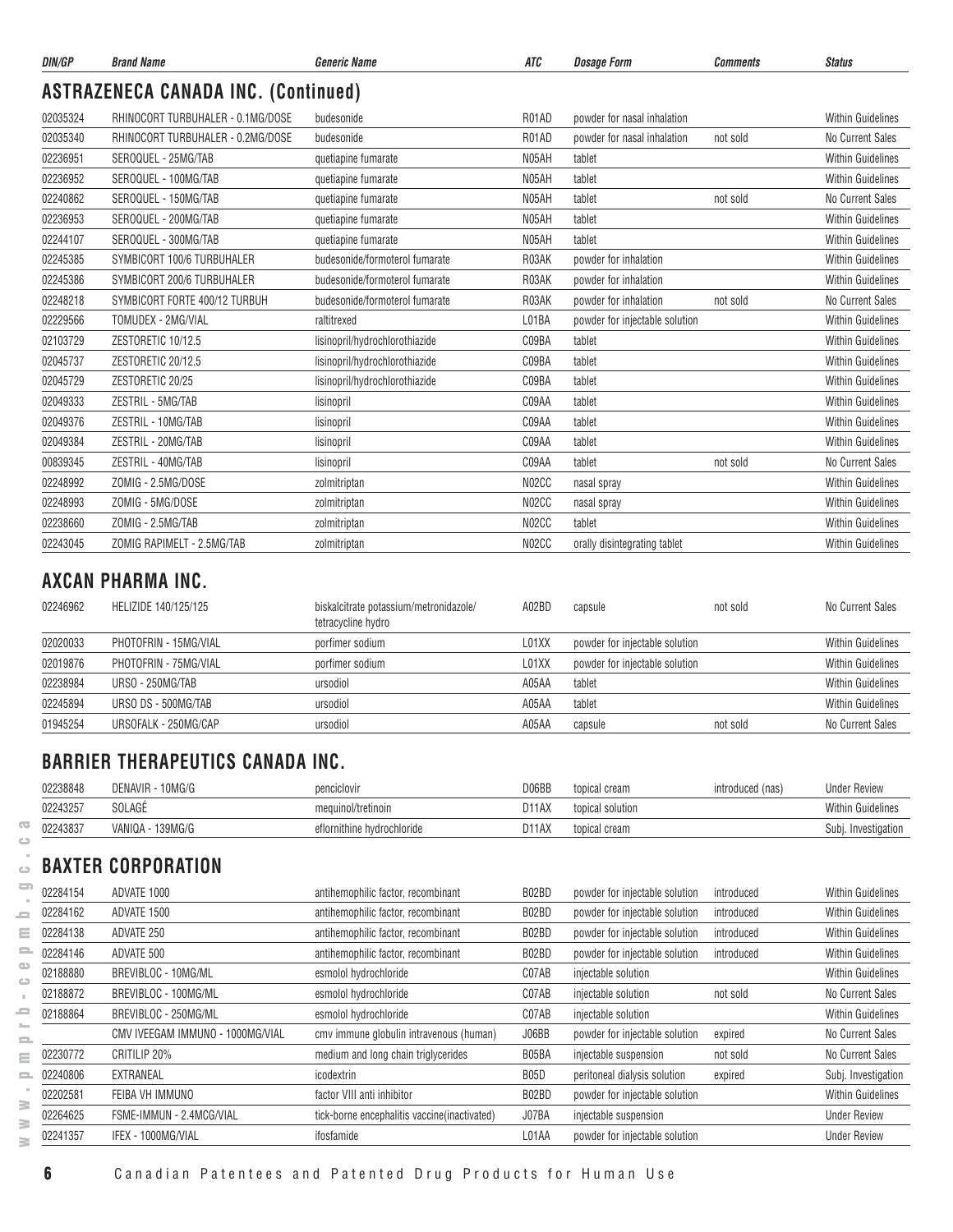| DIN/GP                        | <b>Brand Name</b>                      | <b>Generic Name</b>                            | ATC                | <b>Dosage Form</b>             | <b>Comments</b>  | <b>Status</b>                              |
|-------------------------------|----------------------------------------|------------------------------------------------|--------------------|--------------------------------|------------------|--------------------------------------------|
|                               | <b>BAXTER CORPORATION (Continued)</b>  |                                                |                    |                                |                  |                                            |
| 02241356                      | IFEX - 3000MG/VIAL                     | ifosfamide                                     | L01AA              | powder for injectable solution |                  | <b>Under Review</b>                        |
| 02206021                      | <b>IMMUNINE VH</b>                     | factor IX (human)                              | B02BD              | powder for injectable solution |                  | <b>Within Guidelines</b>                   |
| 01959379                      | IVEEGAM IMMUNO - 500MG/VIAL            | immune globulin intravenous (human)            | J06BA              | powder for injectable solution | expired          | No Current Sales                           |
| 01959336                      | IVEEGAM IMMUNO - 1000MG/VIAL           | immune globulin intravenous (human)            | J06BA              | powder for injectable solution | expired          | No Current Sales                           |
| 01959328                      | IVEEGAM IMMUNO - 2500MG/VIAL           | immune globulin intravenous (human)            | J06BA              | powder for injectable solution | expired          | No Current Sales                           |
| 01959301                      | IVEEGAM IMMUNO - 5000MG/VIAL           | immune globulin intravenous (human)            | J06BA              | powder for injectable solution | expired          | Within Guidelines                          |
| 01959298                      | IVEEGAM IMMUNO - 7500MG/VIAL           | immune globulin intravenous (human)            | J06BA              | powder for injectable solution | expired          | <b>No Current Sales</b>                    |
| 01959344                      | IVEEGAM IMMUNO - 10000MG/VIAL          | immune globulin intravenous (human)            | J06BA              | powder for injectable solution | expired          | No Current Sales                           |
| 00719603                      | <b>KRYOBULIN VH</b>                    | factor VIII complex (human)                    | B02BD              | powder for injectable solution | not sold         | No Current Sales                           |
| 00719811                      | <b>KRYOBULIN VH</b>                    | factor VIII complex (human)                    | B02BD              | powder for injectable solution | not sold         | No Current Sales                           |
| 00719838                      | KRYOBULIN VH                           | factor VIII complex (human)                    | B02BD              | powder for injectable solution | not sold         | <b>No Current Sales</b>                    |
| 02230810                      | <b>NUTRINEAL PD4</b>                   | amino acids + electrolytes                     | B05ZA              | peritoneal dialysis solution   | introduced (nas) | <b>Under Review</b>                        |
| 02241797                      | PROCYTOX - 200MG/VIAL                  | cyclophosphamide                               | L01AA              | powder for injectable solution |                  | <b>Under Review</b>                        |
| 02241798                      | PROCYTOX - 500MG/VIAL                  | cyclophosphamide                               | L01AA              | powder for injectable solution |                  | <b>Under Review</b>                        |
| 02241799                      | PROCYTOX - 1000MG/VIAL                 | cyclophosphamide                               | L01AA              | powder for injectable solution |                  | <b>Under Review</b>                        |
| 02241800                      | PROCYTOX - 2000MG/VIAL                 | cyclophosphamide                               | L01AA              | powder for injectable solution |                  | <b>Under Review</b>                        |
| 02227428                      | <b>SUPRANE</b>                         | desflurane                                     | NO <sub>1</sub> AB | inhalation anesthetic          |                  | <b>Within Guidelines</b>                   |
| 01958968                      | TISSEEL KIT VH 0.5                     | fibrin sealant                                 | B02BC              | powder for topical solution    | not sold         | No Current Sales                           |
| 02233273                      | TISSEEL KIT VH 1.0                     | fibrin sealant                                 | B02BC              | powder for topical solution    |                  | <b>Within Guidelines</b>                   |
| 02233274                      | TISSEEL KIT VH 2.0                     | fibrin sealant                                 | B02BC              | powder for topical solution    |                  | <b>Within Guidelines</b>                   |
| 02233275                      | TISSEEL KIT VH 5.0                     | fibrin sealant                                 | B02BC              | powder for topical solution    |                  | Within Guidelines                          |
| 02241411                      | UROMITEXAN - 100MG/ML                  | mesna                                          | V03AF              | injectable solution            |                  | <b>Under Review</b>                        |
| <b>BAYER INC.</b><br>02246414 | AVELOX - 1.6MG/ML                      | moxifloxacin hydrochloride                     | J01MA              | injectable solution            |                  | Within Guidelines                          |
| 02242965                      | AVELOX - 400MG/TAB                     | moxifloxacin hydrochloride                     | J01MA              | tablet                         |                  | <b>Within Guidelines</b>                   |
| 02237325                      | BAYCOL - 0.2MG/TAB                     | cerivastatin sodium                            | C10AA              | tablet                         | not sold         | No Current Sales                           |
| 02237326                      | BAYCOL - 0.3MG/TAB                     | cerivastatin sodium                            | C10AA              | tablet                         | not sold         | <b>No Current Sales</b>                    |
| 02241466                      | BAYCOL - 0.4MG/TAB                     | cerivastatin sodium                            | C10AA              | tablet                         | not sold         | No Current Sales                           |
| 02243223                      | BAYCOL - 0.8MG/TAB                     | cerivastatin sodium                            | C10AA              | tablet                         | not sold         | No Current Sales                           |
| 02237513                      | CIPRO - 50MG/ML                        | ciprofloxacin                                  | J01MA              | powder for oral suspension     | not sold         | No Current Sales                           |
| 02237514                      | CIPRO - 100MG/ML                       | ciprofloxacin                                  | J01MA              | powder for oral suspension     |                  | Within Guidelines                          |
| 02155931                      | CIPRO - 100MG/TAB                      | ciprofloxacin hydrochloride                    | J01MA              | tablet                         | not sold         | No Current Sales                           |
| 02155958                      | CIPRO - 250MG/TAB                      | ciprofloxacin hydrochloride                    | J01MA              | tablet                         |                  | Within Guidelines                          |
| 02155966                      | CIPRO - 500MG/TAB                      | ciprofloxacin hydrochloride                    | J01MA<br>J01MA     | tablet                         |                  | Within Guidelines<br>œ                     |
| 02155974                      | CIPRO - 750MG/TAB<br>CIPRO IV - 2MG/ML | ciprofloxacin hydrochloride                    |                    | tablet                         |                  | Subj. Investigation<br>ت                   |
| 02237334<br>02155982          | CIPRO IV - 10MG/ML                     | ciprofloxacin lactate<br>ciprofloxacin lactate | J01MA<br>J01MA     | injectable solution            | not sold         | Within Guidelines<br>No Current Sales<br>ت |
|                               |                                        | ciprofloxacin hydrochloride                    |                    | injectable solution            |                  | 5                                          |
| 02247916                      | CIPRO XL - 500MG/TAB                   |                                                | J01MA              | extended-release tablet        |                  | Within Guidelines                          |
| 02251787                      | CIPRO XL - 1000MG/TAB                  | ciprofloxacin hydrochloride                    | J01MA              | extended-release tablet        |                  | Within Guidelines<br>$\blacksquare$        |
| 02178842                      | GAMIMUNE N - 50MG/ML                   | immune globulin intravenous (human)            | J06BA              | injectable solution            | not sold         | No Current Sales<br>Ξ                      |
| 02229695                      | GAMIMUNE N - 100MG/ML                  | immune globulin intravenous (human)            | J06BA              | injectable solution            | not sold         | No Current Sales<br><u>o</u><br>Φ          |
|                               | GAMIMUNE N HT - 50MG/ML                | immune globulin intravenous (human)            | J06BA              | injectable solution            | not sold         | No Current Sales<br>ت                      |
| 02190885                      | GLUCOBAY - 50MG/TAB                    | acarbose                                       | A10BF              | tablet                         |                  | Within Guidelines<br>×.                    |
| 02190893                      | GLUCOBAY - 100MG/TAB                   | acarbose                                       | A10BF              | tablet                         |                  | Within Guidelines<br>ᆖ<br>⊨                |
| 02187825                      | KOATE-HP - 250UNIT/VIAL                | antihemophilic factor (human)                  | B02BD              | powder for injectable solution | not sold         | No Current Sales<br>$\equiv$               |
| 02187833                      | KOATE-HP - 500UNIT/VIAL                | antihemophilic factor (human)                  | B02BD              | powder for injectable solution | not sold         | No Current Sales<br>Ξ                      |
| 02187841                      | KOATE-HP - 1000UNIT/VIAL               | antihemophilic factor (human)                  | B02BD              | powder for injectable solution | not sold         | No Current Sales<br>$\equiv$               |
| 02187868                      | KOATE-HP - 1500UNIT/VIAL               | antihemophilic factor (human)                  | B02BD              | powder for injectable solution | not sold         | No Current Sales<br>≧                      |
| 02242491                      | KOGENATE FS 1000                       | antihemophilic factor (recombinant)            | B02BD              | powder for injectable solution | not sold         | No Current Sales<br>≧                      |
| 02242489                      | KOGENATE FS 250                        | antihemophilic factor (recombinant)            | B02BD              | powder for injectable solution |                  | Within Guidelines<br>$\geq$                |

 $\sim$  $\circ$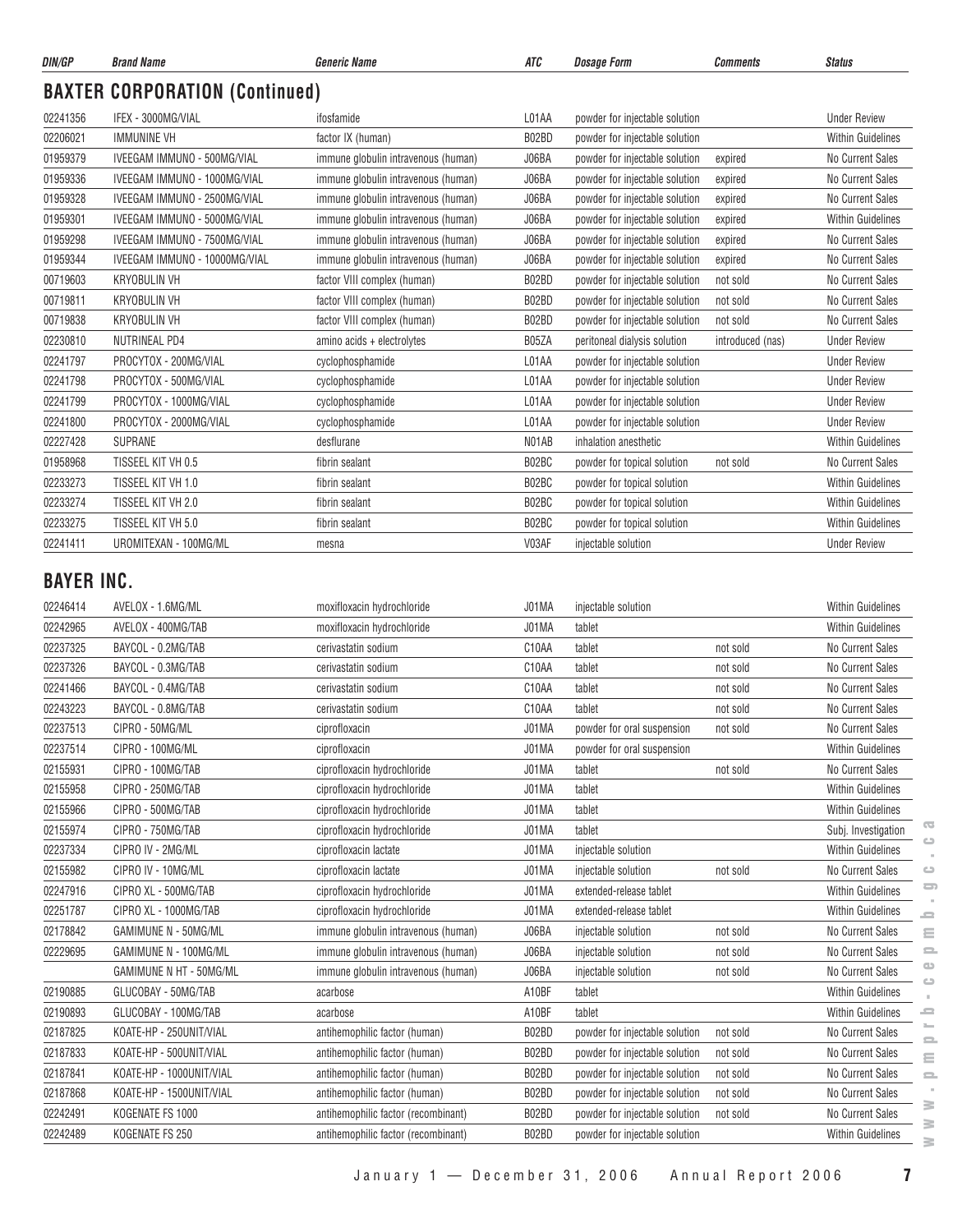| DIN/GP   | <b>Brand Name</b>                     | <i><b>Generic Name</b></i>               | ATC   | <b>Dosage Form</b>             | <b>Comments</b>  | <b>Status</b>            |
|----------|---------------------------------------|------------------------------------------|-------|--------------------------------|------------------|--------------------------|
|          | <b>BAYER INC. (Continued)</b>         |                                          |       |                                |                  |                          |
| 02242490 | KOGENATE FS 500                       | antihemophilic factor (recombinant)      | B02BD | powder for injectable solution | not sold         | No Current Sales         |
| 02254492 | KOGENATE FS BIOSET 1000               | antihemophilic factor (recombinant)      | B02BD | powder for injectable solution |                  | <b>Within Guidelines</b> |
| 02254476 | KOGENATE FS BIOSET 250                | antihemophilic factor (recombinant)      | B02BD | powder for injectable solution | introduced       | <b>Within Guidelines</b> |
| 02254484 | KOGENATE FS BIOSET 500                | antihemophilic factor (recombinant)      | B02BD | powder for injectable solution |                  | <b>Within Guidelines</b> |
| 02250462 | LEVITRA - 5MG/TAB                     | vardenafil hydrochloride                 | G04BE | tablet                         |                  | <b>Within Guidelines</b> |
| 02250470 | LEVITRA - 10MG/TAB                    | vardenafil hydrochloride                 | G04BE | tablet                         |                  | <b>Within Guidelines</b> |
| 02250489 | LEVITRA - 20MG/TAB                    | vardenafil hydrochloride                 | G04BE | tablet                         |                  | <b>Within Guidelines</b> |
| 02266121 | SATIVEX 27/25                         | delta-9-tetrahydrocannabinol/cannabidiol | N02BG | buccal spray                   | introduced (nas) | <b>Within Guidelines</b> |
| 02189135 | THROMBATE III - 500UNIT/VIAL          | antithrombin III                         | B01AB | powder for injectable solution | not sold         | No Current Sales         |
| 02189143 | THROMBATE III - 1000UNIT/VIAL         | antithrombin III                         | B01AB | powder for injectable solution | not sold         | No Current Sales         |
|          | <b>BERLEX CANADA INC.</b>             |                                          |       |                                |                  |                          |
|          |                                       |                                          |       |                                |                  |                          |
| 02169649 | BETASERON - 0.3MG/VIAL                | interferon beta-1b                       | L03AB | powder for injectable solution |                  | <b>Within Guidelines</b> |
| 02231510 | CLIMARA 100 - 7.6MG/PATCH             | estradiol 17 <sub>B</sub>                | G03CA | transdermal patch              |                  | <b>Within Guidelines</b> |
| 02247499 | CLIMARA 25 - 2MG/PATCH                | estradiol 17 <sub>B</sub>                | G03CA | transdermal patch              |                  | <b>Within Guidelines</b> |
| 02231509 | CLIMARA 50 - 3.8MG/PATCH              | estradiol 17 <sub>B</sub>                | G03CA | transdermal patch              |                  | <b>Within Guidelines</b> |
| 02247500 | CLIMARA 75 - 5.7MG/PATCH              | estradiol 17 <sub>B</sub>                | G03CA | transdermal patch              |                  | <b>Within Guidelines</b> |
| 02241088 | GADOVIST 0.5 - 302.36MG/ML            | gadobutrol                               | V08CA | injectable solution            | not sold         | No Current Sales         |
| 02241089 | GADOVIST 1.0 - 604.72MG/ML            | gadobutrol                               | V08CA | injectable solution            |                  | <b>Within Guidelines</b> |
| 02227347 | LEVOVIST 999/1                        | galactose/palmitic acid                  | V08DA | powder for injectable solution | not sold         | No Current Sales         |
| 02229102 | LEVOVIST 999/1                        | galactose/palmitic acid                  | V08DA | powder for injectable solution | not sold         | No Current Sales         |
| 02273993 | MABCAMPATH - 30MG/AMPOULE             | alemtuzumab                              | L01XC | injectable solution            |                  | <b>Within Guidelines</b> |
| 01989987 | MAGNEVIST - 469MG/ML                  | gadopentetate dimeglumine                | V08CA | injectable solution            |                  | <b>Within Guidelines</b> |
| 02243005 | MIRENA - 52MG/POUCH                   | levonorgestrel                           | G02BA | intra-uterine device           |                  | <b>Within Guidelines</b> |
| 02240996 | REFLUDAN - 50MG/VIAL                  | lepirudin                                | B01AE | powder for injectable solution |                  | <b>Within Guidelines</b> |
| 02286319 | VASOVIST - 244MG/ML                   | gadofosveset trisodium                   | V08CA | injectable solution            | not sold         | No Current Sales         |
| 02261723 | YASMIN 21 3/.03                       | drospirenone/ethinyl estradiol           | G03AA | tablet                         |                  | <b>Within Guidelines</b> |
| 02261731 | YASMIN 28 3/.03                       | drospirenone/ethinyl estradiol           | G03AA | tablet                         |                  | <b>Within Guidelines</b> |
|          | <b>BIOGEN IDEC CANADA INC.</b>        |                                          |       |                                |                  |                          |
| 02286386 | TYSABRI - 20MG/ML                     | natalizumab                              | L04AA | powder for injectable solution | introduced (nas) | Subj. Investigation      |
|          | <b>BIOVAIL PHARMACEUTICALS CANADA</b> |                                          |       |                                |                  |                          |
| 02247791 | ATTENADE - 2.5MG/TAB                  | dexmethylphenidate hydrochloride         | N06BA | tablet                         | not sold         | No Current Sales         |
| 02247792 | ATTENADE - 5MG/TAB                    |                                          | N06BA | tablet                         |                  | No Current Sales         |
|          |                                       | dexmethylphenidate hydrochloride         |       |                                | not sold         |                          |
| 02247793 | ATTENADE - 10MG/TAB                   | dexmethylphenidate hydrochloride         | N06BA | tablet                         | not sold         | No Current sales         |
| 02268493 | GLUMETZA - 500MG/TAB                  | metformin hydrochloride                  | A10BA | extended-release tablet        | introduced       | Subj. Investigation      |
| 02268507 | GLUMETZA - 1000MG/TAB                 | metformin hydrochloride                  | A10BA | extended-release tablet        | not sold         | No Current Sales         |
| 02233013 | RETAVASE - 10.4UNIT/VIAL              | reteplase                                | B01AD | powder for injectable solution |                  | <b>Within Guidelines</b> |
| 02231150 | TIAZAC - 120MG/CAP                    | diltiazem hydrochloride                  | C08DB | extended-release capsule       |                  | <b>Within Guidelines</b> |
| 02231151 | TIAZAC - 180MG/CAP                    | diltiazem hydrochloride                  | C08DB | extended-release capsule       |                  | <b>Within Guidelines</b> |
| 02231152 | TIAZAC - 240MG/CAP                    | diltiazem hydrochloride                  | C08DB | extended-release capsule       |                  | <b>Within Guidelines</b> |
| 02231154 | TIAZAC - 300MG/CAP                    | diltiazem hydrochloride                  | C08DB | extended-release capsule       |                  | <b>Within Guidelines</b> |
| 02231155 | TIAZAC - 360MG/CAP                    | diltiazem hydrochloride                  | C08DB | extended-release capsule       |                  | <b>Within Guidelines</b> |
| 02256738 | TIAZAC XC - 120MG/TAB                 | diltiazem hydrochloride                  | C08DB | extended-release tablet        |                  | <b>Within Guidelines</b> |
| 02256746 | TIAZAC XC - 180MG/TAB                 | diltiazem hydrochloride                  | C08DB | extended-release tablet        |                  | <b>Within Guidelines</b> |
| 02256754 | TIAZAC XC - 240MG/TAB                 | diltiazem hydrochloride                  | C08DB | extended-release tablet        |                  | <b>Within Guidelines</b> |
| 02256762 | TIAZAC XC - 300MG/TAB                 | diltiazem hydrochloride                  | C08DB | extended-release tablet        |                  | <b>Within Guidelines</b> |
| 02256770 | TIAZAC XC - 360MG/TAB                 | diltiazem hydrochloride                  | C08DB | extended-release tablet        |                  | <b>Within Guidelines</b> |
| 02237823 | WELLBUTRIN SR - 50MG/TAB              | bupropion hydrochloride                  | N07BA | sustained-release tablet       | not sold         | No Current Sales         |
| 02237824 | WELLBUTRIN SR - 100MG/TAB             | bupropion hydrochloride                  | N07BA | sustained-release tablet       |                  | <b>Within Guidelines</b> |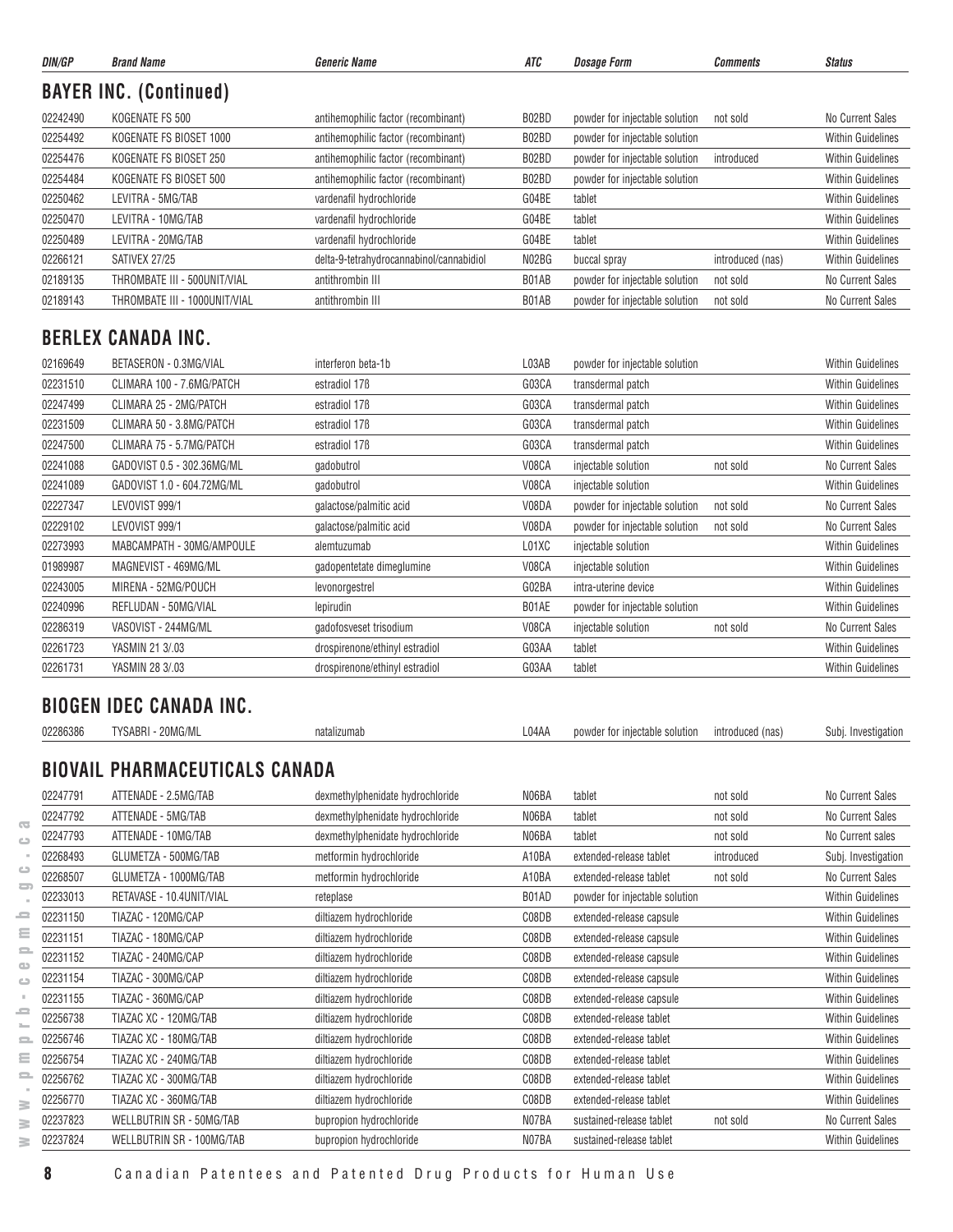| DIN/GP   | <b>Brand Name</b>                                            | Generic Name                                        | ATC          | <b>Dosage Form</b>        | <b>Comments</b>  | <b>Status</b>            |
|----------|--------------------------------------------------------------|-----------------------------------------------------|--------------|---------------------------|------------------|--------------------------|
|          | <b>BIOVAIL PHARMACEUTICALS CANADA (Continued)</b>            |                                                     |              |                           |                  |                          |
| 02237825 | <b>WELLBUTRIN SR - 150MG/TAB</b>                             | bupropion hydrochloride                             | N07BA        | sustained-release tablet  |                  | <b>Within Guidelines</b> |
| 02275090 | WELLBUTRIN XL - 150MG/TAB                                    | bupropion hydrochloride                             | N07BA        | extended-release tablet   | introduced       | <b>Within Guidelines</b> |
| 02275104 | WELLBUTRIN XL - 300MG/TAB                                    | bupropion hydrochloride                             | N07BA        | extended-release tablet   | introduced       | <b>Within Guidelines</b> |
| 02238441 | ZYBAN - 150MG/TAB                                            | bupropion hydrochloride                             | N07BA        | sustained-release tablet  |                  | <b>Within Guidelines</b> |
| 02245464 | <b>BLES BIOCHEMICALS INC.</b><br>BLES - 27MG/ML              | phospholipids+surfactant-associated<br>proteins B&C | R07AA        | intratracheal suspension  |                  | <b>Within Guidelines</b> |
| 02242119 | <b>BOEHRINGER INGELHEIM (CANADA) LTD.</b><br>AGGRENOX 200/25 | dipyridamole/ASA                                    | B01AC        | sustained-release capsule |                  | <b>Within Guidelines</b> |
| 02273322 | APTIVUS - 250MG/CAP                                          | tipranavir                                          | J05AE        | capsule                   | introduced (nas) | <b>Within Guidelines</b> |
| 02247686 | ATROVENT HFA - 0.02MG/DOSE                                   | ipratropium bromide                                 | R03BB        | aerosol for inhalation    |                  | <b>Within Guidelines</b> |
| 02238123 | FLOMAX - 0.4MG/CAP                                           | tamsulosin hydrochloride                            | G04CA        | sustained-release capsule |                  | <b>Within Guidelines</b> |
| 02270102 | FLOMAX CR - 0.4MG/TAB                                        | tamsulosin hydrochloride                            | G04CA        | controlled-release tablet | introduced       | <b>Within Guidelines</b> |
| 02237145 | MIRAPEX - 0.25MG/TAB                                         | pramipexole dihydrochloride                         | N04BC        | tablet                    |                  | <b>Within Guidelines</b> |
|          | $\mathbf{A}$                                                 | しんきょう しんしん はりにし オープントイン きけい                         | $\mathbf{A}$ |                           |                  |                          |

#### 02241594 MIRAPEX - 0.5MG/TAB **pramipexole dihydrochloride** N04BC tablet Noted Noted Noted Within Guidelines 02237146 MIRAPEX - 1MG/TAB pramipexole dihydrochloride N04BC tablet Within Guidelines 02237147 MIRAPEX - 1.5MG/TAB **pramipexole dihydrochloride** N04BC tablet Noted Noted Noted Within Guidelines 02246793 SPIRIVA - 18MCG/CAP the tiotropium bromide the R03BB powder for inhalation Server Mithin Guidelines 02126214 SUPER-OV – 7.5 UNIT/ML follicle stimulating hormone and Q powder for injectable solution No Current Sales 02238748 VIRAMUNE - 200MG/TAB nevirapine nevirapine and the state of the control of the control of the control of the control of the control of the control of the control of the control of the control of the control of the

### **BRACCO DIAGNOSTICS CANADA INC.**

| 02248302 | MULTIHANCE - 529MG/ML | gadobenate dimeglumine | V08CA | injectable solution                       | <b>Within Guidelines</b> |
|----------|-----------------------|------------------------|-------|-------------------------------------------|--------------------------|
| 02229056 | PROHANCE - 279.3MG/ML | qadoteridol            | V08CA | iniectable solution                       | <b>Within Guidelines</b> |
| 02248152 | SONOVUE - 8MCL/ML     | sulfur hexafluoride    | V04CX | powder for injectable suspension not sold | No Current Sales         |

#### **BRISTOL-MYERS SQUIBB CANADA CO.**

|          | 99MTC TECHNESCAN MAG3 UD PED. | technetium Tc-99m mertiatide   | V09CA | powder for injectable solution | not sold         | No Current Sales         |
|----------|-------------------------------|--------------------------------|-------|--------------------------------|------------------|--------------------------|
|          | 99MTC TECHNESCAN MAG3 UD REG. | technetium Tc-99m mertiatide   | V09CA | powder for injectable solution |                  | <b>Within Guidelines</b> |
| 02241818 | AVALIDE 150/12.5              | irbesartan/hydrochlorothiazide | C09DA | tablet                         |                  | <b>Within Guidelines</b> |
| 02241819 | AVALIDE 300/12.5              | irbesartan/hydrochlorothiazide | C09DA | tablet                         |                  | <b>Within Guidelines</b> |
| 02280213 | <b>AVALIDE 300/25</b>         | irbesartan/hydrochlorothiazide | C09DA | tablet                         | introduced       | <b>Within Guidelines</b> |
| 02237923 | AVAPRO - 75MG/TAB             | irbesartan                     | C09CA | tablet                         |                  | Within Guidelines        |
| 02237924 | AVAPRO - 150MG/TAB            | irbesartan                     | C09CA | tablet                         |                  | Within Guidelines        |
| 02237925 | AVAPRO - 300MG/TAB            | irbesartan                     | C09CA | tablet                         |                  | <b>Within Guidelines</b> |
| 01911570 | AZACTAM - 500MG/VIAL          | aztreonam                      | J01DF | powder for injectable solution | not sold         | No Current Sales         |
| 01911562 | AZACTAM - 1000MG/VIAL         | aztreonam                      | J01DF | powder for injectable solution |                  | <b>Within Guidelines</b> |
| 01911554 | AZACTAM - 2000MG/VIAL         | aztreonam                      | J01DF | powder for injectable solution | not sold         | No Current Sales         |
| 02282232 | BARACLUDE - 0.05MG/ML         | entecavir                      | J05AF | oral solution                  | introduced(nas)  | <b>Within Guidelines</b> |
| 02282224 | BARACLUDE - 0.5MG/TAB         | entecavir                      | J05AF | tablet                         | introduced (nas) | <b>Within Guidelines</b> |
| 02211114 | BIANDA - 25MG/VIAL            | losoxantrone hydrochloride     | L01XX | powder for injectable solution | not sold         | No Current Sales         |
|          | CARDIOLITE/MIRALUMA           | technetium Tc-99m sestamibi    | V09GA | powder for injectable solution |                  | <b>Within Guidelines</b> |
|          | CARDIOTEC                     | technetium Tc-99m teboroxime   | V09GA | powder for injectable solution | expired          | <b>Within Guidelines</b> |
| 02163675 | CEFZIL - 25MG/ML              | cefprozil                      | J01DA | powder for oral suspension     |                  | <b>Within Guidelines</b> |
| 02163683 | CEFZIL - 50MG/ML              | cefprozil                      | J01DA | powder for oral suspension     |                  | <b>Within Guidelines</b> |
| 02163659 | CEFZIL - 250MG/TAB            | cefprozil                      | J01DA | tablet                         |                  | <b>Within Guidelines</b> |
| 02163667 | CEFZIL - 500MG/TAB            | cefprozil                      | J01DA | tablet                         |                  | <b>Within Guidelines</b> |
| 02243173 | DEFINITY - 150MCL/ML          | perflutren                     | V08DA | injectable suspension          |                  | Subj. Investigation      |
| 02271249 | ERBITUX - 100MG/VIAL          | cetuximab                      | L01XC | injectable solution            |                  | <b>Within Guidelines</b> |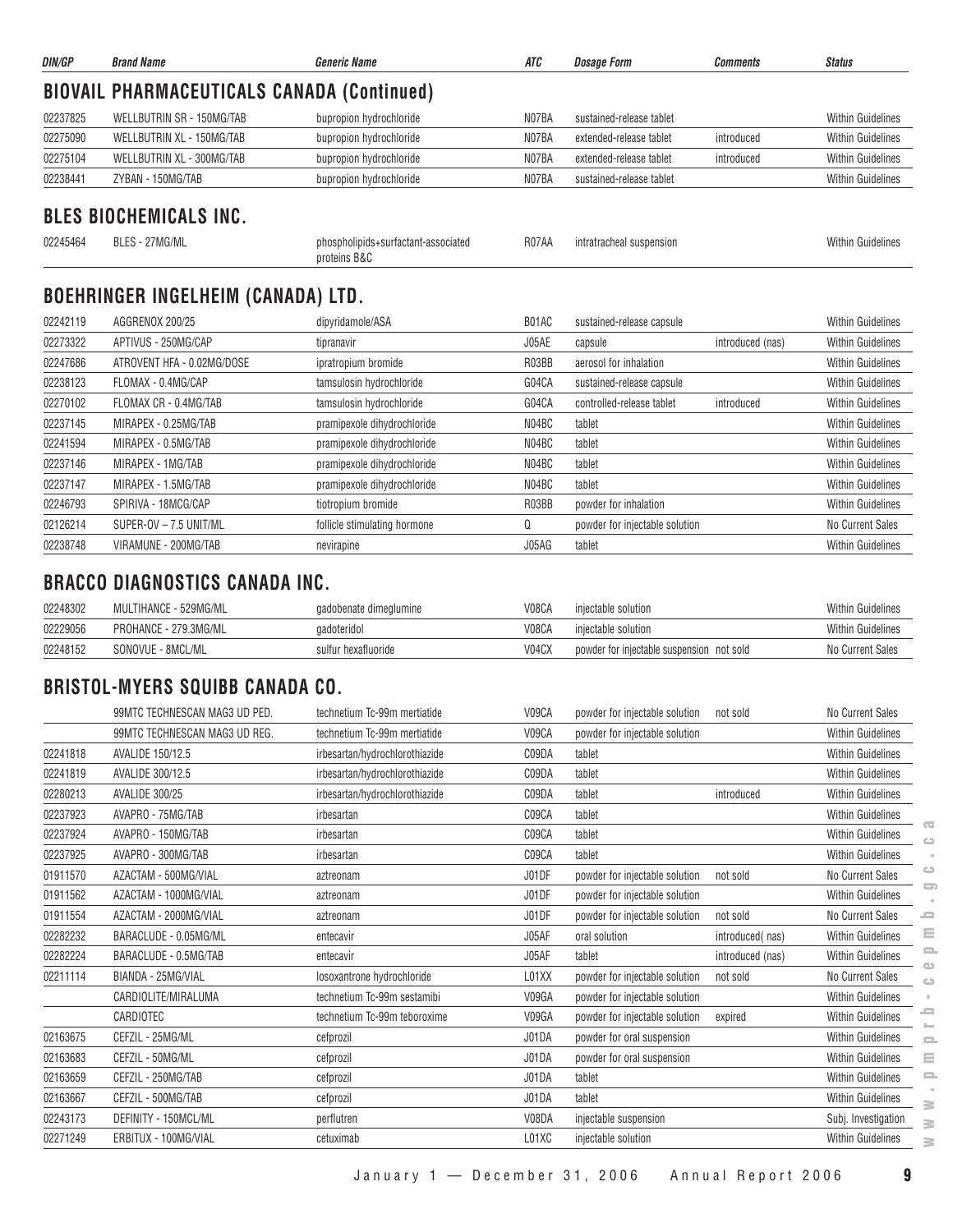| DIN/GP                                             | <b>Brand Name</b>        | <b>Generic Name</b>          | ATC                | <b>Dosage Form</b>             | Comments | <b>Status</b>            |  |  |
|----------------------------------------------------|--------------------------|------------------------------|--------------------|--------------------------------|----------|--------------------------|--|--|
| <b>BRISTOL-MYERS SQUIBB CANADA CO. (Continued)</b> |                          |                              |                    |                                |          |                          |  |  |
| 02230986                                           | ETOPOPHOS - 100MG/VIAL   | etoposide phosphate          | L01CB              | powder for injectable solution | not sold | No Current Sales         |  |  |
| 02168529                                           | MAXIPIME - 1000MG/BOTTLE | cefepime hydrochloride       | J01DA              | powder for injectable solution | not sold | No Current Sales         |  |  |
| 02168863                                           | MAXIPIME - 2000MG/BOTTLE | cefepime hydrochloride       | J01DA              | powder for injectable solution | not sold | No Current Sales         |  |  |
| 02163624                                           | MAXIPIME - 500MG/VIAL    | cefepime hydrochloride       | J01DA              | powder for injectable solution | not sold | No Current Sales         |  |  |
| 02163632                                           | MAXIPIME - 1000MG/VIAL   | cefepime hydrochloride       | J01DA              | powder for injectable solution |          | <b>Within Guidelines</b> |  |  |
| 02163640                                           | MAXIPIME - 2000MG/VIAL   | cefepime hydrochloride       | J01DA              | powder for injectable solution |          | <b>Within Guidelines</b> |  |  |
| 01907093                                           | MONOPRIL - 5MG/TAB       | fosinopril                   | C09AA              | tablet                         | not sold | <b>No Current Sales</b>  |  |  |
| 01907107                                           | MONOPRIL - 10MG/TAB      | fosinopril                   | C09AA              | tablet                         |          | <b>Within Guidelines</b> |  |  |
| 01907115                                           | MONOPRIL - 20MG/TAB      | fosinopril                   | C09AA              | tablet                         |          | <b>Within Guidelines</b> |  |  |
|                                                    | NEUROLITE - 20MCI/TEST   | technetium Tc-99m bicisate   | V09AA              | powder for injectable solution |          | <b>Within Guidelines</b> |  |  |
|                                                    | OCTREOSCAN - 3.3MCI/VIAL | in-111 pentetreotide         | V09IB              | injectable solution            |          | Subj. Investigation      |  |  |
| 02238682                                           | PLAVIX - 75MG/TAB        | clopidogrel bisulfate        | B01AC              | tablet                         |          | <b>Within Guidelines</b> |  |  |
| 00893749                                           | PRAVACHOL - 10MG/TAB     | pravastatin sodium           | C <sub>10</sub> AA | tablet                         |          | <b>Within Guidelines</b> |  |  |
| 00893757                                           | PRAVACHOL - 20MG/TAB     | pravastatin sodium           | C <sub>10</sub> AA | tablet                         |          | <b>Within Guidelines</b> |  |  |
| 02222051                                           | PRAVACHOL - 40MG/TAB     | pravastatin sodium           | C10AA              | tablet                         |          | <b>Within Guidelines</b> |  |  |
| 02250330                                           | PRAVACHOL - 80MG/TAB     | pravastatin sodium           | C10AA              | tablet                         | not sold | <b>No Current Sales</b>  |  |  |
| 02248609                                           | REYATAZ - 100MG/CAP      | atazanavir sulfate           | J05AE              | capsule                        | not sold | No Current Sales         |  |  |
| 02248610                                           | REYATAZ - 150MG/CAP      | atazanavir sulfate           | J05AE              | capsule                        |          | <b>Within Guidelines</b> |  |  |
| 02248611                                           | REYATAZ - 200MG/CAP      | atazanavir sulfate           | J05AE              | capsule                        |          | <b>Within Guidelines</b> |  |  |
| 02028786                                           | SINEMET CR 25/100        | carbidopa/levodopa           | N04BA              | controlled-release tablet      |          | <b>Within Guidelines</b> |  |  |
| 00870935                                           | SINEMET CR 50/200        | carbidopa/levodopa           | N04BA              | controlled-release tablet      |          | <b>Within Guidelines</b> |  |  |
| 02239886                                           | SUSTIVA - 50MG/CAP       | efavirenz                    | J05AG              | capsule                        |          | <b>Within Guidelines</b> |  |  |
| 02239887                                           | SUSTIVA - 100MG/CAP      | efavirenz                    | J05AG              | capsule                        |          | <b>Within Guidelines</b> |  |  |
| 02239888                                           | SUSTIVA - 200MG/CAP      | efavirenz                    | J05AG              | capsule                        |          | <b>Within Guidelines</b> |  |  |
| 02246044                                           | SUSTIVA - 300MG/TAB      | efavirenz                    | J05AG              | tablet                         | not sold | <b>No Current Sales</b>  |  |  |
| 02246045                                           | SUSTIVA - 600MG/TAB      | efavirenz                    | J05AG              | tablet                         |          | <b>Within Guidelines</b> |  |  |
| 02016796                                           | TAXOL - 6MG/ML           | paclitaxel                   | L01CD              | injectable solution            |          | <b>Within Guidelines</b> |  |  |
|                                                    | TECHNESCAN MAG3          | technetium Tc-99m mertiatide | V09CA              | powder for injectable solution |          | Subj. Investigation      |  |  |
| 02243183                                           | TEQUIN - 2MG/ML          | gatifloxacin                 | J01MA              | injectable solution            | not sold | No Current Sales         |  |  |
| 02243184                                           | TEQUIN - 10MG/ML         | gatifloxacin                 | J01MA              | injectable solution            | not sold | <b>No Current Sales</b>  |  |  |
| 02243181                                           | TEQUIN - 200MG/TAB       | gatifloxacin                 | J01MA              | tablet                         | not sold | No Current Sales         |  |  |
| 02243182                                           | TEQUIN - 400MG/TAB       | gatifloxacin                 | J01MA              | tablet                         |          | <b>Within Guidelines</b> |  |  |
| 00616192                                           | VEPESID - 50MG/CAP       | etoposide                    | L01CB              | capsule                        |          | <b>Within Guidelines</b> |  |  |
| 00523410                                           | VEPESID - 20MG/ML        | etoposide                    | L01CB              | injectable solution            |          | Subj. Investigation      |  |  |
| 01940511                                           | VIDEX - 25MG/TAB         | didanosine                   | J05AF              | chewable tablet                |          | <b>Within Guidelines</b> |  |  |
| 01940538                                           | VIDEX - 50MG/TAB         | didanosine                   | J05AF              | chewable tablet                |          | <b>Within Guidelines</b> |  |  |
| 01940546                                           | VIDEX - 100MG/TAB        | didanosine                   | J05AF              | chewable tablet                |          | <b>Within Guidelines</b> |  |  |
| 01940554                                           | VIDEX - 150MG/TAB        | didanosine                   | J05AF              | chewable tablet                |          | <b>Within Guidelines</b> |  |  |
| 01940589                                           | VIDEX - 100MG/VIAL       | didanosine                   | J05AF              | powder for oral solution       | not sold | No Current Sales         |  |  |
| 01940597                                           | VIDEX - 167MG/VIAL       | didanosine                   | J05AF              | powder for oral solution       | not sold | No Current Sales         |  |  |
| 01940600                                           | VIDEX - 250MG/VIAL       | didanosine                   | J05AF              | powder for oral solution       | not sold | No Current Sales         |  |  |
| 01940619                                           | VIDEX - 375MG/VIAL       | didanosine                   | J05AF              | powder for oral solution       | not sold | No Current Sales         |  |  |
| 01940627                                           | VIDEX - 2000MG/VIAL      | didanosine                   | J05AF              | powder for oral solution       | not sold | No Current Sales         |  |  |
| 01940635                                           | VIDEX - 4000MG/VIAL      | didanosine                   | J05AF              | powder for oral solution       |          | Within Guidelines        |  |  |
| 02244596                                           | VIDEX EC - 125MG/CAP     | didanosine                   | J05AF              | sustained-release capsule      |          | <b>Within Guidelines</b> |  |  |
| 02244597                                           | VIDEX EC - 200MG/CAP     | didanosine                   | J05AF              | sustained-release capsule      |          | <b>Within Guidelines</b> |  |  |
| 02244598                                           | VIDEX EC - 250MG/CAP     | didanosine                   | J05AF              | sustained-release capsule      |          | Within Guidelines        |  |  |
| 02244599                                           | VIDEX EC - 400MG/CAP     | didanosine                   | J05AF              | sustained-release capsule      |          | <b>Within Guidelines</b> |  |  |
| 02216078                                           | ZERIT - 5MG/CAP          | stavudine                    | J05AF              | capsule                        | not sold | No Current Sales         |  |  |
| 02216086                                           | ZERIT - 15MG/CAP         | stavudine                    | J05AF              | capsule                        |          | Within Guidelines        |  |  |
| 02216094                                           | ZERIT - 20MG/CAP         | stavudine                    | J05AF              | capsule                        |          | Within Guidelines        |  |  |

 $\overline{\infty}$  $\circ$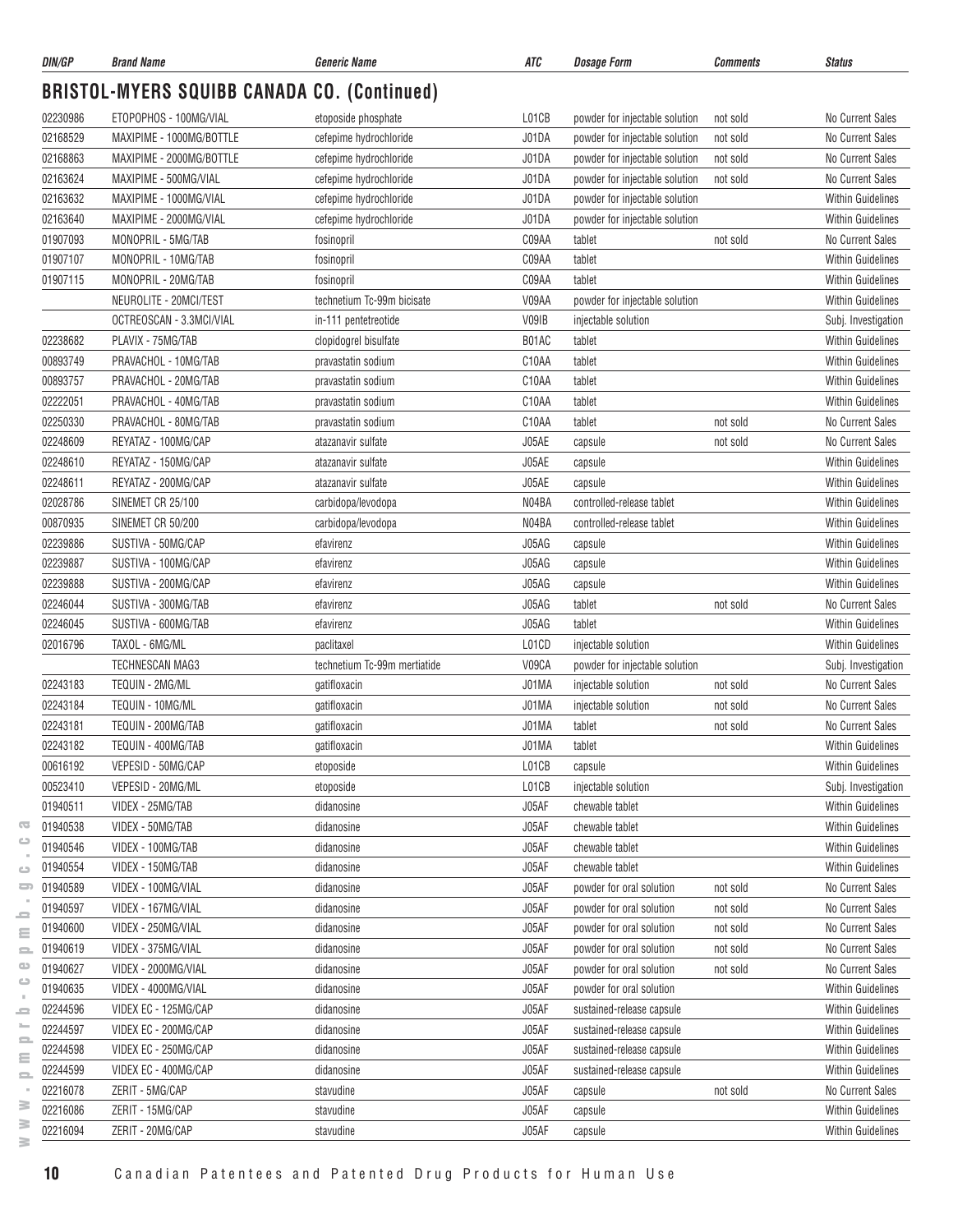| DIN/GP                                             | <b>Brand Name</b>                | Generic Name                                  | ATC   | <b>Dosage Form</b>             | <b>Comments</b>  | <b>Status</b>                            |  |  |  |  |
|----------------------------------------------------|----------------------------------|-----------------------------------------------|-------|--------------------------------|------------------|------------------------------------------|--|--|--|--|
| <b>BRISTOL-MYERS SQUIBB CANADA CO. (Continued)</b> |                                  |                                               |       |                                |                  |                                          |  |  |  |  |
| 02216108                                           | ZERIT - 30MG/CAP                 | stavudine                                     | J05AF | capsule                        |                  | <b>Within Guidelines</b>                 |  |  |  |  |
| 02216116                                           | ZERIT - 40MG/CAP                 | stavudine                                     | J05AF | capsule                        |                  | <b>Within Guidelines</b>                 |  |  |  |  |
| 02237009                                           | ZERIT - 1MG/ML                   | stavudine                                     | J05AF | powder for oral solution       | not sold         | No Current Sales                         |  |  |  |  |
| 02247912                                           | ZERIT XR - 37.5MG/CAP            | stavudine                                     | J05AF | extended-release capsule       | not sold         | <b>No Current Sales</b>                  |  |  |  |  |
| 02247913                                           | ZERIT XR - 50MG/CAP              | stavudine                                     | J05AF | extended-release capsule       | not sold         | No Current Sales                         |  |  |  |  |
| 02247914                                           | ZERIT XR - 75MG/CAP              | stavudine                                     | J05AF | extended-release capsule       | not sold         | No Current Sales                         |  |  |  |  |
| 02247915                                           | ZERIT XR - 100MG/CAP             | stavudine                                     | J05AF | extended-release capsule       | not sold         | No Current Sales                         |  |  |  |  |
|                                                    | <b>CANDERM PHARMA INC.</b>       |                                               |       |                                |                  |                                          |  |  |  |  |
| 01945149                                           | CONDYLINE - 5MG/ML               | podofilox                                     | D06BB | topical solution               |                  | <b>Within Guidelines</b>                 |  |  |  |  |
| 02221470                                           | DERMAGRAN II - 2.5MG/G           | magnesium hydroxide                           | D02AB | topical ointment               |                  | <b>Within Guidelines</b>                 |  |  |  |  |
| 02221489                                           | DERMAGRAN II - 1MG/ML            | zinc chloride                                 | D02AB | topical spray                  |                  | <b>Within Guidelines</b>                 |  |  |  |  |
|                                                    | <b>CELGENE CORPORATION</b>       |                                               |       |                                |                  |                                          |  |  |  |  |
|                                                    | THALOMID - 50MG/CAP              | thalidomide                                   | L04AX | capsule                        | introduced (nas) | <b>Under Review</b>                      |  |  |  |  |
|                                                    |                                  |                                               |       |                                |                  |                                          |  |  |  |  |
|                                                    | <b>COOK IMAGING CORPORATION</b>  |                                               |       |                                |                  |                                          |  |  |  |  |
| 02240929                                           | OXILAN 300                       | ioxilan                                       | V08AB | injectable solution            | not sold         | No Current Sales                         |  |  |  |  |
| 02240930                                           | OXILAN 350                       | ioxilan                                       | V08AB | injectable solution            | not sold         | No Current Sales                         |  |  |  |  |
| DAIICHI PHARMACEUTICAL CORPORATION                 |                                  |                                               |       |                                |                  |                                          |  |  |  |  |
| 02242360                                           | FLOXIN - 3MG/ML                  | ofloxacin                                     | S01AA | otic solution                  | not sold         | No Current Sales                         |  |  |  |  |
|                                                    | <b>DISTA PRODUCTS LIMITED</b>    |                                               |       |                                |                  |                                          |  |  |  |  |
| 01968041                                           | TALIDAN - 10MG/CAP               | fluoxetine hydrochloride                      | N06AB | capsule                        | not sold         | No Current Sales                         |  |  |  |  |
| 01968033                                           | TALIDAN - 20MG/CAP               | fluoxetine hydrochloride                      | N06AB | capsule                        | not sold         | No Current Sales                         |  |  |  |  |
|                                                    | <b>DUCHESNAY INC.</b>            |                                               |       |                                |                  |                                          |  |  |  |  |
| 00609129                                           | DICLECTIN                        | doxylamine succinate/pyridoxine hydrochloride |       | delayed-release tablet         |                  | <b>Under Review</b>                      |  |  |  |  |
|                                                    |                                  |                                               |       |                                |                  |                                          |  |  |  |  |
|                                                    | <b>ELAN PHARMACEUTICALS INC.</b> |                                               |       |                                |                  |                                          |  |  |  |  |
| 02242505                                           | NAPRELAN - 375MG/TAB             | naproxen sodium                               | M01AE | extended-release tablet        | not sold         | No Current Sales                         |  |  |  |  |
| 02242506                                           | NAPRELAN - 500MG/TAB             | naproxen sodium                               | M01AE | extended-release tablet        | not sold         | <b>No Current Sales</b>                  |  |  |  |  |
| 02057735                                           | PROSTEP 11 - 15MG/PATCH          | nicotine                                      | N07BA | transdermal patch              | not sold         | No Current Sales                         |  |  |  |  |
| 02057743                                           | PROSTEP 22 - 30MG/PATCH          | nicotine                                      | N07BA | transdermal patch              | not sold         | Œ<br>No Current Sales                    |  |  |  |  |
|                                                    | ELI LILLY CANADA INC.            |                                               |       |                                |                  | $\circ$                                  |  |  |  |  |
|                                                    |                                  |                                               |       |                                |                  | $\circ$<br>5                             |  |  |  |  |
| 02242572                                           | ACTOS - 15MG/TAB                 | pioglitazone hydrochloride                    | A10BG | tablet                         |                  | <b>Within Guidelines</b>                 |  |  |  |  |
| 02242573                                           | ACTOS - 30MG/TAB                 | pioglitazone hydrochloride                    | A10BG | tablet                         |                  | Within Guidelines<br>0                   |  |  |  |  |
| 02242574                                           | ACTOS - 45MG/TAB                 | pioglitazone hydrochloride                    | A10BG | tablet                         |                  | Within Guidelines<br>Ξ                   |  |  |  |  |
| 02253437                                           | ALIMTA - 500MG/VIAL              | pemetrexed disodium                           | L01BA | powder for injectable solution |                  | $\equiv$<br>Within Guidelines<br>$\circ$ |  |  |  |  |
| 00778338                                           | AXID - 150MG/CAP                 | nizatidine                                    | A02BA | capsule                        | not sold         | No Current Sales<br>$\bigcirc$           |  |  |  |  |
| 00778346                                           | AXID - 300MG/CAP                 | nizatidine                                    | A02BA | capsule                        | not sold         | No Current Sales<br>$\mathbb{R}^2$       |  |  |  |  |
| 02161761                                           | CECLOR CD - 375MG/TAB            | cefaclor                                      | J01DA | sustained-release tablet       | not sold         | ᆖ<br>No Current Sales                    |  |  |  |  |
| 02161788                                           | CECLOR CD - 500MG/TAB            | cefaclor                                      | J01DA | sustained-release tablet       | not sold         | No Current Sales<br>$\equiv$             |  |  |  |  |
| 02248088                                           | CIALIS - 10MG/TAB                | tadalafil                                     | G04BE | tablet                         |                  | Within Guidelines<br>Ξ                   |  |  |  |  |
| 02248089                                           | CIALIS - 20MG/TAB                | tadalafil                                     | G04BE | tablet                         |                  | <b>Within Guidelines</b><br>$\equiv$     |  |  |  |  |
| 02229863                                           | DYNABAC - 250MG/TAB              | dirithromycin                                 | J01FA | tablet                         | not sold         | No Current Sales<br>≧                    |  |  |  |  |
| 02218054                                           | ETHYOL - 500MG/VIAL              | amifostine                                    | V03AF | powder for injectable solution | not sold         | No Current Sales<br>≧                    |  |  |  |  |
| 02239028                                           | EVISTA - 60MG/TAB                | raloxifene hydrochloride                      | G03XC | tablet                         |                  | <b>Within Guidelines</b><br>≧            |  |  |  |  |

January 1 — December 31, 2006 Annual Report 2006 **11**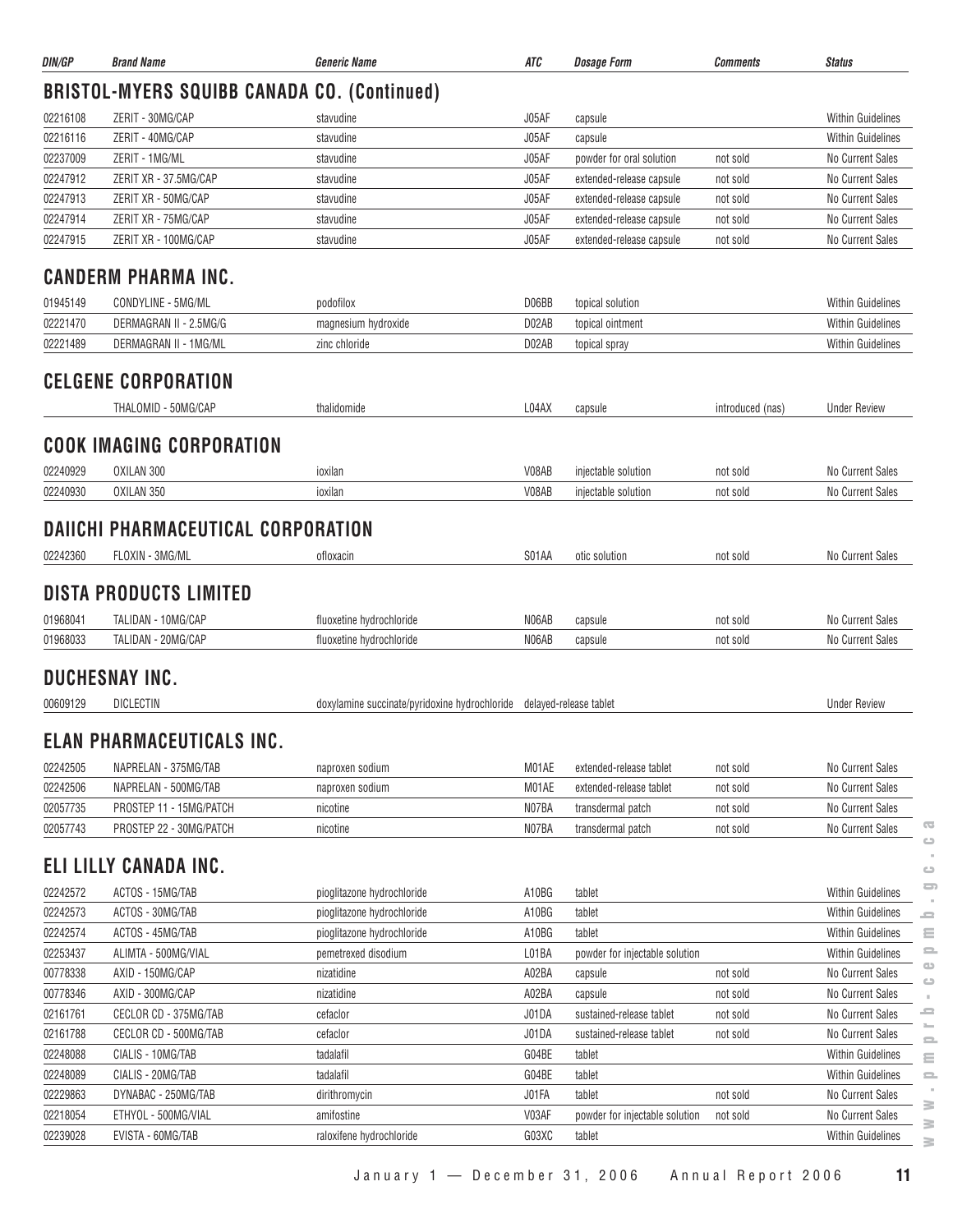| DIN/GP               | <b>Brand Name</b>                                    | <b>Generic Name</b>                           | ATC                | <b>Dosage Form</b>                             | <b>Comments</b> | <b>Status</b>                        |
|----------------------|------------------------------------------------------|-----------------------------------------------|--------------------|------------------------------------------------|-----------------|--------------------------------------|
|                      | <b>ELI LILLY CANADA INC. (Continued)</b>             |                                               |                    |                                                |                 |                                      |
| 02254689             | FORTEO - 250MCG/ML                                   | teriparatide                                  | H <sub>05</sub> AA | injectable solution                            |                 | Subj. Investigation                  |
| 02230308             | GEMZAR - 200MG/VIAL                                  | gemcitabine hydrochloride                     | L01BC              | powder for injectable solution                 |                 | <b>Within Guidelines</b>             |
| 02230309             | GEMZAR - 1000MG/VIAL                                 | gemcitabine hydrochloride                     | L01BC              | powder for injectable solution                 |                 | Subj. Investigation                  |
| 02243297             | GLUCAGON - 1MG/ML                                    | glucagon rDNA                                 | H04AA              | powder for injectable solution                 | expired         | <b>Within Guidelines</b>             |
| 02229704             | HUMALOG - 100UNIT/ML                                 | insulin lispro                                | A10AB              | injectable solution                            |                 | <b>Within Guidelines</b>             |
| 02229705             | HUMALOG - 100UNIT/ML                                 | insulin lispro                                | A10AB              | injectable solution                            |                 | <b>Within Guidelines</b>             |
| 02240294             | HUMALOG MIX 25/75 - 100UNIT/ML                       | insulin (lispro/lispro protamine)             | A10AB              | injectable solution                            |                 | <b>Within Guidelines</b>             |
| 02240296             | HUMALOG MIX 25/75 - 100UNIT/ML                       | insulin (lispro/lispro protamine)             | A10AB              | injectable solution                            | not sold        | No Current Sales                     |
| 02240295             | HUMALOG MIX 25/75 PEN - 100UNIT/ML                   | insulin (lispro/lispro protamine)             | A10AB              | injectable solution                            |                 | <b>Within Guidelines</b>             |
| 02240297             | HUMALOG MIX 50/50 - 100UNIT/ML                       | insulin (lispro/lispro protamine)             | A10AB              | injectable solution                            | not sold        | No Current Sales                     |
| 02240299             | HUMALOG MIX 50/50 - 100UNIT/ML                       | insulin (lispro/lispro protamine)             | A10AB              | injectable solution                            | not sold        | No Current Sales                     |
| 02240298             | HUMALOG MIX 50/50 PEN - 100UNIT/ML                   | insulin (lispro/lispro protamine)             | A10AB              | injectable solution                            | not sold        | <b>No Current Sales</b>              |
| 02241283             | HUMALOG PEN - 100UNIT/ML                             | insulin lispro                                | A10AB              | injectable solution                            |                 | <b>Within Guidelines</b>             |
| 02243077             | HUMATROPE - 6MG/CARTRIDGE                            | somatropin                                    | H <sub>0</sub> 1AC | powder for injectable solution                 |                 | <b>Within Guidelines</b>             |
| 02243078             | HUMATROPE - 12MG/CARTRIDGE                           | somatropin                                    | H01AC              | powder for injectable solution                 |                 | <b>Within Guidelines</b>             |
| 02243079             | HUMATROPE - 24MG/CARTRIDGE                           | somatropin                                    | H01AC              | powder for injectable solution                 |                 | <b>Within Guidelines</b>             |
| 00745626             | HUMATROPE - 5MG/VIAL                                 | somatropin                                    | H01AC              | powder for injectable solution                 |                 | <b>Within Guidelines</b>             |
| 00889113             | HUMULIN-10/90 - 100UNIT/ML                           | insulin (regular/isophane) human biosynthetic | A10AD              | injectable suspension                          | expired         | No Current Sales                     |
| 01962639             | HUMULIN-10/90 - 100UNIT/ML                           | insulin (regular/isophane) human biosynthetic | A10AD              | injectable suspension                          | expired         | No Current Sales                     |
| 02241311             | HUMULIN-10/90 PEN - 100UNIT/ML                       | insulin (regular/isophane) human biosynthetic | A10AD              | injectable suspension                          | expired         | No Current Sales                     |
| 00889105             | HUMULIN-20/80 - 100UNIT/ML                           | insulin (regular/isophane) human biosynthetic | A10AD              | injectable suspension                          | expired         | No Current Sales                     |
| 01962655             | HUMULIN-20/80 - 100UNIT/ML                           | insulin (regular/isophane) human biosynthetic | A10AD              | injectable suspension                          | expired         | No Current Sales                     |
| 02241308             | HUMULIN-20/80 PEN - 100UNIT/ML                       | insulin (regular/isophane) human biosynthetic | A10AD              | injectable suspension                          | expired         | No Current Sales                     |
| 00795879             | HUMULIN-30/70 - 100UNIT/ML                           | insulin (regular/isophane) human biosynthetic | A10AD              | injectable suspension                          | expired         | No Current Sales                     |
| 01959212             | HUMULIN-30/70 - 100UNIT/ML                           | insulin (regular/isophane) human biosynthetic | A10AD              | injectable suspension                          | expired         | No Current Sales                     |
| 02241307             | HUMULIN-30/70 PEN - 100UNIT/ML                       | insulin (regular/isophane) human biosynthetic | A10AD              | injectable suspension                          | expired         | No Current Sales                     |
| 00889091             | HUMULIN-40/60 - 100UNIT/ML                           | insulin (regular/isophane) human biosynthetic | A10AD              | injectable suspension                          | expired         | No Current Sales                     |
| 01962647             | HUMULIN-40/60 - 100UNIT/ML                           | insulin (regular/isophane) human biosynthetic | A10AD              | injectable suspension                          | expired         | No Current Sales                     |
| 02241306             | HUMULIN-40/60 PEN - 100UNIT/ML                       | insulin (regular/isophane) human biosynthetic | A10AD              | injectable suspension                          | expired         | No Current Sales                     |
| 00889121             | HUMULIN-50/50 - 100UNIT/ML                           | insulin (regular/isophane) human biosynthetic | A10AD              | injectable suspension                          | expired         | No Current Sales                     |
| 01962663             | HUMULIN-50/50 - 100UNIT/ML                           | insulin (regular/isophane) human biosynthetic | A10AD              | injectable suspension                          | expired         | No Current Sales                     |
| 02241305             | HUMULIN-50/50 PEN - 100UNIT/ML                       | insulin (regular/isophane) human biosynthetic | A10AD              |                                                |                 | No Current Sales                     |
| 00646148             | HUMULIN-L - 100UNIT/ML                               | insulin (lente) human biosynthetic            | A10AC              | injectable suspension<br>injectable suspension | expired         | <b>No Current Sales</b>              |
| 00587737             |                                                      | insulin (isophane) human biosynthetic         |                    |                                                | expired         | No Current Sales                     |
|                      | HUMULIN-N - 100UNIT/ML                               | insulin (isophane) human biosynthetic         | A10AC              | injectable suspension                          | expired         |                                      |
| 01959239             | HUMULIN-N - 100UNIT/ML                               |                                               | A10AC              | injectable suspension                          | expired         | No Current Sales                     |
| 02241310<br>00586714 | HUMULIN-N PEN - 100UNIT/ML<br>HUMULIN-R - 100UNIT/ML | insulin (isophane) human biosynthetic         | A10AC              | injectable suspension                          | expired         | No Current Sales<br>No Current Sales |
|                      |                                                      | insulin (regular) human biosynthetic          | A10AB              | injectable solution                            | expired         |                                      |
| 01959220             | HUMULIN-R - 100UNIT/ML                               | insulin (regular) human biosynthetic          | A10AB              | injectable solution                            | expired         | No Current Sales                     |
| 00733075             | HUMULIN-U - 100UNIT/ML                               | insulin (ultralente) human biosynthetic       | A10AE              | injectable suspension                          | expired         | No Current Sales                     |
| 00514535             | ILETIN-II LENTE PORK - 100UNIT/ML                    | pork insulin/zinc                             | A10AC              | injectable suspension                          | expired         | No Current Sales                     |
| 00514551             | ILETIN-II NPH PORK - 100UNIT/ML                      | pork insulin/zinc/protamine                   | A10AC              | injectable suspension                          | expired         | No Current Sales                     |
| 00513644             | ILETIN-II REGULAR PORK - 100UNIT/ML                  | pork insulin/zinc                             | A10AB              | injectable solution                            | expired         | No Current Sales                     |
| 00446580             | ILETIN-LENTE - 100UNIT/ML                            | pork/bovine insulin/zinc                      | A10AC              | injectable suspension                          | expired         | No Current Sales                     |
| 00446572             | ILETIN-NPH - 100UNIT/ML                              | pork/bovine insulin/zinc/protamine            | A10AC              | injectable suspension                          | expired         | No Current Sales                     |
| 00446610             | ILETIN-PROTAMINE ZINC - 100UNIT/ML                   | pork/bovine insulin/zinc/protamine            | A10AC              | injectable suspension                          | expired         | No Current Sales                     |
| 00446564             | ILETIN-REGULAR - 100UNIT/ML                          | pork/bovine insulin/zinc                      | A10AB              | injectable solution                            | expired         | No Current Sales                     |
| 00446602             | ILETIN-SEMILENTE - 100UNIT/ML                        | pork/bovine insulin/zinc                      | A10AC              | injectable suspension                          | expired         | No Current Sales                     |
| 00446599             | ILETIN-ULTRALENTE - 100UNIT/ML                       | pork/bovine insulin/zinc                      | A10AE              | injectable suspension                          | expired         | No Current Sales                     |
| 00752525             | KEFLIN ADD-VANTAGE - 1000MG/VIAL                     | cephalothin sodium                            | J01DA              | powder for injectable solution                 | not sold        | No Current Sales                     |
| 00752533             | KEFLIN ADD-VANTAGE - 2000MG/VIAL                     | cephalothin sodium                            | J01DA              | powder for injectable solution                 | not sold        | No Current Sales                     |
| 00411434             | KEFZOL ADD-VANTAGE - 500MG/VIAL                      | cefazolin sodium                              | J01DA              | powder for injectable solution                 | not sold        | No Current Sales                     |

 $\geq$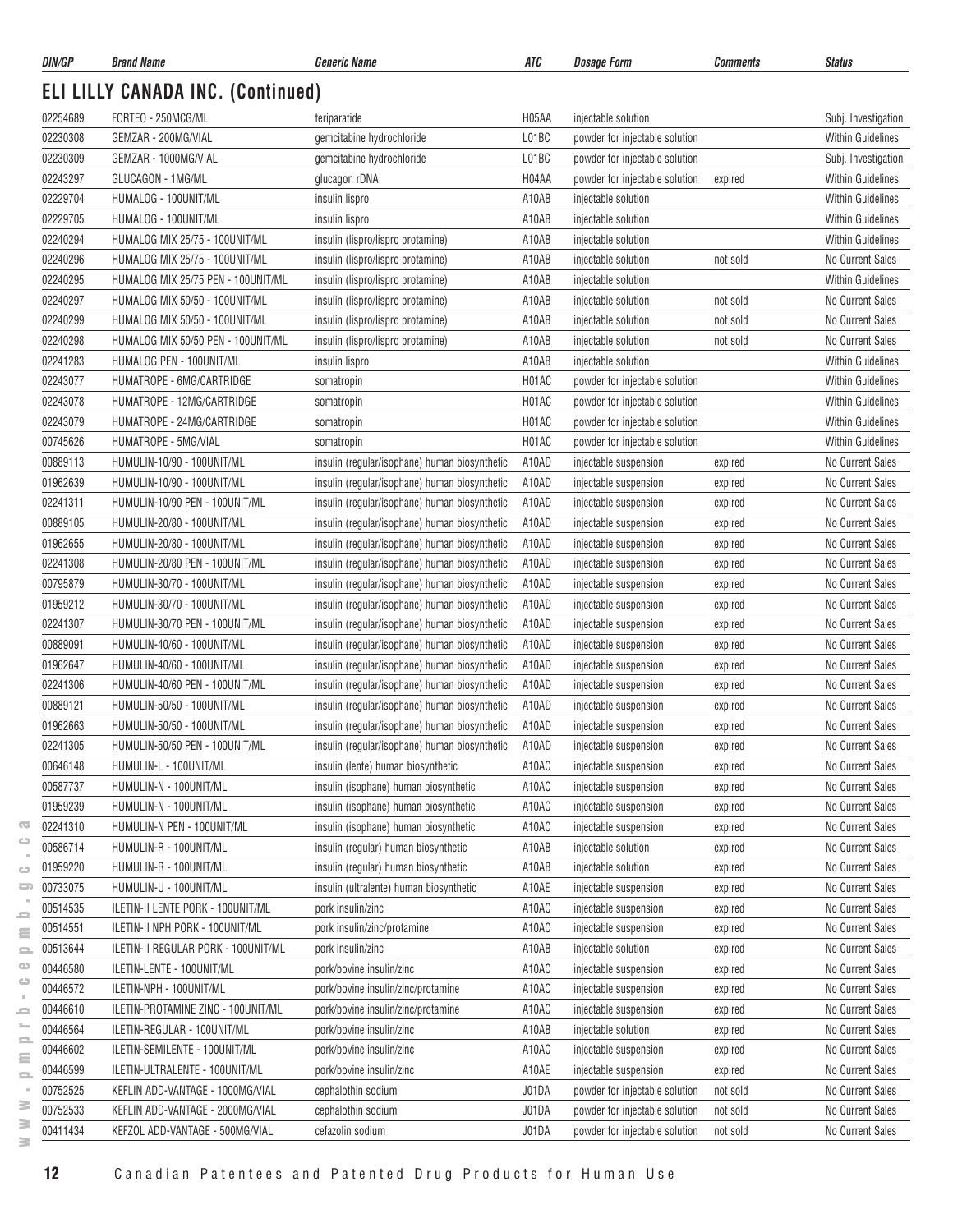| DIN/GP              | <b>Brand Name</b>                                                | <b>Generic Name</b>          | ATC            | <b>Dosage Form</b>             | <b>Comments</b> | <b>Status</b>            |
|---------------------|------------------------------------------------------------------|------------------------------|----------------|--------------------------------|-----------------|--------------------------|
|                     | <b>ELI LILLY CANADA INC. (Continued)</b>                         |                              |                |                                |                 |                          |
| 00411442            | KEFZOL ADD-VANTAGE - 1000MG/VIAL                                 | cefazolin sodium             | J01DA          | powder for injectable solution | not sold        | No Current Sales         |
| 02044757            | LORABID - 200MG/CAP                                              | loracarbef                   | J01DA          | capsule                        | not sold        | No Current Sales         |
| 02044749            | LORABID - 400MG/CAP                                              | loracarbef                   | J01DA          | capsule                        | not sold        | No Current Sales         |
| 02161206            | LORABID - 20MG/ML                                                | loracarbef                   | J01DA          | powder for oral suspension     | not sold        | No Current Sales         |
| 02161214            | LORABID - 40MG/ML                                                | loracarbef                   | J01DA          | powder for oral suspension     | not sold        | No Current Sales         |
| 00648930            | MANDOL ADD-VANTAGE - 1000MG/VIAL                                 | cefamandole nafate           | J01DA          | powder for injectable solution | not sold        | No Current Sales         |
| 00842621            | MANDOL ADD-VANTAGE - 2000MG/VIAL                                 | cefamandole nafate           | J01DA          | powder for injectable solution | not sold        | No Current Sales         |
| 00851825            | NEBCIN ADD-VANTAGE - 10MG/ML                                     | tobramycin sulfate           | J01GB          | injectable solution            | not sold        | No Current Sales         |
| 02018985            | PROZAC - 10MG/CAP                                                | fluoxetine hydrochloride     | N06AB          | capsule                        |                 | <b>Within Guidelines</b> |
| 00636622            | PROZAC - 20MG/CAP                                                | fluoxetine hydrochloride     | N06AB          | capsule                        |                 | <b>Within Guidelines</b> |
| 02216973            | REOPRO - 2MG/ML                                                  | abciximab                    | B01AC          | injectable solution            |                 | <b>Within Guidelines</b> |
| 02262800            | STRATTERA - 10MG/CAP                                             | atomoxetine hydrochloride    | N06BA          | capsule                        |                 | Notice of Hearing        |
| 02262819            | STRATTERA - 18MG/CAP                                             | atomoxetine hydrochloride    | N06BA          | capsule                        |                 | Notice of Hearing        |
| 02262827            | STRATTERA - 25MG/CAP                                             | atomoxetine hydrochloride    | N06BA          | capsule                        |                 | Notice of Hearing        |
| 02262835            | STRATTERA - 40MG/CAP                                             | atomoxetine hydrochloride    | N06BA          | capsule                        |                 | Notice of Hearing        |
| 02262843            | STRATTERA - 60MG/CAP                                             | atomoxetine hydrochloride    | N06BA          | capsule                        |                 | Notice of Hearing        |
| 02279347            | STRATTERA - 80MG/CAP                                             | atomoxetine hydrochloride    | N06BA          | capsule                        | not sold        | No Current Sales         |
| 02279355            | STRATTERA - 100MG/CAP                                            | atomoxetine hydrochloride    | N06BA          | capsule                        | not sold        | No Current Sales         |
| 00888338            | TAZIDIME - 500MG/VIAL                                            | ceftazidime pentahydrate     | J01DA          | powder for injectable solution | expired         | No Current Sales         |
| 00887129            | TAZIDIME ADD-VANTAGE - 1000MG/VIAL                               | ceftazidime pentahydrate     | J01DA          | powder for injectable solution | expired         | No Current Sales         |
| 01980645            | TAZIDIME ADD-VANTAGE - 2000MG/VIAL                               | ceftazidime pentahydrate     | J01DA          | powder for injectable solution | expired         | No Current Sales         |
| 00800430            | VANCOCIN - 125MG/CAP                                             | vancomycin hydrochloride     | J01XA          | capsule                        |                 | <b>Within Guidelines</b> |
| 00788716            | VANCOCIN - 250MG/CAP                                             | vancomycin hydrochloride     | J01XA          | capsule                        |                 | <b>Within Guidelines</b> |
| 02015110            | VANCOCIN - 10000MG/VIAL                                          | vancomycin hydrochloride     | J01XA          | powder for injectable solution | not sold        | No Current Sales         |
| 00015423            | VANCOCIN C.P. - 500MG/VIAL                                       |                              |                |                                |                 | No Current Sales         |
| 00722146            | VANCOCIN C.P. - 1000MG/VIAL                                      | vancomycin hydrochloride     | J01XA<br>J01XA | powder for injectable solution | not sold        | No Current Sales         |
| 00803510            | VANCOCIN C.P. ADD-VANTAGE - 500MG/VIAL                           | vancomycin hydrochloride     | J01XA          | powder for injectable solution | not sold        | No Current Sales         |
|                     |                                                                  | vancomycin hydrochloride     |                | powder for injectable solution | not sold        |                          |
| 00803537            | VANCOCIN C.P. ADD-VANTAGE - 1000MG/VIAL vancomycin hydrochloride |                              | J01XA          | powder for injectable solution | not sold        | No Current Sales         |
| 02247129            | XIGRIS - 5MG/VIAL                                                | drotrecogin alfa (activated) | B01AD          | powder for injectable solution |                 | <b>Within Guidelines</b> |
| 02247130            | XIGRIS - 20MG/VIAL                                               | drotrecogin alfa (activated) | B01AD          | powder for injectable solution |                 | <b>Within Guidelines</b> |
| 02229250            | ZYPREXA - 2.5MG/TAB                                              | olanzapine                   | N05AH          | tablet                         |                 | <b>Within Guidelines</b> |
| 02229269            | ZYPREXA - 5MG/TAB                                                | olanzapine                   | N05AH          | tablet                         |                 | <b>Within Guidelines</b> |
| 02229277            | ZYPREXA - 7.5MG/TAB                                              | olanzapine                   | N05AH          | tablet                         |                 | <b>Within Guidelines</b> |
| 02229285            | ZYPREXA - 10MG/TAB                                               | olanzapine                   | N05AH          | tablet                         |                 | Within Guidelines        |
| 02238850            | ZYPREXA - 15MG/TAB                                               | olanzapine                   | N05AH          | tablet                         |                 | <b>Within Guidelines</b> |
| 02238851            | ZYPREXA - 20MG/TAB                                               | olanzapine                   | N05AH          | tablet                         | not sold        | No Current Sales         |
| 02247099            | ZYPREXA INTRAMUSCULAR - 10MG/VIAL                                | olanzapine                   | N05AH          | powder for injectable solution |                 | <b>Within Guidelines</b> |
| 02243086            | ZYPREXA ZYDIS - 5MG/TAB                                          | olanzapine                   | N05AH          | orally disintegrating tablet   |                 | <b>Within Guidelines</b> |
| 02243087            | ZYPREXA ZYDIS - 10MG/TAB                                         | olanzapine                   | N05AH          | orally disintegrating tablet   |                 | <b>Within Guidelines</b> |
| 02243088            | ZYPREXA ZYDIS - 15MG/TAB                                         | olanzapine                   | N05AH          | orally disintegrating tablet   |                 | <b>Within Guidelines</b> |
| 02243089            | ZYPREXA ZYDIS - 20MG/TAB                                         | olanzapine                   | N05AH          | orally disintegrating tablet   | not sold        | No Current Sales         |
|                     | <b>ENZON PHARMACEUTICALS INC.</b>                                |                              |                |                                |                 |                          |
| 02231590            | ABELCET - 5MG/ML                                                 | amphotericin B lipid complex | J02AA          | powder for injectable solution |                 | <b>Within Guidelines</b> |
|                     |                                                                  |                              |                |                                |                 |                          |
| <b>FERRING INC.</b> |                                                                  |                              |                |                                |                 |                          |
| 02231047            | CERVIDIL 0.3 - 10MG/POUCH                                        | dinoprostone                 | G02AD          | vaginal insert                 | expired         | Within Guidelines        |
| 00836362            | DDAVP - 0.01MG/DOSE                                              | desmopressin acetate         | H01BA          | nasal aerosol                  |                 | <b>Within Guidelines</b> |
| 00873993            | DDAVP - 0.004MG/ML                                               | desmopressin acetate         | H01BA          | injectable solution            |                 | Within Guidelines        |
| 00402516            | DDAVP - 0.1MG/ML                                                 | desmopressin acetate         | H01BA          | nasal solution                 |                 | <b>Within Guidelines</b> |
| 00824305            | DDAVP - 0.1MG/TAB                                                | desmopressin acetate         | H01BA          | tablet                         |                 | Within Guidelines        |

 $\geq$ 

 $\overline{\text{C}}$  $\circlearrowright$  $\sim$  $\mathrel{\ensuremath{\mathop{\rule{0pt}{0.5ex}\nolimits\stackrel{\longleftarrow}{\hspace{0.15ex}}}}}$ 

January 1 — December 31, 2006 Annual Report 2006 **13**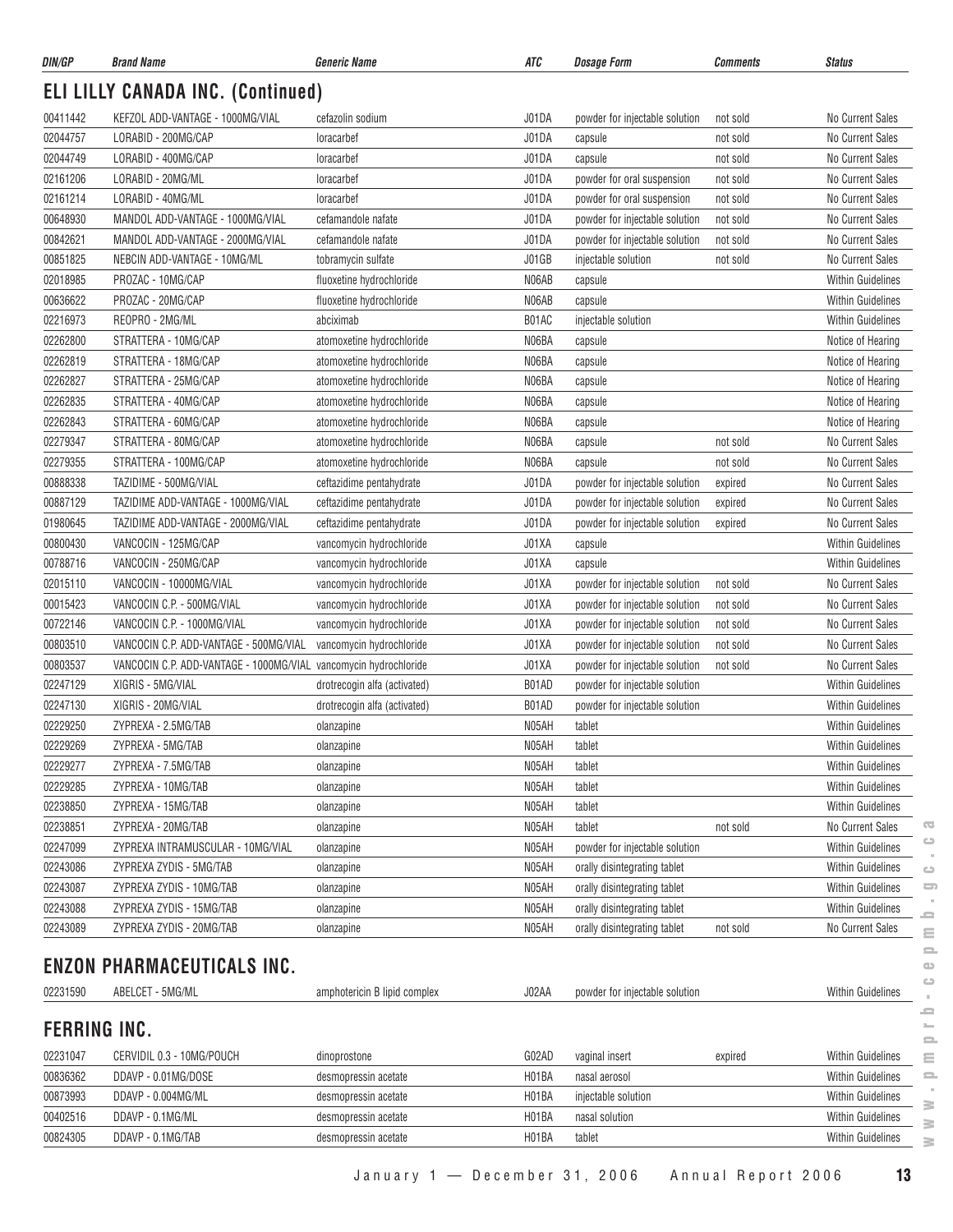| DIN/GP   | <b>Brand Name</b>                        | <b>Generic Name</b>                                   | ATC                | <b>Dosage Form</b>             | <b>Comments</b>  | <b>Status</b>            |
|----------|------------------------------------------|-------------------------------------------------------|--------------------|--------------------------------|------------------|--------------------------|
|          | <b>FERRING INC. (Continued)</b>          |                                                       |                    |                                |                  |                          |
| 00824143 | DDAVP - 0.2MG/TAB                        | desmopressin acetate                                  | H01BA              | tablet                         |                  | <b>Within Guidelines</b> |
| 02284995 | DDAVP MELT - 60MCG/TAB                   | desmopressin acetate                                  | H01BA              | rapidly dissolving tablet      | introduced       | Subj. Investigation      |
| 02285002 | DDAVP MELT - 120MCG/TAB                  | desmopressin acetate                                  | H <sub>01</sub> BA | rapidly dissolving tablet      | introduced       | Subj. Investigation      |
| 02285010 | DDAVP MELT - 240MCG/TAB                  | desmopressin acetate                                  | H01BA              | rapidly dissolving tablet      | not sold         | No Current Sales         |
| 02244405 | FLORAZOLE ER - 750MG/TAB                 | metronidazole                                         | P01AB              | sustained-release tablet       |                  | <b>Within Guidelines</b> |
| 02248417 | GYNAZOLE.1 - 20MG/G                      | butoconazole nitrate                                  | G01AF              | vaginal cream                  |                  | <b>Within Guidelines</b> |
| 02238598 | MINIRIN - 0.01MG/DOSE                    | desmopressin acetate                                  | H01BA              | nasal aerosol                  | not sold         | No Current Sales         |
| 02246500 | MINIRIN - 0.1MG/TAB                      | desmopressin acetate                                  | H01BA              | tablet                         |                  | <b>Within Guidelines</b> |
| 02246505 | MINIRIN - 0.2MG/TAB                      | desmopressin acetate                                  | H <sub>01</sub> BA | tablet                         | not sold         | No Current Sales         |
|          | <b>FOURNIER PHARMA INC.</b>              |                                                       |                    |                                |                  |                          |
| 02269074 | LIPIDIL EZ - 48MG/TAB                    | fenofibrate                                           | C10AB              | tablet                         |                  | <b>Within Guidelines</b> |
| 02269082 | LIPIDIL EZ - 145MG/TAB                   | fenofibrate                                           | C10AB              | tablet                         |                  | <b>Within Guidelines</b> |
| 02230283 | LIPIDIL MICRO - 67MG/CAP                 | fenofibrate                                           | C10AB              | capsule                        | not sold         | No Current Sales         |
| 02146959 | LIPIDIL MICRO - 200MG/CAP                | fenofibrate                                           | C10AB              | capsule                        |                  | <b>Within Guidelines</b> |
| 02241601 | LIPIDIL SUPRA - 100MG/TAB                | fenofibrate                                           | C <sub>10</sub> AB | tablet                         |                  | <b>Within Guidelines</b> |
| 02241602 | LIPIDIL SUPRA - 160MG/TAB                | fenofibrate                                           | C <sub>10</sub> AB | tablet                         |                  | <b>Within Guidelines</b> |
| 02241603 | LIPIDIL SUPRA - 200MG/TAB                | fenofibrate                                           | C10AB              | tablet                         | not sold         | No Current Sales         |
|          | <b>FRESENIUS KABI DEUTSCHLANG GMBH</b>   |                                                       |                    |                                |                  |                          |
| 02278057 | VOLUVEN - 60MG/ML                        | hetastarch                                            | B05AA              | injectable solution            | not sold         | No Current Sales         |
|          |                                          |                                                       |                    |                                |                  |                          |
|          | <b>GALDERMA CANADA INC.</b>              |                                                       |                    |                                |                  |                          |
| 02256398 | CLOBEX LOTION - 0.5MG/ML                 | clobetasol propionate                                 | D07AD              | topical solution               | introduced       | <b>Within Guidelines</b> |
| 02148749 | DIFFERIN - 1MG/G                         | adapalene                                             | D <sub>10</sub> AD | topical gel                    |                  | <b>Within Guidelines</b> |
| 02231592 | DIFFERIN - 1MG/G                         | adapalene                                             | D <sub>10</sub> AD | topical cream                  |                  | <b>Within Guidelines</b> |
| 02148757 | DIFFERIN - 1MG/ML                        | adapalene                                             | D <sub>10</sub> AD | topical solution               | not sold         | No Current Sales         |
| 02274000 | DIFFERIN XP - 3MG/G                      | adapalene                                             | D <sub>10</sub> AD | topical gel                    | not sold         | No Current Sales         |
| 02092832 | METROGEL - 7.5MG/G                       | metronidazole                                         | D06BX              | topical gel                    |                  | <b>Within Guidelines</b> |
|          | GENZYME CANADA INC.                      |                                                       |                    |                                |                  |                          |
| 02230694 | CEREZYME - 200UNIT/VIAL                  | imiglucerase                                          | A16AB              | powder for injectable solution |                  | <b>Within Guidelines</b> |
| 02241751 | CEREZYME - 400UNIT/VIAL                  | imiglucerase                                          | A16AB              | powder for injectable solution |                  | <b>Within Guidelines</b> |
| 02241701 | RENAGEL - 403MG/CAP                      | sevelamer hydrochloride                               | V03AE              | capsule                        | not sold         | No Current Sales         |
| 02244309 | RENAGEL - 400MG/TAB                      | sevelamer hydrochloride                               | V03AE              | tablet                         | not sold         | No Current Sales         |
| 02244310 | RENAGEL - 800MG/TAB                      | sevelamer hydrochloride                               | V03AE              | tablet                         |                  | <b>Within Guidelines</b> |
| 02246016 | THYROGEN - 1.1MG/VIAL                    | thyrotropin alfa                                      | V04CJ              | powder for injectable solution |                  | <b>Within Guidelines</b> |
|          | GILEAD SCIENCES INC.                     |                                                       |                    |                                |                  |                          |
| 02218046 | DAUNOXOME - 50MG/VIAL                    | daunorubicin, liposomal                               | L01DB              | powder for injectable solution | not sold         | No Current Sales         |
| 02272091 | EMTRIVA - 200MG/CAP                      | emtricitabine                                         | J05AF              | capsule                        |                  | <b>Within Guidelines</b> |
| 02247823 | HEPSERA - 10MG/TAB                       | adefovir dipivoxil                                    | J05AF              | tablet                         | introduced (nas) | <b>Within Guidelines</b> |
| 02274906 | <b>TRUVADA 200/300</b>                   | emtricitabine/tenofovir disoproxil fumarate           | J05AR              | tablet                         | introduced (nas) | <b>Within Guidelines</b> |
| 02247128 | VIREAD - 300MG/TAB                       | tenofovir disoproxil fumarate                         | J05AF              | tablet                         |                  | Subj. Investigation      |
|          | GLAXOSMITHKLINE CONSUMER HEALTHCARE INC. |                                                       |                    |                                |                  |                          |
| 02245677 | ABREVA - 100MG/G                         | docosanol                                             | D06BB              | topical cream                  |                  | Subj. Investigation      |
| 01945092 | SENSODYNE-F 5%/0.24%                     | potassium nitrate/sodium fluoride                     | A01AA              | gel toothpaste                 |                  | <b>Within Guidelines</b> |
| 02083310 | SENSODYNE-F 5%/0.24%                     | potassium nitrate/sodium fluoride w/baking soda A01AA |                    | toothpaste                     | not sold         | No Current Sales         |
| 02243131 | SENSODYNE-F 5%/0.24%                     | potassium nitrate/sodium fluoride                     | A01AA              | toothpaste                     |                  | Within Guidelines        |
| 00624098 | SENSODYNE-F 5%/0.8%                      | potassium nitrate/sodium monofluorophosphate A01AA    |                    |                                | not sold         | No Current Sales         |
|          |                                          |                                                       |                    | toothpaste                     |                  |                          |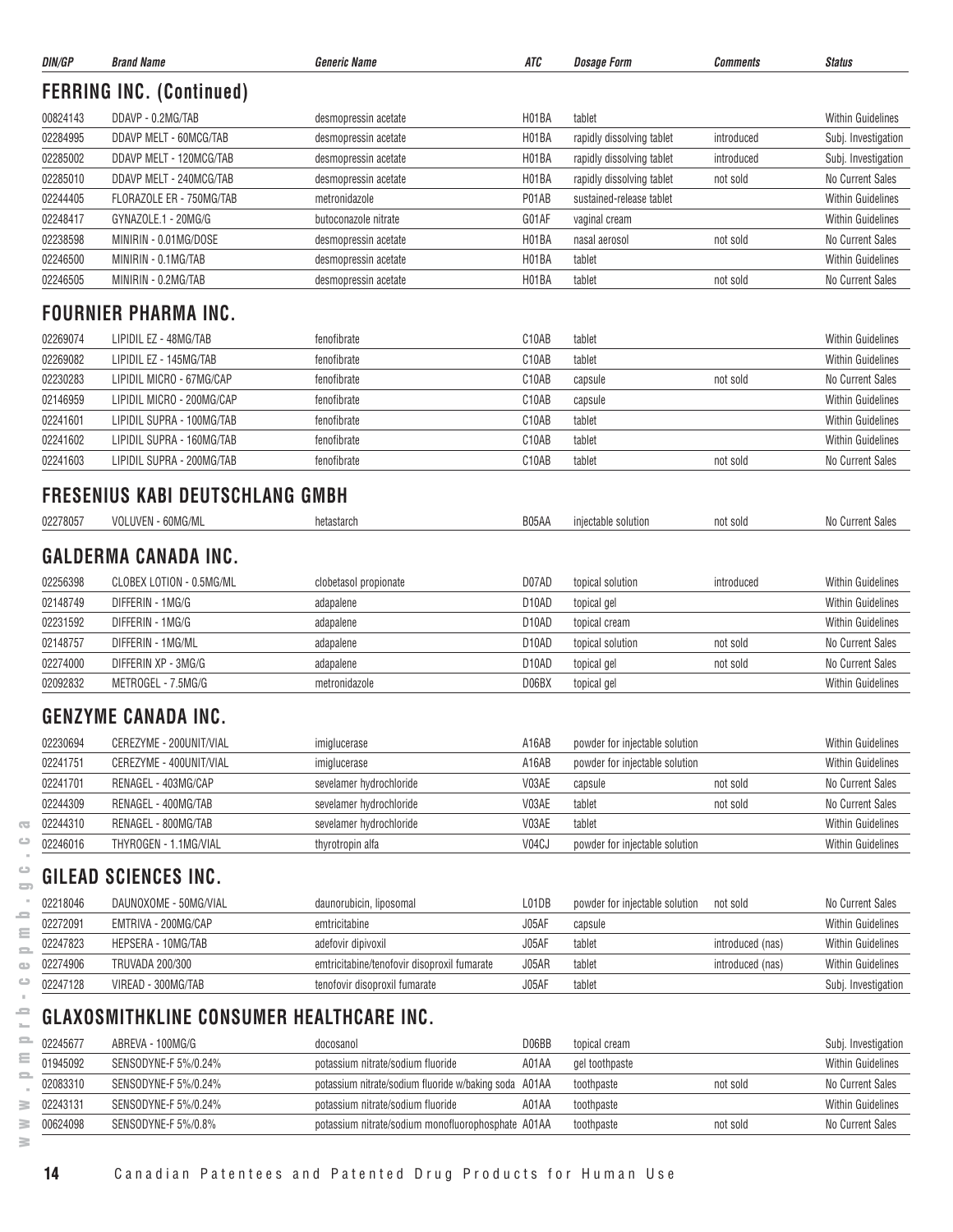| DIN/GP   | <b>Brand Name</b>                       | <b>Generic Name</b>                           | ATC   | <b>Dosage Form</b>             | <b>Comments</b> | <b>Status</b>                                                                        |
|----------|-----------------------------------------|-----------------------------------------------|-------|--------------------------------|-----------------|--------------------------------------------------------------------------------------|
|          | <b>GLAXOSMITHKLINE INC. (Continued)</b> |                                               |       |                                |                 |                                                                                      |
| 02192691 | 3TC - 10MG/ML                           | lamivudine                                    | J05AF | oral solution                  |                 | Within Guidelines                                                                    |
| 02192683 | 3TC - 150MG/TAB                         | lamivudine                                    | J05AF | tablet                         |                 | <b>Within Guidelines</b>                                                             |
| 02247825 | 3TC - 300MG/TAB                         | lamivudine                                    | J05AF | tablet                         |                 | <b>Within Guidelines</b>                                                             |
| 02245126 | <b>ADVAIR 25/125</b>                    | salmeterol xinafoate/fluticasone propionate   | R03AK | aerosol for inhalation         |                 | Subj. Investigation                                                                  |
| 02245127 | ADVAIR 25/250                           | salmeterol xinafoate/fluticasone propionate   | R03AK | aerosol for inhalation         |                 | <b>Within Guidelines</b>                                                             |
| 02245125 | <b>ADVAIR 25/50</b>                     | salmeterol xinafoate/fluticasone propionate   | R03AK | aerosol for inhalation         | not sold        | No Current Sales                                                                     |
| 02240835 | ADVAIR 50/100 DISKUS                    | salmeterol xinafoate/fluticasone propionate   | R03AK | powder for inhalation          |                 | Within Guidelines                                                                    |
| 02240836 | ADVAIR 50/250 DISKUS                    | salmeterol xinafoate/fluticasone propionate   | R03AK | powder for inhalation          |                 | <b>Within Guidelines</b>                                                             |
| 02240837 | ADVAIR 50/500 DISKUS                    | salmeterol xinafoate/fluticasone propionate   | R03AK | powder for inhalation          |                 | <b>Within Guidelines</b>                                                             |
| 02243541 | AGENERASE - 50MG/CAP                    | amprenavir                                    | J05AE | capsule                        |                 | <b>Within Guidelines</b>                                                             |
| 02243542 | AGENERASE - 150MG/CAP                   | amprenavir                                    | J05AE | capsule                        |                 | <b>Within Guidelines</b>                                                             |
| 02243543 | AGENERASE - 15MG/ML                     | amprenavir                                    | J05AE | oral solution                  |                 | <b>Within Guidelines</b>                                                             |
| 02087286 | ALKERAN - 50MG/VIAL                     | melphalan hydrochloride                       | L01AA | powder for injectable solution |                 | <b>Within Guidelines</b>                                                             |
| 02237820 | AMERGE - 1MG/TAB                        | naratriptan hydrochloride                     | N02CC | tablet                         |                 | <b>Within Guidelines</b>                                                             |
| 02237821 | AMERGE - 2.5MG/TAB                      | naratriptan hydrochloride                     | N02CC | tablet                         |                 | <b>Within Guidelines</b>                                                             |
| 02245531 | ARIXTRA - 2.5MG/SYRINGE                 | fondaparinux sodium                           | B01AX | injectable solution            |                 | <b>Within Guidelines</b>                                                             |
| 01911937 | AUGMENTIN 25/6.25                       | amoxicillin trihydrate/clavulanate potassium  | J01CR | oral suspension                | not sold        | <b>No Current Sales</b>                                                              |
| 01911953 | AUGMENTIN 250/125                       | amoxicillin trihydrate/clavulanate potassium  | J01CR | tablet                         | not sold        | No Current Sales                                                                     |
| 01911945 | AUGMENTIN 50/12.5                       | amoxicillin trihydrate/clavulanate potassium  | J01CR | oral suspension                | not sold        | No Current Sales                                                                     |
| 01911961 | AUGMENTIN 500/125                       | amoxicillin trihydrate/clavulanate potassium  | J01CR | tablet                         | not sold        | No Current Sales                                                                     |
| 02247085 | AVANDAMET 1/500                         | rosiglitazone maleate/metformin hydrochloride | A10BD | tablet                         |                 | <b>Within Guidelines</b>                                                             |
| 02248440 | AVANDAMET 2/1000                        | rosiglitazone maleate/metformin hydrochloride | A10BD | tablet                         |                 | <b>Within Guidelines</b>                                                             |
| 02247086 | AVANDAMET 2/500                         | rosiglitazone maleate/metformin hydrochloride | A10BD | tablet                         |                 | <b>Within Guidelines</b>                                                             |
| 02248441 | AVANDAMET 4/1000                        | rosiglitazone maleate/metformin hydrochloride | A10BD | tablet                         |                 | <b>Within Guidelines</b>                                                             |
| 02247087 | AVANDAMET 4/500                         | rosiglitazone maleate/metformin hydrochloride | A10BD | tablet                         |                 | <b>Within Guidelines</b>                                                             |
| 02258781 | <b>AVANDARYL 4/1</b>                    | rosiglitazone maleate/glimepiride             | A10BD | tablet                         | introduced      | <b>Under Review</b>                                                                  |
| 02258803 | AVANDARYL 4/2                           | rosiglitazone maleate/glimepiride             | A10BD | tablet                         | introduced      | <b>Under Review</b>                                                                  |
| 02258811 | <b>AVANDARYL 4/4</b>                    | rosiglitazone maleate/glimepiride             | A10BD | tablet                         | introduced      | <b>Under Review</b>                                                                  |
| 02241111 | AVANDIA - 1MG/TAB                       | rosiglitazone maleate                         | A10BG | tablet                         | not sold        | No Current Sales                                                                     |
| 02241112 | AVANDIA - 2MG/TAB                       | rosiglitazone maleate                         | A10BG | tablet                         |                 | Within Guidelines                                                                    |
| 02241113 | AVANDIA - 4MG/TAB                       | rosiglitazone maleate                         | A10BG | tablet                         |                 | Within Guidelines                                                                    |
| 02241114 | AVANDIA - 8MG/TAB                       | rosiglitazone maleate                         | A10BG | tablet                         |                 | <b>Within Guidelines</b>                                                             |
| 02247813 | AVODART - 0.5MG/CAP                     | dutasteride                                   | G04CB | capsule                        |                 | Within Guidelines                                                                    |
| 00828521 | BECLODISK - 0.1MG/DOSE                  | beclomethasone dipropionate                   | R03BA | powder for inhalation          | not sold        | No Current Sales                                                                     |
| 00828548 | BECLODISK - 0.2MG/DOSE                  | beclomethasone dipropionate                   | R03BA | powder for inhalation          | not sold        | No Current Sales                                                                     |
| 01919490 | CEFIZOX - 1000MG/VIAL                   | ceftizoxime sodium                            | J01DA | powder for injectable solution | not sold        | No Current Sales                                                                     |
| 01919504 | CEFIZOX - 2000MG/VIAL                   | ceftizoxime sodium                            | J01DA | powder for injectable solution | not sold        | No Current Sales                                                                     |
| 01943049 | CEFTIN - 25MG/ML                        | cefuroxime axetil                             | J01DA | powder for oral suspension     |                 | $\overline{\mathbf{C}}$<br>Subj. Investigation                                       |
| 02145286 | CEFTIN - 250MG/POUCH                    | cefuroxime axetil                             | J01DA | powfer for oral suspension     | not sold        | $\qquad \qquad \qquad \qquad \qquad \qquad \qquad \qquad \qquad$<br>No Current Sales |
| 00886882 | CEFTIN - 125MG/TAB                      | cefuroxime axetil                             | J01DA | tablet                         | not sold        | ت<br>No Current Sales                                                                |
| 00886890 | CEFTIN - 250MG/TAB                      | cefuroxime axetil                             | J01DA | tablet                         |                 | $\overline{\phantom{m}}$<br>Within Guidelines                                        |
| 00886904 | CEFTIN - 500MG/TAB                      | cefuroxime axetil                             | J01DA | tablet                         |                 | Within Guidelines<br>ع                                                               |
| 01916882 | CLAVULIN 25/6.25                        | amoxicillin trihydrate/clavulanate potassium  | J01CR | oral suspension                |                 | Ξ<br>Within Guidelines                                                               |
| 01916866 | <b>CLAVULIN 250/125</b>                 | amoxicillin trihydrate/clavulanate potassium  | J01CR | tablet                         |                 | $\equiv$<br>Within Guidelines                                                        |
| 02238831 | CLAVULIN 40/5.7                         | amoxicillin trihydrate/clavulanate potassium  | J01CR | oral suspension                |                 | $\circ$<br><b>Within Guidelines</b>                                                  |
| 01916874 | <b>CLAVULIN 50/12.5</b>                 | amoxicillin trihydrate/clavulanate potassium  | J01CR | oral suspension                |                 | $\circ$<br>Within Guidelines                                                         |
|          |                                         |                                               |       |                                |                 | ᆖ                                                                                    |
| 01916858 | <b>CLAVULIN 500/125</b>                 | amoxicillin trihydrate/clavulanate potassium  | J01CR | tablet                         |                 | Within Guidelines                                                                    |
| 02238830 | CLAVULIN 80/11.4                        | amoxicillin trihydrate/clavulanate potassium  | J01CR | oral suspension                |                 | Within Guidelines<br>e.                                                              |
| 02238829 | <b>CLAVULIN 875/125</b>                 | amoxicillin trihydrate/clavulanate potassium  | J01CR | tablet                         |                 | Within Guidelines<br>$\equiv$                                                        |
| 02239213 | COMBIVIR 150/300                        | lamivudine/zidovudine                         | J05AF | tablet                         |                 | Within Guidelines<br>$\equiv$                                                        |
| 02229650 | COREG - 3.125MG/TAB                     | carvedilol                                    | C07AG | tablet                         | not sold        | No Current Sales<br>$\sim$<br>≋                                                      |
| 02229651 | COREG - 6.25MG/TAB                      | carvedilol                                    | C07AG | tablet                         | not sold        | No Current Sales<br>≧                                                                |
| 02229652 | COREG - 12.5MG/TAB                      | carvedilol                                    | C07AG | tablet                         | not sold        | No Current Sales                                                                     |

 $\sim$  $\geq$  $\geq$  $\geq$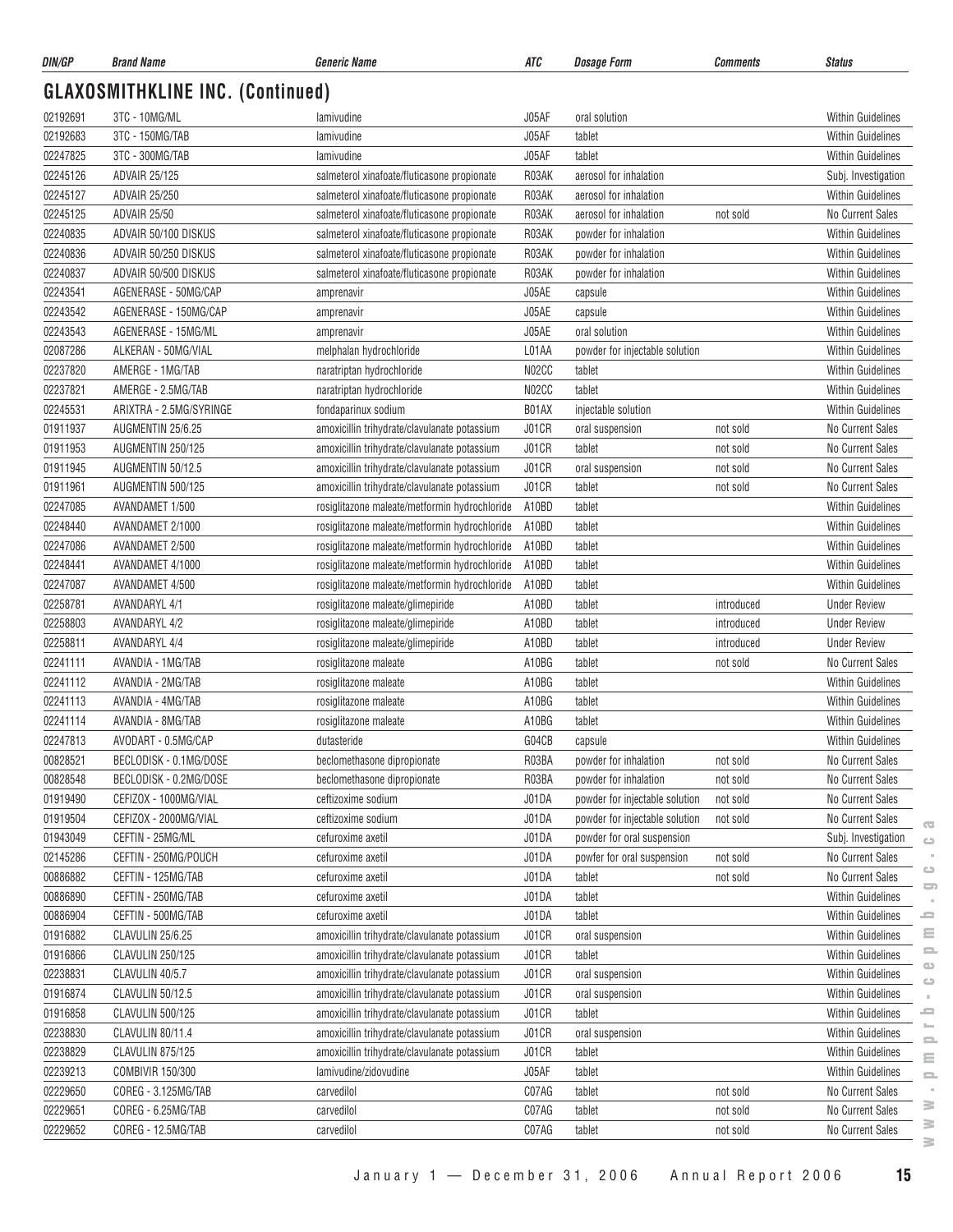| DIN/GP   | <b>Brand Name</b>                       | Generic Name                         | ATC            | <b>Dosage Form</b>                             | Comments | <b>Status</b>                        |
|----------|-----------------------------------------|--------------------------------------|----------------|------------------------------------------------|----------|--------------------------------------|
|          | <b>GLAXOSMITHKLINE INC. (Continued)</b> |                                      |                |                                                |          |                                      |
| 02229653 | COREG - 25MG/TAB                        | carvedilol                           | C07AG          | tablet                                         | not sold | No Current Sales                     |
| 00632767 | EMEX - 5MG/ML                           | metoclopramide hydrochloride         | A03FA          | injectable solution                            | expired  | No Current Sales                     |
| 01919431 | ENGERIX-B                               | hepatitis B vaccine                  | J07BC          | injectable suspension                          |          | Subj. Investigation                  |
| 02213583 | FLOVENT - 0.025MG/DOSE                  | fluticasone propionate               | R03BA          | aerosol for inhalation                         | not sold | No Current Sales                     |
| 02213591 | FLOVENT - 0.05MG/DOSE                   | fluticasone propionate               | R03BA          | aerosol for inhalation                         | not sold | No Current Sales                     |
| 02213621 | FLOVENT - 0.05MG/DOSE                   | fluticasone propionate               | R03BA          | powder for inhalation                          | not sold | No Current Sales                     |
| 02213648 | FLOVENT - 0.1MG/DOSE                    | fluticasone propionate               | R03BA          | powder for inhalation                          | not sold | No Current Sales                     |
| 02213605 | FLOVENT - 0.125MG/DOSE                  | fluticasone propionate               | R03BA          | aerosol for inhalation                         | not sold | No Current Sales                     |
| 02213613 | FLOVENT - 0.25MG/DOSE                   | fluticasone propionate               | R03BA          | aerosol for inhalation                         | not sold | No Current Sales                     |
| 02213656 | FLOVENT - 0.25MG/DOSE                   | fluticasone propionate               | R03BA          | powder for inhalation                          | not sold | No Current Sales                     |
| 02213664 | FLOVENT - 0.5MG/DOSE                    | fluticasone propionate               | R03BA          | powder for inhalation                          | not sold | No Current Sales                     |
| 02237244 | FLOVENT DISKUS - 0.05MG/DOSE            | fluticasone propionate               | R03BA          | powder for inhalation                          |          | <b>Within Guidelines</b>             |
| 02237245 | FLOVENT DISKUS - 0.1MG/DOSE             | fluticasone propionate               | R03BA          | powder for inhalation                          |          | Within Guidelines                    |
| 02237246 | FLOVENT DISKUS - 0.25MG/DOSE            | fluticasone propionate               | R03BA          | powder for inhalation                          |          | <b>Within Guidelines</b>             |
| 02237247 | FLOVENT DISKUS - 0.5MG/DOSE             | fluticasone propionate               | R03BA          | powder for inhalation                          |          | <b>Within Guidelines</b>             |
| 02244291 | FLOVENT HFA - 0.05MG/DOSE               | fluticasone propionate               | R03BA          | aerosol for inhalation                         |          | <b>Within Guidelines</b>             |
| 02244292 | FLOVENT HFA - 0.125MG/DOSE              | fluticasone propionate               | R03BA          | aerosol for inhalation                         |          | <b>Within Guidelines</b>             |
| 02244293 | FLOVENT HFA - 0.25MG/DOSE               | fluticasone propionate               | R03BA          | aerosol for inhalation                         |          | <b>Within Guidelines</b>             |
| 02236913 | FRAXIPARINE - 9500UNIT/ML               | nadroparin calcium                   | B01AB          | injectable solution                            | expired  | Subj. Investigation                  |
| 02240114 | FRAXIPARINE FORTE - 19000UNIT/ML        | nadroparin calcium                   | B01AB          | injectable solution                            | expired  | <b>Within Guidelines</b>             |
| 02187078 | HAVRIX 1440 - 1440UNIT/ML               | hepatitis A vaccine (inactivated)    | J07BC          | injectable suspension                          | expired  | Subj. Investigation                  |
| 02108216 | HAVRIX 720 - 720UNIT/ML                 | hepatitis A vaccine (inactivated)    | J07BC          | injectable suspension                          | expired  | No Current Sales                     |
| 02231056 | HAVRIX 720 JUNIOR - 1440UNIT/ML         | hepatitis A vaccine (inactivated)    | J07BC          | injectable suspension                          | expired  | Subj. Investigation                  |
| 02239194 | HEPTOVIR - 5MG/ML                       | lamivudine                           | J05AF          | oral solution                                  |          | <b>Within Guidelines</b>             |
| 02239193 | HEPTOVIR - 100MG/TAB                    | lamivudine                           | J05AF          | tablet                                         |          | <b>Within Guidelines</b>             |
| 02231116 | HYCAMTIN - 4MG/VIAL                     | topotecan hydrochloride              | L01XX          | powder for injectable solution                 |          | <b>Within Guidelines</b>             |
| 02230418 | IMITREX - 5MG/DOSE                      | sumatriptan hemisulphate             | N02CC          | nasal spray                                    |          | <b>Within Guidelines</b>             |
| 02230419 | IMITREX - 10MG/DOSE                     | sumatriptan hemisulphate             | N02CC          | nasal spray                                    | not sold | No Current Sales                     |
| 02230420 | IMITREX - 20MG/DOSE                     | sumatriptan hemisulphate             | N02CC          | nasal spray                                    |          | <b>Within Guidelines</b>             |
| 02212188 | IMITREX - 12MG/ML                       | sumatriptan succinate                | N02CC          | injectable solution                            |          | <b>Within Guidelines</b>             |
| 02239738 | IMITREX DF - 25MG/TAB                   | sumatriptan succinate                | N02CC          | tablet                                         |          | <b>Within Guidelines</b>             |
| 02212153 | IMITREX DF - 50MG/TAB                   | sumatriptan succinate                | N02CC          | tablet                                         |          | <b>Within Guidelines</b>             |
| 02212161 | IMITREX DF - 100MG/TAB                  | sumatriptan succinate                | N02CC          | tablet                                         |          | <b>Within Guidelines</b>             |
| 02230307 | <b>INFANRIX</b>                         | DaPT vaccine                         | J07AJ          |                                                | not sold | No Current Sales                     |
| 02253852 | INFANRIX-HEXA                           | DaPT-IPV-hib-HEP.B vaccine           | J07CA          | injectable suspension<br>injectable suspension |          | No Current Sales                     |
| 02241482 | <b>INFANRIX-HIB</b>                     |                                      |                |                                                | not sold |                                      |
| 02241284 | INFANRIX-IPV                            | DaPT-hib vaccine<br>DaPT-IPV vaccine | J07AG<br>J07CA | injectable suspension<br>injectable suspension | not sold | No Current Sales<br>No Current Sales |
| 02257122 | INFANRIX-IPV-HIB                        | DaPT-IPV-hib vaccine                 | J07CA          |                                                | not sold | No Current Sales                     |
| 02269341 | KIVEXA 300/600                          |                                      | J05AF          | injectable suspension                          | not sold |                                      |
| 02154471 | KREDEX - 25MG/TAB                       | lamivudine/abacavir sulfate          | C07AG          | tablet                                         |          | <b>Within Guidelines</b>             |
|          |                                         | carvedilol                           |                | tablet                                         | expired  | No Current Sales                     |
| 02154498 | KREDEX - 50MG/TAB                       | carvedilol                           | C07AG          | tablet                                         | expired  | No Current Sales                     |
| 02243803 | LAMICTAL - 2MG/TAB                      | lamotrigine                          | N03AX          | chewable tcblet                                |          | Within Guidelines                    |
| 02240115 | LAMICTAL - 5MG/TAB                      | lamotrigine                          | N03AX          | chewable tablet                                |          | <b>Within Guidelines</b>             |
| 02142082 | LAMICTAL - 25MG/TAB                     | lamotrigine                          | N03AX          | tablet                                         |          | <b>Within Guidelines</b>             |
| 02240116 | LAMICTAL - 25MG/TAB                     | lamotrigine                          | N03AX          | chewable tablet                                | not sold | No Current Sales                     |
| 02142090 | LAMICTAL - 50MG/TAB                     | lamotrigine                          | N03AX          | tablet                                         | not sold | No Current Sales                     |
| 02240117 | LAMICTAL - 50MG/TAB                     | lamotrigine                          | N03AX          | chewable tablet                                | not sold | No Current Sales                     |
| 02142104 | LAMICTAL - 100MG/TAB                    | lamotrigine                          | N03AX          | tablet                                         |          | Within Guidelines                    |
| 02240118 | LAMICTAL - 100MG/TAB                    | lamotrigine                          | N03AX          | chewable tablet                                | not sold | No Current Sales                     |
| 02142112 | LAMICTAL - 150MG/TAB                    | lamotrigine                          | N03AX          | tablet                                         |          | <b>Within Guidelines</b>             |
| 02142120 | LAMICTAL - 200MG/TAB                    | lamotrigine                          | N03AX          | tablet                                         | not sold | No Current Sales                     |
| 02240119 | LAMICTAL - 200MG/TAB                    | lamotrigine                          | N03AX          | chewable tablet                                | not sold | No Current Sales                     |
| 02142139 | LAMICTAL - 250MG/TAB                    | lamotrigine                          | N03AX          | tablet                                         | not sold | No Current Sales                     |

 $\geq$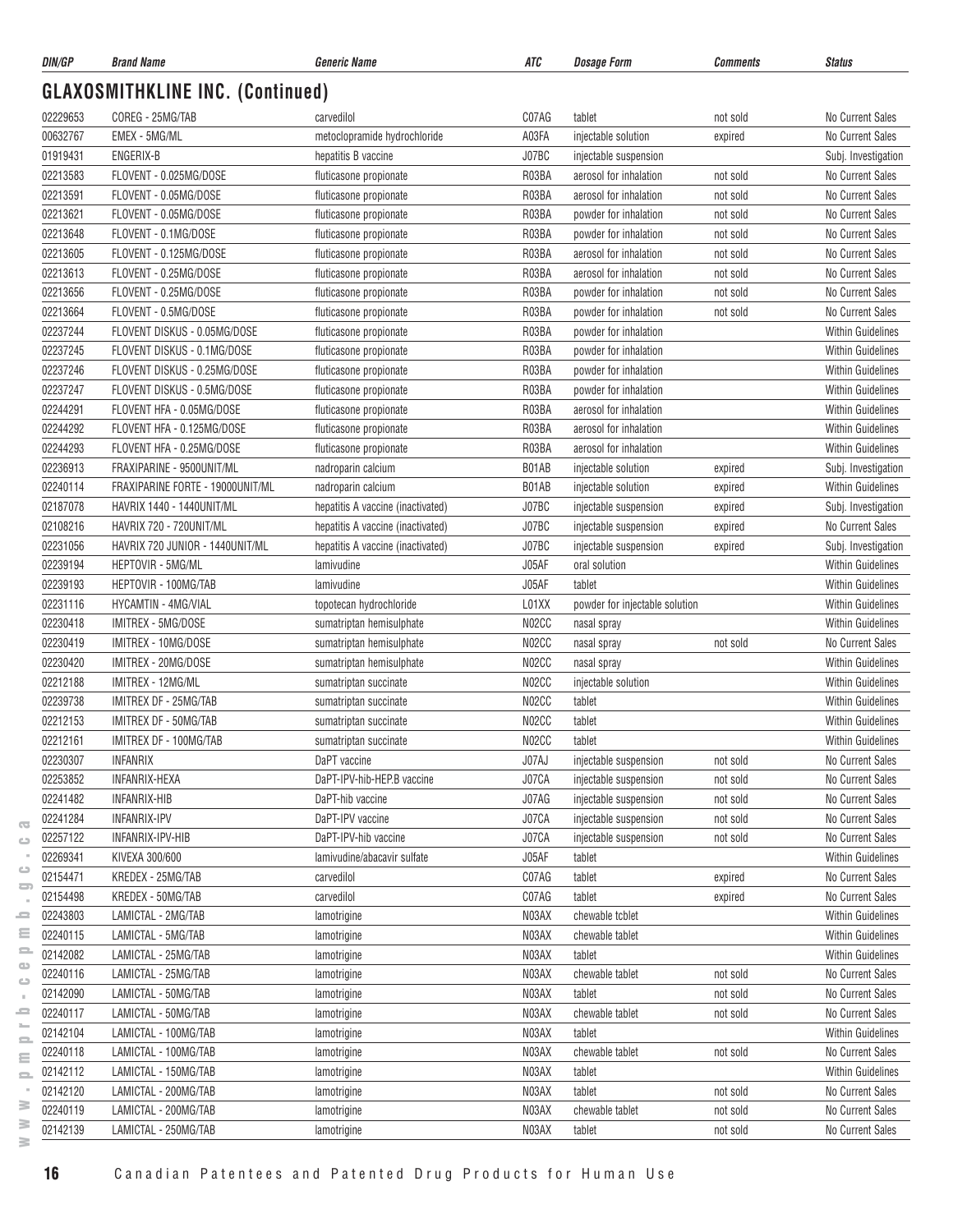| DIN/GP   | <b>Brand Name</b>                       | <b>Generic Name</b>                                 | ATC   | <b>Dosage Form</b>             | Comments | <b>Status</b>                                          |
|----------|-----------------------------------------|-----------------------------------------------------|-------|--------------------------------|----------|--------------------------------------------------------|
|          | <b>GLAXOSMITHKLINE INC. (Continued)</b> |                                                     |       |                                |          |                                                        |
| 02238151 | MALARONE 250/100                        | atovaquone/proguanil hydrochloride                  | P01BB | tablet                         |          | <b>Within Guidelines</b>                               |
| 02264935 | MALARONE 62.5/25                        | atovaquone/proguanil hydrochloride                  | P01BB | tablet                         |          | <b>Within Guidelines</b>                               |
| 02217422 | MEPRON - 150MG/ML                       | atovaquone                                          | P01AX | oral suspension                |          | <b>Within Guidelines</b>                               |
| 02009358 | MEPRON - 250MG/TAB                      | atovaquone                                          | P01AX | tablet                         | not sold | No Current Sales                                       |
| 02240769 | MICARDIS - 40MG/TAB                     | telmisartan                                         | C09CA | tablet                         |          | <b>Within Guidelines</b>                               |
| 02240770 | MICARDIS - 80MG/TAB                     | telmisartan                                         | C09CA | tablet                         |          | <b>Within Guidelines</b>                               |
| 02244344 | <b>MICARDIS PLUS</b>                    | telmisartan/hydrochlorothiazide                     | C09DA | tablet                         |          | <b>Within Guidelines</b>                               |
| 02027887 | PAXIL - 10MG/TAB                        | paroxetine hydrochloride                            | N06AB | tablet                         |          | <b>Within Guidelines</b>                               |
| 01940481 | PAXIL - 20MG/TAB                        | paroxetine hydrochloride                            | N06AB | tablet                         |          | <b>Within Guidelines</b>                               |
| 01940473 | PAXIL - 30MG/TAB                        | paroxetine hydrochloride                            | N06AB | tablet                         |          | <b>Within Guidelines</b>                               |
| 02027895 | PAXIL - 50MG/TAB                        | paroxetine hydrochloride                            | N06AB | tablet                         | not sold | No Current Sales                                       |
| 02248503 | PAXIL CR - 12.5MG/TAB                   | paroxetine hydrochloride                            | N06AB | controlled-release tablet      |          | <b>Within Guidelines</b>                               |
| 02248504 | PAXIL CR - 25MG/TAB                     | paroxetine hydrochloride                            | N06AB | controlled-release tablet      |          | <b>Within Guidelines</b>                               |
| 02267128 | PAXIL CR - 37.5MG/TAB                   | paroxetine hydrochloride                            | N06AB | controlled-release tablet      | not sold | No Current Sales                                       |
| 02248029 | PEDIARIX                                | DaPT-IPV-HEP.B vaccine                              |       | injectable suspension          | not sold | No Current Sales                                       |
| 02239208 | PRIORIX                                 | live, attenuated vaccine -<br>measles/mumps/rubella | J07BD | injectable suspension          |          | Subj. Investigation                                    |
| 02231831 | PYLORID - 400MG/TAB                     | ranitidine bismuth citrate                          | A02BA | tablet                         | not sold | No Current Sales                                       |
| 02237735 | RAXAR - 200MG/TAB                       | grepafloxacin hydrochloride                         | J01MA | tablet                         | not sold | <b>No Current Sales</b>                                |
| 02240863 | RELENZA - 5MG/DOSE                      | zanamivir                                           | J05AH | powder for inhalation          |          | <b>Within Guidelines</b>                               |
| 02232565 | REQUIP - 0.25MG/TAB                     | ropinirole hydrochloride                            | N04BC | tablet                         |          | <b>Within Guidelines</b>                               |
| 02232566 | REQUIP - 0.5MG/TAB                      | ropinirole hydrochloride                            | N04BC | tablet                         | not sold | No Current Sales                                       |
| 02232567 | REQUIP - 1MG/TAB                        | ropinirole hydrochloride                            | N04BC | tablet                         |          | <b>Within Guidelines</b>                               |
| 02232568 | REQUIP - 2MG/TAB                        | ropinirole hydrochloride                            | N04BC | tablet                         |          | <b>Within Guidelines</b>                               |
| 02240542 | REQUIP - 3MG/TAB                        | ropinirole hydrochloride                            | N04BC | tablet                         | not sold | No Current Sales                                       |
| 02240543 | REQUIP - 4MG/TAB                        | ropinirole hydrochloride                            | N04BC | tablet                         | not sold | No Current Sales                                       |
| 02232569 | REQUIP - 5MG/TAB                        | ropinirole hydrochloride                            | N04BC | tablet                         |          | <b>Within Guidelines</b>                               |
| 01902660 | RETROVIR - 100MG/CAP                    | zidovudine                                          | J05AF | capsule                        |          | <b>Within Guidelines</b>                               |
| 01902644 | RETROVIR - 10MG/ML                      | zidovudine                                          | J05AF | injectable solution            |          | <b>Within Guidelines</b>                               |
| 01902652 | RETROVIR - 10MG/ML                      | zidovudine                                          | J05AF | syrup                          |          | <b>Within Guidelines</b>                               |
| 02238699 | RETROVIR - 300MG/TAB                    | zidovudine                                          | J05AF | tablet                         | not sold | No Current Sales                                       |
| 02211742 | SEREVENT - 0.025MG/DOSE                 | salmeterol xinafoate                                | R03AC | aerosol for inhalation         |          | <b>Within Guidelines</b>                               |
| 02214261 | SEREVENT DISKHALER - 0.05MG/DOSE        | salmeterol xinafoate                                | R03AC | powder for inhalation          |          | Within Guidelines                                      |
| 02231129 | SEREVENT DISKUS - 0.05MG/DOSE           | salmeterol xinafoate                                | R03AC | powder for inhalation          |          | Within Guidelines                                      |
| 01927280 | TAGAMET - 6MG/ML                        | cimetidine hydrochloride                            | A02BA | injectable solution            | not sold | No Current Sales                                       |
| 01916750 | TAGAMET - 60MG/ML                       | cimetidine hydrochloride                            | A02BA | oral solution                  | not sold | No Current Sales                                       |
| 01916807 | TAGAMET - 150MG/ML                      | cimetidine hydrochloride                            | A02BA | injectable solution            | not sold | No Current Sales                                       |
| 01916793 | TAGAMET - 200MG/TAB                     | cimetidine                                          | A02BA | tablet                         | not sold | $\overline{\mathbf{C}}$<br>No Current Sales<br>$\circ$ |
| 01916815 | TAGAMET - 300MG/TAB                     | cimetidine                                          | A02BA | tablet                         | not sold | No Current Sales                                       |
| 01916785 | TAGAMET - 400MG/TAB                     | cimetidine                                          | A02BA | tablet                         | not sold | $\circ$<br>No Current Sales                            |
| 01916777 | TAGAMET - 600MG/TAB                     | cimetidine                                          | A02BA | tablet                         | not sold | 5<br>No Current Sales                                  |
| 01916769 | TAGAMET - 800MG/TAB                     | cimetidine                                          | A02BA | tablet                         | not sold | No Current Sales<br>$\equiv$                           |
| 02261553 | TELZIR - 50MG/ML                        | fosamprenavir calcium                               | J05AE | oral suspension                |          | Within Guidelines<br>Ξ                                 |
| 02261545 | TELZIR - 700MG/TAB                      | fosamprenavir calcium                               | J05AE | tablet                         |          | Subj. Investigation<br>$\equiv$                        |
| 01916939 | <b>TIMENTIN 3000/100</b>                | ticarcillin disodium/clavulanate potassium          | J01CR | powder for injectable solution |          | $\circ$<br>Within Guidelines                           |
| 02247880 | TIMENTIN 30000/1000                     | ticarcillin disodium/clavulanate potassium          | J01CR | powder for injectable solution |          | $\circ$<br>Within Guidelines                           |
| 02244757 | TRIZIVIR 150/300/300                    | lamivudine/zidovudine/abacavir sulfate              | J05AF | tablet                         |          | Within Guidelines<br>ᆖ                                 |
| 02230578 | <b>TWINRIX 720/20</b>                   | combined hepatitis A & B vaccine                    | J07BC | injectable suspension          | expired  | ╾<br>Subj. Investigation                               |
| 02237548 | TWINRIX JUNIOR 360/10                   | combined hepatitis A & B vaccine                    | J07BC | injectable suspension          | expired  | $\equiv$<br>Subj. Investigation                        |
| 02239130 | VALTREX - 250MG/TAB                     | valacyclovir hydrochloride                          | J05AB | tablet                         | not sold | ≘<br>No Current Sales<br>으                             |
| 02219492 | VALTREX - 500MG/TAB                     | valacyclovir hydrochloride                          | J05AB | tablet                         |          | Within Guidelines                                      |
| 02246559 | VALTREX - 1000MG/TAB                    | valacyclovir hydrochloride                          | J05AB | tablet                         |          | $\geq$<br><b>Within Guidelines</b>                     |
| 02214997 | VENTODISK - 0.2MG/DOSE                  | salbutamol sulfate                                  | R03AC | powder for inhalation          |          | ≧<br>Within Guidelines                                 |
| 02215004 | VENTODISK - 0.4MG/DOSE                  | salbutamol sulfate                                  | R03AC | powder for inhalation          |          | ≧<br>Subj. Investigation                               |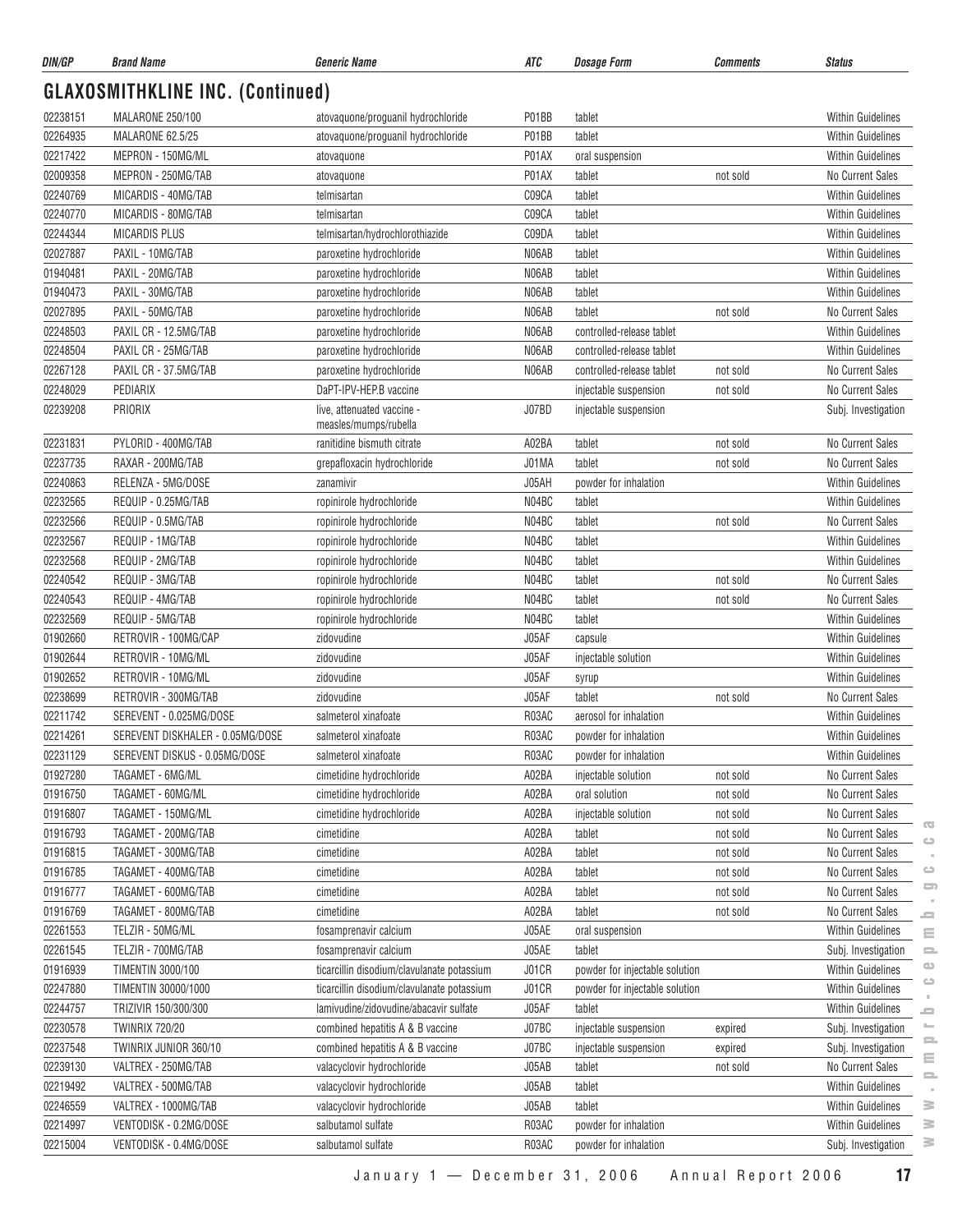| DIN/GP   | <b>Brand Name</b>                       | <b>Generic Name</b>       | ATC   | <b>Dosage Form</b>           | <b>Comments</b> | <b>Status</b>            |
|----------|-----------------------------------------|---------------------------|-------|------------------------------|-----------------|--------------------------|
|          | <b>GLAXOSMITHKLINE INC. (Continued)</b> |                           |       |                              |                 |                          |
| 02213478 | VENTOLIN - 0.1MG/DOSE                   | salbutamol sulfate        | R03AC | aerosol for inhalation       | not sold        | No Current Sales         |
| 02243115 | VENTOLIN DISKUS - 0.2MG/DOSE            | salbutamol sulfate        | R03AC | powder for inhalation        |                 | Subj. Investigation      |
| 02241497 | VENTOLIN HFA - 0.1MG/DOSE               | salbutamol sulfate        | R03AC | aerosol for inhalation       |                 | <b>Within Guidelines</b> |
| 02212374 | ZANTAC - 15MG/ML                        | ranitidine hydrochloride  | A02BA | oral solution                |                 | <b>Within Guidelines</b> |
| 02212366 | ZANTAC - 25MG/ML                        | ranitidine hydrochloride  | A02BA | injectable solution          |                 | Subj. Investigation      |
| 02212331 | ZANTAC - 150MG/TAB                      | ranitidine hydrochloride  | A02BA | tablet                       |                 | Within Guidelines        |
| 02212358 | ZANTAC - 300MG/TAB                      | ranitidine hydrochloride  | A02BA | tablet                       |                 | <b>Within Guidelines</b> |
| 00849421 | ZANTAC C - 150MG/CAP                    | ranitidine hydrochloride  | A02BA | capsule                      | not sold        | No Current Sales         |
| 00849448 | ZANTAC C - 300MG/CAP                    | ranitidine hydrochloride  | A02BA | capsule                      | not sold        | No Current Sales         |
| 01951831 | ZANTAC EFFERVESCENT - 150MG/POUCH       | ranitidine hydrochloride  | A02BA | effervescent granules        | not sold        | No Current Sales         |
| 01951823 | ZANTAC EFFERVESCENT - 300MG/POUCH       | ranitidine hydrochloride  | A02BA | effervescent granules        | not sold        | No Current Sales         |
| 02076284 | ZANTAC EFFERVESCENT - 150MG/TAB         | ranitidine hydrochloride  | A02BA | effervescent tablet          | not sold        | No Current Sales         |
| 02076292 | ZANTAC EFFERVESCENT - 300MG/TAB         | ranitidine hydrochloride  | A02BA | effervescent tablet          | not sold        | No Current Sales         |
| 02240358 | ZIAGEN - 20MG/ML                        | abacavir sulfate          | J05AF | oral solution                |                 | <b>Within Guidelines</b> |
| 02240357 | ZIAGEN - 300MG/TAB                      | abacavir sulfate          | J05AF | tablet                       |                 | <b>Within Guidelines</b> |
| 02229639 | ZOFRAN - 0.8MG/ML                       | ondansetron hydrochloride | A04AA | oral solution                |                 | <b>Within Guidelines</b> |
| 01911821 | ZOFRAN - 2MG/ML                         | ondansetron hydrochloride | A04AA | injectable solution          |                 | <b>Within Guidelines</b> |
| 02213567 | ZOFRAN - 4MG/TAB                        | ondansetron hydrochloride | A04AA | tablet                       |                 | <b>Within Guidelines</b> |
| 02213575 | ZOFRAN - 8MG/TAB                        | ondansetron hydrochloride | A04AA | tablet                       |                 | <b>Within Guidelines</b> |
| 02239372 | ZOFRAN ODT - 4MG/TAB                    | ondansetron hydrochloride | A04AA | orally disintegrating tablet |                 | Subj. Investigation      |
| 02239373 | ZOFRAN ODT - 8MG/TAB                    | ondansetron hydrochloride | A04AA | orally disintegrating tablet |                 | Subj. Investigation      |
| 00634506 | ZOVIRAX - 200MG/TAB                     | acyclovir                 | J05AB | tablet                       |                 | <b>Within Guidelines</b> |
| 01911627 | ZOVIRAX - 400MG/TAB                     | acyclovir                 | J05AB | tablet                       |                 | <b>Within Guidelines</b> |
| 01911635 | ZOVIRAX - 800MG/TAB                     | acyclovir                 | J05AB | tablet                       |                 | <b>Within Guidelines</b> |

#### **GRIFOLS BIOLOGICALS INC.**

| 50MG/ML<br>ALBU <sup>-</sup>                            | albumin             | B05AA | iniectable solution | not sold | No Current Sales      |
|---------------------------------------------------------|---------------------|-------|---------------------|----------|-----------------------|
| 250MG/ML<br>ALBU <sup>-</sup>                           | albumin             | 805AA | iniectable solution | not sold | No Current<br>t Sales |
| 1UNIT<br><b>T/DOSE</b><br>$\cap$<br><b>HANINF</b><br>ъL | IX(human)<br>actor: | B02BD | iniectable solution | not sold | No Current<br>t Sales |

#### **HOFFMANN-LA ROCHE LIMITED**

|                         | 02225689 | ACTIVASE - 50MG/VIAL      | alteplase                 | B01AD | powder for injectable solution |          | <b>Within Guidelines</b> |
|-------------------------|----------|---------------------------|---------------------------|-------|--------------------------------|----------|--------------------------|
|                         | 02147440 | ACTIVASE - 100MG/VIAL     | alteplase                 | B01AD | powder for injectable solution |          | <b>Within Guidelines</b> |
|                         | 02162725 | ANAPROX - 275MG/TAB       | naproxen sodium           | M01AE | tablet                         | expired  | <b>Within Guidelines</b> |
|                         | 02162717 | ANAPROX DS - 550MG/TAB    | naproxen sodium           | M01AE | tablet                         | expired  | <b>Within Guidelines</b> |
|                         | 02270994 | AVASTIN - 25MG/ML         | bevacizumab               | L01XC | injectable solution            |          | <b>Within Guidelines</b> |
| $\overline{\mathbb{C}}$ | 02232770 | <b>BONDRONAT - 1MG/ML</b> | ibandronate sodium        | M05BA | injectable solution            | not sold | No Current Sales         |
| $\bigcirc$              | 02250136 | BONVIVA - 2.5MG/TAB       | ibandronate sodium        | M05BA | tablet                         | not sold | No Current Sales         |
| Ġ                       | 02034514 | CARDENE SR - 30MG/CAP     | nicardipine hydrochloride | C08CA | sustained-release capsule      | not sold | No Current Sales         |
| ᇹ                       | 01950657 | CARDENE SR - 45MG/CAP     | nicardipine hydrochloride | C08CA | sustained-release capsule      | not sold | No Current Sales         |
| 0                       | 01950649 | CARDENE SR - 60MG/CAP     | nicardipine hydrochloride | C08CA | sustained-release capsule      | not sold | No Current Sales         |
| Ξ                       | 02245859 | CATHFLO - 2MG/VIAL        | alteplase                 | B01AD | powder for injectable solution |          | <b>Within Guidelines</b> |
| $\Rightarrow$           | 02192748 | CELLCEPT - 250MG/CAP      | mycophenolate mofetil     | L04AA | capsule                        |          | <b>Within Guidelines</b> |
| $\mathbb{Z}^n$          | 02242145 | CELLCEPT - 200MG/ML       | mycophenolate mofetil     | L04AA | powder for oral suspension     |          | <b>Within Guidelines</b> |
| ت                       | 02237484 | CELLCEPT - 500MG/TAB      | mycophenolate mofetil     | L04AA | tablet                         |          | <b>Within Guidelines</b> |
| 0                       | 02240347 | CELLCEPT - 500MG/VIAL     | mycophenolate mofetil     | L04AA | powder for injectable solution |          | <b>Within Guidelines</b> |
| $\sim$                  | 02186802 | CYTOVENE - 250MG/CAP      | ganciclovir               | J05AB | capsule                        | not sold | No Current Sales         |
| 2                       | 02240362 | CYTOVENE - 500MG/CAP      | ganciclovir               | J05AB | capsule                        | not sold | No Current Sales         |
| Ξ                       | 02162695 | CYTOVENE - 500MG/VIAL     | ganciclovir sodium        | J05AB | powder for injectable solution |          | <b>Within Guidelines</b> |
| $\equiv$                | 02129094 | DEMADEX - 10MG/ML         | torsemide                 | C03CA | injectable solution            | not sold | No Current Sales         |
| ≧                       | 02129000 | DEMADEX - 5MG/TAB         | torsemide                 | C03CA | tablet                         | not sold | No Current Sales         |
| ≧                       | 02129019 | DEMADEX - 10MG/TAB        | torsemide                 | C03CA | tablet                         | not sold | No Current Sales         |
| ≧                       | 02129027 | DEMADEX - 20MG/TAB        | torsemide                 | C03CA | tablet                         | not sold | No Current Sales         |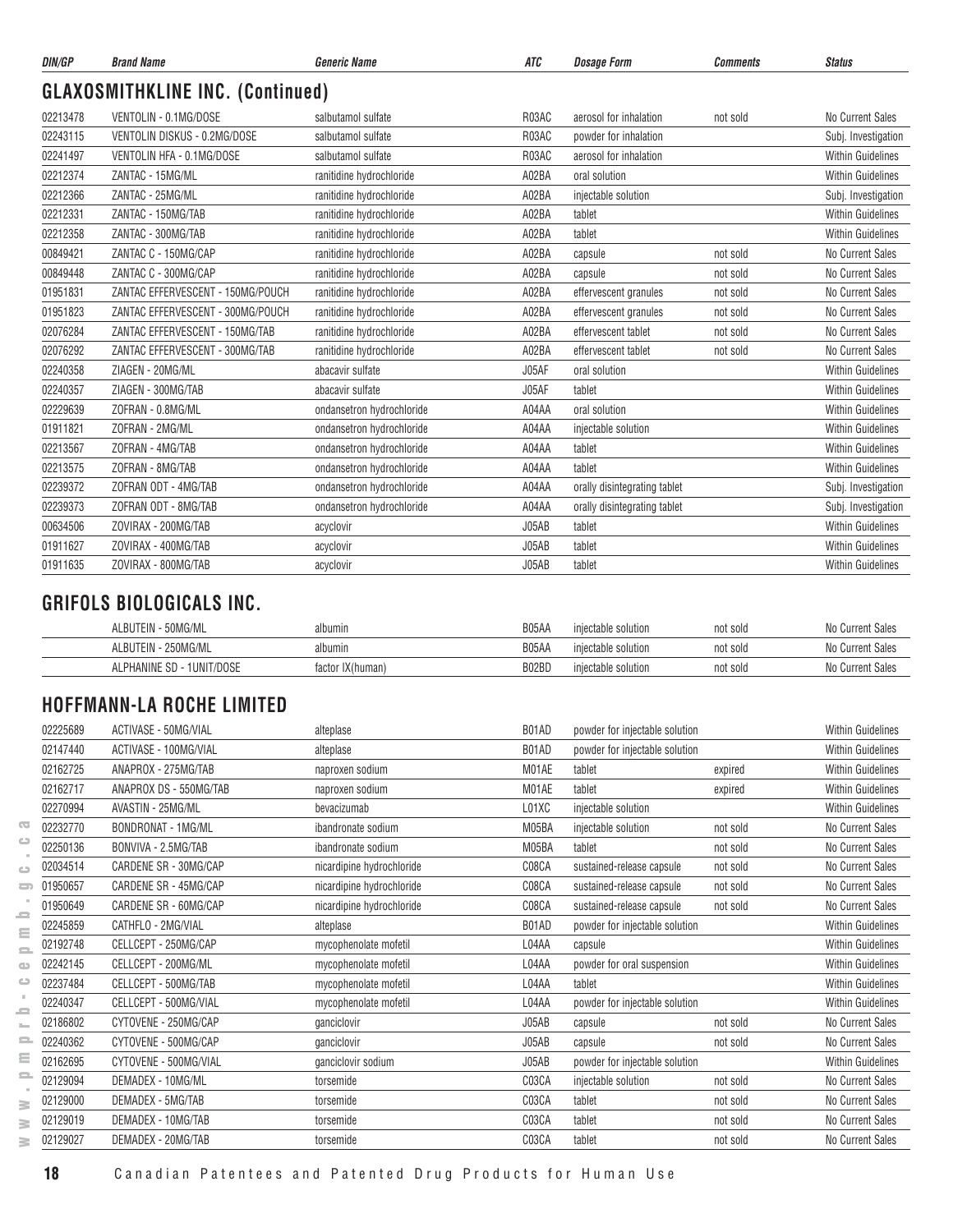| DIN/GP   | <b>Brand Name</b>                            | <b>Generic Name</b>               | ATC                | <b>Dosage Form</b>             | Comments         | <b>Status</b>                                     |
|----------|----------------------------------------------|-----------------------------------|--------------------|--------------------------------|------------------|---------------------------------------------------|
|          | <b>HOFFMANN-LA ROCHE LIMITED (Continued)</b> |                                   |                    |                                |                  |                                                   |
| 02129035 | DEMADEX - 100MG/TAB                          | torsemide                         | C03CA              | tablet                         | not sold         | No Current Sales                                  |
| 02239083 | FORTOVASE - 200MG/CAP                        | saquinavir                        | J05AE              | capsule                        |                  | <b>Within Guidelines</b>                          |
| 02247725 | FUZEON - 108MG/VIAL                          | enfuvirtide                       | J05AX              | powder for injectable solution | introduced (nas) | <b>Within Guidelines</b>                          |
| 02240692 | HERCEPTIN - 440MG/VIAL                       | trastuzumab                       | L01XC              | powder for injectable solution |                  | <b>Within Guidelines</b>                          |
| 01990918 | HIVID - 0.375MG/TAB                          | zalcitabine                       | J05AF              | tablet                         | not sold         | No Current Sales                                  |
| 01990896 | HIVID - 0.75MG/TAB                           | zalcitabine                       | J05AF              | tablet                         | not sold         | <b>No Current Sales</b>                           |
| 02216965 | INVIRASE - 200MG/CAP                         | saquinavir mesylate               | J05AE              | capsule                        |                  | Within Guidelines                                 |
| 02279320 | INVIRASE - 500MG/TAB                         | saquinavir mesylate               | J05AE              | tablet                         | introduced       | <b>Within Guidelines</b>                          |
| 02185881 | KYTRIL - 1MG/TAB                             | granisetron hydrochloride         | A04AA              | tablet                         |                  | Subj. Investigation                               |
| 02237672 | KYTRIL - 2MG/TAB                             | granisetron hydrochloride         | A04AA              | tablet                         | not sold         | No Current Sales                                  |
| 02088371 | KYTRIL INJECTION - 1MG/ML                    | granisetron hydrochloride         | A04AA              | injectable solution            |                  | <b>Within Guidelines</b>                          |
| 00899348 | MANERIX - 100MG/TAB                          | moclobemide                       | N06AG              | tablet                         | not sold         | No Current Sales                                  |
| 00899356 | MANERIX - 150MG/TAB                          | moclobemide                       | N06AG              | tablet                         |                  | <b>Within Guidelines</b>                          |
| 02166747 | MANERIX - 300MG/TAB                          | moclobemide                       | N06AG              | tablet                         |                  | Within Guidelines                                 |
| 02227371 | MEGALONE - 4MG/ML                            | fleroxacin                        | J01MA              | injectable solution            | expired          | No Current Sales                                  |
| 02227398 | MEGALONE - 200MG/TAB                         | fleroxacin                        | J01MA              | tablet                         | expired          | No Current Sales                                  |
| 02227401 | MEGALONE - 400MG/TAB                         | fleroxacin                        | J01MA              | tablet                         | expired          | No Current Sales                                  |
| 02162431 | NAPROSYN - 25MG/ML                           | naproxen                          | M01AE              | oral suspension                | expired          | <b>Within Guidelines</b>                          |
| 02162458 | NAPROSYN - 500MG/SUP                         | naproxen                          | M01AE              | suppository                    | expired          | No Current Sales                                  |
| 00299413 | NAPROSYN - 125MG/TAB                         | naproxen                          | M01AE              | tablet                         | expired          | No Current Sales                                  |
| 02162474 | NAPROSYN - 250MG/TAB                         | naproxen                          | M01AE              | tablet                         | expired          | No Current Sales                                  |
| 02162482 | NAPROSYN - 375MG/TAB                         | naproxen                          | M01AE              | tablet                         | expired          | No Current Sales                                  |
| 02162490 | NAPROSYN - 500MG/TAB                         | naproxen                          | M01AE              | tablet                         | expired          | No Current Sales                                  |
| 02162792 | NAPROSYN E - 250MG/TAB                       | naproxen                          | M01AE              | tablet                         | expired          | Within Guidelines                                 |
| 02162415 | NAPROSYN E - 375MG/TAB                       | naproxen                          | M01AE              | tablet                         | expired          | <b>Within Guidelines</b>                          |
| 02162423 | NAPROSYN E - 500MG/TAB                       | naproxen                          | M01AE              | tablet                         | expired          | <b>Within Guidelines</b>                          |
| 02162466 | NAPROSYN SR - 750MG/TAB                      | naproxen                          | M01AE              | sustained-release tablet       | expired          | Within Guidelines                                 |
| 02168871 | NAPROSYN SR - 1000MG/TAB                     | naproxen                          | M01AE              | sustained-release tablet       | expired          | <b>Within Guidelines</b>                          |
| 02216183 | NUTROPIN - 5MG/VIAL                          | somatropin                        | H01AC              | powder for injectable solution |                  | <b>Within Guidelines</b>                          |
| 02216191 | NUTROPIN - 10MG/VIAL                         | somatropin                        | H01AC              | powder for injectable solution |                  | <b>Within Guidelines</b>                          |
| 02229722 | NUTROPIN AQ - 5MG/ML                         | somatropin                        | H01AC              | injectable solution            |                  | <b>Within Guidelines</b>                          |
| 02249002 | NUTROPIN AQ PEN - 5MG/ML                     | somatropin                        | H <sub>0</sub> 1AC | injectable solution            |                  | <b>Within Guidelines</b>                          |
| 01927078 | OSTAC - 400MG/CAP                            | clodronate disodium               | M05BA              | capsule                        |                  | Within Guidelines                                 |
| 02248077 | PEGASYS - 180MCG/SYRINGE                     | peginterferon alfa-2a             | L03AB              | injectable solution            |                  | <b>Within Guidelines</b>                          |
| 02248078 | PEGASYS - 180MCG/VIAL                        | peginterferon alfa-2a             | L03AB              | injectable solution            |                  | Within Guidelines                                 |
| 02253410 | PEGASYS RBV                                  | peginterferon alfa-2a + ribavirin | J05AB              | injectable solution + tablet   |                  | <b>Within Guidelines</b>                          |
| 02253429 | PEGASYS RBV                                  | peginterferon alfa-2a + ribavirin | J05AB              | injectable solution + tablet   |                  | Within Guidelines<br>$\overline{\mathbf{C}}$      |
| 02204584 | PROTROPIN - 5MG/VIAL                         | somatrem                          | H01AC              | powder for injectable solution | not sold         | $\circ$<br>No Current Sales                       |
| 02204576 | PROTROPIN - 10MG/VIAL                        | somatrem                          | H01AC              | powder for injectable solution | not sold         | No Current Sales                                  |
| 02046733 | PULMOZYME - 2.5MG/AMPOULE                    | dornase alfa                      | R05CB              | solution for inhalation        |                  | $\circ$<br><b>Within Guidelines</b>               |
| 02241927 | RITUXAN - 10MG/ML                            | rituximab                         | L01XC              | injectable solution            |                  | $\Box$<br><b>Within Guidelines</b>                |
| 00481823 | ROCALTROL - 0.00025MG/CAP                    | calcitriol                        | A11CC              | capsule                        |                  | ᆖ<br><b>Within Guidelines</b>                     |
| 00481815 | ROCALTROL - 0.0005MG/CAP                     | calcitriol                        | A11CC              | capsule                        |                  | Ξ<br>Within Guidelines                            |
| 00824291 | ROCALTROL - 0.001MG/ML                       | calcitriol                        | A11CC              | oral solution                  |                  | $\mathbf{=}$<br><b>Within Guidelines</b>          |
| 00657387 | ROCEPHIN - 250MG/VIAL                        | ceftriaxone disodium              | J01DA              | powder for injectable solution | expired          | $\bigcirc$<br><b>Within Guidelines</b><br>$\circ$ |
| 00657425 | ROCEPHIN - 500MG/VIAL                        | ceftriaxone disodium              | J01DA              | powder for injectable solution | expired          | No Current Sales                                  |
| 00657417 | ROCEPHIN - 1000MG/VIAL                       | ceftriaxone disodium              | J01DA              | powder for injectable solution | expired          | ᆖ<br>Within Guidelines                            |
| 00657409 | ROCEPHIN - 2000MG/VIAL                       | ceftriaxone disodium              | J01DA              | powder for injectable solution | expired          | $\overline{\phantom{a}}$<br>Within Guidelines     |
| 00851957 | ROCEPHIN - 10000MG/VIAL                      | ceftriaxone disodium              | J01DA              | powder for injectable solution | expired          | 으<br>Within Guidelines<br>Ξ                       |
| 00894699 | ROCEPHIN ADD-VANTAGE - 1000MG/VIAL           | ceftriaxone disodium              | J01DA              | powder for injectable solution |                  | e.<br>No Current Sales                            |
| 00894702 | ROCEPHIN ADD-VANTAGE - 2000MG/VIAL           | ceftriaxone disodium              | J01DA              |                                | expired          | No Current Sales                                  |
|          |                                              |                                   | L03AB              | powder for injectable solution | expired          | ∍                                                 |
| 01911988 | ROFERON-A - 3000000UNIT/VIAL                 | interferon alfa-2a                |                    | powder for injectable solution | not sold         | No Current Sales<br>≧                             |
| 02217015 | ROFERON-A - 3000000UNIT/VIAL                 | interferon alfa-2a                | L03AB              | injectable solution            | not sold         | No Current Sales<br>s.                            |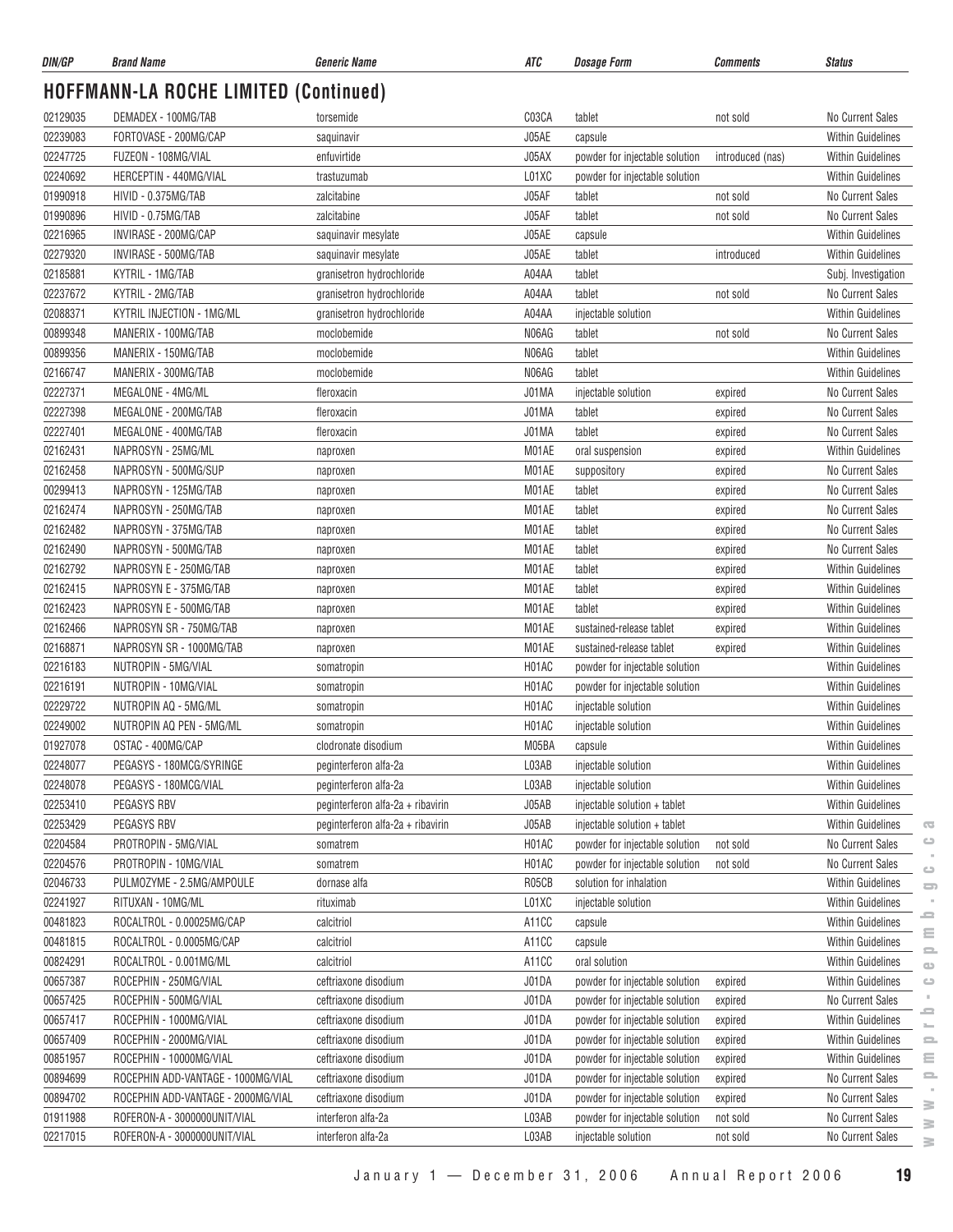| <b>DIN/GP</b> | <b>Brand Name</b>                              | <b>Generic Name</b>          | <b>ATC</b> | <b>Dosage Form</b>             | Comments | <b>Status</b>            |
|---------------|------------------------------------------------|------------------------------|------------|--------------------------------|----------|--------------------------|
|               | <b>HOFFMANN-LA ROCHE LIMITED (Continued)</b>   |                              |            |                                |          |                          |
| 02217023      | ROFERON-A - 4500000UNIT/VIAL                   | interferon alfa-2a           | L03AB      | injectable solution            | not sold | No Current Sales         |
| 02217031      | ROFERON-A - 6000000UNIT/VIAL                   | interferon alfa-2a           | L03AB      | injectable solution            | not sold | <b>No Current Sales</b>  |
| 01911996      | ROFERON-A - 9000000UNIT/VIAL                   | interferon alfa-2a           | L03AB      | powder for injectable solution | not sold | No Current Sales         |
| 02217058      | ROFERON-A - 9000000UNIT/VIAL                   | interferon alfa-2a           | L03AB      | injectable solution            | not sold | Subj. Investigation      |
| 00812471      | ROFERON-A - 18000000UNIT/VIAL                  | interferon alfa-2a           | L03AB      | powder for injectable solution | not sold | No Current Sales         |
| 01912003      | ROFERON-A - 18000000UNIT/VIAL                  | interferon alfa-2a           | L03AB      | powder for injectable solution | not sold | <b>No Current Sales</b>  |
| 02217066      | ROFERON-A - 18000000UNIT/VIAL                  | interferon alfa-2a           | L03AB      | injectable solution            | not sold | Subj. Investigation      |
| 00891002      | ROFERON-A - 36000000UNIT/VIAL                  | interferon alfa-2a           | L03AB      | injectable solution            | not sold | No Current Sales         |
| 02241472      | TAMIFLU - 75MG/CAP                             | oseltamivir phosphate        | J05AH      | capsule                        |          | <b>Within Guidelines</b> |
| 02245549      | TAMIFLU - 12MG/ML                              | oseltamivir phosphate        | J05AH      | powder for oral suspension     |          | <b>Within Guidelines</b> |
| 02269007      | TARCEVA - 25MG/TAB                             | erlotinib hydrochloride      | L01XX      | tablet                         | not sold | <b>No Current Sales</b>  |
| 02269015      | TARCEVA - 100MG/TAB                            | erlotinib hydrochloride      | L01XX      | tablet                         |          | <b>Within Guidelines</b> |
| 02269023      | TARCEVA - 150MG/TAB                            | erlotinib hydrochloride      | L01XX      | tablet                         |          | <b>Within Guidelines</b> |
| 02235914      | TASMAR - 100MG/TAB                             | tolcapone                    | N04BX      | tablet                         | not sold | No Current Sales         |
| 02235921      | TASMAR - 200MG/TAB                             | tolcapone                    | N04BX      | tablet                         | not sold | No Current Sales         |
| 01911767      | TICLID - 125MG/TAB                             | ticlopidine hydrochloride    | B01AC      | tablet                         | not sold | <b>No Current Sales</b>  |
| 02162776      | TICLID - 250MG/TAB                             | ticlopidine hydrochloride    | B01AC      | tablet                         |          | <b>Within Guidelines</b> |
| 02244826      | TNKASE - 50MG/VIAL                             | tenecteplase                 | B01AD      | powder for injectable solution |          | <b>Within Guidelines</b> |
| 02162660      | TORADOL - 10MG/TAB                             | ketorolac tromethamine       | M01AB      | tablet                         |          | <b>Within Guidelines</b> |
| 02162644      | TORADOL IM - 10MG/ML                           | ketorolac tromethamine       | M01AB      | injectable solution            |          | <b>Within Guidelines</b> |
| 02162652      | TORADOL IM - 30MG/ML                           | ketorolac tromethamine       | M01AB      | injectable solution            |          | Subj. Investigation      |
| 02245777      | VALCYTE - 450MG/TAB                            | valganciclovir hydrochloride | J05AB      | tablet                         |          | <b>Within Guidelines</b> |
| 02238453      | XELODA - 150MG/TAB                             | capecitabine                 | L01BC      | tablet                         |          | <b>Within Guidelines</b> |
| 02238454      | XELODA - 500MG/TAB                             | capecitabine                 | L01BC      | tablet                         |          | <b>Within Guidelines</b> |
| 02240325      | XENICAL - 120MG/CAP                            | orlistat                     | A08AB      | capsule                        |          | <b>Within Guidelines</b> |
| 02241473      | ZENAPAX - 5MG/ML                               | daclizumab                   | L04AA      | injectable solution            |          | <b>Within Guidelines</b> |
|               |                                                |                              |            |                                |          |                          |
|               | <b>HOSPIRA HEALTHCARE CORPORATION (CANADA)</b> |                              |            |                                |          |                          |

| 02246024 | HEXTEND - 60MG/ML     | hetastarch   | B05AA | injectable solution |          | <b>Within Guidelines</b> |
|----------|-----------------------|--------------|-------|---------------------|----------|--------------------------|
|          | INO THERAPEUTICS INC. |              |       |                     |          |                          |
| 02270838 | INOMAX 100 PPM        | nitric oxide | R07AX | gas for inhalation  | not sold | No Current Sales         |
| 02270846 | INOMAX 800 PPM        | nitric oxide | R07AX | gas for inhalation  |          | Subj. Investigation      |

### **JANSSEN-ORTHO INC.**

|                           | 02248128 | AXERT - 6.25MG/TAB       | almotriptan malate            | N <sub>02</sub> CC | tablet                  |          | <b>Within Guidelines</b> |
|---------------------------|----------|--------------------------|-------------------------------|--------------------|-------------------------|----------|--------------------------|
| $\overline{\mathbf{G}}$   | 02248129 | AXERT - 12.5MG/TAB       | almotriptan malate            | N02CC              | tablet                  |          | <b>Within Guidelines</b> |
| $\bigcirc$                | 02247732 | CONCERTA - 18MG/TAB      | methylphenidate hydrochloride | N06BA              | extended-release tablet |          | Notice of Hearing        |
| ت                         | 02250241 | CONCERTA - 27MG/TAB      | methylphenidate hydrochloride | N06BA              | extended-release tablet |          | Notice of Hearing        |
| ᇹ                         | 02247733 | CONCERTA - 36MG/TAB      | methylphenidate hydrochloride | N06BA              | extended-release tablet |          | Notice of Hearing        |
| $\qquad \qquad =$         | 02247734 | CONCERTA - 54MG/TAB      | methylphenidate hydrochloride | N06BA              | extended-release tablet |          | Notice of Hearing        |
| $\equiv$                  | 02243960 | DITROPAN XL - 5MG/TAB    | oxybutynin chloride           | G04BD              | extended-release tablet |          | <b>Within Guidelines</b> |
| $\qquad \qquad \Box$      | 02243961 | DITROPAN XL - 10MG/TAB   | oxybutynin chloride           | G04BD              | extended-release tablet |          | <b>Within Guidelines</b> |
| യ                         | 02259117 | DITROPAN XL - 15MG/TAB   | oxybutynin chloride           | G04BD              | extended-release tablet | not sold | No Current Sales         |
| $\circ$                   | 02126575 | EPREX - 2000UNIT/ML      | epoetin alfa                  | B03XA              | injectable solution     | not sold | No Current Sales         |
| $\qquad \qquad =$         | 02126583 | EPREX - 4000UNIT/ML      | epoetin alfa                  | B03XA              | injectable solution     | not sold | No Current Sales         |
| $=$                       | 02126591 | EPREX - 10000UNIT/ML     | epoetin alfa                  | B03XA              | injectable solution     | not sold | No Current Sales         |
| e.                        | 02206072 | EPREX - 20000UNIT/ML     | epoetin alfa                  | B03XA              | injectable solution     |          | <b>Within Guidelines</b> |
| Ξ<br>$\qquad \qquad \Box$ | 02231583 | EPREX - 1000UNIT/SYRINGE | epoetin alfa                  | B03XA              | injectable solution     |          | <b>Within Guidelines</b> |
|                           | 02231584 | EPREX - 2000UNIT/SYRINGE | epoetin alfa                  | B03XA              | injectable solution     |          | <b>Within Guidelines</b> |
| 3                         | 02231585 | EPREX - 3000UNIT/SYRINGE | epoetin alfa                  | B03XA              | injectable solution     |          | <b>Within Guidelines</b> |
| ≋                         | 02231586 | EPREX - 4000UNIT/SYRINGE | epoetin alfa                  | B03XA              | injectable solution     |          | <b>Within Guidelines</b> |
| ≋                         | 02243400 | EPREX - 5000UNIT/SYRINGE | epoetin alfa                  | B03XA              | injectable solution     |          | <b>Within Guidelines</b> |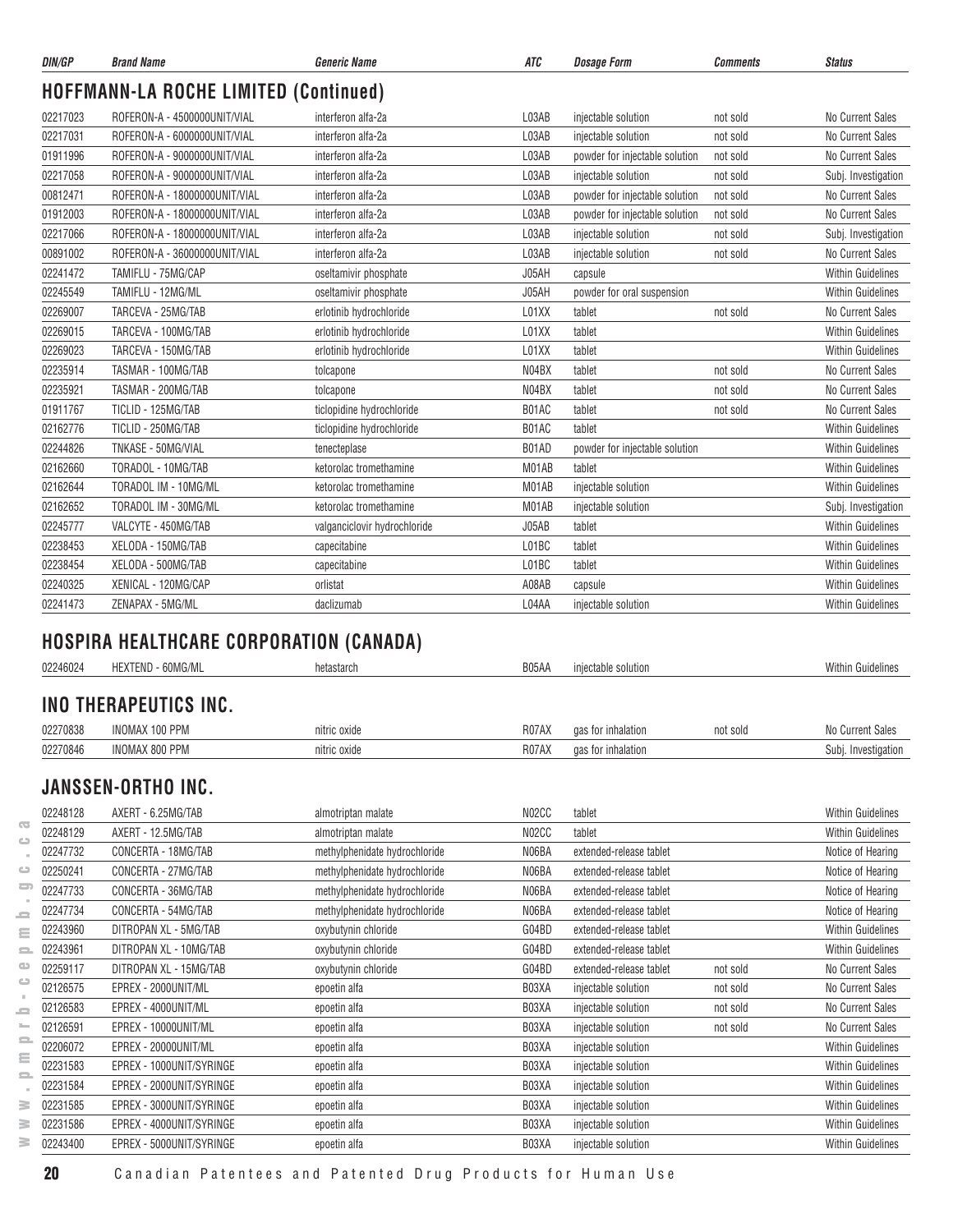| JANSSEN-ORTHO INC. (Continued)<br>02243401<br>EPREX - 6000UNIT/SYRINGE<br>B03XA<br><b>Within Guidelines</b><br>epoetin alfa<br>injectable solution<br>02243402<br>EPREX - 7000UNIT/SYRINGE<br>B03XA<br>No Current Sales<br>injectable solution<br>epoetin alfa<br>not sold<br>02243403<br>EPREX - 8000UNIT/SYRINGE<br>B03XA<br><b>Within Guidelines</b><br>epoetin alfa<br>injectable solution<br>02243404<br>EPREX - 9000UNIT/SYRINGE<br>B03XA<br>No Current Sales<br>epoetin alfa<br>injectable solution<br>not sold<br>02231587<br>B03XA<br>EPREX - 10000UNIT/SYRINGE<br><b>Within Guidelines</b><br>epoetin alfa<br>injectable solution<br>02243239<br>EPREX - 20000UNIT/SYRINGE<br>B03XA<br>epoetin alfa<br>injectable solution<br><b>Within Guidelines</b><br>02240722<br>EPREX - 40000UNIT/SYRINGE<br>B03XA<br><b>Within Guidelines</b><br>epoetin alfa<br>injectable solution<br>02248297<br>EVRA 150/20<br>G03AA<br><b>Within Guidelines</b><br>norelgestromin/ethinyl estradiol<br>transdermal patch<br>02022117<br>LEUSTATIN - 1MG/ML<br>L01BB<br><b>Within Guidelines</b><br>cladribine<br>injectable solution<br>02236839<br>LEVAQUIN - 5MG/ML<br>levofloxacin<br>J01MA<br><b>Within Guidelines</b><br>injectable solution<br>02236840<br>LEVAQUIN - 25MG/ML<br>J01MA<br>No Current Sales<br>levofloxacin<br>injectable solution<br>not sold<br>02236841<br>LEVAQUIN - 250MG/TAB<br>levofloxacin<br>J01MA<br><b>Within Guidelines</b><br>tablet<br>02236842<br>LEVAQUIN - 500MG/TAB<br>J01MA<br>levofloxacin<br>tablet<br><b>Within Guidelines</b><br>02246804<br>levofloxacin<br>J01MA<br>LEVAQUIN - 750MG/TAB<br>tablet<br><b>Within Guidelines</b><br>02243796<br>A02BC<br>PARIET - 10MG/TAB<br><b>Within Guidelines</b><br>rabeprazole sodium<br>tablet<br>02243797<br>PARIET - 20MG/TAB<br>A02BC<br>tablet<br><b>Within Guidelines</b><br>rabeprazole sodium<br>02247906<br>PREFESTA 1+1/.09<br>estradiol 176 + estradiol 176/norgestimate<br>No Current Sales<br>tablet<br>not sold<br>02241510<br>PREPULSID - 5MG/TAB<br>cisapride tartrate<br>A03FA<br>tablet<br>No Current Sales<br>not sold<br>02241511<br>PREPULSID - 10MG/TAB<br>A03FA<br>No Current Sales<br>cisapride tartrate<br>tablet<br>not sold<br>02241512<br>PREPULSID - 20MG/TAB<br>A03FA<br>No Current Sales<br>tablet<br>cisapride tartrate<br>not sold<br>PREPULSID QS - 5MG/TAB<br>02236435<br>cisapride monohydrate<br>A03FA<br>No Current Sales<br>tablet<br>not sold<br>02236441<br>PREPULSID QS - 10MG/TAB<br>cisapride monohydrate<br>A03FA<br>No Current Sales<br>tablet<br>not sold<br>02236443<br>A03FA<br>PREPULSID QS - 20MG/TAB<br>cisapride monohydrate<br>tablet<br>No Current Sales<br>not sold<br>J05AE<br>02284057<br>PREZISTA - 300MG/TAB<br>darunavir ethanolate<br>tablet<br><b>Within Guidelines</b><br>introduced (nas)<br>02239405<br>REGRANEX - 0.1MG/G<br>D03AX<br><b>Within Guidelines</b><br>becaplermin<br>topical gel<br>02244302<br>REMINYL - 4MG/ML<br>galantamine hydrobromide<br>N06DA<br>No Current Sales<br>oral solution<br>not sold<br>02244298<br>REMINYL - 4MG/TAB<br>N06DA<br><b>Within Guidelines</b><br>galantamine hydrobromide<br>tablet<br>02244299<br>REMINYL - 8MG/TAB<br>galantamine hydrobromide<br>N06DA<br>tablet<br><b>Within Guidelines</b><br>02244300<br>REMINYL - 12MG/TAB<br>N06DA<br><b>Within Guidelines</b><br>galantamine hydrobromide<br>tablet<br>02266717<br>REMINYL ER - 8MG/CAP<br>galantamine hydrobromide<br><b>Within Guidelines</b><br>N06DA<br>extended-release capsule<br>02266725<br>REMINYL ER - 16MG/CAP<br>galantamine hydrobromide<br>N06DA<br>Within Guidelines<br>extended-release capsule<br>02266733<br>REMINYL ER - 24MG/CAP<br>N06DA<br><b>Within Guidelines</b><br>galantamine hydrobromide<br>extended-release capsule<br>02236950<br>RISPERDAL - 1MG/ML<br>N05AX<br>Within Guidelines<br>risperidone<br>oral solution<br>02240551<br>RISPERDAL - 0.25MG/TAB<br>N05AX<br>Within Guidelines<br>risperidone<br>tablet<br>expired<br>02240552<br>RISPERDAL - 0.5MG/TAB<br>risperidone<br>N05AX<br>tablet<br><b>Within Guidelines</b><br>expired<br>02025280<br>RISPERDAL - 1MG/TAB<br>N05AX<br>risperidone<br>tablet<br>expired<br>Within Guidelines<br>02025299<br>RISPERDAL - 2MG/TAB<br>N05AX<br><b>Within Guidelines</b><br>risperidone<br>tablet<br>expired<br>02025302<br>RISPERDAL - 3MG/TAB<br>N05AX<br><b>Within Guidelines</b><br>risperidone<br>tablet<br>expired<br>02025310<br>RISPERDAL - 4MG/TAB<br>N05AX<br><b>Within Guidelines</b><br>risperidone<br>tablet<br>expired<br>02230455<br>RISPERDAL - 5MG/TAB<br>N05AX<br>tablet<br>No Current Sales<br>risperidone<br>expired<br>02255707<br>RISPERDAL CONSTA - 25MG/VIAL<br>risperidone<br>N05AX<br>powder for injectable suspension<br>Notice of Hearing<br>02255723<br>RISPERDAL CONSTA - 37.5MG/VIAL<br>N05AX<br>powder for injectable suspension<br>Notice of Hearing<br>risperidone<br>02255758<br>RISPERDAL CONSTA - 50MG/VIAL<br>N05AX<br>powder for injectable suspension<br>Notice of Hearing<br>risperidone<br>02255715<br>RISPERDAL CONSTA 3N - 25MG/VIAL<br>N05AX<br>powder for injectable suspension not sold<br>No Current Sales<br>risperidone<br>02255731<br>N05AX<br>RISPERDAL CONSTA 3N - 37.5MG/VIAL<br>powder for injectable suspension not sold<br>No Current Sales<br>risperidone<br>02255766<br>N05AX<br>RISPERDAL CONSTA 3N - 50MG/VIAL<br>powder for injectable suspension not sold<br>No Current Sales<br>risperidone<br>02247704<br>N05AX<br>RISPERDAL M-TAB - 0.5MG/TAB<br>risperidone<br>orally disintegrating tablet<br>Within Guidelines<br>02247705<br>RISPERDAL M-TAB - 1MG/TAB<br>N05AX<br>orally disintegrating tablet<br>Within Guidelines<br>risperidone<br>02247706<br>RISPERDAL M-TAB - 2MG/TAB<br>N05AX<br>orally disintegrating tablet<br><b>Within Guidelines</b><br>risperidone<br>02268086<br>RISPERDAL M-TAB - 3MG/TAB<br>N05AX<br>orally disintegrating tablet<br>introduced<br>Within Guidelines<br>risperidone<br>02268094<br>RISPERDAL M-TAB - 4MG/TAB<br>N05AX<br>orally disintegrating tablet<br>introduced<br>Within Guidelines<br>risperidone<br>02047454<br>SPORANOX - 100MG/CAP<br>J02AC<br>Within Guidelines<br>itraconazole<br>capsule<br>02231347<br>SPORANOX - 10MG/ML<br>J02AC<br>oral solution<br>Within Guidelines<br>itraconazole | DIN/GP | <b>Brand Name</b> | <b>Generic Name</b> | ATC | <b>Dosage Form</b> | <b>Comments</b> | <b>Status</b> |
|------------------------------------------------------------------------------------------------------------------------------------------------------------------------------------------------------------------------------------------------------------------------------------------------------------------------------------------------------------------------------------------------------------------------------------------------------------------------------------------------------------------------------------------------------------------------------------------------------------------------------------------------------------------------------------------------------------------------------------------------------------------------------------------------------------------------------------------------------------------------------------------------------------------------------------------------------------------------------------------------------------------------------------------------------------------------------------------------------------------------------------------------------------------------------------------------------------------------------------------------------------------------------------------------------------------------------------------------------------------------------------------------------------------------------------------------------------------------------------------------------------------------------------------------------------------------------------------------------------------------------------------------------------------------------------------------------------------------------------------------------------------------------------------------------------------------------------------------------------------------------------------------------------------------------------------------------------------------------------------------------------------------------------------------------------------------------------------------------------------------------------------------------------------------------------------------------------------------------------------------------------------------------------------------------------------------------------------------------------------------------------------------------------------------------------------------------------------------------------------------------------------------------------------------------------------------------------------------------------------------------------------------------------------------------------------------------------------------------------------------------------------------------------------------------------------------------------------------------------------------------------------------------------------------------------------------------------------------------------------------------------------------------------------------------------------------------------------------------------------------------------------------------------------------------------------------------------------------------------------------------------------------------------------------------------------------------------------------------------------------------------------------------------------------------------------------------------------------------------------------------------------------------------------------------------------------------------------------------------------------------------------------------------------------------------------------------------------------------------------------------------------------------------------------------------------------------------------------------------------------------------------------------------------------------------------------------------------------------------------------------------------------------------------------------------------------------------------------------------------------------------------------------------------------------------------------------------------------------------------------------------------------------------------------------------------------------------------------------------------------------------------------------------------------------------------------------------------------------------------------------------------------------------------------------------------------------------------------------------------------------------------------------------------------------------------------------------------------------------------------------------------------------------------------------------------------------------------------------------------------------------------------------------------------------------------------------------------------------------------------------------------------------------------------------------------------------------------------------------------------------------------------------------------------------------------------------------------------------------------------------------------------------------------------------------------------------------------------------------------------------------------------------------------------------------------------------------------------------------------------------------------------------------------------------------------------------------------------------------------------------------------------------------------------------------------------------------------------------------------------------------------------------------------------------------------------------------------------------------------------------------------------------------------------------------------------------------------------------------------------------------------------------------------------------------------------------------------------------------------------------------------------------------------------------------------------------------------------------------------------------------------------------------------------------------------------------------------|--------|-------------------|---------------------|-----|--------------------|-----------------|---------------|
|                                                                                                                                                                                                                                                                                                                                                                                                                                                                                                                                                                                                                                                                                                                                                                                                                                                                                                                                                                                                                                                                                                                                                                                                                                                                                                                                                                                                                                                                                                                                                                                                                                                                                                                                                                                                                                                                                                                                                                                                                                                                                                                                                                                                                                                                                                                                                                                                                                                                                                                                                                                                                                                                                                                                                                                                                                                                                                                                                                                                                                                                                                                                                                                                                                                                                                                                                                                                                                                                                                                                                                                                                                                                                                                                                                                                                                                                                                                                                                                                                                                                                                                                                                                                                                                                                                                                                                                                                                                                                                                                                                                                                                                                                                                                                                                                                                                                                                                                                                                                                                                                                                                                                                                                                                                                                                                                                                                                                                                                                                                                                                                                                                                                                                                                                                                                                                                                                                                                                                                                                                                                                                                                                                                                                                                                                                                                          |        |                   |                     |     |                    |                 |               |
|                                                                                                                                                                                                                                                                                                                                                                                                                                                                                                                                                                                                                                                                                                                                                                                                                                                                                                                                                                                                                                                                                                                                                                                                                                                                                                                                                                                                                                                                                                                                                                                                                                                                                                                                                                                                                                                                                                                                                                                                                                                                                                                                                                                                                                                                                                                                                                                                                                                                                                                                                                                                                                                                                                                                                                                                                                                                                                                                                                                                                                                                                                                                                                                                                                                                                                                                                                                                                                                                                                                                                                                                                                                                                                                                                                                                                                                                                                                                                                                                                                                                                                                                                                                                                                                                                                                                                                                                                                                                                                                                                                                                                                                                                                                                                                                                                                                                                                                                                                                                                                                                                                                                                                                                                                                                                                                                                                                                                                                                                                                                                                                                                                                                                                                                                                                                                                                                                                                                                                                                                                                                                                                                                                                                                                                                                                                                          |        |                   |                     |     |                    |                 |               |
|                                                                                                                                                                                                                                                                                                                                                                                                                                                                                                                                                                                                                                                                                                                                                                                                                                                                                                                                                                                                                                                                                                                                                                                                                                                                                                                                                                                                                                                                                                                                                                                                                                                                                                                                                                                                                                                                                                                                                                                                                                                                                                                                                                                                                                                                                                                                                                                                                                                                                                                                                                                                                                                                                                                                                                                                                                                                                                                                                                                                                                                                                                                                                                                                                                                                                                                                                                                                                                                                                                                                                                                                                                                                                                                                                                                                                                                                                                                                                                                                                                                                                                                                                                                                                                                                                                                                                                                                                                                                                                                                                                                                                                                                                                                                                                                                                                                                                                                                                                                                                                                                                                                                                                                                                                                                                                                                                                                                                                                                                                                                                                                                                                                                                                                                                                                                                                                                                                                                                                                                                                                                                                                                                                                                                                                                                                                                          |        |                   |                     |     |                    |                 |               |
|                                                                                                                                                                                                                                                                                                                                                                                                                                                                                                                                                                                                                                                                                                                                                                                                                                                                                                                                                                                                                                                                                                                                                                                                                                                                                                                                                                                                                                                                                                                                                                                                                                                                                                                                                                                                                                                                                                                                                                                                                                                                                                                                                                                                                                                                                                                                                                                                                                                                                                                                                                                                                                                                                                                                                                                                                                                                                                                                                                                                                                                                                                                                                                                                                                                                                                                                                                                                                                                                                                                                                                                                                                                                                                                                                                                                                                                                                                                                                                                                                                                                                                                                                                                                                                                                                                                                                                                                                                                                                                                                                                                                                                                                                                                                                                                                                                                                                                                                                                                                                                                                                                                                                                                                                                                                                                                                                                                                                                                                                                                                                                                                                                                                                                                                                                                                                                                                                                                                                                                                                                                                                                                                                                                                                                                                                                                                          |        |                   |                     |     |                    |                 |               |
|                                                                                                                                                                                                                                                                                                                                                                                                                                                                                                                                                                                                                                                                                                                                                                                                                                                                                                                                                                                                                                                                                                                                                                                                                                                                                                                                                                                                                                                                                                                                                                                                                                                                                                                                                                                                                                                                                                                                                                                                                                                                                                                                                                                                                                                                                                                                                                                                                                                                                                                                                                                                                                                                                                                                                                                                                                                                                                                                                                                                                                                                                                                                                                                                                                                                                                                                                                                                                                                                                                                                                                                                                                                                                                                                                                                                                                                                                                                                                                                                                                                                                                                                                                                                                                                                                                                                                                                                                                                                                                                                                                                                                                                                                                                                                                                                                                                                                                                                                                                                                                                                                                                                                                                                                                                                                                                                                                                                                                                                                                                                                                                                                                                                                                                                                                                                                                                                                                                                                                                                                                                                                                                                                                                                                                                                                                                                          |        |                   |                     |     |                    |                 |               |
|                                                                                                                                                                                                                                                                                                                                                                                                                                                                                                                                                                                                                                                                                                                                                                                                                                                                                                                                                                                                                                                                                                                                                                                                                                                                                                                                                                                                                                                                                                                                                                                                                                                                                                                                                                                                                                                                                                                                                                                                                                                                                                                                                                                                                                                                                                                                                                                                                                                                                                                                                                                                                                                                                                                                                                                                                                                                                                                                                                                                                                                                                                                                                                                                                                                                                                                                                                                                                                                                                                                                                                                                                                                                                                                                                                                                                                                                                                                                                                                                                                                                                                                                                                                                                                                                                                                                                                                                                                                                                                                                                                                                                                                                                                                                                                                                                                                                                                                                                                                                                                                                                                                                                                                                                                                                                                                                                                                                                                                                                                                                                                                                                                                                                                                                                                                                                                                                                                                                                                                                                                                                                                                                                                                                                                                                                                                                          |        |                   |                     |     |                    |                 |               |
|                                                                                                                                                                                                                                                                                                                                                                                                                                                                                                                                                                                                                                                                                                                                                                                                                                                                                                                                                                                                                                                                                                                                                                                                                                                                                                                                                                                                                                                                                                                                                                                                                                                                                                                                                                                                                                                                                                                                                                                                                                                                                                                                                                                                                                                                                                                                                                                                                                                                                                                                                                                                                                                                                                                                                                                                                                                                                                                                                                                                                                                                                                                                                                                                                                                                                                                                                                                                                                                                                                                                                                                                                                                                                                                                                                                                                                                                                                                                                                                                                                                                                                                                                                                                                                                                                                                                                                                                                                                                                                                                                                                                                                                                                                                                                                                                                                                                                                                                                                                                                                                                                                                                                                                                                                                                                                                                                                                                                                                                                                                                                                                                                                                                                                                                                                                                                                                                                                                                                                                                                                                                                                                                                                                                                                                                                                                                          |        |                   |                     |     |                    |                 |               |
|                                                                                                                                                                                                                                                                                                                                                                                                                                                                                                                                                                                                                                                                                                                                                                                                                                                                                                                                                                                                                                                                                                                                                                                                                                                                                                                                                                                                                                                                                                                                                                                                                                                                                                                                                                                                                                                                                                                                                                                                                                                                                                                                                                                                                                                                                                                                                                                                                                                                                                                                                                                                                                                                                                                                                                                                                                                                                                                                                                                                                                                                                                                                                                                                                                                                                                                                                                                                                                                                                                                                                                                                                                                                                                                                                                                                                                                                                                                                                                                                                                                                                                                                                                                                                                                                                                                                                                                                                                                                                                                                                                                                                                                                                                                                                                                                                                                                                                                                                                                                                                                                                                                                                                                                                                                                                                                                                                                                                                                                                                                                                                                                                                                                                                                                                                                                                                                                                                                                                                                                                                                                                                                                                                                                                                                                                                                                          |        |                   |                     |     |                    |                 |               |
|                                                                                                                                                                                                                                                                                                                                                                                                                                                                                                                                                                                                                                                                                                                                                                                                                                                                                                                                                                                                                                                                                                                                                                                                                                                                                                                                                                                                                                                                                                                                                                                                                                                                                                                                                                                                                                                                                                                                                                                                                                                                                                                                                                                                                                                                                                                                                                                                                                                                                                                                                                                                                                                                                                                                                                                                                                                                                                                                                                                                                                                                                                                                                                                                                                                                                                                                                                                                                                                                                                                                                                                                                                                                                                                                                                                                                                                                                                                                                                                                                                                                                                                                                                                                                                                                                                                                                                                                                                                                                                                                                                                                                                                                                                                                                                                                                                                                                                                                                                                                                                                                                                                                                                                                                                                                                                                                                                                                                                                                                                                                                                                                                                                                                                                                                                                                                                                                                                                                                                                                                                                                                                                                                                                                                                                                                                                                          |        |                   |                     |     |                    |                 |               |
|                                                                                                                                                                                                                                                                                                                                                                                                                                                                                                                                                                                                                                                                                                                                                                                                                                                                                                                                                                                                                                                                                                                                                                                                                                                                                                                                                                                                                                                                                                                                                                                                                                                                                                                                                                                                                                                                                                                                                                                                                                                                                                                                                                                                                                                                                                                                                                                                                                                                                                                                                                                                                                                                                                                                                                                                                                                                                                                                                                                                                                                                                                                                                                                                                                                                                                                                                                                                                                                                                                                                                                                                                                                                                                                                                                                                                                                                                                                                                                                                                                                                                                                                                                                                                                                                                                                                                                                                                                                                                                                                                                                                                                                                                                                                                                                                                                                                                                                                                                                                                                                                                                                                                                                                                                                                                                                                                                                                                                                                                                                                                                                                                                                                                                                                                                                                                                                                                                                                                                                                                                                                                                                                                                                                                                                                                                                                          |        |                   |                     |     |                    |                 |               |
|                                                                                                                                                                                                                                                                                                                                                                                                                                                                                                                                                                                                                                                                                                                                                                                                                                                                                                                                                                                                                                                                                                                                                                                                                                                                                                                                                                                                                                                                                                                                                                                                                                                                                                                                                                                                                                                                                                                                                                                                                                                                                                                                                                                                                                                                                                                                                                                                                                                                                                                                                                                                                                                                                                                                                                                                                                                                                                                                                                                                                                                                                                                                                                                                                                                                                                                                                                                                                                                                                                                                                                                                                                                                                                                                                                                                                                                                                                                                                                                                                                                                                                                                                                                                                                                                                                                                                                                                                                                                                                                                                                                                                                                                                                                                                                                                                                                                                                                                                                                                                                                                                                                                                                                                                                                                                                                                                                                                                                                                                                                                                                                                                                                                                                                                                                                                                                                                                                                                                                                                                                                                                                                                                                                                                                                                                                                                          |        |                   |                     |     |                    |                 |               |
|                                                                                                                                                                                                                                                                                                                                                                                                                                                                                                                                                                                                                                                                                                                                                                                                                                                                                                                                                                                                                                                                                                                                                                                                                                                                                                                                                                                                                                                                                                                                                                                                                                                                                                                                                                                                                                                                                                                                                                                                                                                                                                                                                                                                                                                                                                                                                                                                                                                                                                                                                                                                                                                                                                                                                                                                                                                                                                                                                                                                                                                                                                                                                                                                                                                                                                                                                                                                                                                                                                                                                                                                                                                                                                                                                                                                                                                                                                                                                                                                                                                                                                                                                                                                                                                                                                                                                                                                                                                                                                                                                                                                                                                                                                                                                                                                                                                                                                                                                                                                                                                                                                                                                                                                                                                                                                                                                                                                                                                                                                                                                                                                                                                                                                                                                                                                                                                                                                                                                                                                                                                                                                                                                                                                                                                                                                                                          |        |                   |                     |     |                    |                 |               |
|                                                                                                                                                                                                                                                                                                                                                                                                                                                                                                                                                                                                                                                                                                                                                                                                                                                                                                                                                                                                                                                                                                                                                                                                                                                                                                                                                                                                                                                                                                                                                                                                                                                                                                                                                                                                                                                                                                                                                                                                                                                                                                                                                                                                                                                                                                                                                                                                                                                                                                                                                                                                                                                                                                                                                                                                                                                                                                                                                                                                                                                                                                                                                                                                                                                                                                                                                                                                                                                                                                                                                                                                                                                                                                                                                                                                                                                                                                                                                                                                                                                                                                                                                                                                                                                                                                                                                                                                                                                                                                                                                                                                                                                                                                                                                                                                                                                                                                                                                                                                                                                                                                                                                                                                                                                                                                                                                                                                                                                                                                                                                                                                                                                                                                                                                                                                                                                                                                                                                                                                                                                                                                                                                                                                                                                                                                                                          |        |                   |                     |     |                    |                 |               |
|                                                                                                                                                                                                                                                                                                                                                                                                                                                                                                                                                                                                                                                                                                                                                                                                                                                                                                                                                                                                                                                                                                                                                                                                                                                                                                                                                                                                                                                                                                                                                                                                                                                                                                                                                                                                                                                                                                                                                                                                                                                                                                                                                                                                                                                                                                                                                                                                                                                                                                                                                                                                                                                                                                                                                                                                                                                                                                                                                                                                                                                                                                                                                                                                                                                                                                                                                                                                                                                                                                                                                                                                                                                                                                                                                                                                                                                                                                                                                                                                                                                                                                                                                                                                                                                                                                                                                                                                                                                                                                                                                                                                                                                                                                                                                                                                                                                                                                                                                                                                                                                                                                                                                                                                                                                                                                                                                                                                                                                                                                                                                                                                                                                                                                                                                                                                                                                                                                                                                                                                                                                                                                                                                                                                                                                                                                                                          |        |                   |                     |     |                    |                 |               |
|                                                                                                                                                                                                                                                                                                                                                                                                                                                                                                                                                                                                                                                                                                                                                                                                                                                                                                                                                                                                                                                                                                                                                                                                                                                                                                                                                                                                                                                                                                                                                                                                                                                                                                                                                                                                                                                                                                                                                                                                                                                                                                                                                                                                                                                                                                                                                                                                                                                                                                                                                                                                                                                                                                                                                                                                                                                                                                                                                                                                                                                                                                                                                                                                                                                                                                                                                                                                                                                                                                                                                                                                                                                                                                                                                                                                                                                                                                                                                                                                                                                                                                                                                                                                                                                                                                                                                                                                                                                                                                                                                                                                                                                                                                                                                                                                                                                                                                                                                                                                                                                                                                                                                                                                                                                                                                                                                                                                                                                                                                                                                                                                                                                                                                                                                                                                                                                                                                                                                                                                                                                                                                                                                                                                                                                                                                                                          |        |                   |                     |     |                    |                 |               |
|                                                                                                                                                                                                                                                                                                                                                                                                                                                                                                                                                                                                                                                                                                                                                                                                                                                                                                                                                                                                                                                                                                                                                                                                                                                                                                                                                                                                                                                                                                                                                                                                                                                                                                                                                                                                                                                                                                                                                                                                                                                                                                                                                                                                                                                                                                                                                                                                                                                                                                                                                                                                                                                                                                                                                                                                                                                                                                                                                                                                                                                                                                                                                                                                                                                                                                                                                                                                                                                                                                                                                                                                                                                                                                                                                                                                                                                                                                                                                                                                                                                                                                                                                                                                                                                                                                                                                                                                                                                                                                                                                                                                                                                                                                                                                                                                                                                                                                                                                                                                                                                                                                                                                                                                                                                                                                                                                                                                                                                                                                                                                                                                                                                                                                                                                                                                                                                                                                                                                                                                                                                                                                                                                                                                                                                                                                                                          |        |                   |                     |     |                    |                 |               |
|                                                                                                                                                                                                                                                                                                                                                                                                                                                                                                                                                                                                                                                                                                                                                                                                                                                                                                                                                                                                                                                                                                                                                                                                                                                                                                                                                                                                                                                                                                                                                                                                                                                                                                                                                                                                                                                                                                                                                                                                                                                                                                                                                                                                                                                                                                                                                                                                                                                                                                                                                                                                                                                                                                                                                                                                                                                                                                                                                                                                                                                                                                                                                                                                                                                                                                                                                                                                                                                                                                                                                                                                                                                                                                                                                                                                                                                                                                                                                                                                                                                                                                                                                                                                                                                                                                                                                                                                                                                                                                                                                                                                                                                                                                                                                                                                                                                                                                                                                                                                                                                                                                                                                                                                                                                                                                                                                                                                                                                                                                                                                                                                                                                                                                                                                                                                                                                                                                                                                                                                                                                                                                                                                                                                                                                                                                                                          |        |                   |                     |     |                    |                 |               |
|                                                                                                                                                                                                                                                                                                                                                                                                                                                                                                                                                                                                                                                                                                                                                                                                                                                                                                                                                                                                                                                                                                                                                                                                                                                                                                                                                                                                                                                                                                                                                                                                                                                                                                                                                                                                                                                                                                                                                                                                                                                                                                                                                                                                                                                                                                                                                                                                                                                                                                                                                                                                                                                                                                                                                                                                                                                                                                                                                                                                                                                                                                                                                                                                                                                                                                                                                                                                                                                                                                                                                                                                                                                                                                                                                                                                                                                                                                                                                                                                                                                                                                                                                                                                                                                                                                                                                                                                                                                                                                                                                                                                                                                                                                                                                                                                                                                                                                                                                                                                                                                                                                                                                                                                                                                                                                                                                                                                                                                                                                                                                                                                                                                                                                                                                                                                                                                                                                                                                                                                                                                                                                                                                                                                                                                                                                                                          |        |                   |                     |     |                    |                 |               |
|                                                                                                                                                                                                                                                                                                                                                                                                                                                                                                                                                                                                                                                                                                                                                                                                                                                                                                                                                                                                                                                                                                                                                                                                                                                                                                                                                                                                                                                                                                                                                                                                                                                                                                                                                                                                                                                                                                                                                                                                                                                                                                                                                                                                                                                                                                                                                                                                                                                                                                                                                                                                                                                                                                                                                                                                                                                                                                                                                                                                                                                                                                                                                                                                                                                                                                                                                                                                                                                                                                                                                                                                                                                                                                                                                                                                                                                                                                                                                                                                                                                                                                                                                                                                                                                                                                                                                                                                                                                                                                                                                                                                                                                                                                                                                                                                                                                                                                                                                                                                                                                                                                                                                                                                                                                                                                                                                                                                                                                                                                                                                                                                                                                                                                                                                                                                                                                                                                                                                                                                                                                                                                                                                                                                                                                                                                                                          |        |                   |                     |     |                    |                 |               |
|                                                                                                                                                                                                                                                                                                                                                                                                                                                                                                                                                                                                                                                                                                                                                                                                                                                                                                                                                                                                                                                                                                                                                                                                                                                                                                                                                                                                                                                                                                                                                                                                                                                                                                                                                                                                                                                                                                                                                                                                                                                                                                                                                                                                                                                                                                                                                                                                                                                                                                                                                                                                                                                                                                                                                                                                                                                                                                                                                                                                                                                                                                                                                                                                                                                                                                                                                                                                                                                                                                                                                                                                                                                                                                                                                                                                                                                                                                                                                                                                                                                                                                                                                                                                                                                                                                                                                                                                                                                                                                                                                                                                                                                                                                                                                                                                                                                                                                                                                                                                                                                                                                                                                                                                                                                                                                                                                                                                                                                                                                                                                                                                                                                                                                                                                                                                                                                                                                                                                                                                                                                                                                                                                                                                                                                                                                                                          |        |                   |                     |     |                    |                 |               |
|                                                                                                                                                                                                                                                                                                                                                                                                                                                                                                                                                                                                                                                                                                                                                                                                                                                                                                                                                                                                                                                                                                                                                                                                                                                                                                                                                                                                                                                                                                                                                                                                                                                                                                                                                                                                                                                                                                                                                                                                                                                                                                                                                                                                                                                                                                                                                                                                                                                                                                                                                                                                                                                                                                                                                                                                                                                                                                                                                                                                                                                                                                                                                                                                                                                                                                                                                                                                                                                                                                                                                                                                                                                                                                                                                                                                                                                                                                                                                                                                                                                                                                                                                                                                                                                                                                                                                                                                                                                                                                                                                                                                                                                                                                                                                                                                                                                                                                                                                                                                                                                                                                                                                                                                                                                                                                                                                                                                                                                                                                                                                                                                                                                                                                                                                                                                                                                                                                                                                                                                                                                                                                                                                                                                                                                                                                                                          |        |                   |                     |     |                    |                 |               |
|                                                                                                                                                                                                                                                                                                                                                                                                                                                                                                                                                                                                                                                                                                                                                                                                                                                                                                                                                                                                                                                                                                                                                                                                                                                                                                                                                                                                                                                                                                                                                                                                                                                                                                                                                                                                                                                                                                                                                                                                                                                                                                                                                                                                                                                                                                                                                                                                                                                                                                                                                                                                                                                                                                                                                                                                                                                                                                                                                                                                                                                                                                                                                                                                                                                                                                                                                                                                                                                                                                                                                                                                                                                                                                                                                                                                                                                                                                                                                                                                                                                                                                                                                                                                                                                                                                                                                                                                                                                                                                                                                                                                                                                                                                                                                                                                                                                                                                                                                                                                                                                                                                                                                                                                                                                                                                                                                                                                                                                                                                                                                                                                                                                                                                                                                                                                                                                                                                                                                                                                                                                                                                                                                                                                                                                                                                                                          |        |                   |                     |     |                    |                 |               |
|                                                                                                                                                                                                                                                                                                                                                                                                                                                                                                                                                                                                                                                                                                                                                                                                                                                                                                                                                                                                                                                                                                                                                                                                                                                                                                                                                                                                                                                                                                                                                                                                                                                                                                                                                                                                                                                                                                                                                                                                                                                                                                                                                                                                                                                                                                                                                                                                                                                                                                                                                                                                                                                                                                                                                                                                                                                                                                                                                                                                                                                                                                                                                                                                                                                                                                                                                                                                                                                                                                                                                                                                                                                                                                                                                                                                                                                                                                                                                                                                                                                                                                                                                                                                                                                                                                                                                                                                                                                                                                                                                                                                                                                                                                                                                                                                                                                                                                                                                                                                                                                                                                                                                                                                                                                                                                                                                                                                                                                                                                                                                                                                                                                                                                                                                                                                                                                                                                                                                                                                                                                                                                                                                                                                                                                                                                                                          |        |                   |                     |     |                    |                 |               |
|                                                                                                                                                                                                                                                                                                                                                                                                                                                                                                                                                                                                                                                                                                                                                                                                                                                                                                                                                                                                                                                                                                                                                                                                                                                                                                                                                                                                                                                                                                                                                                                                                                                                                                                                                                                                                                                                                                                                                                                                                                                                                                                                                                                                                                                                                                                                                                                                                                                                                                                                                                                                                                                                                                                                                                                                                                                                                                                                                                                                                                                                                                                                                                                                                                                                                                                                                                                                                                                                                                                                                                                                                                                                                                                                                                                                                                                                                                                                                                                                                                                                                                                                                                                                                                                                                                                                                                                                                                                                                                                                                                                                                                                                                                                                                                                                                                                                                                                                                                                                                                                                                                                                                                                                                                                                                                                                                                                                                                                                                                                                                                                                                                                                                                                                                                                                                                                                                                                                                                                                                                                                                                                                                                                                                                                                                                                                          |        |                   |                     |     |                    |                 |               |
|                                                                                                                                                                                                                                                                                                                                                                                                                                                                                                                                                                                                                                                                                                                                                                                                                                                                                                                                                                                                                                                                                                                                                                                                                                                                                                                                                                                                                                                                                                                                                                                                                                                                                                                                                                                                                                                                                                                                                                                                                                                                                                                                                                                                                                                                                                                                                                                                                                                                                                                                                                                                                                                                                                                                                                                                                                                                                                                                                                                                                                                                                                                                                                                                                                                                                                                                                                                                                                                                                                                                                                                                                                                                                                                                                                                                                                                                                                                                                                                                                                                                                                                                                                                                                                                                                                                                                                                                                                                                                                                                                                                                                                                                                                                                                                                                                                                                                                                                                                                                                                                                                                                                                                                                                                                                                                                                                                                                                                                                                                                                                                                                                                                                                                                                                                                                                                                                                                                                                                                                                                                                                                                                                                                                                                                                                                                                          |        |                   |                     |     |                    |                 |               |
|                                                                                                                                                                                                                                                                                                                                                                                                                                                                                                                                                                                                                                                                                                                                                                                                                                                                                                                                                                                                                                                                                                                                                                                                                                                                                                                                                                                                                                                                                                                                                                                                                                                                                                                                                                                                                                                                                                                                                                                                                                                                                                                                                                                                                                                                                                                                                                                                                                                                                                                                                                                                                                                                                                                                                                                                                                                                                                                                                                                                                                                                                                                                                                                                                                                                                                                                                                                                                                                                                                                                                                                                                                                                                                                                                                                                                                                                                                                                                                                                                                                                                                                                                                                                                                                                                                                                                                                                                                                                                                                                                                                                                                                                                                                                                                                                                                                                                                                                                                                                                                                                                                                                                                                                                                                                                                                                                                                                                                                                                                                                                                                                                                                                                                                                                                                                                                                                                                                                                                                                                                                                                                                                                                                                                                                                                                                                          |        |                   |                     |     |                    |                 |               |
|                                                                                                                                                                                                                                                                                                                                                                                                                                                                                                                                                                                                                                                                                                                                                                                                                                                                                                                                                                                                                                                                                                                                                                                                                                                                                                                                                                                                                                                                                                                                                                                                                                                                                                                                                                                                                                                                                                                                                                                                                                                                                                                                                                                                                                                                                                                                                                                                                                                                                                                                                                                                                                                                                                                                                                                                                                                                                                                                                                                                                                                                                                                                                                                                                                                                                                                                                                                                                                                                                                                                                                                                                                                                                                                                                                                                                                                                                                                                                                                                                                                                                                                                                                                                                                                                                                                                                                                                                                                                                                                                                                                                                                                                                                                                                                                                                                                                                                                                                                                                                                                                                                                                                                                                                                                                                                                                                                                                                                                                                                                                                                                                                                                                                                                                                                                                                                                                                                                                                                                                                                                                                                                                                                                                                                                                                                                                          |        |                   |                     |     |                    |                 |               |
|                                                                                                                                                                                                                                                                                                                                                                                                                                                                                                                                                                                                                                                                                                                                                                                                                                                                                                                                                                                                                                                                                                                                                                                                                                                                                                                                                                                                                                                                                                                                                                                                                                                                                                                                                                                                                                                                                                                                                                                                                                                                                                                                                                                                                                                                                                                                                                                                                                                                                                                                                                                                                                                                                                                                                                                                                                                                                                                                                                                                                                                                                                                                                                                                                                                                                                                                                                                                                                                                                                                                                                                                                                                                                                                                                                                                                                                                                                                                                                                                                                                                                                                                                                                                                                                                                                                                                                                                                                                                                                                                                                                                                                                                                                                                                                                                                                                                                                                                                                                                                                                                                                                                                                                                                                                                                                                                                                                                                                                                                                                                                                                                                                                                                                                                                                                                                                                                                                                                                                                                                                                                                                                                                                                                                                                                                                                                          |        |                   |                     |     |                    |                 |               |
|                                                                                                                                                                                                                                                                                                                                                                                                                                                                                                                                                                                                                                                                                                                                                                                                                                                                                                                                                                                                                                                                                                                                                                                                                                                                                                                                                                                                                                                                                                                                                                                                                                                                                                                                                                                                                                                                                                                                                                                                                                                                                                                                                                                                                                                                                                                                                                                                                                                                                                                                                                                                                                                                                                                                                                                                                                                                                                                                                                                                                                                                                                                                                                                                                                                                                                                                                                                                                                                                                                                                                                                                                                                                                                                                                                                                                                                                                                                                                                                                                                                                                                                                                                                                                                                                                                                                                                                                                                                                                                                                                                                                                                                                                                                                                                                                                                                                                                                                                                                                                                                                                                                                                                                                                                                                                                                                                                                                                                                                                                                                                                                                                                                                                                                                                                                                                                                                                                                                                                                                                                                                                                                                                                                                                                                                                                                                          |        |                   |                     |     |                    |                 |               |
|                                                                                                                                                                                                                                                                                                                                                                                                                                                                                                                                                                                                                                                                                                                                                                                                                                                                                                                                                                                                                                                                                                                                                                                                                                                                                                                                                                                                                                                                                                                                                                                                                                                                                                                                                                                                                                                                                                                                                                                                                                                                                                                                                                                                                                                                                                                                                                                                                                                                                                                                                                                                                                                                                                                                                                                                                                                                                                                                                                                                                                                                                                                                                                                                                                                                                                                                                                                                                                                                                                                                                                                                                                                                                                                                                                                                                                                                                                                                                                                                                                                                                                                                                                                                                                                                                                                                                                                                                                                                                                                                                                                                                                                                                                                                                                                                                                                                                                                                                                                                                                                                                                                                                                                                                                                                                                                                                                                                                                                                                                                                                                                                                                                                                                                                                                                                                                                                                                                                                                                                                                                                                                                                                                                                                                                                                                                                          |        |                   |                     |     |                    |                 |               |
|                                                                                                                                                                                                                                                                                                                                                                                                                                                                                                                                                                                                                                                                                                                                                                                                                                                                                                                                                                                                                                                                                                                                                                                                                                                                                                                                                                                                                                                                                                                                                                                                                                                                                                                                                                                                                                                                                                                                                                                                                                                                                                                                                                                                                                                                                                                                                                                                                                                                                                                                                                                                                                                                                                                                                                                                                                                                                                                                                                                                                                                                                                                                                                                                                                                                                                                                                                                                                                                                                                                                                                                                                                                                                                                                                                                                                                                                                                                                                                                                                                                                                                                                                                                                                                                                                                                                                                                                                                                                                                                                                                                                                                                                                                                                                                                                                                                                                                                                                                                                                                                                                                                                                                                                                                                                                                                                                                                                                                                                                                                                                                                                                                                                                                                                                                                                                                                                                                                                                                                                                                                                                                                                                                                                                                                                                                                                          |        |                   |                     |     |                    |                 |               |
|                                                                                                                                                                                                                                                                                                                                                                                                                                                                                                                                                                                                                                                                                                                                                                                                                                                                                                                                                                                                                                                                                                                                                                                                                                                                                                                                                                                                                                                                                                                                                                                                                                                                                                                                                                                                                                                                                                                                                                                                                                                                                                                                                                                                                                                                                                                                                                                                                                                                                                                                                                                                                                                                                                                                                                                                                                                                                                                                                                                                                                                                                                                                                                                                                                                                                                                                                                                                                                                                                                                                                                                                                                                                                                                                                                                                                                                                                                                                                                                                                                                                                                                                                                                                                                                                                                                                                                                                                                                                                                                                                                                                                                                                                                                                                                                                                                                                                                                                                                                                                                                                                                                                                                                                                                                                                                                                                                                                                                                                                                                                                                                                                                                                                                                                                                                                                                                                                                                                                                                                                                                                                                                                                                                                                                                                                                                                          |        |                   |                     |     |                    |                 |               |
|                                                                                                                                                                                                                                                                                                                                                                                                                                                                                                                                                                                                                                                                                                                                                                                                                                                                                                                                                                                                                                                                                                                                                                                                                                                                                                                                                                                                                                                                                                                                                                                                                                                                                                                                                                                                                                                                                                                                                                                                                                                                                                                                                                                                                                                                                                                                                                                                                                                                                                                                                                                                                                                                                                                                                                                                                                                                                                                                                                                                                                                                                                                                                                                                                                                                                                                                                                                                                                                                                                                                                                                                                                                                                                                                                                                                                                                                                                                                                                                                                                                                                                                                                                                                                                                                                                                                                                                                                                                                                                                                                                                                                                                                                                                                                                                                                                                                                                                                                                                                                                                                                                                                                                                                                                                                                                                                                                                                                                                                                                                                                                                                                                                                                                                                                                                                                                                                                                                                                                                                                                                                                                                                                                                                                                                                                                                                          |        |                   |                     |     |                    |                 |               |
|                                                                                                                                                                                                                                                                                                                                                                                                                                                                                                                                                                                                                                                                                                                                                                                                                                                                                                                                                                                                                                                                                                                                                                                                                                                                                                                                                                                                                                                                                                                                                                                                                                                                                                                                                                                                                                                                                                                                                                                                                                                                                                                                                                                                                                                                                                                                                                                                                                                                                                                                                                                                                                                                                                                                                                                                                                                                                                                                                                                                                                                                                                                                                                                                                                                                                                                                                                                                                                                                                                                                                                                                                                                                                                                                                                                                                                                                                                                                                                                                                                                                                                                                                                                                                                                                                                                                                                                                                                                                                                                                                                                                                                                                                                                                                                                                                                                                                                                                                                                                                                                                                                                                                                                                                                                                                                                                                                                                                                                                                                                                                                                                                                                                                                                                                                                                                                                                                                                                                                                                                                                                                                                                                                                                                                                                                                                                          |        |                   |                     |     |                    |                 |               |
|                                                                                                                                                                                                                                                                                                                                                                                                                                                                                                                                                                                                                                                                                                                                                                                                                                                                                                                                                                                                                                                                                                                                                                                                                                                                                                                                                                                                                                                                                                                                                                                                                                                                                                                                                                                                                                                                                                                                                                                                                                                                                                                                                                                                                                                                                                                                                                                                                                                                                                                                                                                                                                                                                                                                                                                                                                                                                                                                                                                                                                                                                                                                                                                                                                                                                                                                                                                                                                                                                                                                                                                                                                                                                                                                                                                                                                                                                                                                                                                                                                                                                                                                                                                                                                                                                                                                                                                                                                                                                                                                                                                                                                                                                                                                                                                                                                                                                                                                                                                                                                                                                                                                                                                                                                                                                                                                                                                                                                                                                                                                                                                                                                                                                                                                                                                                                                                                                                                                                                                                                                                                                                                                                                                                                                                                                                                                          |        |                   |                     |     |                    |                 |               |
|                                                                                                                                                                                                                                                                                                                                                                                                                                                                                                                                                                                                                                                                                                                                                                                                                                                                                                                                                                                                                                                                                                                                                                                                                                                                                                                                                                                                                                                                                                                                                                                                                                                                                                                                                                                                                                                                                                                                                                                                                                                                                                                                                                                                                                                                                                                                                                                                                                                                                                                                                                                                                                                                                                                                                                                                                                                                                                                                                                                                                                                                                                                                                                                                                                                                                                                                                                                                                                                                                                                                                                                                                                                                                                                                                                                                                                                                                                                                                                                                                                                                                                                                                                                                                                                                                                                                                                                                                                                                                                                                                                                                                                                                                                                                                                                                                                                                                                                                                                                                                                                                                                                                                                                                                                                                                                                                                                                                                                                                                                                                                                                                                                                                                                                                                                                                                                                                                                                                                                                                                                                                                                                                                                                                                                                                                                                                          |        |                   |                     |     |                    |                 |               |
|                                                                                                                                                                                                                                                                                                                                                                                                                                                                                                                                                                                                                                                                                                                                                                                                                                                                                                                                                                                                                                                                                                                                                                                                                                                                                                                                                                                                                                                                                                                                                                                                                                                                                                                                                                                                                                                                                                                                                                                                                                                                                                                                                                                                                                                                                                                                                                                                                                                                                                                                                                                                                                                                                                                                                                                                                                                                                                                                                                                                                                                                                                                                                                                                                                                                                                                                                                                                                                                                                                                                                                                                                                                                                                                                                                                                                                                                                                                                                                                                                                                                                                                                                                                                                                                                                                                                                                                                                                                                                                                                                                                                                                                                                                                                                                                                                                                                                                                                                                                                                                                                                                                                                                                                                                                                                                                                                                                                                                                                                                                                                                                                                                                                                                                                                                                                                                                                                                                                                                                                                                                                                                                                                                                                                                                                                                                                          |        |                   |                     |     |                    |                 |               |
|                                                                                                                                                                                                                                                                                                                                                                                                                                                                                                                                                                                                                                                                                                                                                                                                                                                                                                                                                                                                                                                                                                                                                                                                                                                                                                                                                                                                                                                                                                                                                                                                                                                                                                                                                                                                                                                                                                                                                                                                                                                                                                                                                                                                                                                                                                                                                                                                                                                                                                                                                                                                                                                                                                                                                                                                                                                                                                                                                                                                                                                                                                                                                                                                                                                                                                                                                                                                                                                                                                                                                                                                                                                                                                                                                                                                                                                                                                                                                                                                                                                                                                                                                                                                                                                                                                                                                                                                                                                                                                                                                                                                                                                                                                                                                                                                                                                                                                                                                                                                                                                                                                                                                                                                                                                                                                                                                                                                                                                                                                                                                                                                                                                                                                                                                                                                                                                                                                                                                                                                                                                                                                                                                                                                                                                                                                                                          |        |                   |                     |     |                    |                 |               |
|                                                                                                                                                                                                                                                                                                                                                                                                                                                                                                                                                                                                                                                                                                                                                                                                                                                                                                                                                                                                                                                                                                                                                                                                                                                                                                                                                                                                                                                                                                                                                                                                                                                                                                                                                                                                                                                                                                                                                                                                                                                                                                                                                                                                                                                                                                                                                                                                                                                                                                                                                                                                                                                                                                                                                                                                                                                                                                                                                                                                                                                                                                                                                                                                                                                                                                                                                                                                                                                                                                                                                                                                                                                                                                                                                                                                                                                                                                                                                                                                                                                                                                                                                                                                                                                                                                                                                                                                                                                                                                                                                                                                                                                                                                                                                                                                                                                                                                                                                                                                                                                                                                                                                                                                                                                                                                                                                                                                                                                                                                                                                                                                                                                                                                                                                                                                                                                                                                                                                                                                                                                                                                                                                                                                                                                                                                                                          |        |                   |                     |     |                    |                 |               |
|                                                                                                                                                                                                                                                                                                                                                                                                                                                                                                                                                                                                                                                                                                                                                                                                                                                                                                                                                                                                                                                                                                                                                                                                                                                                                                                                                                                                                                                                                                                                                                                                                                                                                                                                                                                                                                                                                                                                                                                                                                                                                                                                                                                                                                                                                                                                                                                                                                                                                                                                                                                                                                                                                                                                                                                                                                                                                                                                                                                                                                                                                                                                                                                                                                                                                                                                                                                                                                                                                                                                                                                                                                                                                                                                                                                                                                                                                                                                                                                                                                                                                                                                                                                                                                                                                                                                                                                                                                                                                                                                                                                                                                                                                                                                                                                                                                                                                                                                                                                                                                                                                                                                                                                                                                                                                                                                                                                                                                                                                                                                                                                                                                                                                                                                                                                                                                                                                                                                                                                                                                                                                                                                                                                                                                                                                                                                          |        |                   |                     |     |                    |                 |               |
|                                                                                                                                                                                                                                                                                                                                                                                                                                                                                                                                                                                                                                                                                                                                                                                                                                                                                                                                                                                                                                                                                                                                                                                                                                                                                                                                                                                                                                                                                                                                                                                                                                                                                                                                                                                                                                                                                                                                                                                                                                                                                                                                                                                                                                                                                                                                                                                                                                                                                                                                                                                                                                                                                                                                                                                                                                                                                                                                                                                                                                                                                                                                                                                                                                                                                                                                                                                                                                                                                                                                                                                                                                                                                                                                                                                                                                                                                                                                                                                                                                                                                                                                                                                                                                                                                                                                                                                                                                                                                                                                                                                                                                                                                                                                                                                                                                                                                                                                                                                                                                                                                                                                                                                                                                                                                                                                                                                                                                                                                                                                                                                                                                                                                                                                                                                                                                                                                                                                                                                                                                                                                                                                                                                                                                                                                                                                          |        |                   |                     |     |                    |                 |               |
|                                                                                                                                                                                                                                                                                                                                                                                                                                                                                                                                                                                                                                                                                                                                                                                                                                                                                                                                                                                                                                                                                                                                                                                                                                                                                                                                                                                                                                                                                                                                                                                                                                                                                                                                                                                                                                                                                                                                                                                                                                                                                                                                                                                                                                                                                                                                                                                                                                                                                                                                                                                                                                                                                                                                                                                                                                                                                                                                                                                                                                                                                                                                                                                                                                                                                                                                                                                                                                                                                                                                                                                                                                                                                                                                                                                                                                                                                                                                                                                                                                                                                                                                                                                                                                                                                                                                                                                                                                                                                                                                                                                                                                                                                                                                                                                                                                                                                                                                                                                                                                                                                                                                                                                                                                                                                                                                                                                                                                                                                                                                                                                                                                                                                                                                                                                                                                                                                                                                                                                                                                                                                                                                                                                                                                                                                                                                          |        |                   |                     |     |                    |                 |               |
|                                                                                                                                                                                                                                                                                                                                                                                                                                                                                                                                                                                                                                                                                                                                                                                                                                                                                                                                                                                                                                                                                                                                                                                                                                                                                                                                                                                                                                                                                                                                                                                                                                                                                                                                                                                                                                                                                                                                                                                                                                                                                                                                                                                                                                                                                                                                                                                                                                                                                                                                                                                                                                                                                                                                                                                                                                                                                                                                                                                                                                                                                                                                                                                                                                                                                                                                                                                                                                                                                                                                                                                                                                                                                                                                                                                                                                                                                                                                                                                                                                                                                                                                                                                                                                                                                                                                                                                                                                                                                                                                                                                                                                                                                                                                                                                                                                                                                                                                                                                                                                                                                                                                                                                                                                                                                                                                                                                                                                                                                                                                                                                                                                                                                                                                                                                                                                                                                                                                                                                                                                                                                                                                                                                                                                                                                                                                          |        |                   |                     |     |                    |                 |               |
|                                                                                                                                                                                                                                                                                                                                                                                                                                                                                                                                                                                                                                                                                                                                                                                                                                                                                                                                                                                                                                                                                                                                                                                                                                                                                                                                                                                                                                                                                                                                                                                                                                                                                                                                                                                                                                                                                                                                                                                                                                                                                                                                                                                                                                                                                                                                                                                                                                                                                                                                                                                                                                                                                                                                                                                                                                                                                                                                                                                                                                                                                                                                                                                                                                                                                                                                                                                                                                                                                                                                                                                                                                                                                                                                                                                                                                                                                                                                                                                                                                                                                                                                                                                                                                                                                                                                                                                                                                                                                                                                                                                                                                                                                                                                                                                                                                                                                                                                                                                                                                                                                                                                                                                                                                                                                                                                                                                                                                                                                                                                                                                                                                                                                                                                                                                                                                                                                                                                                                                                                                                                                                                                                                                                                                                                                                                                          |        |                   |                     |     |                    |                 |               |
|                                                                                                                                                                                                                                                                                                                                                                                                                                                                                                                                                                                                                                                                                                                                                                                                                                                                                                                                                                                                                                                                                                                                                                                                                                                                                                                                                                                                                                                                                                                                                                                                                                                                                                                                                                                                                                                                                                                                                                                                                                                                                                                                                                                                                                                                                                                                                                                                                                                                                                                                                                                                                                                                                                                                                                                                                                                                                                                                                                                                                                                                                                                                                                                                                                                                                                                                                                                                                                                                                                                                                                                                                                                                                                                                                                                                                                                                                                                                                                                                                                                                                                                                                                                                                                                                                                                                                                                                                                                                                                                                                                                                                                                                                                                                                                                                                                                                                                                                                                                                                                                                                                                                                                                                                                                                                                                                                                                                                                                                                                                                                                                                                                                                                                                                                                                                                                                                                                                                                                                                                                                                                                                                                                                                                                                                                                                                          |        |                   |                     |     |                    |                 |               |
|                                                                                                                                                                                                                                                                                                                                                                                                                                                                                                                                                                                                                                                                                                                                                                                                                                                                                                                                                                                                                                                                                                                                                                                                                                                                                                                                                                                                                                                                                                                                                                                                                                                                                                                                                                                                                                                                                                                                                                                                                                                                                                                                                                                                                                                                                                                                                                                                                                                                                                                                                                                                                                                                                                                                                                                                                                                                                                                                                                                                                                                                                                                                                                                                                                                                                                                                                                                                                                                                                                                                                                                                                                                                                                                                                                                                                                                                                                                                                                                                                                                                                                                                                                                                                                                                                                                                                                                                                                                                                                                                                                                                                                                                                                                                                                                                                                                                                                                                                                                                                                                                                                                                                                                                                                                                                                                                                                                                                                                                                                                                                                                                                                                                                                                                                                                                                                                                                                                                                                                                                                                                                                                                                                                                                                                                                                                                          |        |                   |                     |     |                    |                 |               |
|                                                                                                                                                                                                                                                                                                                                                                                                                                                                                                                                                                                                                                                                                                                                                                                                                                                                                                                                                                                                                                                                                                                                                                                                                                                                                                                                                                                                                                                                                                                                                                                                                                                                                                                                                                                                                                                                                                                                                                                                                                                                                                                                                                                                                                                                                                                                                                                                                                                                                                                                                                                                                                                                                                                                                                                                                                                                                                                                                                                                                                                                                                                                                                                                                                                                                                                                                                                                                                                                                                                                                                                                                                                                                                                                                                                                                                                                                                                                                                                                                                                                                                                                                                                                                                                                                                                                                                                                                                                                                                                                                                                                                                                                                                                                                                                                                                                                                                                                                                                                                                                                                                                                                                                                                                                                                                                                                                                                                                                                                                                                                                                                                                                                                                                                                                                                                                                                                                                                                                                                                                                                                                                                                                                                                                                                                                                                          |        |                   |                     |     |                    |                 |               |
|                                                                                                                                                                                                                                                                                                                                                                                                                                                                                                                                                                                                                                                                                                                                                                                                                                                                                                                                                                                                                                                                                                                                                                                                                                                                                                                                                                                                                                                                                                                                                                                                                                                                                                                                                                                                                                                                                                                                                                                                                                                                                                                                                                                                                                                                                                                                                                                                                                                                                                                                                                                                                                                                                                                                                                                                                                                                                                                                                                                                                                                                                                                                                                                                                                                                                                                                                                                                                                                                                                                                                                                                                                                                                                                                                                                                                                                                                                                                                                                                                                                                                                                                                                                                                                                                                                                                                                                                                                                                                                                                                                                                                                                                                                                                                                                                                                                                                                                                                                                                                                                                                                                                                                                                                                                                                                                                                                                                                                                                                                                                                                                                                                                                                                                                                                                                                                                                                                                                                                                                                                                                                                                                                                                                                                                                                                                                          |        |                   |                     |     |                    |                 |               |
|                                                                                                                                                                                                                                                                                                                                                                                                                                                                                                                                                                                                                                                                                                                                                                                                                                                                                                                                                                                                                                                                                                                                                                                                                                                                                                                                                                                                                                                                                                                                                                                                                                                                                                                                                                                                                                                                                                                                                                                                                                                                                                                                                                                                                                                                                                                                                                                                                                                                                                                                                                                                                                                                                                                                                                                                                                                                                                                                                                                                                                                                                                                                                                                                                                                                                                                                                                                                                                                                                                                                                                                                                                                                                                                                                                                                                                                                                                                                                                                                                                                                                                                                                                                                                                                                                                                                                                                                                                                                                                                                                                                                                                                                                                                                                                                                                                                                                                                                                                                                                                                                                                                                                                                                                                                                                                                                                                                                                                                                                                                                                                                                                                                                                                                                                                                                                                                                                                                                                                                                                                                                                                                                                                                                                                                                                                                                          |        |                   |                     |     |                    |                 |               |
|                                                                                                                                                                                                                                                                                                                                                                                                                                                                                                                                                                                                                                                                                                                                                                                                                                                                                                                                                                                                                                                                                                                                                                                                                                                                                                                                                                                                                                                                                                                                                                                                                                                                                                                                                                                                                                                                                                                                                                                                                                                                                                                                                                                                                                                                                                                                                                                                                                                                                                                                                                                                                                                                                                                                                                                                                                                                                                                                                                                                                                                                                                                                                                                                                                                                                                                                                                                                                                                                                                                                                                                                                                                                                                                                                                                                                                                                                                                                                                                                                                                                                                                                                                                                                                                                                                                                                                                                                                                                                                                                                                                                                                                                                                                                                                                                                                                                                                                                                                                                                                                                                                                                                                                                                                                                                                                                                                                                                                                                                                                                                                                                                                                                                                                                                                                                                                                                                                                                                                                                                                                                                                                                                                                                                                                                                                                                          |        |                   |                     |     |                    |                 |               |
|                                                                                                                                                                                                                                                                                                                                                                                                                                                                                                                                                                                                                                                                                                                                                                                                                                                                                                                                                                                                                                                                                                                                                                                                                                                                                                                                                                                                                                                                                                                                                                                                                                                                                                                                                                                                                                                                                                                                                                                                                                                                                                                                                                                                                                                                                                                                                                                                                                                                                                                                                                                                                                                                                                                                                                                                                                                                                                                                                                                                                                                                                                                                                                                                                                                                                                                                                                                                                                                                                                                                                                                                                                                                                                                                                                                                                                                                                                                                                                                                                                                                                                                                                                                                                                                                                                                                                                                                                                                                                                                                                                                                                                                                                                                                                                                                                                                                                                                                                                                                                                                                                                                                                                                                                                                                                                                                                                                                                                                                                                                                                                                                                                                                                                                                                                                                                                                                                                                                                                                                                                                                                                                                                                                                                                                                                                                                          |        |                   |                     |     |                    |                 |               |
|                                                                                                                                                                                                                                                                                                                                                                                                                                                                                                                                                                                                                                                                                                                                                                                                                                                                                                                                                                                                                                                                                                                                                                                                                                                                                                                                                                                                                                                                                                                                                                                                                                                                                                                                                                                                                                                                                                                                                                                                                                                                                                                                                                                                                                                                                                                                                                                                                                                                                                                                                                                                                                                                                                                                                                                                                                                                                                                                                                                                                                                                                                                                                                                                                                                                                                                                                                                                                                                                                                                                                                                                                                                                                                                                                                                                                                                                                                                                                                                                                                                                                                                                                                                                                                                                                                                                                                                                                                                                                                                                                                                                                                                                                                                                                                                                                                                                                                                                                                                                                                                                                                                                                                                                                                                                                                                                                                                                                                                                                                                                                                                                                                                                                                                                                                                                                                                                                                                                                                                                                                                                                                                                                                                                                                                                                                                                          |        |                   |                     |     |                    |                 |               |
|                                                                                                                                                                                                                                                                                                                                                                                                                                                                                                                                                                                                                                                                                                                                                                                                                                                                                                                                                                                                                                                                                                                                                                                                                                                                                                                                                                                                                                                                                                                                                                                                                                                                                                                                                                                                                                                                                                                                                                                                                                                                                                                                                                                                                                                                                                                                                                                                                                                                                                                                                                                                                                                                                                                                                                                                                                                                                                                                                                                                                                                                                                                                                                                                                                                                                                                                                                                                                                                                                                                                                                                                                                                                                                                                                                                                                                                                                                                                                                                                                                                                                                                                                                                                                                                                                                                                                                                                                                                                                                                                                                                                                                                                                                                                                                                                                                                                                                                                                                                                                                                                                                                                                                                                                                                                                                                                                                                                                                                                                                                                                                                                                                                                                                                                                                                                                                                                                                                                                                                                                                                                                                                                                                                                                                                                                                                                          |        |                   |                     |     |                    |                 |               |
|                                                                                                                                                                                                                                                                                                                                                                                                                                                                                                                                                                                                                                                                                                                                                                                                                                                                                                                                                                                                                                                                                                                                                                                                                                                                                                                                                                                                                                                                                                                                                                                                                                                                                                                                                                                                                                                                                                                                                                                                                                                                                                                                                                                                                                                                                                                                                                                                                                                                                                                                                                                                                                                                                                                                                                                                                                                                                                                                                                                                                                                                                                                                                                                                                                                                                                                                                                                                                                                                                                                                                                                                                                                                                                                                                                                                                                                                                                                                                                                                                                                                                                                                                                                                                                                                                                                                                                                                                                                                                                                                                                                                                                                                                                                                                                                                                                                                                                                                                                                                                                                                                                                                                                                                                                                                                                                                                                                                                                                                                                                                                                                                                                                                                                                                                                                                                                                                                                                                                                                                                                                                                                                                                                                                                                                                                                                                          |        |                   |                     |     |                    |                 |               |

**www.pmprb-cepmb.gc.ca** $\circ$  $\qquad \qquad \qquad \qquad \qquad$  $\sim$  $\equiv$  $\equiv$  $\equiv$  $\circledcirc$  $\circ$  $\epsilon$  $\equiv$  $\sim$  $\equiv$  $\equiv$  $\equiv$  $\sim$ 

 $\geq$  $\geq$  $\geq$ 

 $\overline{\mathbb{C}}$  $\circ$  $\sim$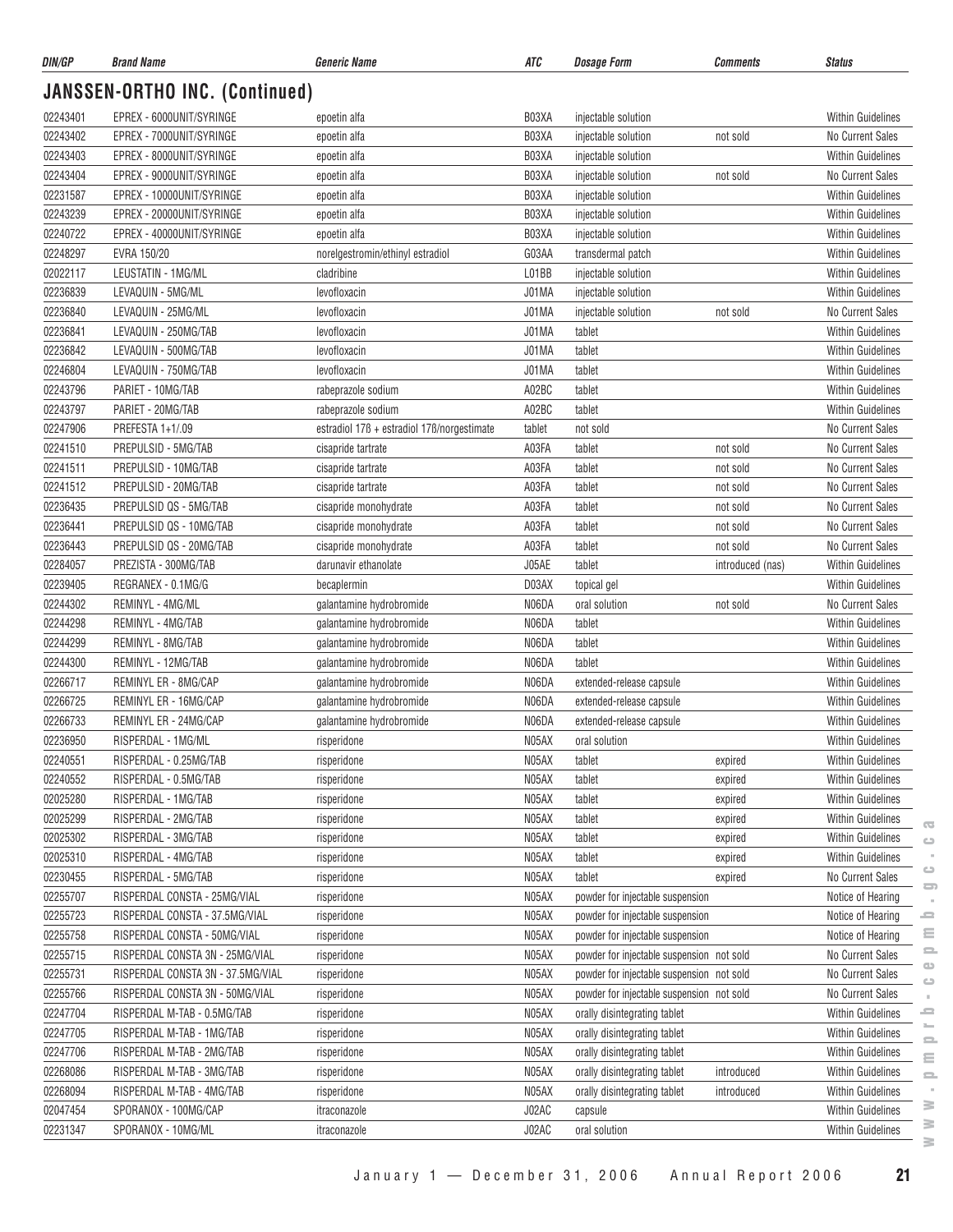| DIN/GP   | <b>Brand Name</b>                     | <b>Generic Name</b>                  | ATC   | <b>Dosage Form</b>             | <b>Comments</b> | <b>Status</b>            |  |  |  |
|----------|---------------------------------------|--------------------------------------|-------|--------------------------------|-----------------|--------------------------|--|--|--|
|          | <b>JANSSEN-ORTHO INC. (Continued)</b> |                                      |       |                                |                 |                          |  |  |  |
| 02243343 | SPORANOX - 10MG/ML                    | itraconazole                         | J02AC | injectable solution            | not sold        | No Current Sales         |  |  |  |
| 02239907 | TOPAMAX - 15MG/CAP                    | topiramate                           | N03AX | capsule sprinkle               |                 | <b>Within Guidelines</b> |  |  |  |
| 02239908 | TOPAMAX - 25MG/CAP                    | topiramate                           | N03AX | capsule sprinkle               |                 | <b>Within Guidelines</b> |  |  |  |
| 02239909 | TOPAMAX - 50MG/CAP                    | topiramate                           | N03AX | capsule sprinkle               | not sold        | No Current Sales         |  |  |  |
| 02230893 | TOPAMAX - 25MG/TAB                    | topiramate                           | N03AX | tablet                         |                 | <b>Within Guidelines</b> |  |  |  |
| 02231385 | TOPAMAX - 50MG/TAB                    | topiramate                           | N03AX | tablet                         | not sold        | No Current Sales         |  |  |  |
| 02230894 | TOPAMAX - 100MG/TAB                   | topiramate                           | N03AX | tablet                         |                 | <b>Within Guidelines</b> |  |  |  |
| 02230896 | TOPAMAX - 200MG/TAB                   | topiramate                           | N03AX | tablet                         |                 | <b>Within Guidelines</b> |  |  |  |
| 02231386 | TOPAMAX - 300MG/TAB                   | topiramate                           | N03AX | tablet                         | not sold        | No Current Sales         |  |  |  |
| 02231387 | TOPAMAX - 400MG/TAB                   | topiramate                           | N03AX | tablet                         | not sold        | No Current Sales         |  |  |  |
| 02264846 | TRAMACET 37.5/325                     | tramadol hydrochloride/acetaminophen | N02AX | tablet                         |                 | <b>Within Guidelines</b> |  |  |  |
| 02258560 | TRI-CYCLEN LO .18-.215-.25/.0         | norgestimate/ethinyl estradiol       | G03AA | tablet                         |                 | <b>Within Guidelines</b> |  |  |  |
| 02258587 | TRI-CYCLEN LO .18-.215-.25/.0         | norgestimate/ethinyl estradiol       | G03AA | tablet                         |                 | Subj, Investigation      |  |  |  |
| 02262452 | VELCADE - 3.5MG/VIAL                  | bortezomib                           | L01XX | powder for injectable solution |                 | Subj. Investigation      |  |  |  |

#### **JOHNSON & JOHNSON INC.**

| 02052407 | ).5MG/G<br>RENOVA -                    | tretinoin | D <sub>10</sub> AD | cream       | <b>Within Guidelines</b> |
|----------|----------------------------------------|-----------|--------------------|-------------|--------------------------|
| 02264633 | $-0.4M$ G/G<br><b>MICRO</b><br>RETIN-A | tretinoin | D10AD              | topical gel | <b>Within Guidelines</b> |
| 02243914 | ) - 1MG/G<br><b>MICRO</b><br>RETIN-A   | tretinoin | D <sub>10</sub> AD | topical gel | <b>Within Guidelines</b> |

#### **JOHNSON & JOHNSON-MERCK**

| 0218591  | PEPCID AC - 10MG/TAB | famotidine                                           | A02BA | chewable tablet | <b>Within Guidelines</b> |
|----------|----------------------|------------------------------------------------------|-------|-----------------|--------------------------|
| 02185938 | PEPCID AC - 10MG/TAB | famotidine                                           | A02BA | tablet          | <b>Within Guidelines</b> |
| 02243053 | PEPCID COMPLETE      | famotidine/calcium carbonate/<br>magnesium hydroxide | A02BA | chewable tablet | <b>Within Guidelines</b> |

#### **LEO PHARMA INC.**

| 02244126 | <b>DOVOBET</b>         | calcipotriol/betamethasone dipropionate | D05AX | topical ointment      |          | Notice of Hearing        |
|----------|------------------------|-----------------------------------------|-------|-----------------------|----------|--------------------------|
| 01976133 | DOVONEX - 0.05MG/G     | calcipotriol                            | D05AX | topical ointment      |          | <b>Within Guidelines</b> |
| 02150956 | DOVONEX - 0.05MG/G     | calcipotriol                            | D05AX | topical cream         |          | <b>Within Guidelines</b> |
| 02194341 | DOVONEX - 0.05MG/ML    | calcipotriol                            | D05AX | scalp lotion          |          | <b>Within Guidelines</b> |
| 02243861 | FUCITHALMIC - 10MG/G   | fusidic acid                            | S01AA | ophthalmic drops      |          | <b>Within Guidelines</b> |
| 02243862 | FUCITHALMIC - 10MG/G   | fusidic acid                            | S01AA | ophthalmic drops      |          | <b>Within Guidelines</b> |
| 02167840 | INNOHEP - 10000UNIT/ML | tinzaparin sodium                       | B01AB | injectable suspension |          | Subj. Investigation      |
| 02229755 | INNOHEP - 10000UNIT/ML | tinzaparin sodium                       | B01AB | injectable suspension |          | <b>Within Guidelines</b> |
| 02167859 | INNOHEP - 11700UNIT/ML | tinzaparin sodium                       | B01AB | injectable suspension | not sold | No Current Sales         |
| 02229515 | INNOHEP - 20000UNIT/ML | tinzaparin sodium                       | B01AB | injectable suspension |          | <b>Within Guidelines</b> |
| 02231478 | INNOHEP - 20000UNIT/ML | tinzaparin sodium                       | B01AB | injectable suspension |          | <b>Within Guidelines</b> |

## **LUNDBECK CANADA INC.**

| œ                                           | 02229515 | INNOHEP - 20000UNIT/ML | tinzaparin sodium       | B01AB | injectable suspension |          | <b>Within Guidelines</b> |
|---------------------------------------------|----------|------------------------|-------------------------|-------|-----------------------|----------|--------------------------|
| ت                                           | 02231478 | INNOHEP - 20000UNIT/ML | tinzaparin sodium       | B01AB | injectable suspension |          | <b>Within Guidelines</b> |
| $\circ$<br>$\Box$                           |          | UNDBECK CANADA INC.    |                         |       |                       |          |                          |
| s                                           | 02239606 | CELEXA - 10MG/TAB      | citalopram hydrobromide | N06AB | tablet                | not sold | No Current Sales         |
| Ξ                                           | 02239607 | CELEXA - 20MG/TAB      | citalopram hydrobromide | N06AB | tablet                |          | <b>Within Guidelines</b> |
| 2                                           | 02239608 | CELEXA - 40MG/TAB      | citalopram hydrobromide | N06AB | tablet                |          | <b>Within Guidelines</b> |
| $\mathbf{a}$<br>$\circ$                     | 02263211 | CIPRALEX - 5MG/TAB     | escitalopram oxalate    | N06AB | tablet                | not sold | No Current Sales         |
|                                             | 02263238 | CIPRALEX - 10MG/TAB    | escitalopram oxalate    | N06AB | tablet                |          | <b>Within Guidelines</b> |
| ᆖ                                           | 02263246 | CIPRALEX - 15MG/TAB    | escitalopram oxalate    | N06AB | tablet                | not sold | No Current Sales         |
| <b>Inc.</b><br>$\qquad \qquad \blacksquare$ | 02263254 | CIPRALEX - 20MG/TAB    | escitalopram oxalate    | N06AB | tablet                |          | <b>Within Guidelines</b> |
| Ξ                                           | 02260638 | EBIXA - 10MG/TAB       | memantine hydrochloride | N06DX | tablet                |          | <b>Within Guidelines</b> |
| $\qquad \qquad \Box$                        | 02247027 | KEPPRA - 250MG/TAB     | levetiracetam           | N03AX | tablet                |          | <b>Within Guidelines</b> |
|                                             | 02247028 | KEPPRA - 500MG/TAB     | levetiracetam           | N03AX | tablet                |          | <b>Within Guidelines</b> |
| ≧<br>≧                                      | 02247029 | KEPPRA - 750MG/TAB     | levetiracetam           | N03AX | tablet                |          | <b>Within Guidelines</b> |
| ≧                                           |          |                        |                         |       |                       |          |                          |

 $\overline{\text{C}}$  $\qquad \qquad \qquad \Box$  $\sim$  $\qquad \qquad \qquad \qquad \Box$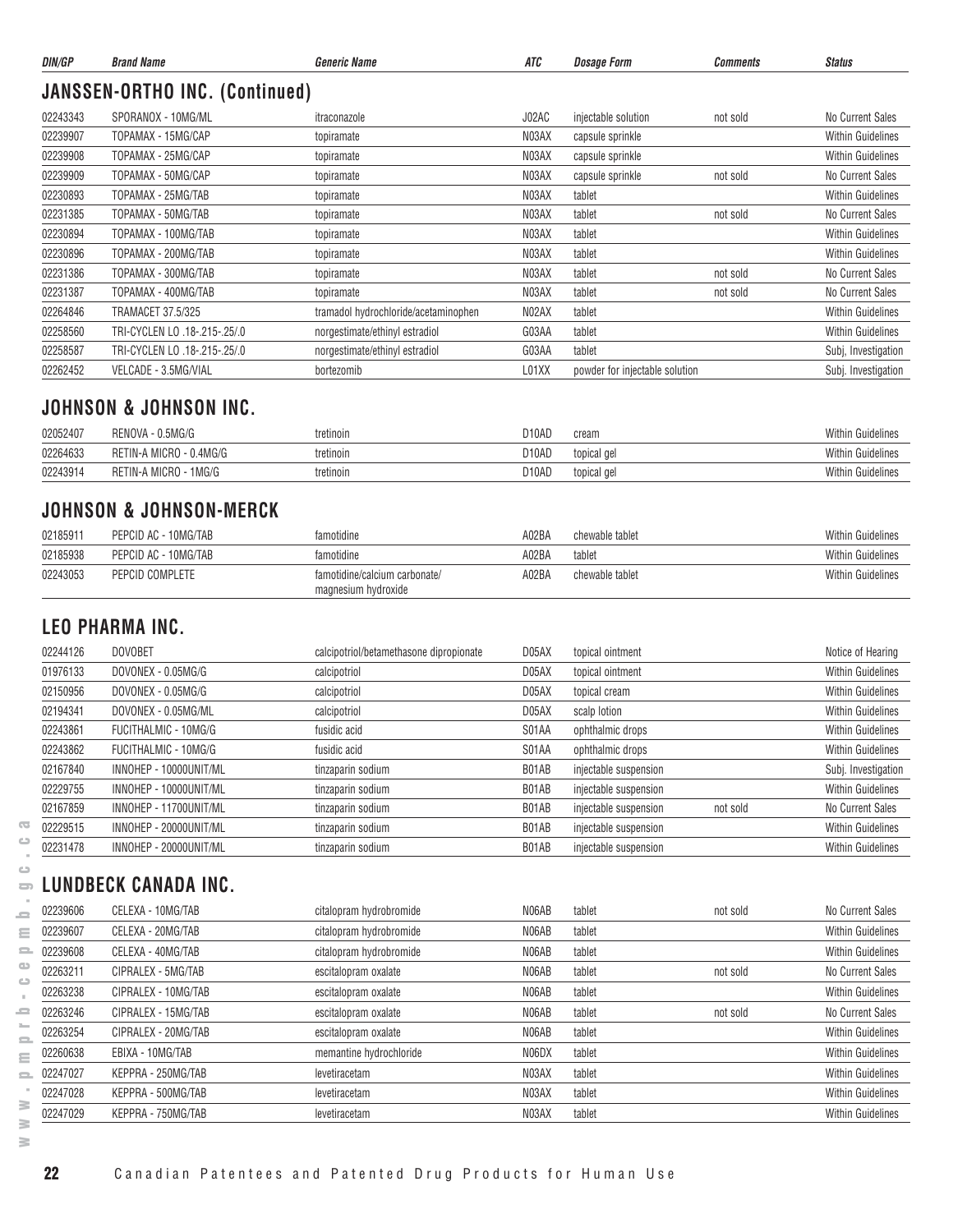| DIN/GP   | <b>Brand Name</b>                 | <b>Generic Name</b>                        | ATC   | <b>Dosage Form</b>             | <b>Comments</b>  | <b>Status</b>                                                         |
|----------|-----------------------------------|--------------------------------------------|-------|--------------------------------|------------------|-----------------------------------------------------------------------|
|          | <b>MAYNE PHARMA (CANADA) INC.</b> |                                            |       |                                |                  |                                                                       |
|          | ONCOSCINT CR/OV - 1MG/KIT         | satumomab pendetide                        | V09IB | injectable solution            | not sold         | No Current Sales                                                      |
|          |                                   |                                            |       |                                |                  |                                                                       |
|          | <b>MERCK FROSST CANADA LTD.</b>   |                                            |       |                                |                  |                                                                       |
| 02240706 | AGGRASTAT - 0.05MG/ML             | tirofiban hydrochloride                    | B01AC | injectable solution            |                  | <b>Within Guidelines</b>                                              |
| 02240705 | AGGRASTAT - 0.25MG/ML             | tirofiban hydrochloride                    | B01AC | injectable solution            | not sold         | No Current Sales                                                      |
| 02244265 | CANCIDAS - 50MG/VIAL              | caspofungin acetate                        | J02AX | powder for injectable solution |                  | <b>Within Guidelines</b>                                              |
| 02244266 | CANCIDAS - 70MG/VIAL              | caspofungin acetate                        | J02AX | powder for injectable solution |                  | <b>Within Guidelines</b>                                              |
| 02240113 | COSOPT 20/5                       | dorzolamide hydrochloride/tiomolol maleate | S01ED | ophthalmic solution            |                  | Within Guidelines                                                     |
| 02258692 | <b>COSOPT 20/5 PF</b>             | dorzolamide hydrochloride/tiomolol maleate | S01ED | ophthalmic solution            |                  | <b>Within Guidelines</b>                                              |
| 02182815 | COZAAR - 25MG/TAB                 | losartan potassium                         | C09CA | tablet                         |                  | <b>Within Guidelines</b>                                              |
| 02182874 | COZAAR - 50MG/TAB                 | losartan potassium                         | C09CA | tablet                         |                  | Within Guidelines                                                     |
| 02182882 | COZAAR - 100MG/TAB                | losartan potassium                         | C09CA | tablet                         |                  | Within Guidelines                                                     |
| 02229153 | CRIXIVAN - 100MG/CAP              | indinavir sulfate                          | J05AE | capsule                        | not sold         | No Current Sales                                                      |
| 02229161 | CRIXIVAN - 200MG/CAP              | indinavir sulfate                          | J05AE | capsule                        |                  | <b>Within Guidelines</b>                                              |
| 02229188 | CRIXIVAN - 300MG/CAP              | indinavir sulfate                          | J05AE | capsule                        | not sold         | No Current Sales                                                      |
| 02229196 | CRIXIVAN - 400MG/CAP              | indinavir sulfate                          | J05AE | capsule                        |                  | <b>Within Guidelines</b>                                              |
| 02247521 | EZETROL - 10MG/TAB                | ezetimibe                                  | C10AX | tablet                         |                  | <b>Within Guidelines</b>                                              |
| 02233055 | FOSAMAX - 5MG/TAB                 | alendronate sodium                         | M05BA | tablet                         |                  | <b>Within Guidelines</b>                                              |
| 02201011 | FOSAMAX - 10MG/TAB                | alendronate sodium                         | M05BA | tablet                         |                  | Within Guidelines                                                     |
| 02201038 | FOSAMAX - 40MG/TAB                | alendronate sodium                         | M05BA | tablet                         |                  | Within Guidelines                                                     |
| 02245329 | FOSAMAX - 70MG/TAB                | alendronate sodium                         | M05BA | tablet                         |                  | <b>Within Guidelines</b>                                              |
| 02248625 | FOSAMAX - 70MG/VIAL               | alendronate sodium                         | M05BA | oral solution                  |                  | <b>Within Guidelines</b>                                              |
| 02276429 | FOSAVANCE - 70MG/TAB              | alendronate sodium/cholecalciferol         | M05BA | tablet                         | introduced       | Within Guidelines                                                     |
| 02283190 | GARDASIL                          | papillomavirus recombinant vaccine         | J07BM | injectable suspension          | introduced (nas) | <b>Within Guidelines</b>                                              |
| 02230047 | HYZAAR 50/12.5                    | losartan potassium/hydrochlorothiazide     | C09DA | tablet                         |                  | Within Guidelines                                                     |
| 02241007 | HYZAAR DS 100/25                  | losartan potassium/hydrochlorothiazide     | C09DA | tablet                         |                  | <b>Within Guidelines</b>                                              |
| 02247437 | INVANZ - 1000MG/VIAL              | ertapenem sodium                           | J01DH | powder for injectable solution |                  | <b>Within Guidelines</b>                                              |
| 02235721 | LIQUID PEDVAXHIB                  | vaccine - Hemophilus influenzae B          | J07AG | injectable suspension          | expired          | No Current Sales                                                      |
| 02240520 | MAXALT - 5MG/TAB                  | rizatriptan benzoate                       | N02CC | tablet                         |                  | <b>Within Guidelines</b>                                              |
| 02240521 | MAXALT - 10MG/TAB                 | rizatriptan benzoate                       | N02CC | tablet                         |                  | Within Guidelines                                                     |
| 02240518 | MAXALT RPD - 5MG/WAFER            | rizatriptan benzoate                       | N02CC | wafer                          |                  | <b>Within Guidelines</b>                                              |
| 02240519 | MAXALT RPD - 10MG/WAFER           | rizatriptan benzoate                       | N02CC | wafer                          |                  | <b>Within Guidelines</b>                                              |
| 00893668 | MEFOXIN ADD-VANTAGE - 1000MG/VIAL | cefoxitin sodium                           | J01DA | powder for injectable solution | not sold         | No Current Sales                                                      |
| 00893676 | MEFOXIN ADD-VANTAGE - 2000MG/VIAL | cefoxitin sodium                           | J01DA | powder for injectable solution | not sold         | No Current Sales                                                      |
| 00795844 | MEVACOR - 10MG/TAB                | lovastatin                                 | C10AA | tablet                         | not sold         | No Current Sales                                                      |
| 00795860 | MEVACOR - 20MG/TAB                | lovastatin                                 | C10AA | tablet                         |                  | Within Guidelines                                                     |
| 00795852 | MEVACOR - 40MG/TAB                | lovastatin                                 | C10AA | tablet                         |                  | Within Guidelines<br>$\overline{\mathbf{c}}$                          |
| 00643025 | NOROXIN - 400MG/TAB               | norfloxacin                                | J01MA | tablet                         | not sold         | No Current Sales<br>ت                                                 |
| 01942948 | PEDVAXHIB                         | vaccine - Hemophilus influenzae B          | J07AG | injectable suspension          | expired          | No Current Sales                                                      |
| 00710121 | PEPCID - 20MG/TAB                 | famotidine                                 | A02BA | tablet                         |                  | $\circ$<br><b>Within Guidelines</b><br>$\Box$                         |
| 00710113 | PEPCID - 40MG/TAB                 | famotidine                                 | A02BA | tablet                         |                  | <b>Within Guidelines</b>                                              |
| 02240934 | PRINIVIL - 2.5MG/TAB              | lisinopril                                 | C09AA | tablet                         | not sold         | ⋍<br>No Current Sales                                                 |
| 00839388 | PRINIVIL - 5MG/TAB                | lisinopril                                 | C09AA | tablet                         |                  | Ξ<br>Within Guidelines                                                |
| 00839396 | PRINIVIL - 10MG/TAB               | lisinopril                                 | C09AA | tablet                         |                  | $\equiv$<br><b>Within Guidelines</b>                                  |
| 00839418 | PRINIVIL - 20MG/TAB               | lisinopril                                 | C09AA | tablet                         |                  | $\qquad \qquad \qquad \Box$<br><b>Within Guidelines</b><br>$\bigcirc$ |
| 00839426 | PRINIVIL - 40MG/TAB               | lisinopril                                 | C09AA | tablet                         | not sold         | No Current Sales                                                      |
| 00839434 | PRINIVIL - 80MG/TAB               | lisinopril                                 | C09AA | tablet                         | not sold         | ᆖ<br>No Current Sales                                                 |
| 02108194 | PRINZIDE 10/12.5                  | lisinopril/hydrochlorothiazide             | C09BA | tablet                         |                  | Within Guidelines                                                     |
| 00884413 | PRINZIDE 20/12.5                  | lisinopril/hydrochlorothiazide             | C09BA | tablet                         |                  | 으<br>Within Guidelines<br>Ξ                                           |
| 00884421 | PRINZIDE 20/25                    | lisinopril/hydrochlorothiazide             | C09BA | tablet                         |                  | <b>Within Guidelines</b><br>2                                         |
| 02238213 | PROPECIA - 1MG/TAB                | finasteride                                | D11AX | tablet                         |                  | <b>Within Guidelines</b>                                              |
| 02010909 | PROSCAR - 5MG/TAB                 | finasteride                                | G04CB | tablet                         |                  | 3<br>Within Guidelines                                                |
| 00749486 | RECOMBIVAX HB - 10MCG/ML          | vaccine - hepatitis B(rDNA)                | J07BC | injectable suspension          |                  | $\geq$<br>Within Guidelines                                           |
|          |                                   |                                            |       |                                |                  | s.                                                                    |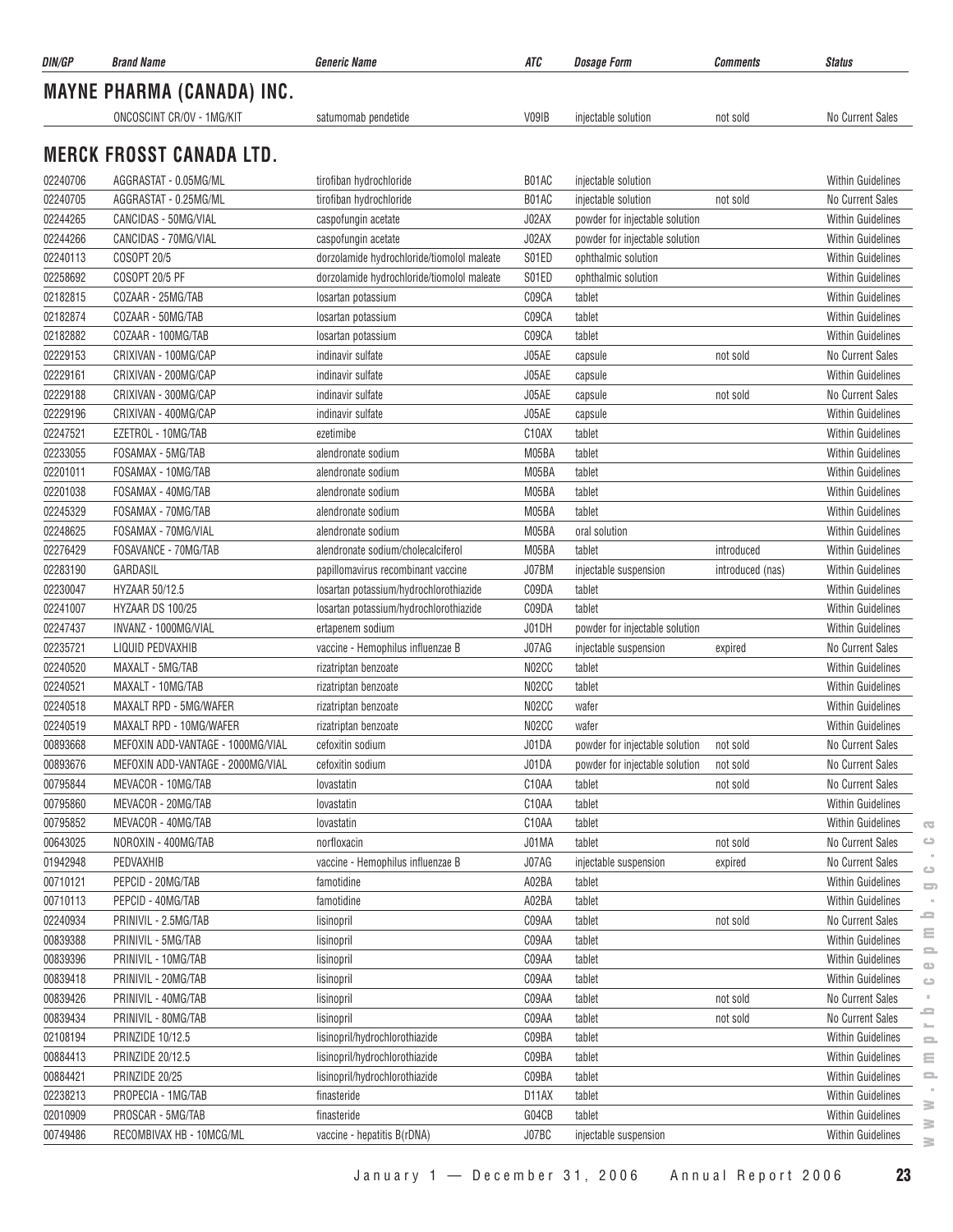| DIN/GP   | <b>Brand Name</b>                                | <b>Generic Name</b>                       | ATC   | <b>Dosage Form</b>       | <b>Comments</b>  | <b>Status</b>            |
|----------|--------------------------------------------------|-------------------------------------------|-------|--------------------------|------------------|--------------------------|
|          | <b>MERCK FROSST CANADA LTD. (Continued)</b>      |                                           |       |                          |                  |                          |
| 01934023 | RECOMBIVAX HB - 40MCG/ML                         | vaccine - hepatitis B(rDNA)               | J07BC | injectable suspension    | not sold         | No Current Sales         |
| 02243676 | RECOMBIVAX HB THIMEROSAL FREE -<br>10MCG/ML      | vaccine - hepatitis B(rDNA)               | J07BC | injectable suspension    |                  | <b>Within Guidelines</b> |
| 02245977 | RECOMBIVAX HB THIMEROSAL FREE -<br>40MCG/ML      | vaccine - hepatitis B(rDNA)               | J07BC | injectable suspension    |                  | Subj. Investigation      |
| 02284413 | <b>ROTATEQ</b>                                   | oral live rotavirus vaccine, pentavalent  | J07BH | oral suspension          | introduced (nas) | <b>Within Guidelines</b> |
| 02247997 | SINGULAIR - 4MG/POUCH                            | montelukast sodium                        | R03DC | oral granules            |                  | <b>Within Guidelines</b> |
| 02243602 | SINGULAIR - 4MG/TAB                              | montelukast sodium                        | R03DC | chewable tablet          |                  | <b>Within Guidelines</b> |
| 02238216 | SINGULAIR - 5MG/TAB                              | montelukast sodium                        | R03DC | chewable tablet          |                  | <b>Within Guidelines</b> |
| 02238217 | SINGULAIR - 10MG/TAB                             | montelukast sodium                        | R03DC | tablet                   |                  | <b>Within Guidelines</b> |
| 02171880 | TIMOPTIC XE - 2.5MG/ML                           | timolol maleate                           | S01ED | ophthalmic gel           |                  | <b>Within Guidelines</b> |
| 02171899 | TIMOPTIC XE - 5MG/ML                             | timolol maleate                           | S01ED | ophthalmic gel           |                  | <b>Within Guidelines</b> |
| 02216205 | TRUSOPT - 20MG/ML                                | dorzolamide hydrochloride                 | S01EC | ophthalmic solution      |                  | <b>Within Guidelines</b> |
| 02269090 | TRUSOPT PF - 20MG/ML                             | dorzolamide hydrochloride                 | S01EC | ophthalmic solution      | introduced       | <b>Within Guidelines</b> |
| 02246081 | <b>VARIVAX III</b>                               | varicella virus vaccine, live, attenuated | J07BK | injectable suspension    |                  | <b>Within Guidelines</b> |
| 00657298 | VASERETIC 10/25                                  | enalapril maleate/hydrochlorothiazide     | C09BA | tablet                   |                  | <b>Within Guidelines</b> |
| 02242826 | VASERETIC 5/12.5                                 | enalapril maleate/hydrochlorothiazide     | C09BA | tablet                   |                  | <b>Within Guidelines</b> |
| 00851795 | VASOTEC - 2.5MG/TAB                              | enalapril maleate                         | C09AA | tablet                   |                  | <b>Within Guidelines</b> |
| 00708879 | VASOTEC - 5MG/TAB                                | enalapril maleate                         | C09AA | tablet                   |                  | <b>Within Guidelines</b> |
| 00670901 | VASOTEC - 10MG/TAB                               | enalapril maleate                         | C09AA | tablet                   |                  | <b>Within Guidelines</b> |
| 00670928 | VASOTEC - 20MG/TAB                               | enalapril maleate                         | C09AA | tablet                   |                  | <b>Within Guidelines</b> |
| 00708887 | VASOTEC - 40MG/TAB                               | enalapril maleate                         | C09AA | tablet                   | not sold         | No Current Sales         |
| 01923846 | VASOTEC I.V. - 1.25MG/ML                         | enalaprilat                               | C09AA | injectable solution      |                  | <b>Within Guidelines</b> |
| 00884324 | ZOCOR - 5MG/TAB                                  | simvastatin                               | C10AA | tablet                   |                  | <b>Within Guidelines</b> |
| 00884332 | ZOCOR - 10MG/TAB                                 | simvastatin                               | C10AA | tablet                   |                  | <b>Within Guidelines</b> |
| 00884340 | ZOCOR - 20MG/TAB                                 | simvastatin                               | C10AA | tablet                   |                  | <b>Within Guidelines</b> |
| 00884359 | ZOCOR - 40MG/TAB                                 | simvastatin                               | C10AA | tablet                   |                  | <b>Within Guidelines</b> |
| 02240332 | ZOCOR - 80MG/TAB                                 | simvastatin                               | C10AA | tablet                   |                  | <b>Within Guidelines</b> |
|          | <b>MERCK FROSST COMPANY</b>                      |                                           |       |                          |                  |                          |
| 02241109 | VIOXX - 2.5MG/ML                                 | rofecoxib                                 | M01AH | oral suspension          | not sold         | No Current Sales         |
| 02241110 | VIOXX - 5MG/ML                                   | rofecoxib                                 | M01AH | oral suspension          | not sold         | No Current Sales         |
| 02241107 | VIOXX - 12.5MG/TAB                               | rofecoxib                                 | M01AH | tablet                   | not sold         | No Current Sales         |
| 02241108 | VIOXX - 25MG/TAB                                 | rofecoxib                                 | M01AH | tablet                   | not sold         | No Current Sales         |
| 02243326 | VIOXX - 50MG/TAB                                 |                                           | M01AH | tablet                   |                  | No Current Sales         |
|          |                                                  | rofecoxib                                 |       |                          | not sold         |                          |
| 02238985 | MGI PHARMA CANADA CORP.<br>GLIADEL - 7.7MG/WAFER | carmustine in polifeprosan 20             | L01AD | injectable implant       |                  | Within Guidelines        |
|          |                                                  |                                           |       |                          |                  |                          |
|          | <b>MCNEIL CONSUMER HEALTHCARE</b>                |                                           |       |                          |                  |                          |
| 02242365 | CHILDREN MOTRIN - 20MG/ML                        | ibuprofen                                 | M01AE | oral suspension          |                  | Subj. Investigation      |
| 02238626 | CHILDREN MOTRIN - 40MG/ML                        | ibuprofen                                 | M01AE | oral suspension          |                  | <b>Within Guidelines</b> |
| 02243178 | CHILDREN MOTRIN - 50MG/TAB                       | ibuprofen                                 | M01AE | chewable tablet          | not sold         | No Current Sales         |
| 02247343 | CHILDREN MOTRIN - 50MG/TAB                       | ibuprofen                                 | M01AE | chewable tablet          |                  | Subj. Investigation      |
| 02243179 | CHILDREN MOTRIN JUNIOR - 100MG/TAB               | ibuprofen                                 | M01AE | chewable tablet          | not sold         | No Current Sales         |
| 02247344 | CHILDREN MOTRIN JUNIOR - 100MG/TAB               | ibuprofen                                 | M01AE | chewable tablet          |                  | Subj. Investigation      |
| 02237297 | IMODIUM ADVANCED 2/125                           | loperamide hydrochloride/simethicone      | A07DA | chewable tablet          |                  | <b>Within Guidelines</b> |
| 02245185 | IMODIUM ADVANCED CAPLET 2/125                    | loperamide hydrochloride/simethicone      | A07DA | caplet                   |                  | Subj. Investigation      |
| 02230542 | IMODIUM QUICK DISSOLVE - 2MG/TAB                 | loperamide hydrochloride                  | A07DA | tablet                   |                  | Subj. Investigation      |
| 02132575 | MEDIPREN - 20MG/ML                               | ibuprofen                                 | M01AE | oral suspension          | not sold         | No Current Sales         |
| 02246060 | TYLENOL 8 HOUR - 650MG/CPL                       | acetaminophen                             | N02BE | sustained-release caplet |                  | Subj. Investigation      |
| 02238885 | TYLENOL ARTHRITIS PAIN - 650MG/CPL               | acetaminophen                             | N02BE | sustained-release caplet |                  | Subj. Investigation      |

**www.pmprb-cepmb.gc.ca** $\geq$ 

 $\overline{\infty}$  $\circ$  $\sim$  $\circ$ 

**24** Canadian Patentees and Patented Drug Products for Human Use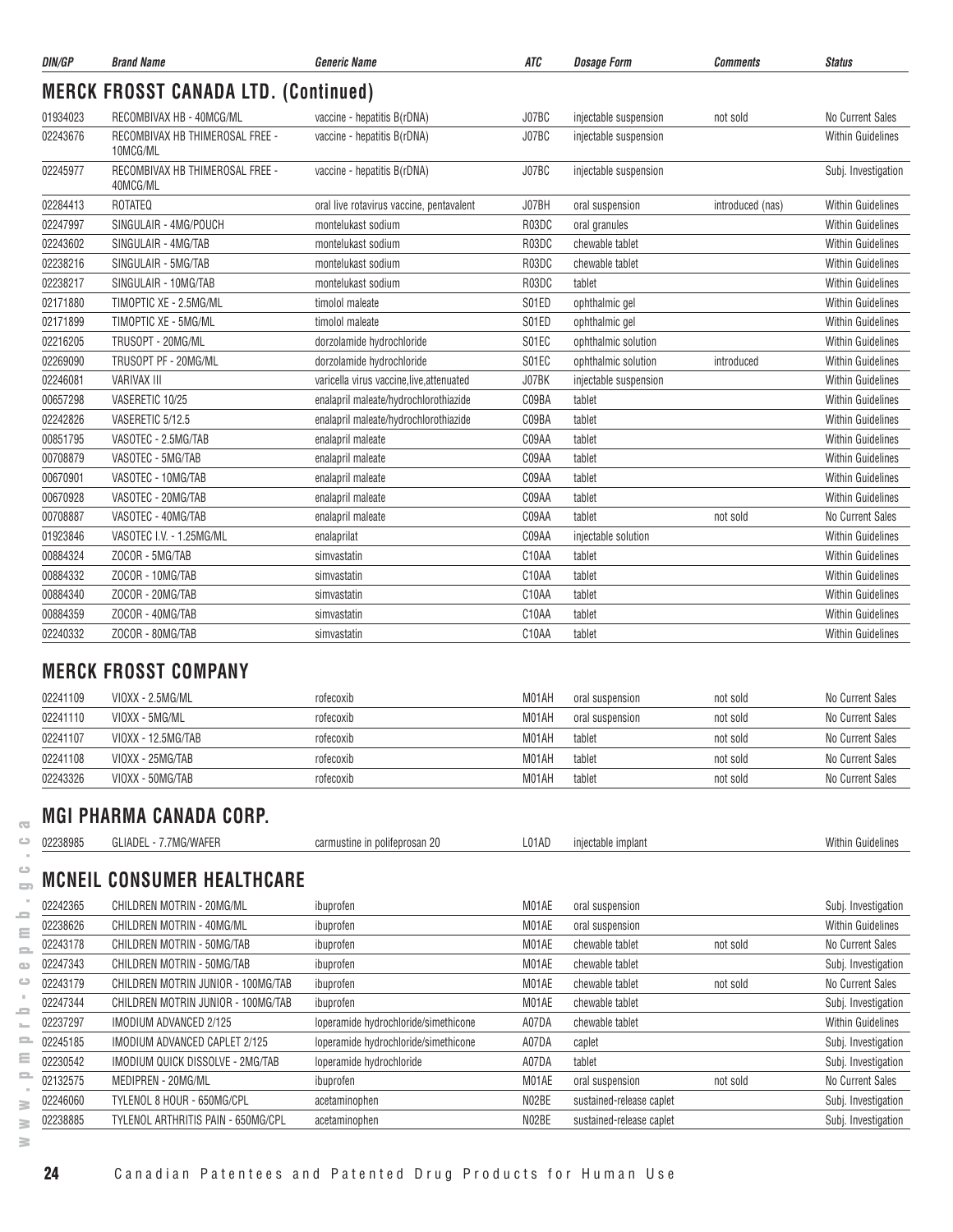| DIN/GP   | <b>Brand Name</b>                               | <b>Generic Name</b>           | ATC   | <b>Dosage Form</b> | Comments | <b>Status</b>            |
|----------|-------------------------------------------------|-------------------------------|-------|--------------------|----------|--------------------------|
|          | NOVARTIS CONSUMER HEALTH CANADA INC.            |                               |       |                    |          |                          |
| 01943065 | HABITROL 14 - 35MG/PATCH                        | nicotine                      | N07BA | transdermal patch  |          | <b>Within Guidelines</b> |
| 01943073 | HABITROL 21 - 52.5MG/PATCH                      | nicotine                      | N07BA | transdermal patch  |          | <b>Within Guidelines</b> |
| 01943057 | HABITROL 7 - 17.5MG/PATCH                       | nicotine                      | N07BA | transdermal patch  |          | <b>Within Guidelines</b> |
| 02162318 | MAALOX HRF                                      | antacid-alginate compound     | A02AA | oral suspension    | not sold | No Current Sales         |
| 02162326 | MAALOX HRF                                      | antacid-alginate compound     | A02AA | tablet             | expired  | No Current Sales         |
| 02241226 | TRANSDERMAL NICOTINE PATCH 14 -<br>35MG/PATCH   | nicotine                      | N07BA | transdermal patch  |          | <b>Within Guidelines</b> |
| 02241228 | TRANSDERMAL NICOTINE PATCH 21 -<br>52.5MG/PATCH | nicotine                      | N07BA | transdermal patch  |          | <b>Within Guidelines</b> |
| 02241227 | TRANSDERMAL NICOTINE PATCH 7 -<br>17.5MG/PATCH  | nicotine                      | N07BA | transdermal patch  |          | <b>Within Guidelines</b> |
| 02240450 | TRIAMINIC SOFTCHEWS COLD & AL                   | pseudoephed/cm                | R01BA | chewable tablet    |          | <b>Within Guidelines</b> |
| 02240448 | TRIAMINIC SOFTCHEWS COLD & CO                   | pseudoephed/dm/cm             | R05DA | chewable tablet    |          | <b>Within Guidelines</b> |
| 02243032 | TRIAMINIC SOFTCHEWS COUGH - 7.5MG/TAB           | dextromethorphan hydrobromide | R05DA | chewable tablet    | not sold | No Current Sales         |
| 02240451 | TRIAMINIC SOFTCHEWS THROAT PA                   | pseudoephed/dm/apap           | N02BE | chewable tablet    |          | <b>Within Guidelines</b> |

#### **NOVARTIS PHARMA CANADA INC.**

| 02269198 | ACLASTA - 5MG/VIAL            | zoledronic acid                                                                 | M05BA | injectable solution            |                  | <b>Within Guidelines</b>                                        |
|----------|-------------------------------|---------------------------------------------------------------------------------|-------|--------------------------------|------------------|-----------------------------------------------------------------|
| 02029901 | <b>AQUASITE 2/1</b>           | polyethylene glycol 400/dextran 70                                              | S01XA | ophthalmic drops               | not sold         | No Current Sales                                                |
| 02059762 | AREDIA - 30MG/VIAL            | pamidronate disodium                                                            | M05BA | powder for injectable solution | expired          | <b>No Current Sales</b>                                         |
| 02059770 | AREDIA - 60MG/VIAL            | pamidronate disodium                                                            | M05BA | powder for injectable solution | expired          | No Current Sales                                                |
| 02059789 | AREDIA - 90MG/VIAL            | pamidronate disodium                                                            | M05BA | powder for injectable solution | expired          | No Current Sales                                                |
| 02243763 | COMTAN - 200MG/TAB            | entacapone                                                                      | N04BX | tablet                         |                  | <b>Within Guidelines</b>                                        |
| 02236808 | DIOVAN - 80MG/CAP             | valsartan                                                                       | C09CA | capsule                        | not sold         | No Current Sales                                                |
| 02236809 | DIOVAN - 160MG/CAP            | valsartan                                                                       | C09CA | capsule                        | not sold         | <b>No Current Sales</b>                                         |
| 02270528 | DIOVAN - 40MG/TAB             | valsartan                                                                       | C09CA | tablet                         |                  | Within Guidelines                                               |
| 02244781 | DIOVAN - 80MG/TAB             | valsartan                                                                       | C09CA | tablet                         |                  | Within Guidelines                                               |
| 02244782 | DIOVAN - 160MG/TAB            | valsartan                                                                       | C09CA | tablet                         |                  | <b>Within Guidelines</b>                                        |
| 02289504 | DIOVAN - 320MG/TAB            | valsartan                                                                       | C09CA | tablet                         | not sold         | <b>No Current Sales</b>                                         |
| 02241901 | DIOVAN-HCT 160/12.5           | valsartan/hydrochlorothiazide                                                   | C09DA | tablet                         |                  | <b>Within Guidelines</b>                                        |
| 02246955 | DIOVAN-HCT 160/25             | valsartan/hydrochlorothiazide                                                   | C09DA | tablet                         |                  | <b>Within Guidelines</b>                                        |
| 02241900 | DIOVAN-HCT 80/12.5            | valsartan/hydrochlorothiazide                                                   | C09DA | tablet                         |                  | <b>Within Guidelines</b>                                        |
| 02247238 | ELIDEL - 10MG/G               | pimecrolimus                                                                    | D11AX | topical cream                  |                  | <b>Within Guidelines</b>                                        |
| 02273217 | ENABLEX - 7.5MG/TAB           | darifenacin hydrobromide                                                        | G04BD | extended-release tablet        | introduced (nas) | <b>Within Guidelines</b>                                        |
| 02273225 | ENABLEX - 15MG/TAB            | darifenacin hydrobromide                                                        | G04BD | extended-release tablet        | introduced (nas) | <b>Within Guidelines</b>                                        |
| 02241835 | <b>ESTALIS 140/50</b>         | norethindrone acetate/estradiol 17B                                             | G03FA | transdermal patch              |                  | Within Guidelines                                               |
| 02241837 | <b>ESTALIS 250/50</b>         | norethindrone acetate/estradiol 178                                             | G03FA | transdermal patch              |                  | Within Guidelines                                               |
| 02243529 | ESTALIS-SEQUI 140/50          | norethindrone acetate/estradiol 178 +<br>estradiol 17 <sub>B</sub>              | G03FB | transdermal patch              |                  | <b>Within Guidelines</b><br>$\overline{\text{C}}$<br>$\bigcirc$ |
| 02243530 | ESTALIS-SEQUI 250/50          | norethindrone acetate/estradiol 176 +<br>estradiol 17 <sub>B</sub>              | G03FB | transdermal patch              |                  | <b>Within Guidelines</b><br>$\bigcirc$                          |
| 02108186 | ESTRACOMB .05/.05-.25         | estradiol 17 <sub>B</sub> /estradiol 17 <sub>B</sub> &<br>norethindrone acetate | G03FA | transdermal patch              |                  | $\overline{\phantom{a}}$<br><b>Within Guidelines</b><br>-       |
| 02244002 | ESTRADOT 100 - 1.56MG/PATCH   | estradiol 17 <sub>B</sub>                                                       | G03CA | transdermal patch              |                  | Within Guidelines<br>Ξ                                          |
| 02245676 | ESTRADOT 25 - 0.39MG/PATCH    | estradiol 17 <sub>B</sub>                                                       | G03CA | transdermal patch              |                  | <b>Within Guidelines</b><br>$\equiv$                            |
| 02243999 | ESTRADOT 37.5 - 0.585MG/PATCH | estradiol 17 <sub>B</sub>                                                       | G03CA | transdermal patch              |                  | <b>Within Guidelines</b><br>$\bigcirc$                          |
| 02244000 | ESTRADOT 50 - 0.78MG/PATCH    | estradiol 17 <sub>B</sub>                                                       | G03CA | transdermal patch              |                  | $\bigcirc$<br><b>Within Guidelines</b>                          |
| 02244001 | ESTRADOT 75 - 1.17MG/PATCH    | estradiol 17 <sub>B</sub>                                                       | G03CA | transdermal patch              |                  | Within Guidelines<br>$\equiv$                                   |
| 02242115 | EXELON - 1.5MG/CAP            | rivastigmine tartrate                                                           | N06DA | capsule                        |                  | Within Guidelines<br>s.                                         |
| 02242116 | EXELON - 3MG/CAP              | rivastigmine tartrate                                                           | N06DA | capsule                        |                  | $\equiv$<br><b>Within Guidelines</b>                            |
| 02242117 | EXELON - 4.5MG/CAP            | rivastigmine tartrate                                                           | N06DA | capsule                        |                  | $\equiv$<br>Within Guidelines                                   |
| 02242118 | EXELON - 6MG/CAP              | rivastigmine tartrate                                                           | N06DA | capsule                        |                  | $\equiv$<br>Within Guidelines                                   |
| 02245240 | EXELON - 2MG/ML               | rivastigmine tartrate                                                           | N06DA | oral solution                  |                  | Within Guidelines<br>≥                                          |
| 02287420 | EXJADE - 125MG/TAB            | deferasirox                                                                     | V03AC | tablet for oral suspension     | introduced (nas) | <b>Under Review</b><br>≧                                        |
| 02287439 | EXJADE - 250MG/TAB            | deferasirox                                                                     | V03AC | tablet for oral suspension     | introduced (nas) | <b>Under Review</b><br>≧                                        |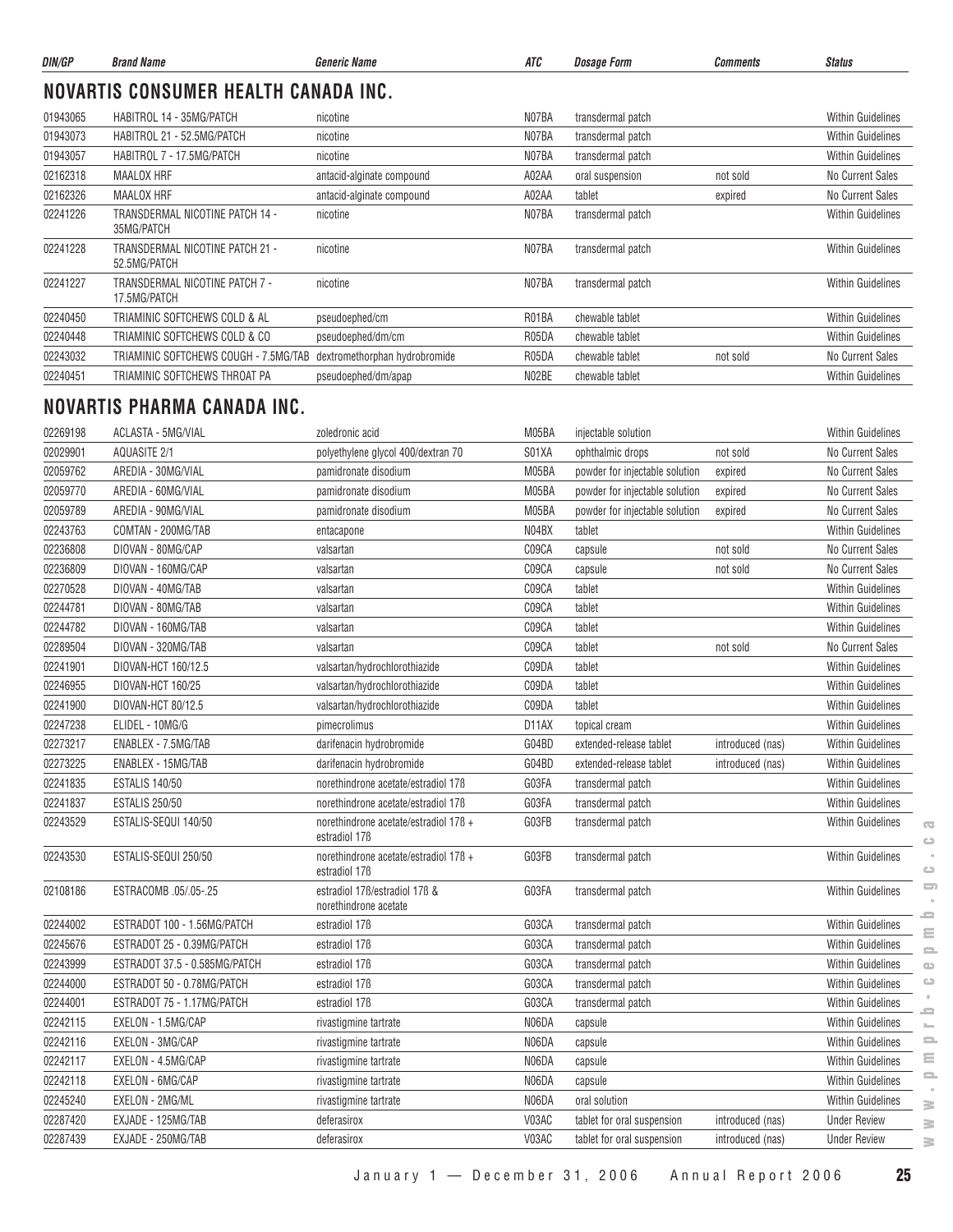| DIN/GP   | <b>Brand Name</b>                              | <b>Generic Name</b>                          | ATC   | <b>Dosage Form</b>             | <b>Comments</b>  | <b>Status</b>            |
|----------|------------------------------------------------|----------------------------------------------|-------|--------------------------------|------------------|--------------------------|
|          | <b>NOVARTIS PHARMA CANADA INC. (Continued)</b> |                                              |       |                                |                  |                          |
| 02287447 | EXJADE - 500MG/TAB                             | deferasirox                                  | V03AC | tablet for oral suspension     | introduced (nas) | <b>Under Review</b>      |
| 02229110 | FAMVIR - 125MG/TAB                             | famciclovir                                  | J05AB | tablet                         |                  | <b>Within Guidelines</b> |
| 02229129 | FAMVIR - 250MG/TAB                             | famciclovir                                  | J05AB | tablet                         |                  | <b>Within Guidelines</b> |
| 02177102 | FAMVIR - 500MG/TAB                             | famciclovir                                  | J05AB | tablet                         |                  | <b>Within Guidelines</b> |
| 02231384 | FEMARA - 2.5MG/TAB                             | letrozole                                    | L02BG | tablet                         |                  | <b>Within Guidelines</b> |
| 02230898 | FORADIL - 0.012MG/DOSE                         | formoterol fumarate                          | R03AC | powder for inhalation          |                  | <b>Within Guidelines</b> |
| 02244724 | GLEEVEC - 50MG/CAP                             | imatinib mesylate                            | L01XX | capsule                        | not sold         | No Current Sales         |
| 02244725 | GLEEVEC - 100MG/CAP                            | imatinib mesylate                            | L01XX | capsule                        | not sold         | No Current Sales         |
| 02253275 | GLEEVEC - 100MG/TAB                            | imatinib mesylate                            | L01XX | tablet                         |                  | <b>Within Guidelines</b> |
| 02253283 | GLEEVEC - 400MG/TAB                            | imatinib mesylate                            | L01XX | tablet                         |                  | <b>Within Guidelines</b> |
| 02239876 | LAMISIL - 10MG/G                               | terbinafine hydrochloride                    | D01AE | topical gel                    | not sold         | No Current Sales         |
| 02238703 | LAMISIL - 10MG/ML                              | terbinafine hydrochloride                    | D01AE | topical spray                  |                  | <b>Within Guidelines</b> |
| 02128209 | LENTARON - 250MG/VIAL                          | formestane                                   | L02BG | powder for injectable solution | expired          | No Current Sales         |
| 02061562 | LESCOL - 20MG/CAP                              | fluvastatin sodium                           | C10AA | capsule                        |                  | <b>Within Guidelines</b> |
| 02061570 | LESCOL - 40MG/CAP                              | fluvastatin sodium                           | C10AA | capsule                        |                  | <b>Within Guidelines</b> |
| 02250527 | LESCOL XL - 80MG/TAB                           | fluvastatin sodium                           | C10AA | extended-release tablet        |                  | <b>Within Guidelines</b> |
| 02162873 | LOTENSIN-HCT 10/12.5                           | benazepril hydrochloride/hydrochlorothiazide | C09BA | tablet                         | not sold         | No Current Sales         |
| 02162881 | LOTENSIN-HCT 20/25                             | benazepril hydrochloride/hydrochlorothiazide | C09BA | tablet                         | not sold         | No Current Sales         |
| 02162865 | LOTENSIN-HCT 5/6.25                            | benazepril hydrochloride/hydrochlorothiazide | C09BA | tablet                         | not sold         | No Current Sales         |
| 01990926 | MIACALCIN - 50UNIT/ML                          | calcitonin salmon                            | H05BA | injectable solution            | not sold         | No Current Sales         |
| 01992880 | MIACALCIN - 100UNIT/ML                         | calcitonin salmon                            | H05BA | injectable solution            | not sold         | No Current Sales         |
| 02264560 | MYFORTIC - 180MG/TAB                           | mycophenolate sodium                         | L04AA | tablet                         | introduced       | <b>Within Guidelines</b> |
| 02264579 | MYFORTIC - 360MG/TAB                           | mycophenolate sodium                         | L04AA | tablet                         | introduced       | <b>Within Guidelines</b> |
| 02237671 | NEORAL - 10MG/CAP                              | cyclosporine                                 | L04AA | capsule                        |                  | <b>Within Guidelines</b> |
| 02150689 | NEORAL - 25MG/CAP                              | cyclosporine                                 | L04AA | capsule                        |                  | <b>Within Guidelines</b> |
| 02150662 | NEORAL - 50MG/CAP                              | cyclosporine                                 | L04AA | capsule                        |                  | <b>Within Guidelines</b> |
| 02150670 | NEORAL - 100MG/CAP                             | cyclosporine                                 | L04AA | capsule                        |                  | <b>Within Guidelines</b> |
| 02150697 | NEORAL - 100MG/ML                              | cyclosporine                                 | L04AA | oral solution                  |                  | <b>Within Guidelines</b> |
| 02130181 | PROLEUKIN - 22000000UNIT/VIAL                  | aldesleukin                                  | L03AC | powder for injectable solution |                  | <b>Within Guidelines</b> |
| 02245525 | RESCULA - 1.5MG/ML                             | unoprostone isopropyl                        | S01EX | ophthalmic solution            | not sold         | No Current Sales         |
| 02229854 | RESTORIL - 7.5MG/CAP                           | temazepam                                    | N05CD | capsule                        | not sold         | No Current Sales         |
| 00755591 | SANDIMMUNE - 25MG/CAP                          | cyclosporine                                 | L04AA | capsule                        | not sold         | No Current Sales         |
| 01907182 | SANDIMMUNE - 50MG/CAP                          | cyclosporine                                 | L04AA | capsule                        | not sold         | No Current Sales         |
| 00755605 | SANDIMMUNE - 100MG/CAP                         | cyclosporine                                 | L04AA | capsule                        | not sold         | No Current Sales         |
| 00593257 | SANDIMMUNE - 50MG/ML                           | cyclosporine                                 | L04AA | injectable solution            |                  | Within Guidelines        |
| 00593249 | SANDIMMUNE - 100MG/ML                          | cyclosporine                                 | L04AA | oral solution                  | not sold         | No Current Sales         |
| 00839191 | SANDOSTATIN - 0.05MG/ML                        | octreotide                                   | H01CB | injectable solution            |                  | <b>Within Guidelines</b> |
| 00839205 | SANDOSTATIN - 0.1MG/ML                         | octreotide                                   | H01CB | injectable solution            |                  | <b>Within Guidelines</b> |
| 02049392 | SANDOSTATIN - 0.2MG/ML                         | octreotide                                   | H01CB | injectable solution            |                  | <b>Within Guidelines</b> |
| 00839213 | SANDOSTATIN - 0.5MG/ML                         | octreotide                                   | H01CB | injectable solution            |                  | <b>Within Guidelines</b> |
| 02239323 | SANDOSTATIN LAR - 10MG/VIAL                    | octreotide                                   | H01CB | powder for injectable solution |                  | <b>Within Guidelines</b> |
| 02239324 | SANDOSTATIN LAR - 20MG/VIAL                    | octreotide                                   | H01CB | powder for injectable solution |                  | Within Guidelines        |
| 02239325 | SANDOSTATIN LAR - 30MG/VIAL                    | octreotide                                   | H01CB | powder for injectable solution |                  | Within Guidelines        |
| 02242815 | SIMULECT - 20MG/VIAL                           | basiliximab                                  | L04AA | powder for injectable solution |                  | <b>Within Guidelines</b> |
| 02245438 | STARLIX - 60MG/TAB                             |                                              | A10BX | tablet                         |                  | <b>Within Guidelines</b> |
| 02245439 |                                                | nateglinide                                  |       |                                |                  |                          |
|          | STARLIX - 120MG/TAB                            | nateglinide                                  | A10BX | tablet                         |                  | <b>Within Guidelines</b> |
| 02245440 | STARLIX - 180MG/TAB                            | nateglinide                                  | A10BX | tablet                         |                  | <b>Within Guidelines</b> |
| 02239630 | TOBI - 300MG/AMPOULE                           | tobramycin sulfate                           | J01GB | solution for inhalation        |                  | <b>Within Guidelines</b> |
| 02242067 | TRILEPTAL - 150MG/TAB                          | oxcarbazepine                                | N03AF | tablet                         | introduced (nas) | <b>Under Review</b>      |
| 02242068 | TRILEPTAL - 300MG/TAB                          | oxcarbazepine                                | N03AF | tablet                         | introduced (nas) | <b>Under Review</b>      |
| 02242069 | TRILEPTAL - 600MG/TAB                          | oxcarbazepine                                | N03AF | tablet                         | introduced (nas) | <b>Under Review</b>      |
| 02230732 | TRINIPATCH 0.2 - 22.4MG/PATCH                  | nitroglycerin                                | C01DA | transdermal patch              |                  | <b>Within Guidelines</b> |
| 02230733 | TRINIPATCH 0.4 - 44.8MG/PATCH                  | nitroglycerin                                | C01DA | transdermal patch              |                  | <b>Within Guidelines</b> |
| 02230734 | TRINIPATCH 0.6 - 67.2MG/PATCH                  | nitroglycerin                                | C01DA | transdermal patch              |                  | Within Guidelines        |

 $\overline{\infty}$  $\mathord{\hookrightarrow}$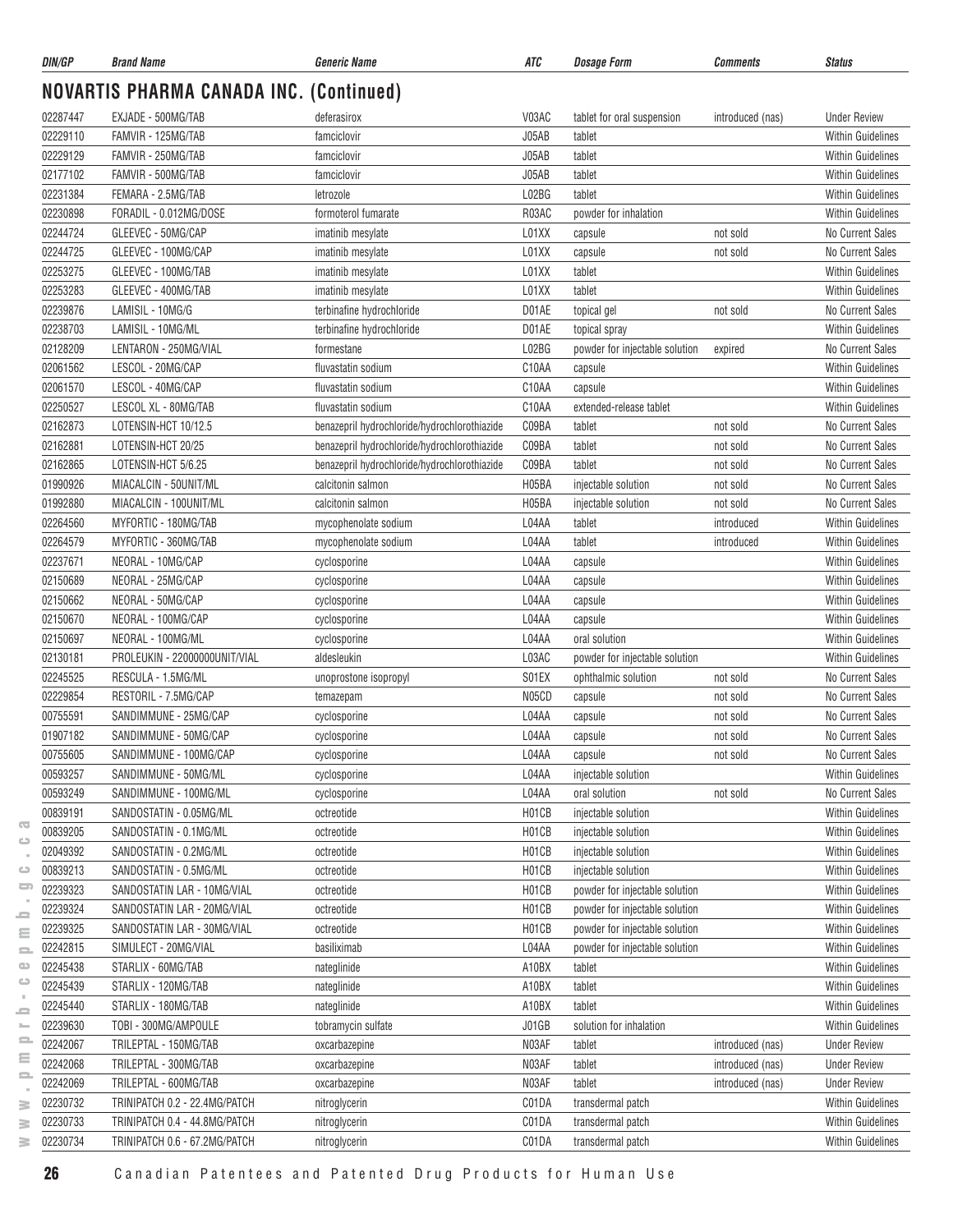| DIN/GP   | <b>Brand Name</b>                              | Generic Name              | ATC   | <b>Dosage Form</b>             | <i><b>Comments</b></i> | <b>Status</b>            |  |  |  |
|----------|------------------------------------------------|---------------------------|-------|--------------------------------|------------------------|--------------------------|--|--|--|
|          | <b>NOVARTIS PHARMA CANADA INC. (Continued)</b> |                           |       |                                |                        |                          |  |  |  |
| 02242367 | VISUDYNE - 15MG/VIAL                           | verteporfin               | L01XX | powder for injectable solution |                        | <b>Within Guidelines</b> |  |  |  |
| 02204444 | VIVELLE 100 - 8.66MG/PATCH                     | estradiol 176             | G03CA | transdermal patch              | not sold               | No Current Sales         |  |  |  |
| 02243488 | VIVELLE 25 - 2.16MG/PATCH                      | estradiol 17 <sub>B</sub> | G03CA | transdermal patch              | not sold               | No Current Sales         |  |  |  |
| 02204401 | VIVELLE 37.5 - 3.28MG/PATCH                    | estradiol 17 <sub>B</sub> | G03CA | transdermal patch              | not sold               | No Current Sales         |  |  |  |
| 02204428 | VIVELLE 50 - 4.33MG/PATCH                      | estradiol 17 <sub>B</sub> | G03CA | transdermal patch              | not sold               | No Current Sales         |  |  |  |
| 02204436 | VIVELLE 75 - 6.56MG/PATCH                      | estradiol 17 <sub>B</sub> | G03CA | transdermal patch              | not sold               | No Current Sales         |  |  |  |
| 01940414 | VOLTAREN OPHTHA - 1MG/ML                       | diclofenac sodium         | S01BC | ophthalmic drops               |                        | <b>Within Guidelines</b> |  |  |  |
| 02260565 | XOLAIR - 150MG/VIAL                            | omalizumab                | R03DX | powder for injectable solution |                        | <b>Within Guidelines</b> |  |  |  |
| 02245566 | ZELNORM - 6MG/TAB                              | tegaserod maleate         | A03AE | powder for injectable solution |                        | <b>Within Guidelines</b> |  |  |  |
| 02242725 | ZOMETA - 4MG/VIAL                              | zoledronic acid           | M05BA | powder for injectable solution | not sold               | No Current Sales         |  |  |  |
| 02248296 | ZOMETA - 4MG/VIAL                              | zoledronic acid           | M05BA | injectable solution            |                        | <b>Within Guidelines</b> |  |  |  |
|          |                                                |                           |       |                                |                        |                          |  |  |  |
|          | NOVO NORDISK CANADA INC.                       |                           |       |                                |                        |                          |  |  |  |

| 02239924 | GLUCONORM - 0.5MG/TAB                      | repaglinide                                           | A10BX | tablet                         |                  | <b>Within Guidelines</b>                                                       |
|----------|--------------------------------------------|-------------------------------------------------------|-------|--------------------------------|------------------|--------------------------------------------------------------------------------|
| 02239925 | GLUCONORM - 1MG/TAB                        | repaglinide                                           | A10BX | tablet                         |                  | <b>Within Guidelines</b>                                                       |
| 02239926 | GLUCONORM - 2MG/TAB                        | repaglinide                                           | A10BX | tablet                         |                  | <b>Within Guidelines</b>                                                       |
| 02271850 | LEVEMIR FLEXPEN - 100UNIT/ML               | insulin detemir                                       | A10AE | injectable solution            | not sold         | <b>No Current Sales</b>                                                        |
| 02271869 | LEVEMIR INNOLET - 100UNIT/ML               | insulin detemir                                       | A10AE | injectable solution            | not sold         | <b>No Current Sales</b>                                                        |
| 02271842 | LEVEMIR PENFILL - 100UNIT/ML               | insulin detemir                                       | A10AE | injectable solution            | introduced (nas) | Subj. Investigation                                                            |
| 02056682 | LOGIPARIN - 10000UNIT/ML                   | tinzaparin sodium                                     | B01AB | injectable suspension          | not sold         | No Current Sales                                                               |
| 02056690 | LOGIPARIN - 11700UNIT/ML                   | tinzaparin sodium                                     | B01AB | injectable suspension          | not sold         | No Current Sales                                                               |
| 02239659 | NIASTASE - 1.2MG/VIAL                      | eptacog alfa (activated)                              | B02BD | powder for injectable solution |                  | <b>Within Guidelines</b>                                                       |
| 02239660 | NIASTASE - 2.4MG/VIAL                      | eptacog alfa (activated)                              | B02BD | powder for injectable solution |                  | <b>Within Guidelines</b>                                                       |
| 02239661 | NIASTASE - 4.8MG/VIAL                      | eptacog alfa (activated)                              | B02BD | powder for injectable solution |                  | <b>Within Guidelines</b>                                                       |
| 02024292 | NOVOLIN GE 10/90 - 100UNIT/ML              | insulin (regular/isophane) human biosynthetic         | A10AD | injectable suspension          |                  | <b>Within Guidelines</b>                                                       |
| 02245179 | NOVOLIN GE 10/90 INNOLET - 100UNIT/ML      | insulin (isophane) human biosynthetic                 | A10AC | injectable suspension          | not sold         | No Current Sales                                                               |
| 02024306 | NOVOLIN GE 20/80 - 100UNIT/ML              | insulin (regular/isophane) human biosynthetic         | A10AD | injectable suspension          |                  | <b>Within Guidelines</b>                                                       |
| 02245180 | NOVOLIN GE 20/80 INNOLET - 100UNIT/ML      | insulin (isophane) human biosynthetic                 | A10AC | injectable suspension          | not sold         | No Current Sales                                                               |
| 02024217 | NOVOLIN GE 30/70 - 100UNIT/ML              | insulin (regular/isophane) human biosynthetic         | A10AD | injectable suspension          |                  | <b>Within Guidelines</b>                                                       |
| 02025248 | NOVOLIN GE 30/70 - 100UNIT/ML              | insulin (regular/isophane) human biosynthetic         | A10AD | injectable suspension          |                  | <b>Within Guidelines</b>                                                       |
| 02245181 | NOVOLIN GE 30/70 INNOLET - 100UNIT/ML      | insulin (isophane) human biosynthetic                 | A10AC | injectable suspension          | not sold         | No Current Sales                                                               |
| 02024314 | NOVOLIN GE 40/60 - 100UNIT/ML              | insulin (regular/isophane) human biosynthetic         | A10AD | injectable suspension          |                  | <b>Within Guidelines</b>                                                       |
| 02245182 | NOVOLIN GE 40/60 INNOLET - 100UNIT/ML      | insulin (isophane) human biosynthetic                 | A10AC | injectable suspension          | not sold         | No Current Sales                                                               |
| 02024322 | NOVOLIN GE 50/50 - 100UNIT/ML              | insulin (regular/isophane) human biosynthetic         | A10AD | injectable suspension          |                  | <b>Within Guidelines</b>                                                       |
| 02245183 | NOVOLIN GE 50/50 INNOLET - 100UNIT/ML      | insulin (isophane) human biosynthetic                 | A10AC | injectable suspension          | not sold         | No Current Sales                                                               |
| 02024241 | NOVOLIN GE LENTE - 100UNIT/ML              | insulin (lente) human biosynthetic                    | A10AC | injectable suspension          | not sold         | <b>No Current Sales</b>                                                        |
| 02024225 | NOVOLIN GE NPH - 100UNIT/ML                | insulin (isophane) human biosynthetic                 | A10AC | injectable suspension          |                  | <b>Within Guidelines</b><br>$\overline{\mathbb{C}}$                            |
| 02024268 | NOVOLIN GE NPH - 100UNIT/ML                | insulin (isophane) human biosynthetic                 | A10AC | injectable suspension          |                  | $\qquad \qquad \qquad \qquad \qquad \qquad \qquad$<br><b>Within Guidelines</b> |
| 02245177 | NOVOLIN GE NPH INNOLET - 100UNIT/ML        | insulin (isophane) human biosynthetic                 | A10AC | injectable suspension          | not sold         | <b>No Current Sales</b><br>$\bigcirc$                                          |
| 02024233 | NOVOLIN GE TORONTO - 100UNIT/ML            | insulin (regular) human biosynthetic                  | A10AB | injectable suspension          |                  | <b>Within Guidelines</b><br>$\sum$                                             |
| 02024284 | NOVOLIN GE TORONTO - 100UNIT/ML            | insulin (regular) human biosynthetic                  | A10AB | injectable suspension          |                  | <b>Within Guidelines</b>                                                       |
| 02245178 | NOVOLIN GE TORONTO INNOLET -<br>100UNIT/ML | insulin (isophane) human biosynthetic                 | A10AB | injectable suspension          | not sold         | ᆖ<br>No Current Sales<br>$\equiv$                                              |
| 02024276 | NOVOLIN GE ULTRALENTE - 100UNIT/ML         | insulin (ultralente) human biosynthetic               | A10AE | injectable suspension          | not sold         | $\qquad \qquad \qquad \Box$<br>No Current Sales                                |
| 01988700 | NOVOLINSET 30/70 - 100UNIT/ML              | insulin (regular/isophane) human semi-synthetic A10AD |       | injectable suspension          | not sold         | $\bigcirc$<br>No Current Sales<br>$\bigcirc$                                   |
| 02024411 | NOVOLINSET GE 10/90 - 100UNIT/ML           | insulin (regular/isophane) human biosynthetic         | A10AD | injectable suspension          | not sold         | No Current Sales<br>$\bar{\alpha}$                                             |
| 02024438 | NOVOLINSET GE 20/80 - 100UNIT/ML           | insulin (regular/isophane) human biosynthetic         | A10AD | injectable suspension          | not sold         | -<br>No Current Sales                                                          |
| 02024446 | NOVOLINSET GE 30/70 - 100UNIT/ML           | insulin (regular/isophane) human biosynthetic         | A10AD | injectable suspension          | not sold         | No Current Sales<br>$\equiv$                                                   |
| 02024454 | NOVOLINSET GE 40/60 - 100UNIT/ML           | insulin (regular/isophane) human biosynthetic         | A10AD | injectable suspension          | not sold         | No Current Sales<br>Ξ                                                          |
| 02025264 | NOVOLINSET GE 50/50 - 100UNIT/ML           | insulin (regular/isophane) human biosynthetic         | A10AD | injectable suspension          | not sold         | No Current Sales<br>$\equiv$                                                   |
| 02024403 | NOVOLINSET GE NPH - 100UNIT/ML             | insulin (isophane) human biosynthetic                 | A10AC | injectable suspension          | not sold         | No Current Sales<br>×                                                          |
| 02025256 | NOVOLINSET GE TORONTO - 100UNIT/ML         | insulin (regular) human biosynthetic                  | A10AB | injectable suspension          | not sold         | $\geq$<br>No Current Sales                                                     |
| 01986090 | NOVOLINSET NPH - 100UNIT/ML                | insulin (isophane) human semi-synthetic               | A10AC | injectable suspension          | not sold         | $\geq$<br>No Current Sales<br>$\geq$                                           |
|          |                                            |                                                       |       |                                |                  |                                                                                |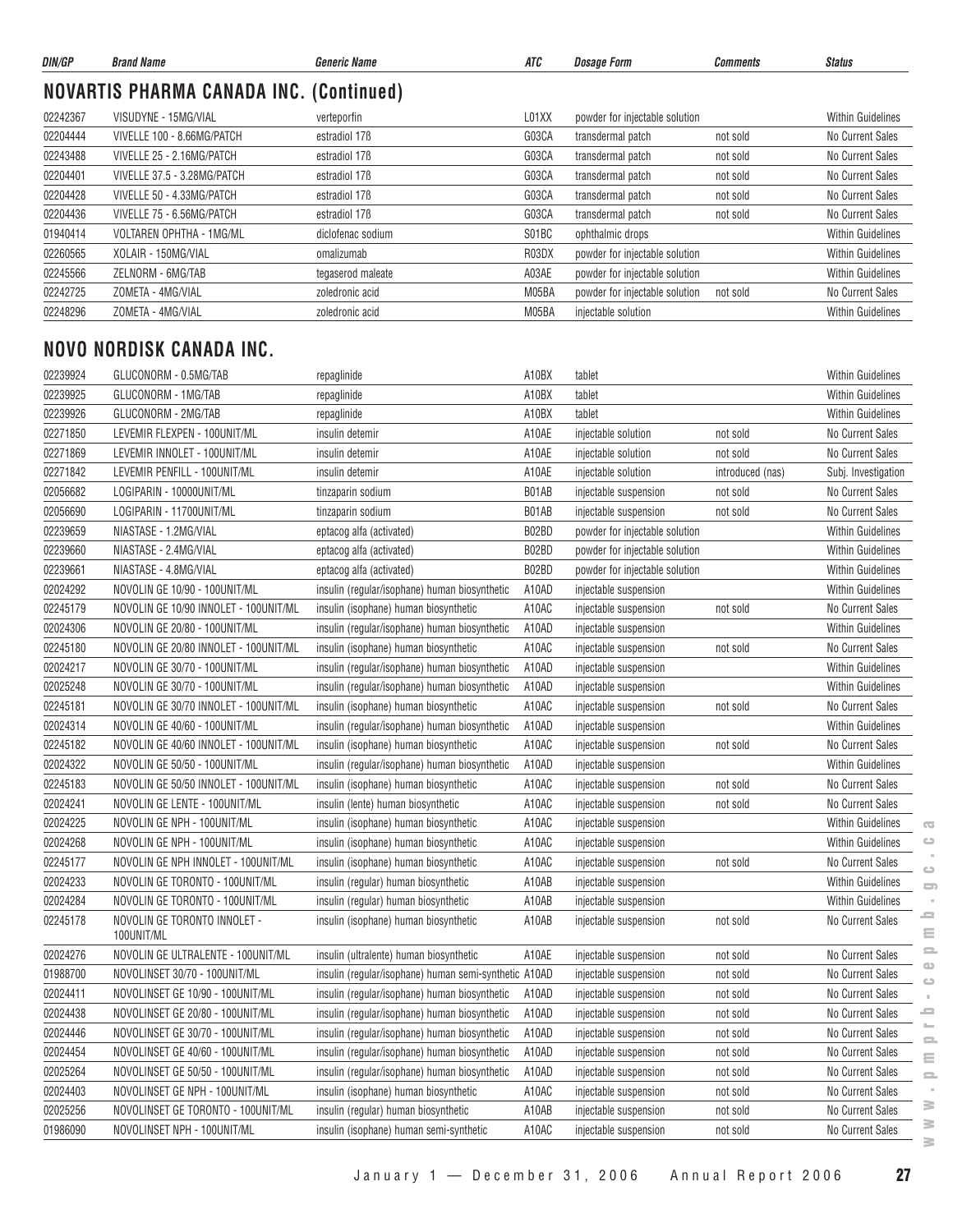| DIN/GP               | <b>Brand Name</b>                            | <b>Generic Name</b>                     | ATC                         | <b>Dosage Form</b>                       | <b>Comments</b>  | <b>Status</b>                                        |
|----------------------|----------------------------------------------|-----------------------------------------|-----------------------------|------------------------------------------|------------------|------------------------------------------------------|
|                      | NOVO NORDISK CANADA INC. (Continued)         |                                         |                             |                                          |                  |                                                      |
| 01927477             | NOVOLINSET TORONTO - 100UNIT/ML              | insulin (regular) human semi-synthetic  | A10AB                       | injectable suspension                    | not sold         | No Current Sales                                     |
| 02265443             | NOVOMIX 30 FLEXPEN - 100UNIT/ML              | insulin aspart/insulin aspart protamine | A10AB                       | injectable suspension                    | not sold         | No Current Sales                                     |
| 02265435             | NOVOMIX 30 PENFILL - 100UNIT/ML              | insulin aspart/insulin aspart protamine | A10AB                       | injectable suspension                    | not sold         | No Current Sales                                     |
| 02244353             | NOVORAPID - 100UNIT/ML                       | insulin aspart                          | A10AB                       | injectable solution                      |                  | <b>Within Guidelines</b>                             |
| 02245397             | NOVORAPID - 100UNIT/ML                       | insulin aspart                          | A10AB                       | injectable solution                      |                  | <b>Within Guidelines</b>                             |
|                      | <b>ORGANON CANADA LTD. (AKZO)</b>            |                                         |                             |                                          |                  |                                                      |
| 00782327             | ANDRIOL - 40MG/CAP                           | testosterone undecanoate                | G03BA                       | capsule                                  | introduced       | <b>Under Review</b>                                  |
| 02253186             | NUVARING                                     | etonogestrel/ethinyl estradiol          | G03F                        | vaginal ring                             |                  | VCU                                                  |
| 02245641             | ORGALUTRAN - 250MCG/SYRINGE                  | ganirelix acetate                       | H01CC                       | injectable solution                      |                  | Subj. Investigation                                  |
| 02231655             | PUREGON - 50UNIT/AMPOULE                     | follitropin beta                        | G03GA                       | powder for injectable solution           | not sold         | No Current Sales                                     |
| 02231654             | PUREGON - 75UNIT/AMPOULE                     | follitropin beta                        | G03GA                       | powder for injectable solution           | not sold         | No Current Sales                                     |
| 02231656             | PUREGON - 100UNIT/AMPOULE                    | follitropin beta                        | G03GA                       | powder for injectable solution           | not sold         | No Current Sales                                     |
| 02231657             | PUREGON - 150UNIT/AMPOULE                    | follitropin beta                        | G03GA                       | powder for injectable solution           | not sold         | No Current Sales                                     |
| 02248542             | REMERON RD - 15MG/TAB                        | mirtazapine                             | N06AX                       | orally disintegrating tablet             |                  | <b>Within Guidelines</b>                             |
| 02248543             | REMERON RD - 30MG/TAB                        | mirtazapine                             | N06AX                       | orally disintegrating tablet             |                  | <b>Within Guidelines</b>                             |
| 02248544             | REMERON RD - 45MG/TAB                        | mirtazapine                             | N06AX                       | orally disintegrating tablet             |                  | <b>Within Guidelines</b>                             |
| 02108208             | ZEMURON - 10MG/ML                            | rocuronium bromide                      | M03AC                       | injectable solution                      |                  | <b>Within Guidelines</b>                             |
|                      | ORYX PHARMACEUTICALS INC.                    |                                         | C10BA                       |                                          |                  |                                                      |
| 02270447             | <b>ADVICOR 1000/20</b>                       | niacin/lovastatin                       |                             | tablet                                   | introduced       | <b>Within Guidelines</b>                             |
| 02270439<br>02246533 | ADVICOR 500/20<br>ANGIOMAX - 250MG/VIAL      | niacin/lovastatin<br>bivalirudin        | C <sub>10</sub> BA<br>B01AE | tablet                                   | introduced       | <b>Within Guidelines</b><br><b>Within Guidelines</b> |
|                      | CUBICIN - 500MG/VIAL                         |                                         | J01XX                       | powder for injectable solution           |                  |                                                      |
| 02262347             | NIASPAN - 500MG/TAB                          | daptomycin                              | C10AD                       | powder for injectable solution           | introduced (nas) | <b>Under Review</b><br><b>Within Guidelines</b>      |
|                      | NIASPAN - 750MG/TAB                          | niacin                                  | C10AD                       | tablet<br>tablet                         | introduced       | <b>Within Guidelines</b>                             |
| 02262355<br>02262339 |                                              | niacin                                  |                             |                                          | introduced       | <b>Within Guidelines</b>                             |
| 02162687             | NIASPAN - 1000MG/TAB<br>RHINALAR - 0.25MG/ML | niacin<br>flunisolide                   | C10AD<br>R01AD              | tablet<br>nasal aerosol                  | introduced       | <b>Within Guidelines</b>                             |
|                      |                                              |                                         |                             |                                          |                  |                                                      |
|                      | <b>PALADIN LABS INC.</b>                     |                                         |                             |                                          |                  |                                                      |
| 02239653             | ANDRODERM - 12.2MG/PATCH                     | testosterone                            | G03BA                       | transdermal patch                        |                  | <b>Within Guidelines</b>                             |
| 02245972             | ANDRODERM - 24.3MG/PATCH                     | testosterone                            | G03BA                       | transdermal patch                        |                  | <b>Within Guidelines</b>                             |
| 02241150             | DEPOCYT - 10MG/ML                            | cytarabine, liposomal                   | LO1BC                       | injectable suspension                    | not sold         | No Current Sales                                     |
| 02238592             | MUSE - 0.125MG/SUP                           | alprostadil                             | G04BE                       | intraurethral micro-suppository not sold |                  | No Current Sales                                     |
| 02238593             | MUSE - 0.25MG/SUP                            | alprostadil                             | G04BE                       | intraurethral micro-suppository          |                  | <b>Within Guidelines</b>                             |
| 02238594             | MUSE - 0.5MG/SUP                             | alprostadil                             | G04BE                       | intraurethral micro-suppository          |                  | <b>Within Guidelines</b>                             |
| 02238595             | MUSE - 1MG/SUP                               | alprostadil                             | G04BE                       | intraurethral micro-suppository          |                  | <b>Within Guidelines</b>                             |
| 02254735             | OXYTROL - 36MG/PATCH                         | oxybutynin                              | G04BD                       | transdermal patch                        |                  | <b>Within Guidelines</b>                             |
| 02068036             | SABRIL - 500MG/POUCH                         | vigabatrin                              | N03AG                       | powder for oral solution                 |                  | <b>Within Guidelines</b>                             |
| 02065819             | SABRIL - 500MG/TAB                           | vigabatrin                              | N03AG                       | tablet                                   |                  | <b>Within Guidelines</b>                             |
| 02240000             | TRELSTAR - 3.75MG/VIAL                       | triptorelin pamoate                     | L02AE                       | microgranules for injectable             | introduced (nas) | Within Guidelines                                    |

02268205 TWINJECT - 0.15MG/DOSE epinephrine epinephrine C01CA injectable solution COTCA injectable solution 02247310 TWINJECT - 0.3MG/DOSE external epinephrine epinephrine C01CA injectable solution C01CA intervention Within Guidelines 02278383 VANTAS - 50MG/IMP histrelin acetate histrelin acetate https://within Guidelines

02240602 BUSULFEX - 60MG/AMPOULE busulfan busulfan L01AB injectable solution Cuidelines Within Guidelines

suspen

suspen

 $\overline{\infty}$  $\circlearrowright$ 

**PDL BIOPHARMA INC.**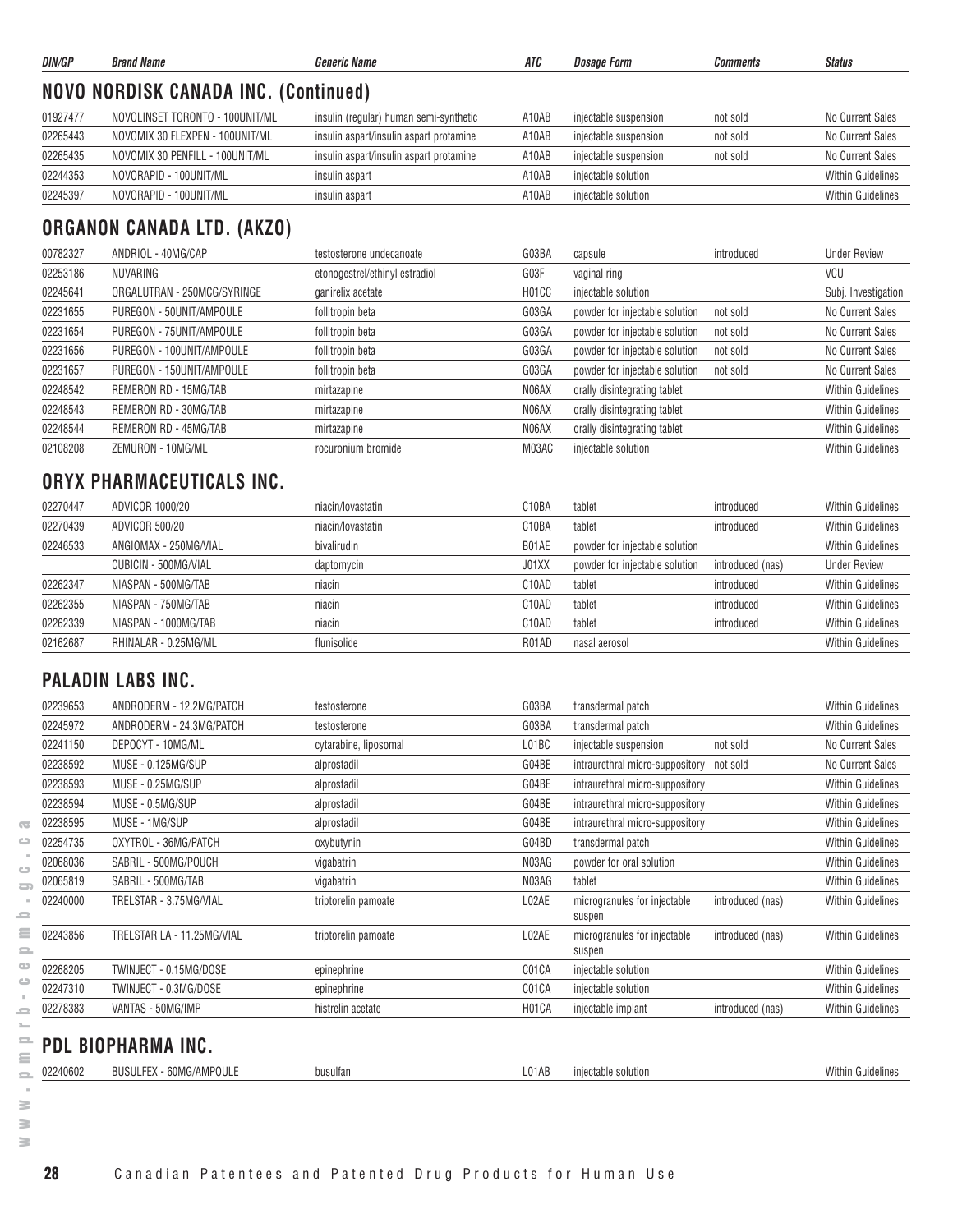| DIN/GP   | <b>Brand Name</b>             | <b>Generic Name</b>                         | ATC                | <b>Dosage Form</b>             | <b>Comments</b> | <b>Status</b>            |
|----------|-------------------------------|---------------------------------------------|--------------------|--------------------------------|-----------------|--------------------------|
|          | PFIZER CANADA INC.            |                                             |                    |                                |                 |                          |
| 01947664 | ACCUPRIL - 5MG/TAB            | quinapril hydrochloride                     | C09AA              | tablet                         |                 | <b>Within Guidelines</b> |
| 01947672 | ACCUPRIL - 10MG/TAB           | quinapril hydrochloride                     | C09AA              | tablet                         |                 | <b>Within Guidelines</b> |
| 01947680 | ACCUPRIL - 20MG/TAB           | quinapril hydrochloride                     | C09AA              | tablet                         |                 | <b>Within Guidelines</b> |
| 01947699 | ACCUPRIL - 40MG/TAB           | quinapril hydrochloride                     | C09AA              | tablet                         |                 | <b>Within Guidelines</b> |
| 02237367 | ACCURETIC 10/12.5             | quinapril hydrochloride/hydrochlorothiazide | C09BA              | tablet                         |                 | <b>Within Guidelines</b> |
| 02237368 | ACCURETIC 20/12.5             | quinapril hydrochloride/hydrochlorothiazide | C09BA              | tablet                         |                 | <b>Within Guidelines</b> |
| 02237369 | ACCURETIC 20/25               | quinapril hydrochloride/hydrochlorothiazide | C09BA              | tablet                         |                 | <b>Within Guidelines</b> |
| 02071002 | ADRIAMYCIN PFS - 2MG/ML       | doxorubicin hydrochloride                   | L01DB              | injectable solution            |                 | Subj. Investigation      |
| 02065657 | ADRIAMYCIN RDF - 10MG/VIAL    | doxorubicin hydrochloride                   | L01DB              | powder for injectable solution | expired         | <b>No Current Sales</b>  |
| 00698040 | ADRIAMYCIN RDF - 20MG/VIAL    | doxorubicin hydrochloride                   | L01DB              | powder for injectable solution | expired         | No Current Sales         |
| 02069555 | ADRIAMYCIN RDF - 50MG/VIAL    | doxorubicin hydrochloride                   | L01DB              | powder for injectable solution | expired         | No Current Sales         |
| 02069563 | ADRIAMYCIN RDF - 150MG/VIAL   | doxorubicin hydrochloride                   | L01DB              | powder for injectable solution | expired         | No Current Sales         |
| 02205971 | AMBIEN - 5MG/TAB              | zolpidem tartrate                           | N05CF              | tablet                         | not sold        | No Current Sales         |
| 02205998 | AMBIEN - 10MG/TAB             | zolpidem tartrate                           | N05CF              | tablet                         | not sold        | No Current Sales         |
| 02232043 | ARICEPT - 5MG/TAB             | donepezil hydrochloride                     | N06DA              | tablet                         |                 | <b>Within Guidelines</b> |
| 02232044 | ARICEPT - 10MG/TAB            | donepezil hydrochloride                     | N06DA              | tablet                         |                 | <b>Within Guidelines</b> |
| 02269457 | ARICEPT RDT - 5MG/TAB         | donepezil hydrochloride                     | N06DA              | rapidly disintegrating tablet  | introduced      | Within Guidelines        |
| 02269465 | ARICEPT RDT - 10MG/TAB        | donepezil hydrochloride                     | N06DA              | rapidly disintegrating tablet  | introduced      | <b>Within Guidelines</b> |
| 02242705 | AROMASIN - 25MG/TAB           | exemestane                                  | L02BG              | tablet                         |                 | <b>Within Guidelines</b> |
| 01917056 | ARTHROTEC 0.2/50              | misoprostol/diclofenac sodium               | M01AB              | tablet                         |                 | <b>Within Guidelines</b> |
| 02229837 | ARTHROTEC 0.2/75              | misoprostol/diclofenac sodium               | M01AB              | tablet                         |                 | <b>Within Guidelines</b> |
| 02246621 | BEXTRA - 10MG/TAB             | valdecoxib                                  | M01AH              | tablet                         | not sold        | No Current Sales         |
| 02246622 | BEXTRA - 20MG/TAB             | valdecoxib                                  | M01AH              | tablet                         | not sold        | No Current Sales         |
| 02246623 | BEXTRA - 40MG/TAB             | valdecoxib                                  | M01AH              | tablet                         | not sold        | No Current Sales         |
| 02273284 | CADUET 10/10                  | amlodipine besylate/atorvastatin calcium    | C10AA              | tablet                         | introduced      | <b>Within Guidelines</b> |
| 02273292 | CADUET 10/20                  | amlodipine besylate/atorvastatin calcium    | C10AA              | tablet                         | introduced      | <b>Within Guidelines</b> |
| 02273306 | CADUET 10/40                  | amlodipine besylate/atorvastatin calcium    | C10AA              | tablet                         | introduced      | <b>Within Guidelines</b> |
| 02273314 | CADUET 10/80                  | amlodipine besylate/atorvastatin calcium    | C10AA              | tablet                         | introduced      | Within Guidelines        |
| 02273233 | CADUET 5/10                   | amlodipine besylate/atorvastatin calcium    | C10AA              | tablet                         | introduced      | Within Guidelines        |
| 02273241 | CADUET 5/20                   | amlodipine besylate/atorvastatin calcium    | C10AA              | tablet                         | introduced      | <b>Within Guidelines</b> |
| 02273268 | CADUET 5/40                   | amlodipine besylate/atorvastatin calcium    | C10AA              | tablet                         | introduced      | <b>Within Guidelines</b> |
| 02273276 | CADUET 5/80                   | amlodipine besylate/atorvastatin calcium    | C10AA              | tablet                         | introduced      | <b>Within Guidelines</b> |
| 02231622 | CAMPTOSAR - 20MG/ML           | irinotecan hydrochloride                    | L01XX              | injectable solution            |                 | <b>Within Guidelines</b> |
| 02239941 | CELEBREX - 100MG/CAP          | celecoxib                                   | M01AH              | capsule                        |                 | <b>Within Guidelines</b> |
| 02239942 | CELEBREX - 200MG/CAP          | celecoxib                                   | M01AH              | capsule                        |                 | <b>Within Guidelines</b> |
| 02247690 | CELEBREX - 400MG/CAP          | celecoxib                                   | M01AH              | capsule                        | not sold        | No Current Sales         |
|          | CERICLAMINE - 100MG/CAP       | cericlamine                                 | N06AB              | capsule                        | not sold        | No Current Sales         |
|          | CERICLAMINE - 150MG/CAP       | cericlamine                                 | N06AB              | capsule                        | not sold        | No Current Sales         |
| 02231676 | CHRONOVERA - 180MG/TAB        | verapamil hydrochloride                     | C08DA              | extended-release tablet        | not sold        | No Current Sales         |
| 02231677 | CHRONOVERA - 240MG/TAB        | verapamil hydrochloride                     | C08DA              | extended-release tablet        | not sold        | No Current Sales         |
|          | COGNEX - 10MG/CAP             | tacrine hydrochloride                       | N06DA              | capsule                        | not sold        | No Current Sales         |
|          | COGNEX - 20MG/CAP             | tacrine hydrochloride                       | N06DA              | capsule                        | not sold        | No Current Sales         |
|          | COGNEX - 30MG/CAP             | tacrine hydrochloride                       | N06DA              | capsule                        | not sold        | No Current Sales         |
|          | COGNEX - 40MG/CAP             | tacrine hydrochloride                       | N06DA              | capsule                        | not sold        | No Current Sales         |
| 02132680 | COLESTID - 1000MG/TAB         | colestipol hydrochloride                    | C10AC              | tablet                         |                 | <b>Within Guidelines</b> |
| 02132699 | COLESTID ORANGE - 7500MG/DOSE | colestipol hydrochloride                    | C10AC              | oral granules                  |                 | Within Guidelines        |
| 00030910 | CORTEF - 10MG/TAB             | hydrocortisone                              | H <sub>02</sub> AB | tablet                         |                 | Witin Guidelines         |
| 00030929 | CORTEF - 20MG/TAB             | hydrocortisone                              | H <sub>02</sub> AB | tablet                         |                 | <b>Within Guidelines</b> |
| 01934325 | DEPO-MEDROL - 20MG/ML         | methylprednisolone acetate                  | H <sub>02</sub> AB | injectable suspension          |                 | <b>Within Guidelines</b> |
| 00030759 | DEPO-MEDROL - 40MG/ML         | methylprednisolone acetate                  | H <sub>02</sub> AB | injectable suspension          |                 | <b>Within Guidelines</b> |
| 01934333 | DEPO-MEDROL - 40MG/ML         | methylprednisolone acetate                  | H <sub>02</sub> AB | injectable suspension          |                 | <b>Within Guidelines</b> |
| 00030767 | DEPO-MEDROL - 80MG/ML         | methylprednisolone acetate                  | H <sub>02</sub> AB | injectable suspension          |                 | Within Guidelines        |
| 01934341 | DEPO-MEDROL - 80MG/ML         | methylprednisolone acetate                  | H <sub>02</sub> AB | injectable suspension          |                 | Within Guidelines        |
|          |                               |                                             |                    |                                |                 |                          |

 $\overline{\mathbb{C}}$  $\circ$  $\sim$  $\circ$  $\qquad \qquad \qquad \qquad \qquad$  $\sim$  $\equiv$  $\equiv$  $\equiv$  $\circledcirc$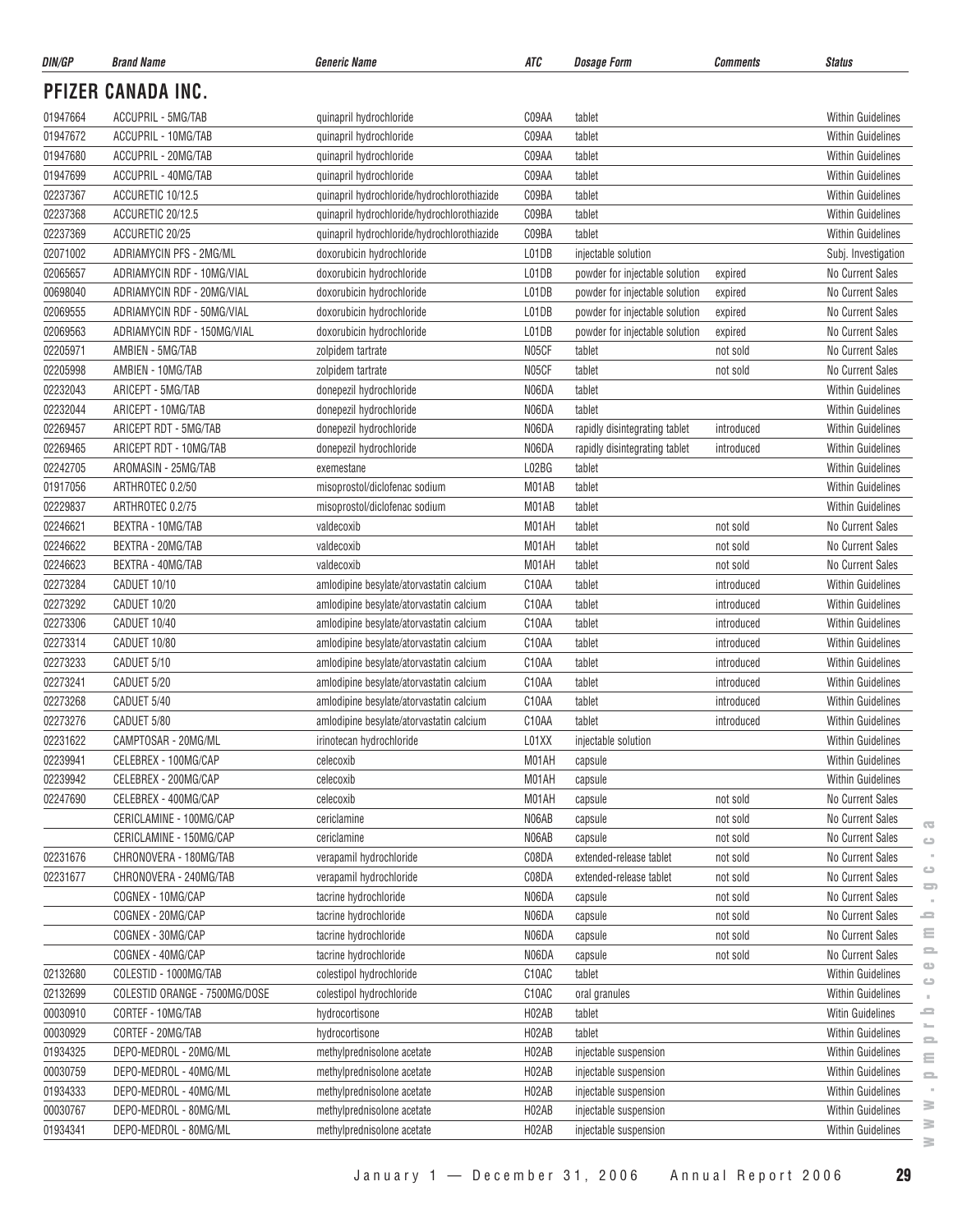| DIN/GP   | <b>Brand Name</b>                     | <b>Generic Name</b>                                          | ATC   | <b>Dosage Form</b>             | <b>Comments</b>  | <b>Status</b>            |
|----------|---------------------------------------|--------------------------------------------------------------|-------|--------------------------------|------------------|--------------------------|
|          | <b>PFIZER CANADA INC. (Continued)</b> |                                                              |       |                                |                  |                          |
| 00260428 | DEPO-MEDROL 40/10                     | methylprednisolone acetate/<br>lidocaine hydrochloride       | H02BX | injectable suspension          |                  | <b>Within Guidelines</b> |
| 02239064 | DETROL - 1MG/TAB                      | tolterodine tartrate                                         | G04BD | tablet                         |                  | <b>Within Guidelines</b> |
| 02239065 | DETROL - 2MG/TAB                      | tolterodine tartrate                                         | G04BD | tablet                         |                  | <b>Within Guidelines</b> |
| 02244612 | DETROL LA - 2MG/CAP                   | tolterodine tartrate                                         | G04BD | extended-release capsule       |                  | <b>Within Guidelines</b> |
| 02244613 | DETROL LA - 4MG/CAP                   | tolterodine tartrate                                         | G04BD | extended-release capsule       |                  | <b>Within Guidelines</b> |
| 00891835 | DIFLUCAN - 2MG/ML                     | fluconazole                                                  | J02AC | injectable solution            |                  | <b>Within Guidelines</b> |
| 02168898 | ESTRING - 2MG/RING                    | estradiol                                                    | G03CA | vaginal ring                   |                  | <b>Within Guidelines</b> |
| 02230443 | GLUCOTROL XL - 5MG/TAB                | glipizide                                                    | A10BB | extended-release tablet        | not sold         | No Current Sales         |
| 02230444 | GLUCOTROL XL - 10MG/TAB               | glipizide                                                    | A10BB | extended-release tablet        | not sold         | No Current Sales         |
| 02239474 | GLYSET - 25MG/TAB                     | miglitol                                                     | A10BF | tablet                         | not sold         | No Current Sales         |
| 02239475 | GLYSET - 50MG/TAB                     | miglitol                                                     | A10BF | tablet                         | not sold         | No Current Sales         |
| 02239476 | GLYSET - 100MG/TAB                    | miglitol                                                     | A10BF | tablet                         | not sold         | No Current Sales         |
| 02166100 | IDAMYCIN - 5MG/CAP                    | idarubicin hydrochloride                                     | L01DB | capsule                        | not sold         | No Current Sales         |
| 02166119 | IDAMYCIN - 10MG/CAP                   | idarubicin hydrochloride                                     | L01DB | capsule                        | not sold         | No Current Sales         |
| 02166127 | IDAMYCIN - 25MG/CAP                   | idarubicin hydrochloride                                     | L01DB | capsule                        | not sold         | No Current Sales         |
| 02065630 | IDAMYCIN - 5MG/VIAL                   | idarubicin hydrochloride                                     | L01DB | powder for injectable solution |                  | <b>Within Guidelines</b> |
| 02068095 | IDAMYCIN - 10MG/VIAL                  | idarubicin hydrochloride                                     | L01DB | powder for injectable solution |                  | <b>Within Guidelines</b> |
| 02282496 | <b>IDAMYCIN PFS - 1MG/ML</b>          | idarubicin hydrochloride                                     | L01DB | injectable solution            | introduced       | <b>Within Guidelines</b> |
| 02230711 | LIPITOR - 10MG/TAB                    | atorvastatin calcium                                         | C10AA | tablet                         |                  | <b>Within Guidelines</b> |
| 02230713 | LIPITOR - 20MG/TAB                    | atorvastatin calcium                                         | C10AA | tablet                         |                  | <b>Within Guidelines</b> |
| 02230714 | LIPITOR - 40MG/TAB                    | atorvastatin calcium                                         | C10AA | tablet                         |                  | <b>Within Guidelines</b> |
| 02243097 | LIPITOR - 80MG/TAB                    | atorvastatin calcium                                         | C10AA | tablet                         |                  | <b>Within Guidelines</b> |
| 02268418 | LYRICA - 25MG/CAP                     | pregabalin                                                   | N03AX | capsule                        |                  | <b>Within Guidelines</b> |
| 02268426 | LYRICA - 50MG/CAP                     | pregabalin                                                   | N03AX | capsule                        |                  | <b>Within Guidelines</b> |
| 02268434 | LYRICA - 75MG/CAP                     | pregabalin                                                   | N03AX | capsule                        |                  | <b>Within Guidelines</b> |
| 02268442 | LYRICA - 100MG/CAP                    | pregabalin                                                   | N03AX | capsule                        | not sold         | <b>No Current Sales</b>  |
| 02268450 | LYRICA - 150MG/CAP                    | pregabalin                                                   | N03AX | capsule                        |                  | Subj. Investigation      |
| 02268469 | LYRICA - 200MG/CAP                    | pregabalin                                                   | N03AX | capsule                        | not sold         | No Current Sales         |
| 02268477 | LYRICA - 225MG/CAP                    | pregabalin                                                   | N03AX | capsule                        | not sold         | No Current Sales         |
| 02268485 | LYRICA - 300MG/CAP                    | pregabalin                                                   | N03AX | capsule                        |                  | <b>Within Guidelines</b> |
| 02267225 | MACUGEN - 0.3MG/SYRINGE               | pegaptanib sodium                                            | S01XA | injectable solution            | introduced (nas) | <b>Within Guidelines</b> |
| 00031062 | MEDROL - 2.5MG/G                      | methylprednisolone acetate                                   | D07AA | topical cream                  | not sold         | No Current Sales         |
| 00030988 | MEDROL - 4MG/TAB                      | methylprednisolone                                           | H02AB | tablet                         |                  | Within Guidelines        |
| 00036129 | MEDROL - 16MG/TAB                     | methylprednisolone                                           | H02AB | tablet                         |                  | <b>Within Guidelines</b> |
| 00252395 | MEDROL 2.5/50/100                     | methylprednisolone acetate/                                  | D10AA | topical solution               |                  | <b>Within Guidelines</b> |
|          |                                       | colloidal sulfur/al. chlorhyd                                |       |                                |                  |                          |
| 00194913 | NEO-CORTEF 10/5                       | hydrocortisone acetate/neomycin sulfate                      | D07CA | ointment                       | not sold         | No Current Sales         |
| 00194921 | NEO-CORTEF 15/5                       | hydrocortisone acetate/neomycin sulfate                      | S01CA | ophthalmic ointment            | not sold         | No Current Sales         |
| 00194948 | NEO-CORTEF 15/5                       | hydrocortisone acetate/neomycin sulfate                      | S01CA | ophthalmic suspension          | not sold         | No Current Sales         |
| 00194883 | NEO-CORTEF 5/5                        | hydrocortisone acetate/neomycin sulfate                      | S01CA | ophthalmic ointment            | not sold         | No Current Sales         |
| 00194891 | NEO-CORTEF 5/5                        | hydrocortisone acetate/neomycin sulfate                      | D07CA | ointment                       | not sold         | No Current Sales         |
| 00195057 | NEO-MEDROL 2.5/2.5/50/100             | methylprednisolone/neomycin/<br>colloidal sulfur/al. chlorhy | D10AA | topical solution               |                  | <b>Within Guidelines</b> |
| 00194867 | NEO-MEDROL 2.5/5 - 7.5MG/G            | methylprednisolone acetate/neomycin sulfate                  | D07CA | topical cream                  | not sold         | No Current Sales         |
| 02084260 | NEURONTIN - 100MG/CAP                 | gabapentin                                                   | N03AX | capsule                        |                  | <b>Under Review</b>      |
| 02084279 | NEURONTIN - 300MG/CAP                 | gabapentin                                                   | N03AX | capsule                        |                  | <b>Under Review</b>      |
| 02084287 | NEURONTIN - 400MG/CAP                 | gabapentin                                                   | N03AX | capsule                        |                  | <b>Under Review</b>      |
| 02239717 | NEURONTIN - 600MG/TAB                 | gabapentin                                                   | N03AX | tablet                         |                  | <b>Under Review</b>      |
| 02239718 | NEURONTIN - 800MG/TAB                 | gabapentin                                                   | N03AX | tablet                         |                  | <b>Under Review</b>      |
| 02093138 | NICODERM 14 - 78MG/PATCH              | nicotine                                                     | N07BA | transdermal patch              |                  | Notice of Hearing        |
| 02093146 | NICODERM 21 - 114MG/PATCH             | nicotine                                                     | N07BA | transdermal patch              |                  | Notice of Hearing        |
| 02093111 | NICODERM 7 - 36MG/PATCH               | nicotine                                                     | N07BA | transdermal patch              |                  | Notice of Hearing        |
| 02241742 | NICORETTE INHALER - 10MG/DOSE         | nicotine                                                     | N07BA | cartridge for inhalation       |                  | Within Guidelines        |
|          |                                       |                                                              |       |                                |                  |                          |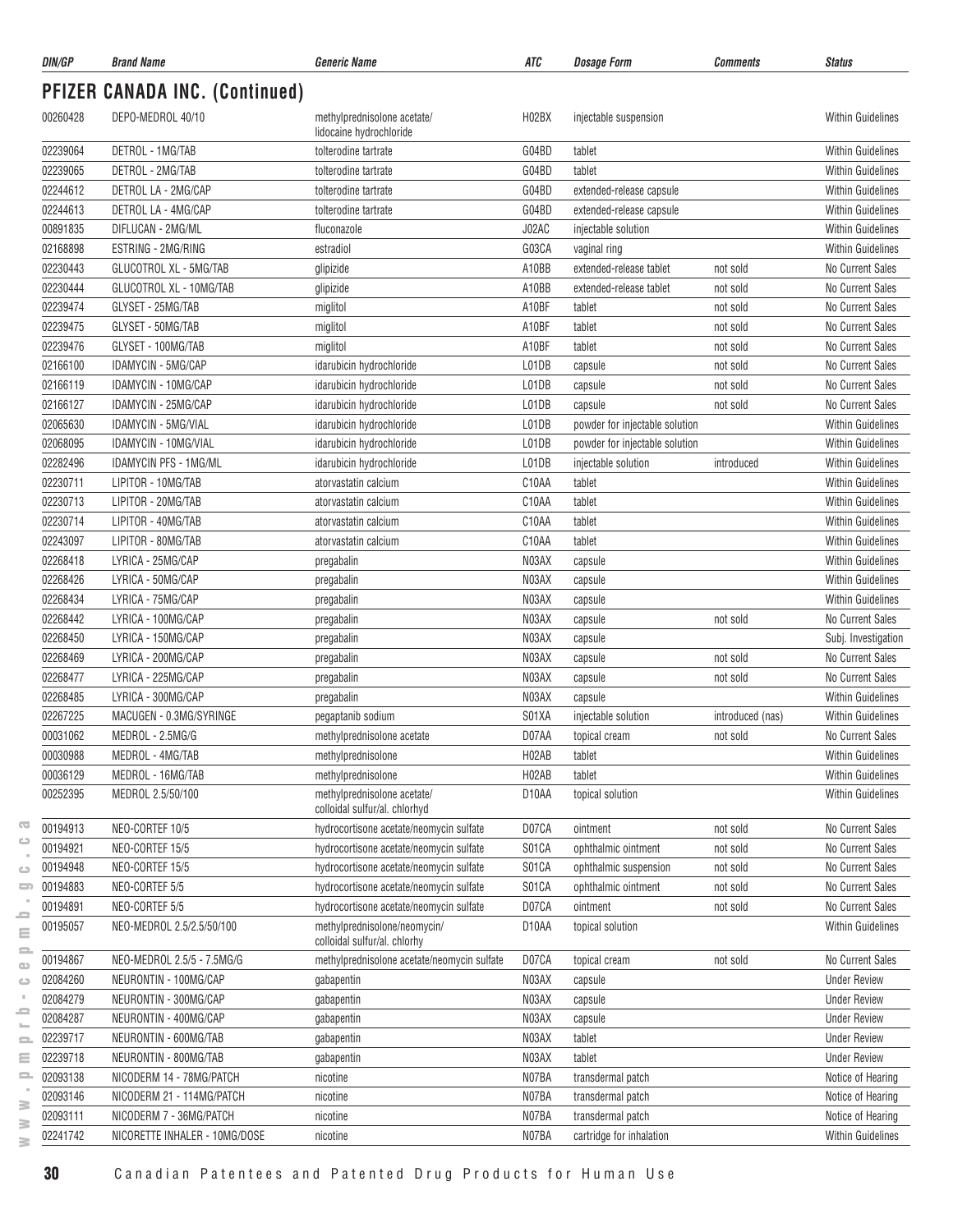| DIN/GP   | <b>Brand Name</b>              | <b>Generic Name</b>                                       | ATC                | <b>Dosage Form</b>             | Comments         | <b>Status</b>                                           |
|----------|--------------------------------|-----------------------------------------------------------|--------------------|--------------------------------|------------------|---------------------------------------------------------|
|          | PFIZER CANADA INC. (Continued) |                                                           |                    |                                |                  |                                                         |
| 00878901 | NORVASC - 2.5MG/TAB            | amlodipine besylate                                       | C08CA              | tablet                         | not sold         | No Current Sales                                        |
| 00878928 | NORVASC - 5MG/TAB              | amlodipine besylate                                       | C08CA              | tablet                         |                  | <b>Within Guidelines</b>                                |
| 00878936 | NORVASC - 10MG/TAB             | amlodipine besylate                                       | C08CA              | tablet                         |                  | <b>Within Guidelines</b>                                |
| 02089793 | OGEN - 0.625MG/TAB             | estropipate                                               | G03CA              | tablet                         |                  | <b>Within Guidelines</b>                                |
| 02089769 | OGEN - 1.25MG/TAB              | estropipate                                               | G03CA              | tablet                         |                  | <b>Within Guidelines</b>                                |
| 02089777 | OGEN - 2.5MG/TAB               | estropipate                                               | G03CA              | tablet                         |                  | <b>Within Guidelines</b>                                |
| 02065703 | PHARMORUBICIN PFS - 2MG/ML     | epirubicin hydrochloride                                  | L01DB              | injectable solution            |                  | <b>Within Guidelines</b>                                |
| 02065746 | PHARMORUBICIN RDF - 10MG/VIAL  | epirubicin hydrochloride                                  | L01DB              | powder for injectable solution | expired          | No Current Sales                                        |
| 00698202 | PHARMORUBICIN RDF - 20MG/VIAL  | epirubicin hydrochloride                                  | L01DB              | powder for injectable solution | expired          | No Current Sales                                        |
| 02069512 | PHARMORUBICIN RDF - 50MG/VIAL  | epirubicin hydrochloride                                  | L01DB              | powder for injectable solution | expired          | No Current Sales                                        |
| 01951882 | PHARMORUBICIN RDF - 150MG/VIAL | epirubicin hydrochloride                                  | L01DB              | powder for injectable solution | expired          | No Current Sales                                        |
| 02246162 | REACTINE ALLERGY & SINUS 5/12  | cetirizine hydrochloride/pseudoephedrine<br>hydrochloride | R01BA              | extended-release tablet        |                  | <b>Within Guidelines</b>                                |
| 02256290 | RELPAX - 20MG/TAB              | eletriptan hydrobromide                                   | N02CC              | tablet                         |                  | Within Guidelines                                       |
| 02256304 | RELPAX - 40MG/TAB              | eletriptan hydrobromide                                   | N02CC              | tablet                         |                  | Within Guidelines                                       |
| 02238348 | RESCRIPTOR - 100MG/TAB         | delavirdine mesylate                                      | J05AG              | tablet                         |                  | <b>Within Guidelines</b>                                |
| 02279401 | REVATIO - 20MG/TAB             | sildenafil citrate                                        | G04BE              | tablet                         | introduced       | <b>Within Guidelines</b>                                |
| 02231095 | REZULIN - 200MG/TAB            | troglitazone                                              | A10BG              | tablet                         | expired          | No Current Sales                                        |
| 02237531 | REZULIN - 300MG/TAB            | troglitazone                                              | A10BG              | tablet                         | expired          | No Current Sales                                        |
| 02231096 | REZULIN - 400MG/TAB            | troglitazone                                              | A10BG              | tablet                         | expired          | No Current Sales                                        |
| 00030600 | SOLU-CORTEF - 100MG/VIAL       | hydrocortisone sodium succinate                           | H02AB              | powder for injectable solution |                  | <b>Within Guidelines</b>                                |
| 00030619 | SOLU-CORTEF - 250MG/VIAL       | hydrocortisone sodium succinate                           | H02AB              | powder for injectable solution |                  | Within Guidelines                                       |
| 00030627 | SOLU-CORTEF - 500MG/VIAL       | hydrocortisone sodium succinate                           | H02AB              | powder for injectable solution |                  | Within Guidelines                                       |
| 00030635 | SOLU-CORTEF - 1000MG/VIAL      | hydrocortisone sodium succinate                           | H02AB              | powder for injectable solution |                  | <b>Within Guidelines</b>                                |
| 02063719 | SOLU-MEDROL - 40MG/VIAL        | methylprednisolone sodium succinate                       | H02AB              | powder for injectable solution |                  | <b>Within Guidelines</b>                                |
| 02230211 | SOLU-MEDROL - 40MG/VIAL        | methylprednisolone sodium succinate                       | H02AB              | powder for injectable solution | not sold         | No Current Sales                                        |
| 00030651 | SOLU-MEDROL - 125MG/VIAL       | methylprednisolone sodium succinate                       | H02AB              | powder for injectable solution | not sold         | No Current Sales                                        |
| 02063727 | SOLU-MEDROL - 125MG/VIAL       | methylprednisolone sodium succinate                       | H02AB              | powder for injectable solution |                  | <b>Within Guidelines</b>                                |
| 02230210 | SOLU-MEDROL - 125MG/VIAL       | methylprednisolone sodium succinate                       | H02AB              | powder for injectable solution | not sold         | No Current Sales                                        |
| 00030678 | SOLU-MEDROL - 500MG/VIAL       | methylprednisolone sodium succinate                       | H02AB              | powder for injectable solution |                  | <b>Within Guidelines</b>                                |
| 02063700 | SOLU-MEDROL - 500MG/VIAL       | methylprednisolone sodium succinate                       | H02AB              | powder for injectable solution |                  | <b>Within Guidelines</b>                                |
| 00036137 | SOLU-MEDROL - 1000MG/VIAL      | methylprednisolone sodium succinate                       | H02AB              | powder for injectable solution |                  | <b>Within Guidelines</b>                                |
| 02063697 | SOLU-MEDROL - 1000MG/VIAL      | methylprednisolone sodium succinate                       | H <sub>02</sub> AB | powder for injectable solution |                  | Within Guidelines                                       |
| 02272199 | SOMAVERT - 10MG/VIAL           | pegvisomant                                               | H <sub>0</sub> 1AX | powder for injectable solution | introduced (nas) | <b>Within Guidelines</b>                                |
| 02272202 | SOMAVERT - 15MG/VIAL           | pegvisomant                                               | H01AX              | powder for injectable solution | introduced (nas) | Within Guidelines                                       |
| 02272210 | SOMAVERT - 20MG/VIAL           | pegvisomant                                               | H01AX              | powder for injectable solution | introduced (nas) | Within Guidelines                                       |
| 02280795 | SUTENT - 12.5MG/CAP            | sunitinib malate                                          | L01XE              | capsule                        | introduced (nas) | Within Guidelines                                       |
| 02280809 | SUTENT - 25MG/CAP              | sunitinib malate                                          | L01XE              | capsule                        | introduced (nas) | $\overline{\mathbf{C}}$<br>Within Guidelines<br>$\circ$ |
| 02280817 | SUTENT - 50MG/CAP              | sunitinib malate                                          | L01XE              | capsule                        | introduced (nas) | <b>Within Guidelines</b>                                |
| 02188783 | SYNAREL                        | nafarelin acetate                                         | H01CA              | nasal solution                 |                  | $\circ$<br><b>Within Guidelines</b>                     |
| 02239191 | TROVAN - 100MG/TAB             | trovafloxacin mesylate                                    | J01MA              | tablet                         | not sold         | 5<br>No Current Sales                                   |
| 02239192 | TROVAN - 200MG/TAB             | trovafloxacin mesylate                                    | J01MA              | tablet                         | not sold         | No Current Sales<br>ᆖ                                   |
| 02239145 | TROVAN IV - 5MG/ML             | alatrofloxacin mesylate                                   | J01MA              | injectable solution            | not sold         | ≘<br>No Current Sales                                   |
| 02279991 | VFEND - 40MG/ML                | voriconazole                                              | J02AC              | powder for oral suspension     | not sold         | $\equiv$<br>No Current Sales                            |
| 02256460 | VFEND - 50MG/TAB               | voriconazole                                              | J02AC              | tablet                         |                  | $\bigcirc$<br>Within Guidelines                         |
| 02256479 | VFEND - 200MG/TAB              | voriconazole                                              | J02AC              | tablet                         |                  | $\bigcirc$<br>Within Guidelines                         |
| 02256487 | VFEND - 200MG/VIAL             | voriconazole                                              | J02AC              | powder for injectable solution |                  | Within Guidelines<br>ᆖ                                  |
| 02239766 | VIAGRA - 25MG/TAB              | sildenafil citrate                                        | G04BE              | tablet                         |                  | ►<br>Within Guidelines                                  |
| 02239767 | VIAGRA - 50MG/TAB              | sildenafil citrate                                        | G04BE              | tablet                         |                  | $\equiv$<br><b>Within Guidelines</b>                    |
| 02239768 | VIAGRA - 100MG/TAB             | sildenafil citrate                                        | G04BE              | tablet                         |                  | $\equiv$<br>Within Guidelines                           |
| 02238618 | VIRACEPT - 50MG/G              | nelfinavir mesylate                                       | J05AE              | powder for oral suspension     |                  | $\equiv$<br>Within Guidelines                           |
| 02238617 | VIRACEPT - 250MG/TAB           | nelfinavir mesylate                                       | J05AE              | tablet                         |                  | ≋<br>Within Guidelines                                  |
| 02248761 | VIRACEPT - 625MG/TAB           | nelfinavir mesylate                                       | J05AE              | tablet                         |                  | ≧<br>Within Guidelines                                  |
|          |                                |                                                           |                    |                                |                  |                                                         |

 $\geq$  $\geq$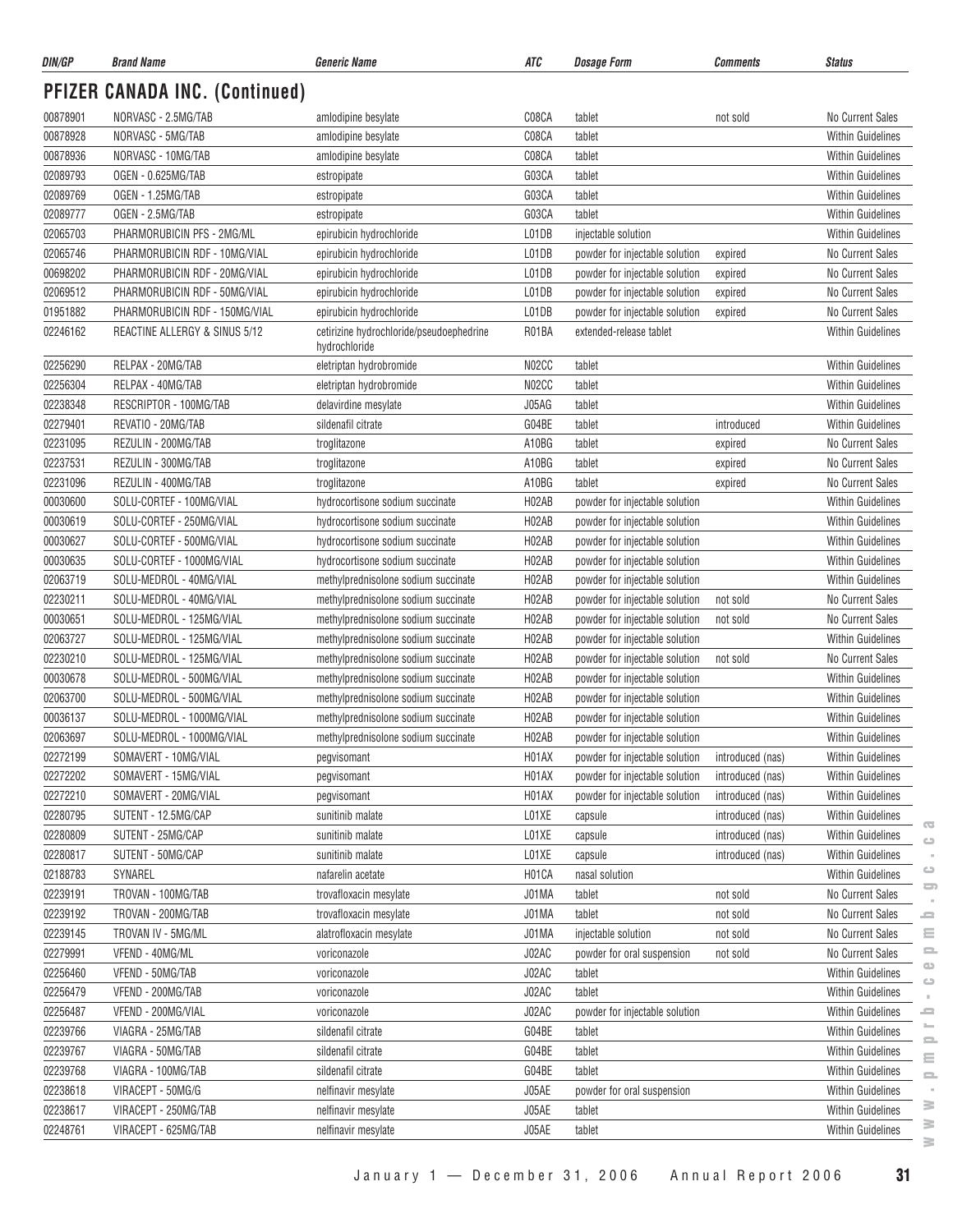| DIN/GP   | <b>Brand Name</b>                     | <b>Generic Name</b>         | <b>ATC</b> | <b>Dosage Form</b>             | <b>Comments</b> | <b>Status</b>            |
|----------|---------------------------------------|-----------------------------|------------|--------------------------------|-----------------|--------------------------|
|          | <b>PFIZER CANADA INC. (Continued)</b> |                             |            |                                |                 |                          |
| 02240509 | VISTIDE - 75MG/ML                     | cidofovir                   | J05AB      | injectable solution            | not sold        | No Current Sales         |
| 02246619 | XALACOM                               | latanoprost/timolol maleate | S01ED      | ophthalmic solution            |                 | <b>Within Guidelines</b> |
| 02231493 | XALATAN - 0.05MG/ML                   | latanoprost                 | S01EE      | ophthalmic solution            |                 | <b>Within Guidelines</b> |
| 02230287 | ZANTAC 75 - 75MG/TAB                  | ranitidine hydrochloride    | A02BA      | tablet                         |                 | <b>Within Guidelines</b> |
| 02153432 | ZINECARD - 250MG/VIAL                 | dexrazoxane                 | V03AF      | powder for injectable solution |                 | <b>Within Guidelines</b> |
| 02153440 | ZINECARD - 500MG/VIAL                 | dexrazoxane                 | V03AF      | powder for injectable solution |                 | <b>Within Guidelines</b> |
| 02091291 | ZITHROMAX - 250MG/CAP                 | azithromycin                | J01FA      | capsule                        | not sold        | No Current Sales         |
| 02223716 | ZITHROMAX - 20MG/ML                   | azithromycin                | J01FA      | powder for oral suspension     |                 | <b>Within Guidelines</b> |
| 02223724 | ZITHROMAX - 40MG/ML                   | azithromycin                | J01FA      | powder for oral suspension     |                 | <b>Within Guidelines</b> |
| 02229971 | ZITHROMAX - 1000MG/POUCH              | azithromycin                | J01FA      | powder for oral solution       | not sold        | No Current Sales         |
| 02212021 | ZITHROMAX - 250MG/TAB                 | azithromycin                | J01FA      | tablet                         |                 | <b>Within Guidelines</b> |
| 02247748 | ZITHROMAX - 500MG/TAB                 | azithromycin                | J01FA      | tablet                         | not sold        | <b>No Current Sales</b>  |
| 02231143 | ZITHROMAX - 600MG/TAB                 | azithromycin                | J01FA      | tablet                         |                 | <b>Within Guidelines</b> |
| 02239952 | ZITHROMAX - 500MG/VIAL                | azithromycin                | J01FA      | powder for injectable solution |                 | <b>Within Guidelines</b> |
| 02132702 | ZOLOFT - 25MG/CAP                     | sertraline hydrochloride    | N06AB      | capsule                        |                 | <b>Within Guidelines</b> |
| 01962817 | ZOLOFT - 50MG/CAP                     | sertraline hydrochloride    | N06AB      | capsule                        |                 | <b>Within Guidelines</b> |
| 01962779 | ZOLOFT - 100MG/CAP                    | sertraline hydrochloride    | N06AB      | capsule                        |                 | <b>Within Guidelines</b> |
| 01962787 | ZOLOFT - 150MG/CAP                    | sertraline hydrochloride    | N06AB      | capsule                        | not sold        | No Current Sales         |
| 01962795 | ZOLOFT - 200MG/CAP                    | sertraline hydrochloride    | N06AB      | capsule                        | not sold        | No Current Sales         |
| 02243685 | ZYVOXAM - 2MG/ML                      | linezolid                   | J01XX      | injectable solution            |                 | <b>Within Guidelines</b> |
| 02243686 | ZYVOXAM - 20MG/ML                     | linezolid                   | J01XX      | powder for oral suspension     | not sold        | No Current Sales         |
| 02243683 | ZYVOXAM - 400MG/TAB                   | linezolid                   | J01XX      | tablet                         | not sold        | No Current Sales         |
| 02243684 | ZYVOXAM - 600MG/TAB                   | linezolid                   | J01XX      | tablet                         |                 | <b>Within Guidelines</b> |

#### **PHARMACEUTICAL PARTNERS OF CANADA INC.**

| 02246597 | PAMIDRONATE DISODIUM - 30MG/VIAL | pamidronate disodium     | M05BA | injectable solution            |         | <b>Within Guidelines</b> |
|----------|----------------------------------|--------------------------|-------|--------------------------------|---------|--------------------------|
| 02246598 | PAMIDRONATE DISODIUM - 60MG/VIAL | pamidronate disodium     | M05BA | injectable solution            |         | <b>Within Guidelines</b> |
| 02246599 | PAMIDRONATE DISODIUM - 90MG/VIAL | pamidronate disodium     | M05BA | injectable solution            |         | <b>Within Guidelines</b> |
| 00886971 | TAZIDIME - 1000MG/VIAL           | ceftazidime pentahydrate | J01DA | powder for injectable solution | expired | <b>Within Guidelines</b> |
| 00886955 | TAZIDIME - 2000MG/VIAL           | ceftazidime pentahydrate | J01DA | powder for injectable solution | expired | <b>Within Guidelines</b> |
| 00886963 | TAZIDIME - 6000MG/VIAL           | ceftazidime pentahydrate | J01DA | powder for injectable solution | expired | Subj. Investigation      |

#### **PHARMASCIENCE INC.**

|            | 02242473       | ATRIDOX - 44MG/DOSE | doxycycline hyclate | A01AB | subgingival gel | <b>Within Guidelines</b> |
|------------|----------------|---------------------|---------------------|-------|-----------------|--------------------------|
| <b>COL</b> | PREMPHARM INC. |                     |                     |       |                 |                          |

| 02229437 | 7MG/TAB<br>ואטאי<br>--<br>- 25 | calcium acetate | V03AE | tablet | introduced (nas) | Under Review |
|----------|--------------------------------|-----------------|-------|--------|------------------|--------------|
|          |                                |                 |       |        |                  |              |

#### $\qquad \qquad \qquad \Box$ **PROCTER & GAMBLE PHARMACEUTICALS CANADA INC.**

| $\overline{\phantom{a}}$     |          |                                              |                                           |       |                        |                  |                          |
|------------------------------|----------|----------------------------------------------|-------------------------------------------|-------|------------------------|------------------|--------------------------|
| ت                            | 02229437 | PHOSLO - 667MG/TAB                           | calcium acetate                           | V03AE | tablet                 | introduced (nas) | <b>Under Review</b>      |
| ت<br>$\equiv$                |          | PROCTER & GAMBLE PHARMACEUTICALS CANADA INC. |                                           |       |                        |                  |                          |
| 5                            | 02242518 | ACTONEL - 5MG/TAB                            | risedronate sodium                        | M05BA | tablet                 |                  | <b>Within Guidelines</b> |
| Ξ                            | 02239146 | ACTONEL - 30MG/TAB                           | risedronate sodium                        | M05BA | tablet                 |                  | <b>Within Guidelines</b> |
| $\qquad \qquad \blacksquare$ | 02246896 | ACTONEL - 35MG/TAB                           | risedronate sodium                        | M05BA | tablet                 |                  | <b>Within Guidelines</b> |
| $\bigcirc$                   | 02279657 | ACTONEL PLUS CALCIUM                         | risedronate sodium+calcium carbonate      | M05BA | tablet                 | introduced       | <b>Within Guidelines</b> |
| ت                            | 01997580 | ASACOL - 400MG/TAB                           | mesalamine                                | A07EC | tablet                 |                  | <b>Within Guidelines</b> |
| -                            | 02267217 | ASACOL 800 - 800MG/TAB                       | mesalamine                                | A07EC | delayed-release tablet | not sold         | No Current Sales         |
| $\overline{a}$               | 02231062 | CREST GUM CARE - 4.54MG/G                    | stannous fluoride                         | A01AA | toothpaste             | not sold         | No Current Sales         |
| 2                            | 02176017 | DIDROCAL                                     | etidronate disodium and calcium carbonate | M05BB | tablet                 |                  | <b>Within Guidelines</b> |
| Ξ                            | 02063662 | MACROBID - 100MG/CAP                         | nitrofurantoin                            | J01XE | capsule                |                  | <b>Within Guidelines</b> |
| $\equiv$                     |          |                                              |                                           |       |                        |                  |                          |
| ≧                            |          |                                              |                                           |       |                        |                  |                          |
| ≧                            |          |                                              |                                           |       |                        |                  |                          |
| ≧                            |          |                                              |                                           |       |                        |                  |                          |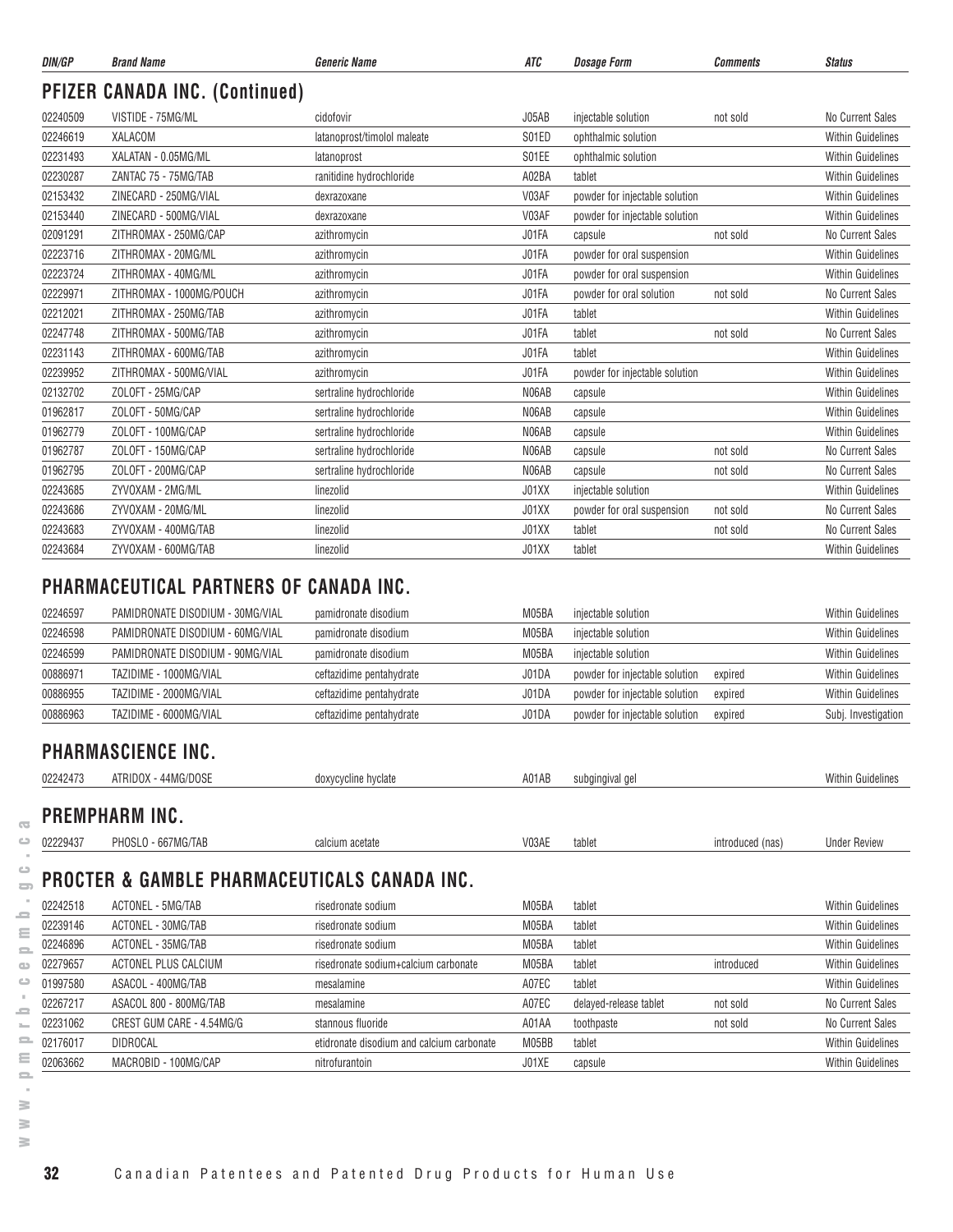| DIN/GP   | <b>Brand Name</b>                     | <b>Generic Name</b>          | ATC   | Dosage Form                   | <b>Comments</b> | <b>Status</b>            |
|----------|---------------------------------------|------------------------------|-------|-------------------------------|-----------------|--------------------------|
|          | <b>PURDUE PHARMA</b>                  |                              |       |                               |                 |                          |
| 02163756 | GASTROBID - 20MG/TAB                  | metoclopramide hydrochloride | A03FA | sustained-release tablet      | not sold        | No Current Sales         |
| 02125323 | HYDROMORPH CONTIN - 3MG/CAP           | hydromorphone hydrochloride  | N02AA | sustained-release capsule     |                 | <b>Within Guidelines</b> |
| 02125331 | HYDROMORPH CONTIN - 6MG/CAP           | hydromorphone hydrochloride  | N02AA | sustained-release capsule     |                 | <b>Within Guidelines</b> |
| 02125358 | HYDROMORPH CONTIN - 10MG/CAP          | hydromorphone hydrochloride  | N02AA | sustained-release capsule     | not sold        | No Current Sales         |
| 02125366 | HYDROMORPH CONTIN - 12MG/CAP          | hydromorphone hydrochloride  | N02AA | sustained-release capsule     |                 | <b>Within Guidelines</b> |
| 02243562 | HYDROMORPH CONTIN - 18MG/CAP          | hydromorphone hydrochloride  | N02AA | sustained-release capsule     |                 | <b>Within Guidelines</b> |
| 02125374 | HYDROMORPH CONTIN - 20MG/CAP          | hydromorphone hydrochloride  | N02AA | sustained-release capsule     | not sold        | No Current Sales         |
| 02125382 | HYDROMORPH CONTIN - 24MG/CAP          | hydromorphone hydrochloride  | N02AA | sustained-release capsule     |                 | <b>Within Guidelines</b> |
| 02125390 | HYDROMORPH CONTIN - 30MG/CAP          | hydromorphone hydrochloride  | N02AA | sustained-release capsule     |                 | <b>Within Guidelines</b> |
| 02146827 | MS CONTIN - 30MG/SUP                  | morphine sulfate             | N02AA | sustained-release suppository | not sold        | No Current Sales         |
| 02145944 | MS CONTIN - 60MG/SUP                  | morphine sulfate             | N02AA | sustained-release suppository | not sold        | No Current Sales         |
| 02145952 | MS CONTIN - 100MG/SUP                 | morphine sulfate             | N02AA | sustained-release suppository | not sold        | No Current Sales         |
| 02145960 | MS CONTIN - 200MG/SUP                 | morphine sulfate             | N02AA | sustained-release suppository | not sold        | No Current Sales         |
| 02145979 | MS CONTIN - 300MG/SUP                 | morphine sulfate             | N02AA | sustained-release suppository | not sold        | No Current Sales         |
| 02242827 | MS CONTIN XL - 30MG/CAP               | morphine sulfate             | N02AA | sustained-release capsule     | not sold        | No Current Sales         |
| 02242828 | MS CONTIN XL - 60MG/CAP               | morphine sulfate             | N02AA | sustained-release capsule     | not sold        | No Current Sales         |
| 02242829 | MS CONTIN XL - 90MG/CAP               | morphine sulfate             | N02AA | sustained-release capsule     | not sold        | No Current Sales         |
| 02242830 | MS CONTIN XL - 120MG/CAP              | morphine sulfate             | N02AA | sustained-release capsule     | not sold        | No Current Sales         |
| 02242831 | MS CONTIN XL - 150MG/CAP              | morphine sulfate             | N02AA | sustained-release capsule     | not sold        | No Current Sales         |
| 02242832 | MS CONTIN XL - 200MG/CAP              | morphine sulfate             | N02AA | sustained-release capsule     | not sold        | No Current Sales         |
| 02258129 | OXYCONTIN - 5MG/TAB                   | oxycodone hydrochloride      | N02AA | controlled-release tablet     |                 | Within Guidelines        |
| 02202441 | OXYCONTIN - 10MG/TAB                  | oxycodone hydrochloride      | N02AA | controlled-release tablet     |                 | <b>Within Guidelines</b> |
| 02202468 | OXYCONTIN - 20MG/TAB                  | oxycodone hydrochloride      | N02AA | controlled-release tablet     |                 | <b>Within Guidelines</b> |
| 02202476 | OXYCONTIN - 40MG/TAB                  | oxycodone hydrochloride      | N02AA | controlled-release tablet     |                 | <b>Within Guidelines</b> |
| 02202484 | OXYCONTIN - 80MG/TAB                  | oxycodone hydrochloride      | N02AA | controlled-release tablet     |                 | <b>Within Guidelines</b> |
| 02246902 | OXYCONTIN - 160MG/TAB                 | oxycodone hydrochloride      | N02AA | controlled-release tablet     | not sold        | No Current Sales         |
| 02243159 | PALLADONE XL - 12MG/CAP               | hydromorphone hydrochloride  | N02AA | controlled-release capsule    | not sold        | No Current Sales         |
| 02243160 | PALLADONE XL - 16MG/CAP               | hydromorphone hydrochloride  | N02AA | controlled-release capsule    | not sold        | No Current Sales         |
| 02243161 | PALLADONE XL - 24MG/CAP               | hydromorphone hydrochloride  | N02AA | controlled-release capsule    | not sold        | No Current Sales         |
| 02243162 | PALLADONE XL - 32MG/CAP               | hydromorphone hydrochloride  | N02AA | controlled-release capsule    | not sold        | No Current Sales         |
| 02286424 | ZYTRAM XL - 150MG/TAB                 | tramadol hydrochloride       | N02AX | controlled-release tablet     |                 | Within Guidelines        |
| 02286432 | ZYTRAM XL - 200MG/TAB                 | tramadol hydrochloride       | N02AX | controlled-release tablet     |                 | <b>Within Guidelines</b> |
| 02286440 | ZYTRAM XL - 300MG/TAB                 | tramadol hydrochloride       | N02AX | controlled-release tablet     |                 | <b>Within Guidelines</b> |
| 02286459 | ZYTRAM XL - 400MG/TAB                 | tramadol hydrochloride       | NO2AX | controlled-release tablet     |                 | <b>Within Guidelines</b> |
|          | <b>RARE DISEASE THERAPEUTICS INC.</b> |                              |       |                               |                 |                          |
|          | ORFADIN - 2MG/CAP                     | nitisinone                   | A16AX | capsule                       |                 | <b>Within Guidelines</b> |
|          | ORFADIN - 5MG/CAP                     | nitisinone                   | A16AX | capsule                       |                 | Within Guidelines        |
|          | ORFADIN - 10MG/CAP                    | nitisinone                   | A16AX | capsule                       |                 | Within Guidelines        |

#### **RATIOPHARM**

|                   |                                    |                          |       |                          |          |                          | œ          |
|-------------------|------------------------------------|--------------------------|-------|--------------------------|----------|--------------------------|------------|
|                   | ORFADIN - 5MG/CAP                  | nitisinone               | A16AX | capsule                  |          | <b>Within Guidelines</b> | $\bigcirc$ |
|                   | ORFADIN - 10MG/CAP                 | nitisinone               | A16AX | capsule                  |          | <b>Within Guidelines</b> | دے         |
| <b>RATIOPHARM</b> |                                    |                          |       |                          |          |                          | $\equiv$   |
| 02128845          | KENRAL-FLUOXETINE - 10MG/CAP       | fluoxetine hydrochloride | N06AB | capsule                  | not sold | No Current Sales         | ᇰ          |
| 02128853          | KENRAL-FLUOXETINE - 20MG/CAP       | fluoxetine hydrochloride | N06AB | capsule                  | not sold | No Current Sales         | Ξ          |
| 00878790          | RATIO-FLUNISOLIDE - 0.25MG/ML      | flunisolide              | R01AD | nasal aerosol            |          | Subj. Investigation      | $\equiv$   |
| 00756814          | RATIO-NAPROXEN - 500MG/SUP         | naproxen                 | M01AE | suppository              | expired  | No Current Sales         |            |
| 00615307          | RATIO-NAPROXEN - 125MG/TAB         | naproxen                 | M01AE | tablet                   | expired  | No Current Sales         |            |
| 00615315          | RATIO-NAPROXEN - 250MG/TAB         | naproxen                 | M01AE | tablet                   | expired  | No Current Sales         | ᇰ          |
| 00615323          | RATIO-NAPROXEN - 375MG/TAB         | naproxen                 | M01AE | tablet                   | expired  | No Current Sales         | 2          |
| 00615331          | RATIO-NAPROXEN - 500MG/TAB         | naproxen                 | M01AE | tablet                   | expired  | No Current Sales         | Ξ          |
| 02039478          | RATIO-NAPROXEN - 750MG/TAB         | naproxen                 | M01AE | sustained-release tablet | expired  | No Current Sales         | $\equiv$   |
| 02039567          | RATIO-NAPROXEN - 1000MG/TAB        | naproxen                 | M01AE | sustained-release tablet | expired  | No Current Sales         |            |
| 02244914          | RATIO-SALBUTAMOL HFA - 0.1 MG/DOSE | salbutamol sulfate       | R03AC | aerosol for inhalation   |          | Subj. Investigation      | 3          |
| 00675369          | SYNFLEX - 275MG/TAB                | naproxen sodium          | M01AE | tablet                   | expired  | No Current Sales         | 3          |
| 01900897          | SYNFLEX DS - 550MG/TAB             | naproxen sodium          | M01AE | tablet                   | expired  | No Current Sales         | 3          |
|                   |                                    |                          |       |                          |          |                          |            |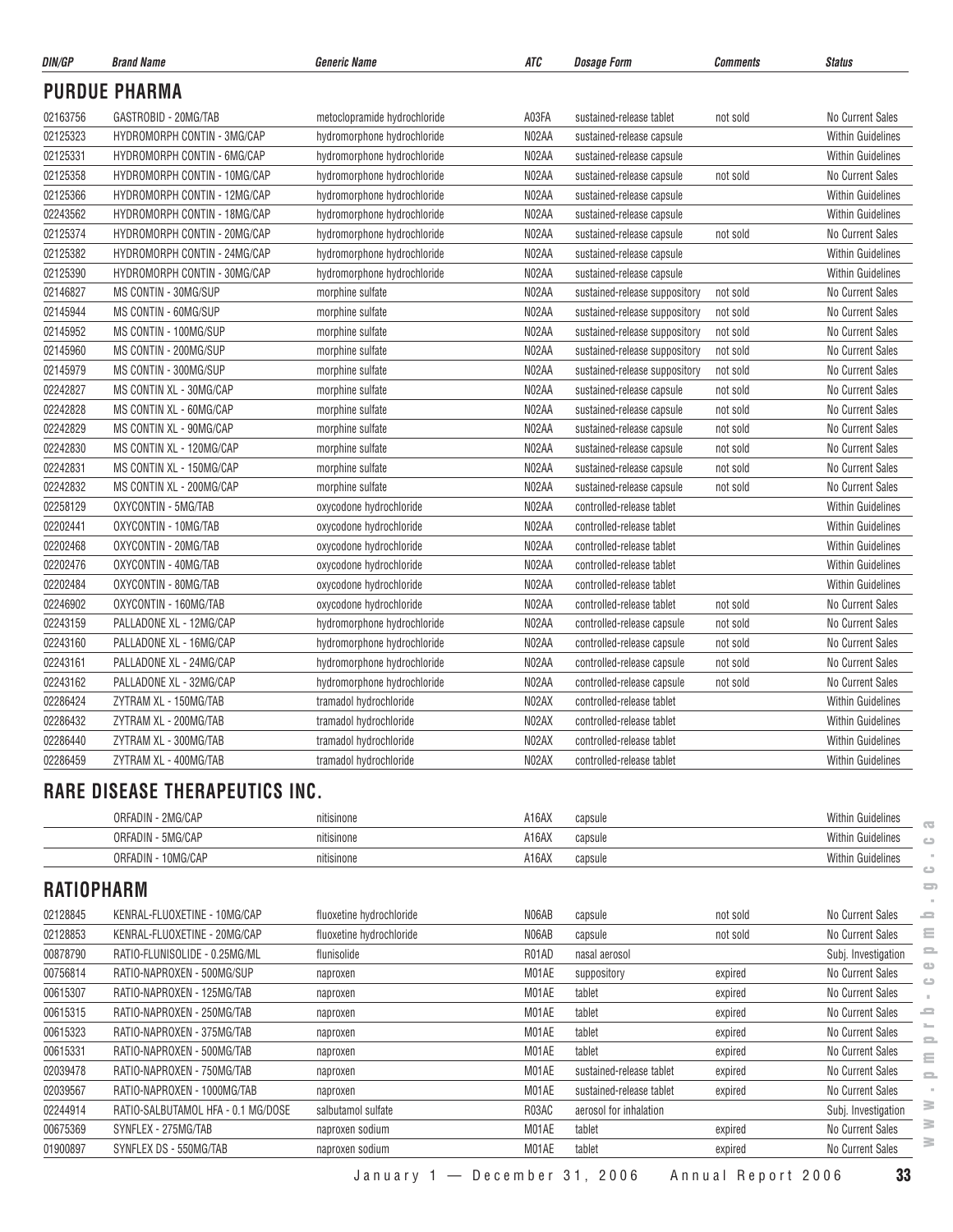| DIN/GP   | <b>Brand Name</b>                  | <i><b>Generic Name</b></i>                                   | ATC   | <b>Dosage Form</b>             | <b>Comments</b>  | <b>Status</b>            |
|----------|------------------------------------|--------------------------------------------------------------|-------|--------------------------------|------------------|--------------------------|
|          | <b>RGR PHARMA LTD.</b>             |                                                              |       |                                |                  |                          |
| 02244533 | MAXILENE 4 - 40MG/G                | lidocaine                                                    | D04AB | topical anesthetic cream       |                  | <b>Within Guidelines</b> |
| 02245939 | MAXILENE 5 - 50MG/G                | lidocaine                                                    | D04AB | topical anesthetic cream       |                  | <b>Within Guidelines</b> |
|          | <b>SANOFI PASTEUR LIMITED</b>      |                                                              |       |                                |                  |                          |
| 02240255 | ADACEL                             | DaPT vaccine                                                 | J07AJ | injectable suspension          |                  | Subj. Investigation      |
| 02247208 | <b>DUKORAL</b>                     | vaccine cholera toxin B subunit (rDNA)                       | J07AE | oral vaccine                   |                  | Subj. Investigation      |
| 02243167 | PEDIACEL                           | DaPT-IPV-Hib vaccine                                         | J07CA | injectable suspension          | not sold         | No Current Sales         |
| 02231343 | PENTACEL                           | DaPT-IPV-Hib vaccine                                         | J07CA | injectable suspension          |                  | Notice of Hearing        |
| 02230946 | QUADRACEL                          | DaPT-IPV vaccine                                             | J07CA | injectable suspension          |                  | Notice of Hearing        |
|          | SANOFI-AVENTIS CANADA INC.         |                                                              |       |                                |                  |                          |
| 02231463 | ALLEGRA - 60MG/CAP                 | fexofenadine hydrochloride                                   | R06AX | capsule                        | not sold         | <b>No Current Sales</b>  |
| 02231462 | ALLEGRA - 60MG/TAB                 | fexofenadine hydrochloride                                   | R06AX | tablet                         |                  | Within Guidelines        |
| 02242819 | ALLEGRA - 120MG/TAB                | fexofenadine hydrochloride                                   | R06AX | tablet                         |                  | <b>Within Guidelines</b> |
| 02239853 | ALLEGRA-D 60/120                   | fexofenadine hydrochloride/<br>pseudoephedrine hydrochloride | R01BA | sustained-release tablet       |                  | <b>Within Guidelines</b> |
| 02221829 | ALTACE - 1.25MG/CAP                | ramipril                                                     | C09AA | capsule                        |                  | <b>Within Guidelines</b> |
| 02221837 | ALTACE - 2.5MG/CAP                 | ramipril                                                     | C09AA | capsule                        |                  | <b>Within Guidelines</b> |
| 02221845 | ALTACE - 5MG/CAP                   | ramipril                                                     | C09AA | capsule                        |                  | <b>Within Guidelines</b> |
| 02221853 | ALTACE - 10MG/CAP                  | ramipril                                                     | C09AA | capsule                        |                  | <b>Within Guidelines</b> |
| 02281112 | ALTACE - 15MG/CAP                  | ramipril                                                     | C09AA | capsule                        | introduced       | <b>Within Guidelines</b> |
| 02248052 | ALTACE - 1.25MG/TAB                | ramipril                                                     | C09AA | tablet                         | not sold         | No Current Sales         |
| 02248053 | ALTACE - 2.5MG/TAB                 | ramipril                                                     | C09AA | tablet                         | not sold         | <b>No Current Sales</b>  |
| 02248054 | ALTACE - 5MG/TAB                   | ramipril                                                     | C09AA | tablet                         | not sold         | No Current Sales         |
| 02248055 | ALTACE - 10MG/TAB                  | ramipril                                                     | C09AA | tablet                         | not sold         | No Current Sales         |
| 02283166 | ALTACE HCT 10/12.5                 | ramipril/hydrochlorothiazide                                 | C09BA | tablet                         | introduced       | <b>Within Guidelines</b> |
| 02283182 | ALTACE HCT 10/25                   | ramipril/hydrochlorothiazide                                 | C09BA | tablet                         | introduced       | <b>Within Guidelines</b> |
| 02283131 | ALTACE HCT 2.5/12.5                | ramipril/hydrochlorothiazide                                 | C09BA | tablet                         | introduced       | <b>Within Guidelines</b> |
| 02283158 | ALTACE HCT 5/12.5                  | ramipril/hydrochlorothiazide                                 | C09BA | tablet                         | introduced       | <b>Within Guidelines</b> |
| 02283174 | ALTACE HCT 5/25                    | ramipril/hydrochlorothiazide                                 | C09BA | tablet                         | introduced       | <b>Within Guidelines</b> |
| 02240307 | ALTACE PLUS FELODIPINE 2.5/2.      | felodipine/ramipril                                          | C09BB | sustained-release tablet       | not sold         | No Current Sales         |
| 02240306 | ALTACE PLUS FELODIPINE 5/5         | felodipine/ramipril                                          | C09BB | sustained-release tablet       | not sold         | No Current Sales         |
| 02231380 | ANZEMET - 20MG/ML                  | dolasetron mesylate                                          | A04AA | injectable solution            |                  | <b>Within Guidelines</b> |
| 02231378 | ANZEMET - 50MG/TAB                 | dolasetron mesylate                                          | A04AA | tablet                         |                  | <b>Within Guidelines</b> |
| 02231379 | ANZEMET - 100MG/TAB                | dolasetron mesylate                                          | A04AA | tablet                         |                  | Within Guidelines        |
| 02241888 | ARAVA - 10MG/TAB                   | leflunomide                                                  | L04AA | tablet                         | introduced (nas) | <b>Under Review</b>      |
| 02241889 | ARAVA - 20MG/TAB                   | leflunomide                                                  | L04AA | tablet                         | introduced (nas) | <b>Under Review</b>      |
| 02241890 | ARAVA - 100MG/TAB                  | leflunomide                                                  | L04AA | tablet                         | not sold         | No Current Sales         |
| 02225085 | CLAFORAN - 500MG/VIAL              | cefotaxime sodium                                            | J01DA | powder for injectable solution |                  | <b>Within Guidelines</b> |
| 02225093 | CLAFORAN - 1000MG/VIAL             | cefotaxime sodium                                            | J01DA | powder for injectable solution |                  | <b>Within Guidelines</b> |
| 02225107 | CLAFORAN - 2000MG/VIAL             | cefotaxime sodium                                            | J01DA | powder for injectable solution |                  | <b>Within Guidelines</b> |
| 00839248 | CLAFORAN ADD-VANTAGE - 1000MG/VIAL | cefotaxime sodium                                            | J01DA | powder for injectable solution | not sold         | No Current Sales         |
| 00839256 | CLAFORAN ADD-VANTAGE - 2000MG/VIAL | cefotaxime sodium                                            | J01DA | powder for injectable solution | not sold         | No Current Sales         |
| 02248239 | ELIGARD - 7.5MG/VIAL               | leuprolide acetate                                           | L02AE | injectable solution            |                  | <b>Within Guidelines</b> |
| 02248240 | ELIGARD - 22.5MG/VIAL              | leuprolide acetate                                           | L02AE | injectable solution            |                  | <b>Within Guidelines</b> |
| 02248999 | ELIGARD - 30MG/VIAL                | leuprolide acetate                                           | L02AE | injectable solution            |                  | Within Guidelines        |
| 02268892 | ELIGARD - 45MG/VIAL                | leuprolide acetate                                           | L02AE | injectable solution            |                  | Subj. Investigation      |
|          | ELOXATIN - 50MG/VIAL               | oxaliplatin                                                  | L01XA | powder for injectable solution |                  | VCU                      |
|          | ELOXATIN - 100MG/VIAL              | oxaliplatin                                                  | L01XA | powder for injectable solution |                  | Within Guidelines        |
| 02248416 | FASTURTEC - 1.5MG/VIAL             | rasburicase                                                  | V03AF | powder for injectable solution |                  | <b>Within Guidelines</b> |
| 02271397 | FASTURTEC - 7.5MG/VIAL             | rasburicase                                                  | V03AF | powder for injectable solution | not sold         | <b>No Current Sales</b>  |
| 02247520 | KETEK - 400MG/TAB                  | telithromycin                                                | J01FA | tablet                         |                  | <b>Within Guidelines</b> |
| 02245689 | LANTUS - 100UNIT/ML                | insulin glargine                                             | A10AE | injectable solution            |                  | <b>Within Guidelines</b> |
| 02251930 | LANTUS - 100UNIT/ML                | insulin glargine                                             | A10AE | injectable solution            | introduced       | Subj. Investigation      |

 $\overline{\mathrm{co}}$  $\hfill\square$  $\sim$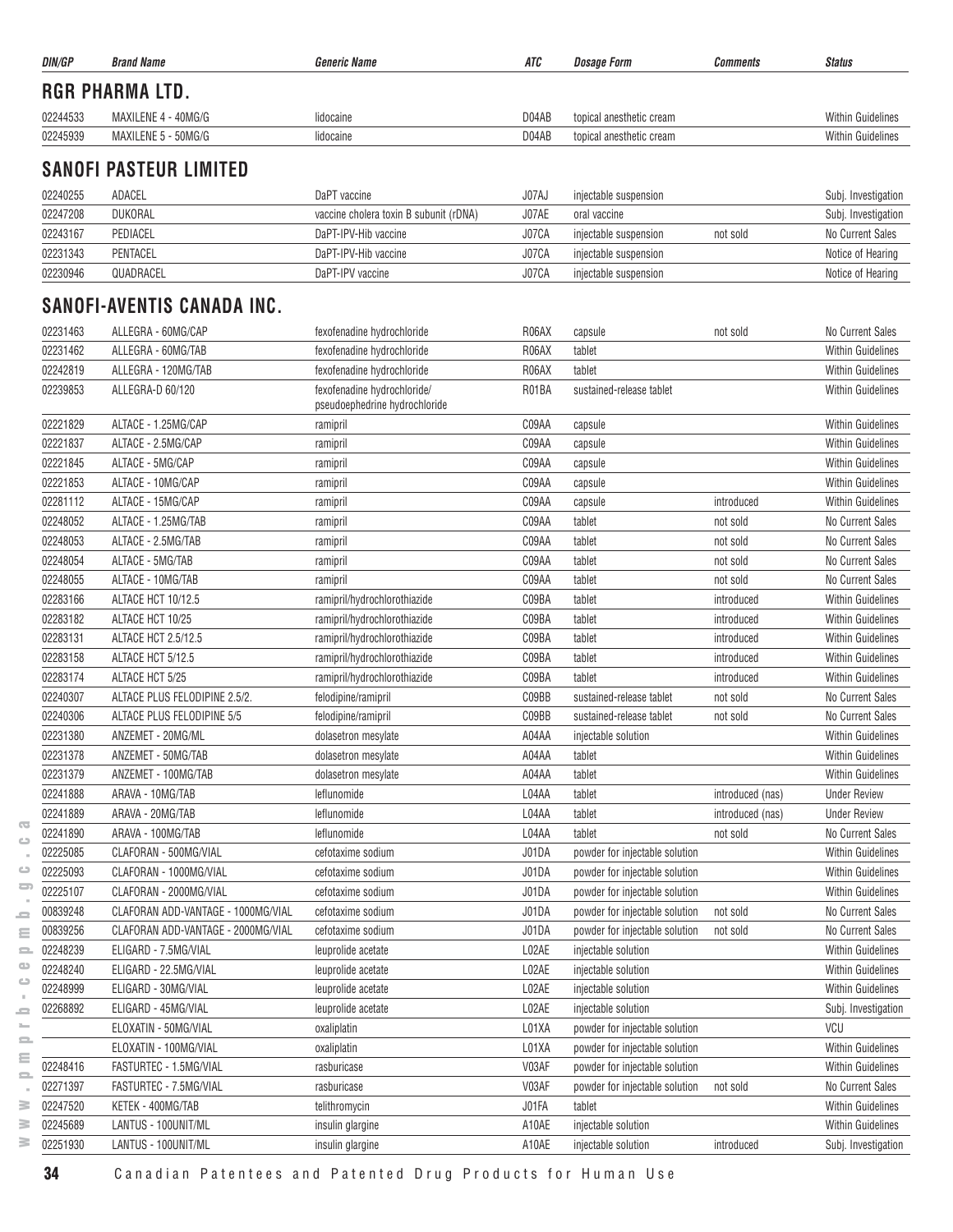| DIN/GP   | <b>Brand Name</b>                             | <b>Generic Name</b>        | ATC   | <b>Dosage Form</b>       | <b>Comments</b> | <b>Status</b>            |
|----------|-----------------------------------------------|----------------------------|-------|--------------------------|-----------------|--------------------------|
|          | <b>SANOFI-AVENTIS CANADA INC. (Continued)</b> |                            |       |                          |                 |                          |
| 02221802 | LOPROX - 10MG/G                               | ciclopirox olamine         | D01AE | topical cream            |                 | <b>Within Guidelines</b> |
| 02221810 | LOPROX - 10MG/ML                              | ciclopirox olamine         | D01AE | topical lotion           |                 | <b>Within Guidelines</b> |
| 02012472 | LOVENOX - 100MG/ML                            | enoxaparin sodium          | B01AB | injectable solution      |                 | <b>Within Guidelines</b> |
| 02236564 | LOVENOX - 100MG/ML                            | enoxaparin sodium          | B01AB | injectable solution      |                 | <b>Within Guidelines</b> |
| 02236883 | LOVENOX - 100MG/ML                            | enoxaparin sodium          | B01AB | injectable solution      |                 | <b>Within Guidelines</b> |
| 02242692 | LOVENOX HP - 150MG/ML                         | enoxaparin sodium          | B01AB | injectable solution      |                 | <b>Within Guidelines</b> |
| 02213834 | NASACORT AQ - 55MCG/DOSE                      | triamcinolone acetonide    | R01AD | nasal spray              |                 | <b>Within Guidelines</b> |
| 02250535 | PENLAC - 80MG/ML                              | ciclopirox                 | D01AE | topical solution         |                 | <b>Within Guidelines</b> |
| 02017709 | PLAQUENIL - 200MG/TAB                         | hydroxychloroquine sulfate | P01BA | tablet                   |                 | <b>Within Guidelines</b> |
| 02221985 | RENEDIL - 2.5MG/TAB                           | felodipine                 | C08CA | sustained-release tablet |                 | <b>Within Guidelines</b> |
| 02221993 | RENEDIL - 5MG/TAB                             | felodipine                 | C08CA | sustained-release tablet |                 | <b>Within Guidelines</b> |
| 02222000 | RENEDIL - 10MG/TAB                            | felodipine                 | C08CA | sustained-release tablet |                 | <b>Within Guidelines</b> |
| 02242763 | RILUTEK - 50MG/TAB                            | riluzole                   | N07XX | tablet                   |                 | <b>Within Guidelines</b> |
| 02068028 | SABRIL - 1000MG/POUCH                         | vigabatrin                 | N03AG | powder for oral solution | not sold        | No Current Sales         |
| 02068001 | SABRIL - 2000MG/POUCH                         | vigabatrin                 | N03AG | powder for oral solution | not sold        | No Current Sales         |
| 02067994 | SABRIL - 3000MG/POUCH                         | vigabatrin                 | N03AG | powder for oral solution | not sold        | No Current Sales         |
| 00590908 | SELDANE - 60MG/TAB                            | terfenadine                | R06AX | tablet                   | not sold        | No Current Sales         |
| 00786624 | SELDANE - 120MG/TAB                           | terfenadine                | R06AX | tablet                   | not sold        | No Current Sales         |
| 02230643 | SKELID - 200MG/TAB                            | tiludronate disodium       | M05BA | tablet                   | not sold        | No Current Sales         |
| 02195976 | SUPRAX - 200MG/TAB                            | cefixime                   | J01DA | tablet                   | not sold        | No Current Sales         |
| 02195984 | SUPRAX - 400MG/TAB                            | cefixime                   | J01DA | tablet                   |                 | <b>Within Guidelines</b> |
| 02177099 | TAXOTERE - 20MG/VIAL                          | docetaxel                  | L01CD | injectable solution      |                 | <b>Within Guidelines</b> |
| 02177080 | TAXOTERE - 80MG/VIAL                          | docetaxel                  | L01CD | injectable solution      |                 | <b>Within Guidelines</b> |
| 00870927 | TERFENADINE - 60MG/TAB                        | terfenadine                | R06AX | tablet                   | not sold        | No Current Sales         |
|          | TERFENADINE - 120MG/TAB                       | terfenadine                | R06AX | tablet                   | not sold        | No Current Sales         |
| 02230543 | TILADE - 2MG/DOSE                             | nedocromil sodium          | R03BC | aerosol for inhalation   | expired         | <b>No Current Sales</b>  |
| 02245565 | XATRAL - 10MG/TAB                             | alfuzosin hydrochloride    | G04CA | sustained-release tablet |                 | <b>Within Guidelines</b> |
|          |                                               |                            |       |                          |                 |                          |

#### **SCHEIN PHARMACEUTICAL CANADA INC.**

| 02241598 | <sub>1</sub> 50MG/TAP<br>IDINE<br>$\mathbf{a}$<br>וענ<br>ועור | 11701061110110C | <b>402BA</b> | tablet | not sold    | ಾಗಿದೆ. |
|----------|---------------------------------------------------------------|-----------------|--------------|--------|-------------|--------|
| 02241599 | 300MG/TAP<br>:DINI<br>$\sim$<br>וענ                           | . оснівнис      | AO2BA        | tablet | not<br>sold |        |

### **SCHERING CANADA INC.**

| 02243919 | AERIUS - 5MG/TAB                          | desloratadine                      | R06AX | tablet                     |          | <b>Within Guidelines</b> |
|----------|-------------------------------------------|------------------------------------|-------|----------------------------|----------|--------------------------|
| 02247192 | AERIUS KIDS - 0.5MG/ML                    | desloratadine                      | R06AX | syrup                      | not sold | No Current Sales         |
| 02247193 | AERIUS KIDS - 0.5MG/ML                    | desloratadine                      | R06AX | syrup                      | not sold | No Current Sales         |
| 02243021 | ASMANEX - 0.2MG/DOSE                      | mometasone furoate                 | R01AD | powder for inhalation      | not sold | No Current Sales         |
| 02243022 | ASMANEX - 0.4MG/DOSE                      | mometasone furoate                 | R01AD | powder for inhalation      | not sold | No Current Sales         |
| 02238389 | CAELYX - 2MG/ML                           | doxorubicin hydrochloride          | L01DB | injectable solution        |          | <b>Within Guidelines</b> |
| 02165465 | CEDAX - 200MG/CAP                         | ceftibuten                         | J01DA | capsule                    | not sold | No Current Sales         |
| 02165473 | CEDAX - 400MG/CAP                         | ceftibuten                         | J01DA | capsule                    | not sold | No Current Sales         |
| 02165449 | CEDAX - 18MG/ML                           | ceftibuten                         | J01DA | powder for oral suspension | not sold | No Current Sales         |
| 02165457 | CEDAX - 36MG/ML                           | ceftibuten                         | J01DA | powder for oral suspension | not sold | No Current Sales         |
| 01970399 | CHLOR-TRIPOLON N.D. 5/120                 | loratadine/pseudoephedrine sulfate | R06AX | sustained-release tablet   |          | <b>Within Guidelines</b> |
| 02019973 | CLARITIN - 1MG/ML                         | loratadine                         | R06AX | syrup                      | not sold | No Current Sales         |
| 00782696 | CLARITIN - 10MG/TAB                       | loratadine                         | R06AX | tablet                     |          | <b>Within Guidelines</b> |
| 02260557 | CLARITIN ALLERGY & SINUS 10/2 - 250MG/CPL | loratadine/pseudoephedrine sulfate | R01BA | extended-release caplet    |          | Subj. Investigation      |
| 02237734 | CLARITIN AXELERIS - 10MG/TAB              | loratadine                         | R06AX | tablet                     | not sold | No Current Sales         |
| 01945157 | CLARITIN EXTRA 5/120                      | loratadine/pseudoephedrine sulfate | R01BA | sustained-release tablet   |          | <b>Within Guidelines</b> |
| 02241523 | <b>CLARITIN KIDS - 1MG/ML</b>             | loratadine                         | R06AX | syrup                      |          | <b>Within Guidelines</b> |
| 02244941 | CLARITIN LIBERATOR 10/240                 | loratadine/pseudoephedrine sulfate | R01BA | extended-release tablet    |          | <b>Within Guidelines</b> |
| 00851744 | ELOCOM - 1MG/G                            | mometasone furoate                 | D07XC | cream                      |          | <b>Within Guidelines</b> |
| 00871095 | ELOCOM - 1MG/ML                           | mometasone furoate                 | D07XC | lotion                     |          | <b>Within Guidelines</b> |
| 02240351 | INTEGRILIN - 0.75MG/ML                    | eptifibatide                       | B01AC | injectable solution        |          | <b>Within Guidelines</b> |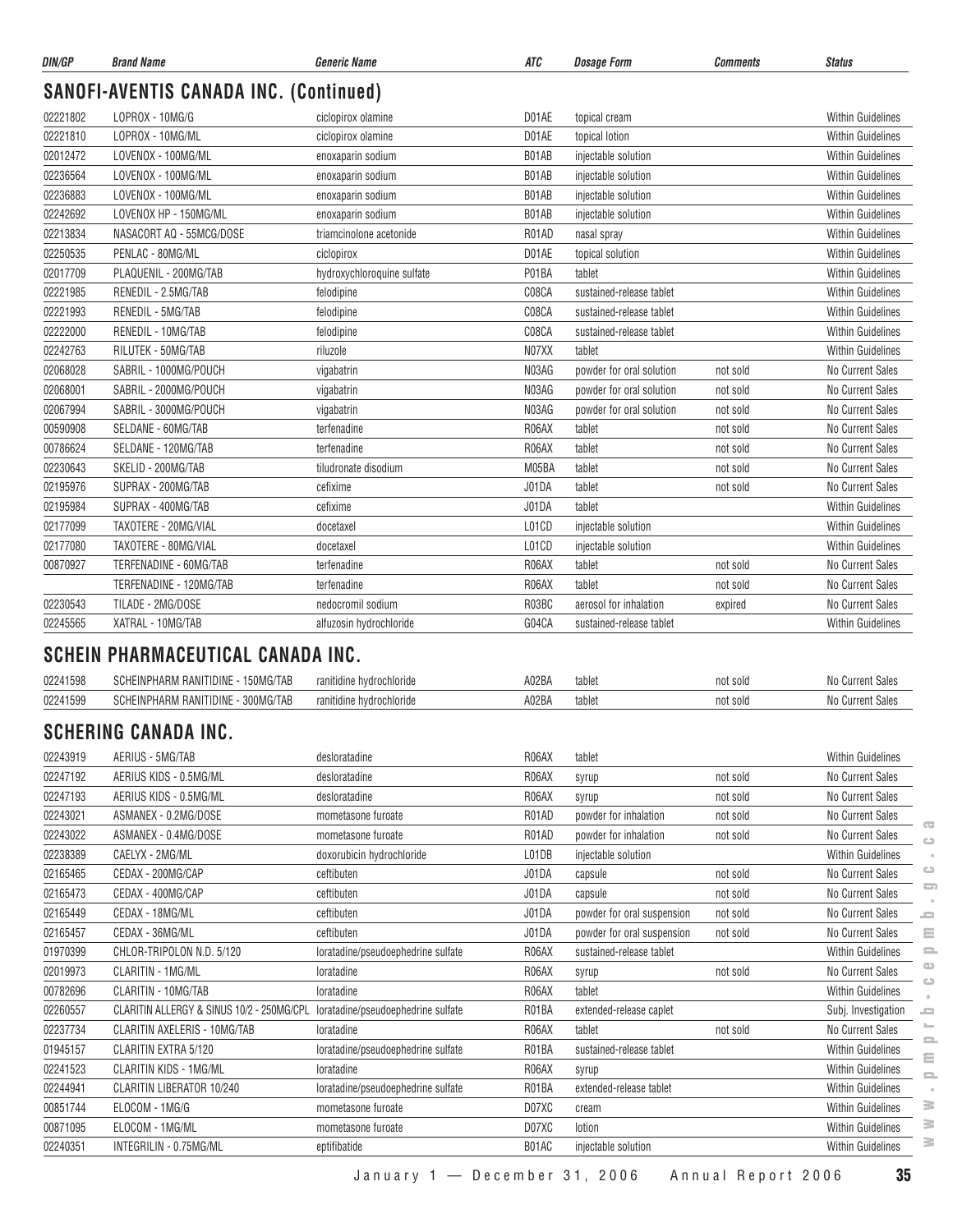| DIN/GP   | <b>Brand Name</b>                                          | <i><b>Generic Name</b></i>        | ATC   | <b>Dosage Form</b>                        | <b>Comments</b> | <b>Status</b>            |
|----------|------------------------------------------------------------|-----------------------------------|-------|-------------------------------------------|-----------------|--------------------------|
|          | <b>SCHERING CANADA INC. (Continued)</b>                    |                                   |       |                                           |                 |                          |
| 02240352 | INTEGRILIN - 2MG/ML                                        | eptifibatide                      | B01AC | injectable solution                       |                 | <b>Within Guidelines</b> |
| 02238674 | INTRON-A HSA FREE - 6000000UNIT/ML                         | interferon alfa-2b                | L03AB | injectable solution                       |                 | <b>Within Guidelines</b> |
| 02238675 | INTRON-A HSA FREE - 10000000UNIT/ML                        | interferon alfa-2b                | L03AB | injectable solution                       |                 | <b>Within Guidelines</b> |
| 02240693 | INTRON-A PEN HSA FREE - 15000000UNIT/ML interferon alfa-2b |                                   | L03AB | injectable solution                       |                 | <b>Within Guidelines</b> |
| 02240694 | INTRON-A PEN HSA FREE - 25000000UNIT/ML interferon alfa-2b |                                   | L03AB | injectable solution                       |                 | <b>Within Guidelines</b> |
| 02240695 | INTRON-A PEN HSA FREE - 50000000UNIT/ML interferon alfa-2b |                                   | L03AB | injectable solution                       |                 | <b>Within Guidelines</b> |
| 00713376 | K-DUR 20 - 1500MG/TAB                                      | potassium chloride                | A12BA | sustained-release tablet                  |                 | <b>Within Guidelines</b> |
| 02230921 | LEUCOMAX - 0.15MG/VIAL                                     | molgramostim                      | L03AA | powder for injectable solution            | not sold        | <b>No Current Sales</b>  |
| 02230922 | LEUCOMAX - 0.3MG/VIAL                                      | molgramostim                      | L03AA | powder for injectable solution            | not sold        | <b>No Current Sales</b>  |
| 02230923 | LEUCOMAX - 0.4MG/VIAL                                      | molgramostim                      | L03AA | powder for injectable solution            | not sold        | No Current Sales         |
| 02230924 | LEUCOMAX - 0.7MG/VIAL                                      | molgramostim                      | L03AA | powder for injectable solution            | not sold        | No Current Sales         |
| 02241211 | <b>MELACINE</b>                                            | melanoma theraccine               | L03AX | powder for injectable solution            | not sold        | No Current Sales         |
| 02238465 | NASONEX - 0.05MG/DOSE                                      | mometasone furoate monohydrate    | R01AD | nasal spray                               |                 | <b>Within Guidelines</b> |
| 00503363 | NETROMYCIN - 25MG/ML                                       | netilmicin sulfate                | J01GB | injectable solution                       | not sold        | No Current Sales         |
| 00503371 | NETROMYCIN - 50MG/ML                                       | netilmicin sulfate                | J01GB | injectable solution                       | not sold        | No Current Sales         |
| 00503398 | NETROMYCIN - 100MG/ML                                      | netilmicin sulfate                | J01GB | injectable solution                       | not sold        | No Current Sales         |
| 01911910 | NITRO-DUR 0.2 - 40MG/PATCH                                 | nitroglycerin                     | C01DA | transdermal patch                         |                 | Subj. Investigation      |
| 02213370 | NITRO-DUR 0.3 - 60MG/PATCH                                 | nitroglycerin                     | C01DA | transdermal patch                         | not sold        | No Current Sales         |
| 01911902 | NITRO-DUR 0.4 - 80MG/PATCH                                 | nitroglycerin                     | C01DA | transdermal patch                         |                 | <b>Within Guidelines</b> |
| 01911929 | NITRO-DUR 0.6 - 120MG/PATCH                                | nitroglycerin                     | C01DA | transdermal patch                         |                 | <b>Within Guidelines</b> |
| 02011271 | NITRO-DUR 0.8 - 160MG/PATCH                                | nitroglycerin                     | C01DA | transdermal patch                         |                 | <b>Within Guidelines</b> |
| 02246028 | PEGETRON 100                                               | peginterferon alfa-2b + ribavirin | J05AB | injectable solution + capsule             |                 | <b>Within Guidelines</b> |
| 02246029 | PEGETRON 120                                               | peginterferon alfa-2b + ribavirin | J05AB | injectable solution + capsule             |                 | <b>Within Guidelines</b> |
|          | PEGETRON 150                                               |                                   |       |                                           |                 |                          |
| 02246030 | PEGETRON 50                                                | peginterferon alfa-2b + ribavirin | J05AB | injectable solution + capsule             |                 | <b>Within Guidelines</b> |
| 02246026 |                                                            | peginterferon alfa-2b + ribavirin | J05AB | injectable solution + capsule             |                 | <b>Within Guidelines</b> |
| 02246027 | PEGETRON 80                                                | peginterferon alfa-2b + ribavirin | J05AB | injectable solution + capsule             |                 | <b>Within Guidelines</b> |
| 02254603 | PEGETRON REDIPEN 100                                       | peginterferon alfa-2b + ribavirin | J05AB | injectable solution + capsule             |                 | <b>Within Guidelines</b> |
| 02254638 | PEGETRON REDIPEN 120                                       | peginterferon alfa-2b + ribavirin | J05AB | injectable solution + capsule             |                 | <b>Within Guidelines</b> |
| 02254646 | PEGETRON REDIPEN 150                                       | peginterferon alfa-2b + ribavirin | J05AB | injectable solution + capsule             |                 | <b>Within Guidelines</b> |
| 02254581 | PEGETRON REDIPEN 80                                        | peginterferon alfa-2b + ribavirin | J05AB | injectable solution + capsule             |                 | <b>Within Guidelines</b> |
| 02239729 | REBETRON                                                   | interferon alfa-2b + ribavirin    | J05AB | injectable solution + capsule             | expired         | No Current Sales         |
| 02239730 | REBETRON                                                   | interferon alfa-2b + ribavirin    | J05AB | injectable solution + capsule             | not sold        | No Current Sales         |
| 02239731 | <b>REBETRON</b>                                            | interferon alfa-2b + ribavirin    | J05AB | injectable solution + capsule             | expired         | No Current Sales         |
| 02241159 | REBETRON PEN                                               | interferon alfa-2b + ribavirin    | J05AB | injectable solution + capsule             | not sold        | No Current Sales         |
| 02244016 | REMICADE - 100MG/VIAL                                      | infliximab                        | L04AA | powder for injectable solution            |                 | <b>Within Guidelines</b> |
| 02241093 | TEMODAL - 5MG/CAP                                          | temozolomide                      | L01AX | capsule                                   |                 | <b>Within Guidelines</b> |
| 02241094 | TEMODAL - 20MG/CAP                                         | temozolomide                      | L01AX | capsule                                   |                 | <b>Within Guidelines</b> |
| 02241095 | TEMODAL - 100MG/CAP                                        | temozolomide                      | L01AX | capsule                                   |                 | <b>Within Guidelines</b> |
| 02241096 | TEMODAL - 250MG/CAP                                        | temozolomide                      | L01AX | capsule                                   |                 | <b>Within Guidelines</b> |
| 02242968 | UNITRON-PEG 120                                            | peginterferon alfa-2b             | L03AB | powder for injectable suspension          |                 | <b>Within Guidelines</b> |
| 02242969 | UNITRON-PEG 150                                            | peginterferon alfa-2b             | L03AB | powder for injectable suspension          |                 | <b>Within Guidelines</b> |
| 02242966 | UNITRON-PEG 50                                             | peginterferon alfa-2b             | L03AB | powder for injectable suspension          |                 | Subj. Investigation      |
| 02242967 | UNITRON-PEG 80                                             | peginterferon alfa-2b             | L03AB | powder for injectable suspension          |                 | Subj. Investigation      |
| 02248983 | UNITRON-PEG PEN 100                                        | peginterferon alfa-2b             | L03AB | powder for injectable suspension not sold |                 | <b>No Current Sales</b>  |
| 02248984 | UNITRON-PEG PEN 120                                        | peginterferon alfa-2b             | L03AB | powder for injectable suspension not sold |                 | <b>No Current Sales</b>  |
| 02248985 | UNITRON-PEG PEN 150                                        | peginterferon alfa-2b             | L03AB | powder for injectable suspension not sold |                 | <b>No Current Sales</b>  |
| 02248981 | UNITRON-PEG PEN 50                                         | peginterferon alfa-2b             | L03AB | powder for injectable suspension not sold |                 | No Current Sales         |
| 02248982 | UNITRON-PEG PEN 80                                         | peginterferon alfa-2b             | L03AB | powder for injectable suspension not sold |                 | No Current Sales         |
|          | <b>SERONO CANADA INC.</b>                                  |                                   |       |                                           |                 |                          |

| 02247766 | CETROTIDE - 0.25MG/VIAL        | cetrorelix acetate | H <sub>0</sub> 1 <sub>CC</sub> | powder for iniectable solution |          | <b>Within Guidelines</b> |
|----------|--------------------------------|--------------------|--------------------------------|--------------------------------|----------|--------------------------|
| 02247767 | CETROTIDE - 3MG/VIAL           | cetrorelix acetate | H <sub>0</sub> 1 <sub>CC</sub> | powder for injectable solution |          | <b>Within Guidelines</b> |
| 02125404 | FERTINORM HP - 75UNIT/AMPOULE  | urofollitropin     | G03GA                          | powder for injectable solution | not sold | No Current Sales         |
| 02125412 | FERTINORM HP - 150UNIT/AMPOULE | urofollitropin     | G03GA                          | powder for injectable solution | not sold | No Current Sales         |
|          |                                |                    |                                |                                |          |                          |

 $\overline{\infty}$  $\circ$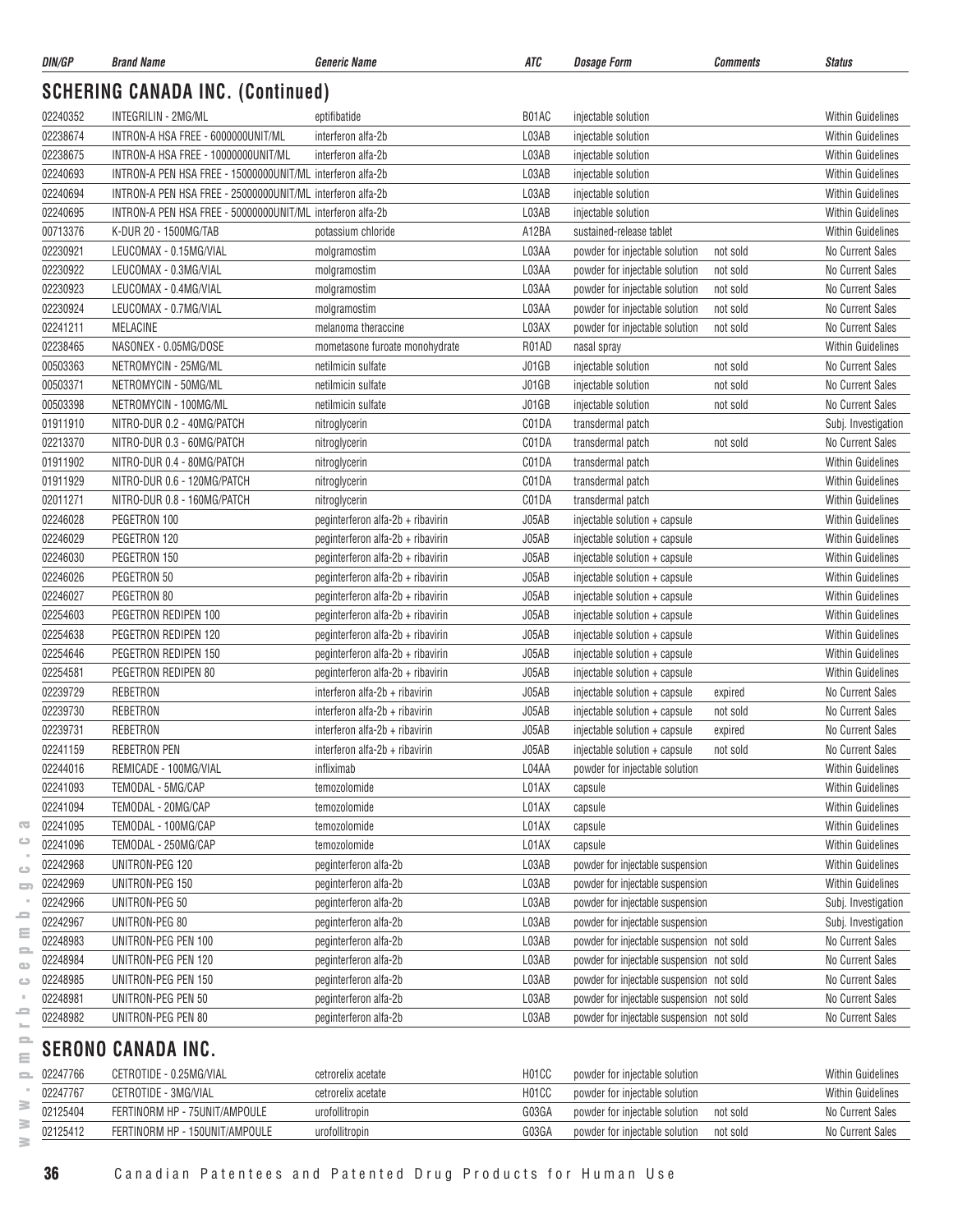| DIN/GP   | <b>Brand Name</b>           | <b>Generic Name</b>                     | ATC   | <b>Dosage Form</b>             | <b>Comments</b> | <b>Status</b>            |
|----------|-----------------------------|-----------------------------------------|-------|--------------------------------|-----------------|--------------------------|
|          | <b>SERVIER CANADA INC.</b>  |                                         |       |                                |                 |                          |
| 02123274 | COVERSYL - 2MG/TAB          | perindopril erbumine                    | C09AA | tablet                         |                 | <b>Within Guidelines</b> |
| 02270552 | COVERSYL - 2.5MG/TAB        | perindopril arginine                    | C09AA | tablet                         | not sold        | No Current Sales         |
| 02123282 | COVERSYL - 4MG/TAB          | perindopril erbumine                    | C09AA | tablet                         |                 | <b>Within Guidelines</b> |
| 02270560 | COVERSYL - 5MG/TAB          | perindopril arginine                    | C09AA | tablet                         | not sold        | No Current Sales         |
| 02246624 | COVERSYL - 8MG/TAB          | perindopril erbumine                    | C09AA | tablet                         |                 | <b>Within Guidelines</b> |
| 02270579 | COVERSYL - 10MG/TAB         | perindopril arginine                    | C09AA | tablet                         | not sold        | No Current Sales         |
| 02246569 | COVERSYL PLUS 4/1.25        | perindopril erbumine/indapamide         | C09BA | tablet                         |                 | <b>Within Guidelines</b> |
| 02242987 | DIAMICRON MR - 30MG/TAB     | gliclazide                              | A10BB | sustained-release tablet       |                 | Subj. Investigation      |
| 02246568 | <b>PRETERAX 2/0.625</b>     | perindopril erbumine/indapamide         | C09BA | tablet                         |                 | <b>Within Guidelines</b> |
| 02242219 | STARNOC - 5MG/CAP           | zaleplon                                | N05CF | capsule                        |                 | <b>Within Guidelines</b> |
| 02242220 | STARNOC - 10MG/CAP          | zaleplon                                | N05CF | capsule                        |                 | <b>Within Guidelines</b> |
|          | <b>SHIRE BIOCHEM INC.</b>   |                                         |       |                                |                 |                          |
| 02248808 | ADDERALL XR - 5MG/CAP       | mixed salts amphetamine                 | N06BA | extended-release capsule       |                 | Notice of Hearing        |
| 02248809 | ADDERALL XR - 10MG/CAP      | mixed salts amphetamine                 | N06BA | extended-release capsule       |                 | Notice of Hearing        |
| 02248810 | ADDERALL XR - 15MG/CAP      | mixed salts amphetamine                 | N06BA | extended-release capsule       |                 | Notice of Hearing        |
| 02248811 | ADDERALL XR - 20MG/CAP      | mixed salts amphetamine                 | N06BA | extended-release capsule       |                 | Notice of Hearing        |
| 02248812 | ADDERALL XR - 25MG/CAP      | mixed salts amphetamine                 | N06BA | extended-release capsule       |                 | Notice of Hearing        |
| 02248813 | ADDERALL XR - 30MG/CAP      | mixed salts amphetamine                 | N06BA | extended-release capsule       |                 | Notice of Hearing        |
| 02239665 | ALERTEC - 100MG/TAB         | modafinil                               | N06BA | tablet                         |                 | <b>Within Guidelines</b> |
| 02238162 | DIASTAT - 5MG/ML            | diazepam                                | N05BA | rectal gel                     | introduced      | <b>Under Review</b>      |
| 02287145 | FOSRENOL - 250MG/TAB        | lanthanum carbonate hydrate             | V03AE | chewable tablet                |                 | <b>Under Review</b>      |
| 02287153 | FOSRENOL - 500MG/TAB        | lanthanum carbonate hydrate             | V03AE | chewable tablet                |                 | <b>Under Review</b>      |
| 02287161 | FOSRENOL - 750MG/TAB        | lanthanum carbonate hydrate             | V03AE | chewable tablet                |                 | <b>Under Review</b>      |
| 02287188 | FOSRENOL - 1000MG/TAB       | lanthanum carbonate hydrate             | V03AE | chewable tablet                |                 | <b>Under Review</b>      |
| 02243790 | HECTOROL - 2.5MCG/CAP       | doxercalciferol                         | A11CC | capsule                        |                 | <b>Within Guidelines</b> |
| 02123320 | PERMAX - 0.05MG/TAB         | pergolide mesylate                      | N04BC | tablet                         |                 | <b>Within Guidelines</b> |
| 02123339 | PERMAX - 0.25MG/TAB         | pergolide mesylate                      | N04BC | tablet                         |                 | <b>Within Guidelines</b> |
| 02123347 | PERMAX - 1MG/TAB            | pergolide mesylate                      | N04BC | tablet                         |                 | <b>Within Guidelines</b> |
| 02245328 | ZANAFLEX - 2MG/TAB          | tizanidine hydrochloride                | M03BX | tablet                         | not sold        | No Current Sales         |
| 02239170 | ZANAFLEX - 4MG/TAB          | tizanidine hydrochloride                | M03BX | tablet                         |                 | <b>Within Guidelines</b> |
|          | SOLVAY PHARMA INC.          |                                         |       |                                |                 |                          |
| 01950592 | DICETEL - 50MG/TAB          | pinaverium bromide                      | A03AX | tablet                         |                 | Subj. Investigation      |
| 02230684 | DICETEL - 100MG/TAB         | pinaverium bromide                      | A03AX | tablet                         |                 | Within Guidelines        |
| 02269562 | INFLUVAC - 15MCG/SYRINGE    | influenza vaccine, inactivated          | J07BB | injectable suspension          |                 | Subj. Investigation      |
| 02240431 | TEVETEN - 300MG/TAB         | eprosartan mesylate                     | C09CA | tablet                         | not sold        | <b>No Current Sales</b>  |
| 02240432 | TEVETEN - 400MG/TAB         | eprosartan mesylate                     | C09CA | tablet                         |                 | <b>Under Review</b>      |
| 02243942 | TEVETEN - 600MG/TAB         | eprosartan mesylate                     | C09CA | tablet                         |                 | <b>Within Guidelines</b> |
| 02253631 | <b>TEVETEN PLUS</b>         | eprosartan mesylate/hydrochlorothiazide | C09DA | tablet                         |                 | <b>Within Guidelines</b> |
|          |                             |                                         |       |                                |                 |                          |
|          | SOPHERION THERAPEUTICS INC. |                                         |       |                                |                 |                          |
| 02245015 | MYOCET                      | doxorubicin hydrochloride, liposomal    | L01DB | powder for injectable solution |                 | <b>Within Guidelines</b> |
|          | <b>STIEFEL CANADA INC.</b>  |                                         |       |                                |                 |                          |
| 02242919 | ROSASOL - 10MG/G            | metronidazole                           | D06BX | topical cream                  |                 | Within Guidelines        |
|          |                             |                                         |       |                                |                 |                          |

#### **TALECRIS BIOTHERAPEUTICS INC.**

| 02204592 | PRO∟<br>"bivila/ivil       | -proteinase<br>aipha1  | B02AB | not sold<br>er for iniectable solution<br>powde | urrent Sales             |
|----------|----------------------------|------------------------|-------|-------------------------------------------------|--------------------------|
| 02204606 | PR <sub>0</sub><br>'bMG/M∟ | 1-proteinase<br>aipha1 | B02AB | r for iniectable solution<br>powde              | <b>Within Guidelines</b> |

 $\geq$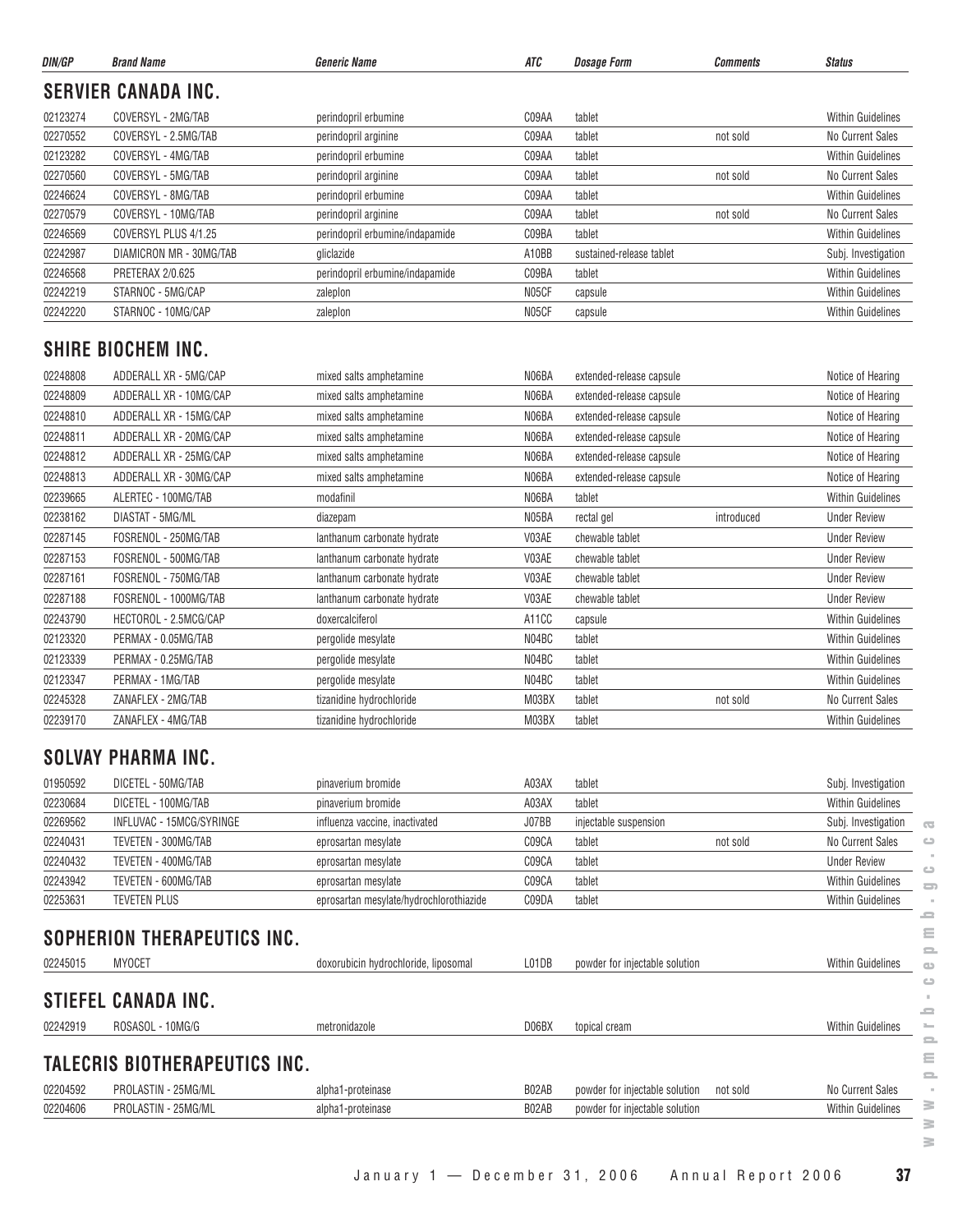| DIN/GP   | <b>Brand Name</b>                 | <b>Generic Name</b>                     | ATC   | <b>Dosage Form</b>             | Comments         | <b>Status</b>            |
|----------|-----------------------------------|-----------------------------------------|-------|--------------------------------|------------------|--------------------------|
|          | TEVA NEUROSCIENCE G.P.-S.E.N.C.   |                                         |       |                                |                  |                          |
| 02284642 | AZILECT - 0.5MG/TAB               | rasagiline mesylate                     | N04BD | tablet                         | introduced (nas) | Subj. Investigation      |
| 02284650 | AZILECT - 1MG/TAB                 | rasagiline mesylate                     | N04BD | tablet                         | introduced (nas) | Subj. Investigation      |
| 02245619 | COPAXONE - 20MG/SYRINGE           | glatiramer acetate                      | L03AX | injectable solution            |                  | Notice of Hearing        |
| 02233014 | COPAXONE - 20MG/VIAL              | glatiramer acetate                      | L03AX | powder for injectable solution | not sold         | No Current Sales         |
|          | <b>THERAMED CORPORATION</b>       |                                         |       |                                |                  |                          |
| 02241323 | <b>SYNERCID 150/350</b>           | quinupristin/dalfopristin               | J01FG | powder for injectable solution |                  | <b>Within Guidelines</b> |
|          | THREE RIVERS PHARMACEUTICALS      |                                         |       |                                |                  |                          |
|          |                                   |                                         |       |                                |                  |                          |
| 02241750 | AMPHOTEC - 50MG/VIAL              | amphotericin B lipid complex            | J02AA | powder for injectable solution | not sold         | <b>No Current Sales</b>  |
| 02241749 | AMPHOTEC - 100MG/VIAL             | amphotericin B lipid complex            | J02AA | powder for injectable solution | not sold         | No Current Sales         |
|          | TYCO HEALTHCARE GROUP CANADA INC. |                                         |       |                                |                  |                          |
| 02242986 | OPTIMARK - 330.9MG/ML             | gadoversetamide                         | V08CA | injectable solution            |                  | <b>Within Guidelines</b> |
|          | UNITHER BIOTECH INC.              |                                         |       |                                |                  |                          |
| 02246552 | REMODULIN - 1MG/ML                | treprostinil sodium                     | B01AC | injectable solution            |                  | <b>Within Guidelines</b> |
| 02246553 | REMODULIN - 2.5MG/ML              | treprostinil sodium                     | B01AC | injectable solution            |                  | <b>Within Guidelines</b> |
| 02246554 | REMODULIN - 5MG/ML                | treprostinil sodium                     | B01AC | injectable solution            |                  | <b>Within Guidelines</b> |
| 02246555 | REMODULIN - 10MG/ML               | treprostinil sodium                     | B01AC | injectable solution            |                  | <b>Within Guidelines</b> |
|          | VALEANT CANADA LTD.               |                                         |       |                                |                  |                          |
| 02239832 | INFERGEN - 0.03MG/ML              | interferon alfacon-1                    | L03AB | injectable solution            | not sold         | <b>No Current Sales</b>  |
| 00704008 | VIRAZOLE - 6000MG/VIAL            | ribavirin                               | J05AB | powder for inhalation          | expired          | <b>Within Guidelines</b> |
| 02268272 | XYREM - 500MG/ML                  | sodium oxybate                          | N07XX | oral solution                  | not sold         | No Current Sales         |
|          | WYETH PHARMACEUTICALS             |                                         |       |                                |                  |                          |
| 02103664 | EFFEXOR - 12.5MG/TAB              | venlafaxine hydrochloride               | N06AA | tablet                         | expired          | No Current Sales         |
| 02103672 | EFFEXOR - 25MG/TAB                | venlafaxine hydrochloride               | N06AA | tablet                         | expired          | <b>No Current Sales</b>  |
| 02103680 | EFFEXOR - 37.5MG/TAB              | venlafaxine hydrochloride               | N06AA | tablet                         | expired          | No Current Sales         |
| 02103699 | EFFEXOR - 50MG/TAB                | venlafaxine hydrochloride               | N06AA | tablet                         | expired          | No Current Sales         |
| 02103702 | EFFEXOR - 75MG/TAB                | venlafaxine hydrochloride               | N06AA | tablet                         | expired          | No Current Sales         |
| 02103710 | EFFEXOR - 100MG/TAB               | venlafaxine hydrochloride               | N06AA | tablet                         | expired          | No Current Sales         |
| 02237279 | EFFEXOR XR - 37.5MG/CAP           | venlafaxine hydrochloride               | N06AA | extended-release capsule       |                  | <b>Within Guidelines</b> |
| 02237280 | EFFEXOR XR - 75MG/CAP             | venlafaxine hydrochloride               | N06AA | extended-release capsule       |                  | Within Guidelines        |
| 02237281 | EFFEXOR XR - 100MG/CAP            | venlafaxine hydrochloride               | N06AA | extended-release capsule       | not sold         | No Current Sales         |
| 02237282 | EFFEXOR XR - 150MG/CAP            | venlafaxine hydrochloride               | N06AA | extended-release capsule       |                  | <b>Within Guidelines</b> |
| 02126206 | <b>HIBTITER</b>                   | vaccine - Hemophilus influenzae B       | J07AG | injectable suspension          | not sold         | No Current Sales         |
| 01919644 | MICRO-K LS - 1875MG/PCK           | potassium chloride                      | A12BA | oral suspension                | not sold         | No Current Sales         |
| 02244081 | PREVNAR                           | pneumococcal 7-valent conjugate vaccine | J07AL | injectable solution            |                  | <b>Within Guidelines</b> |
| 02243237 | RAPAMUNE - 1MG/ML                 | sirolimus                               | L04AA | oral solution                  |                  | Within Guidelines        |
| 02247111 | RAPAMUNE - 1MG/TAB                | sirolimus                               | L04AA | tablet                         |                  | Within Guidelines        |
| 02270617 | RAPAMUNE - 2MG/TAB                | sirolimus                               | L04AA | tablet                         | not sold         | No Current Sales         |
| 02270684 | RAPAMUNE - 5MG/TAB                | sirolimus                               | L04AA | tablet                         | not sold         | No Current Sales         |
| 02245949 | REFACTO - 250UNIT/VIAL            | moroctocog alfa                         | B02BD | powder for injectable solution | not sold         | <b>No Current Sales</b>  |
| 02245950 | REFACTO - 500UNIT/VIAL            | moroctocog alfa                         | B02BD | powder for injectable solution | not sold         | No Current Sales         |
| 02245951 | REFACTO - 1000UNIT/VIAL           | moroctocog alfa                         | B02BD | powder for injectable solution | not sold         | No Current Sales         |
| 02170817 | TAZOCIN 2000/250                  | piperacillin sodium/tazobactam sodium   | J01CR | powder for injectable solution |                  | Within Guidelines        |
| 02170795 | TAZOCIN 3000/375                  | piperacillin sodium/tazobactam sodium   | J01CR | powder for injectable solution |                  | Within Guidelines        |
| 02170809 | TAZOCIN 4000/500                  | piperacillin sodium/tazobactam sodium   | J01CR | powder for injectable solution |                  | <b>Within Guidelines</b> |
| 02093405 | TETRAMUNE                         | DPT-Hemophilus B conjugate vaccine      | J07AG | injectable suspension          | not sold         | No Current Sales         |
| 02285401 | TYGACIL - 50MG/VIAL               | tigecycline                             | J01AA | powder for injectable solution | introduced (nas) | <b>Under Review</b>      |

 $\geq$  $\geq$ 

 $\overline{\infty}$  $\circ$